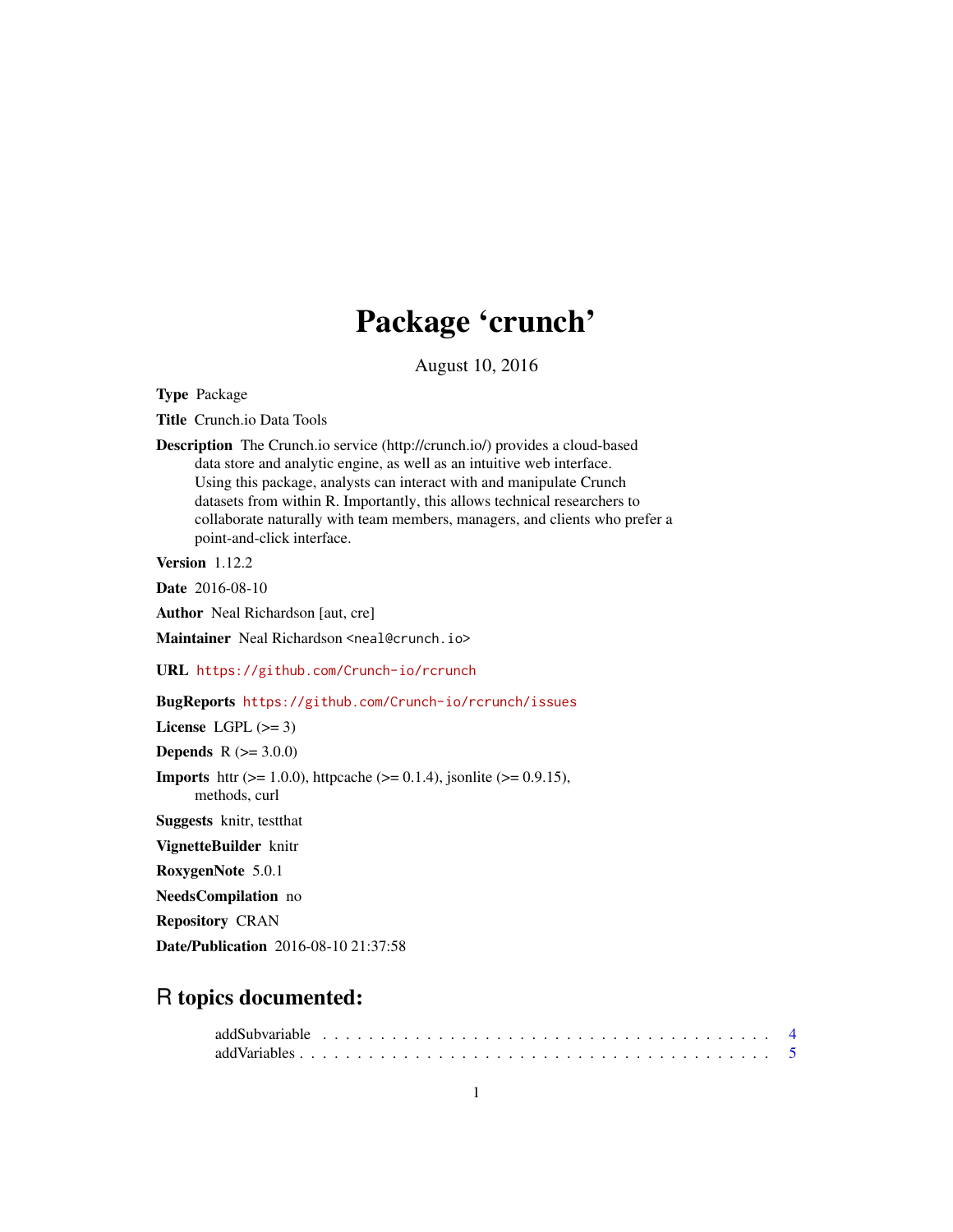|                    | 5              |
|--------------------|----------------|
|                    | 6              |
|                    | 6              |
| batches            | $\overline{7}$ |
|                    | $\overline{7}$ |
|                    | 8              |
|                    | 11             |
|                    | 12             |
|                    | 12             |
|                    | 14             |
|                    | 14             |
|                    | 15             |
|                    | 16             |
|                    | 17             |
|                    | 17             |
|                    | 18             |
|                    | 19             |
|                    | 19             |
|                    | 20             |
|                    | 21             |
|                    | 21             |
|                    | 21             |
|                    | 22.            |
|                    | 23             |
|                    | 24             |
|                    | 25             |
|                    | 25             |
|                    | 27             |
|                    | 27             |
|                    | 28             |
|                    | 29             |
|                    | 30             |
| deleteSubvariables | 30             |
|                    | 31             |
|                    | 32             |
|                    | 33             |
|                    | 34             |
|                    | 36             |
| dropRows           | 36             |
|                    | 37             |
| exclusion          | 38             |
|                    | 39             |
| expressions        | 40             |
|                    | 41             |
|                    | 42             |
|                    | 43             |
| forkDataset        | 43             |
|                    | 44             |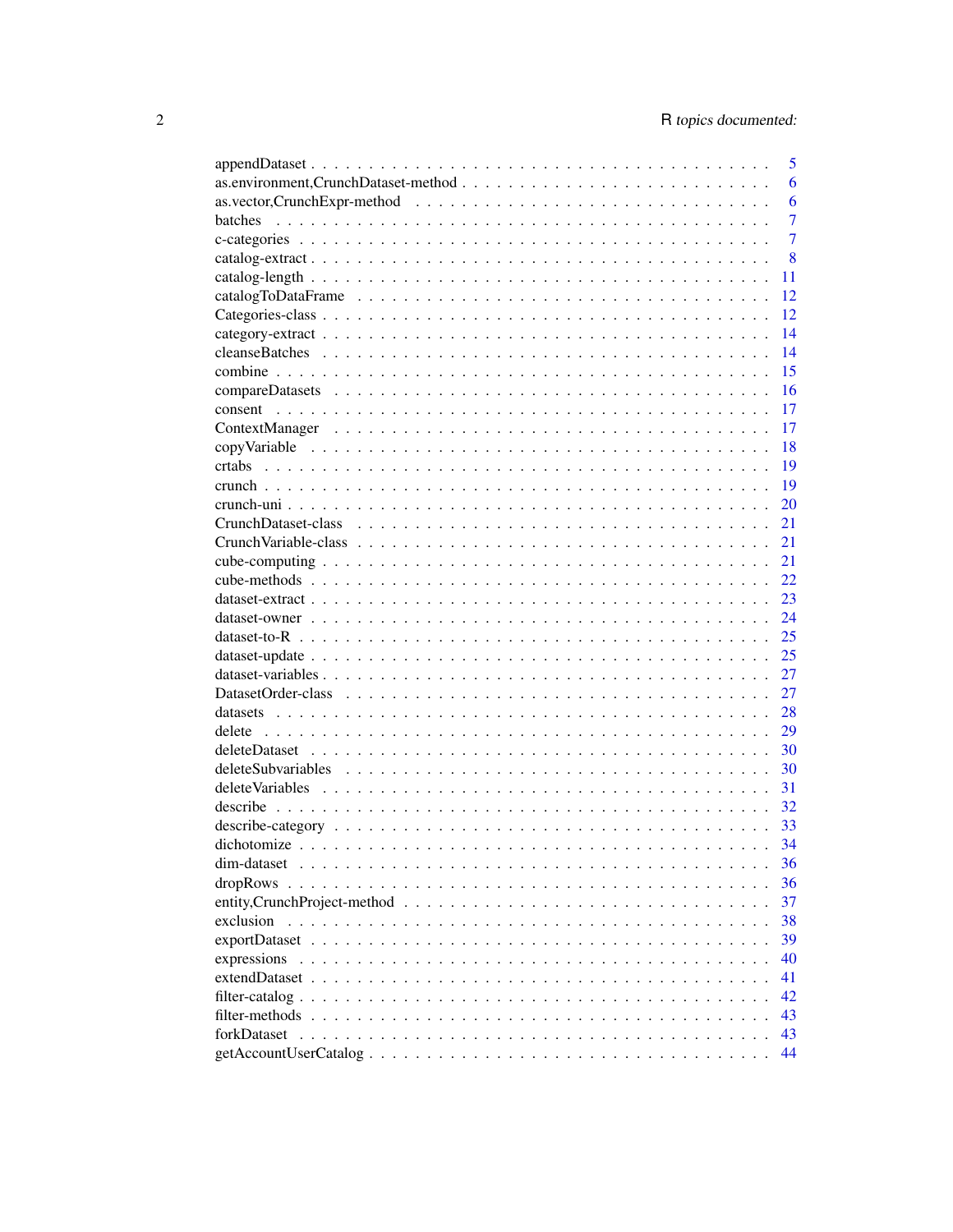|                                                                                                           | 44 |
|-----------------------------------------------------------------------------------------------------------|----|
|                                                                                                           | 45 |
|                                                                                                           | 45 |
| hide                                                                                                      | 46 |
|                                                                                                           | 46 |
|                                                                                                           | 47 |
| index                                                                                                     | 48 |
|                                                                                                           | 48 |
|                                                                                                           | 49 |
|                                                                                                           | 50 |
|                                                                                                           | 51 |
| $listDatasets \ldots \ldots \ldots \ldots \ldots \ldots \ldots \ldots \ldots \ldots \ldots \ldots \ldots$ | 52 |
|                                                                                                           | 53 |
|                                                                                                           | 53 |
|                                                                                                           | 54 |
|                                                                                                           | 54 |
|                                                                                                           | 55 |
|                                                                                                           | 56 |
|                                                                                                           | 56 |
|                                                                                                           | 57 |
|                                                                                                           | 58 |
|                                                                                                           |    |
|                                                                                                           | 58 |
|                                                                                                           | 60 |
|                                                                                                           | 61 |
|                                                                                                           | 61 |
|                                                                                                           | 62 |
|                                                                                                           | 62 |
|                                                                                                           | 63 |
|                                                                                                           | 64 |
|                                                                                                           | 64 |
|                                                                                                           | 65 |
|                                                                                                           | 65 |
|                                                                                                           | 66 |
|                                                                                                           | 67 |
|                                                                                                           | 67 |
|                                                                                                           | 68 |
|                                                                                                           | 68 |
|                                                                                                           | 69 |
| ShojiOrder-extract<br>$\sim$ $\sim$                                                                       | 69 |
|                                                                                                           | 71 |
|                                                                                                           | 72 |
|                                                                                                           | 73 |
|                                                                                                           | 74 |
| subvars-extract<br>$\cdots$                                                                               | 75 |
|                                                                                                           | 77 |
|                                                                                                           | 78 |
| tojson-crunch                                                                                             | 78 |
|                                                                                                           | 79 |
|                                                                                                           |    |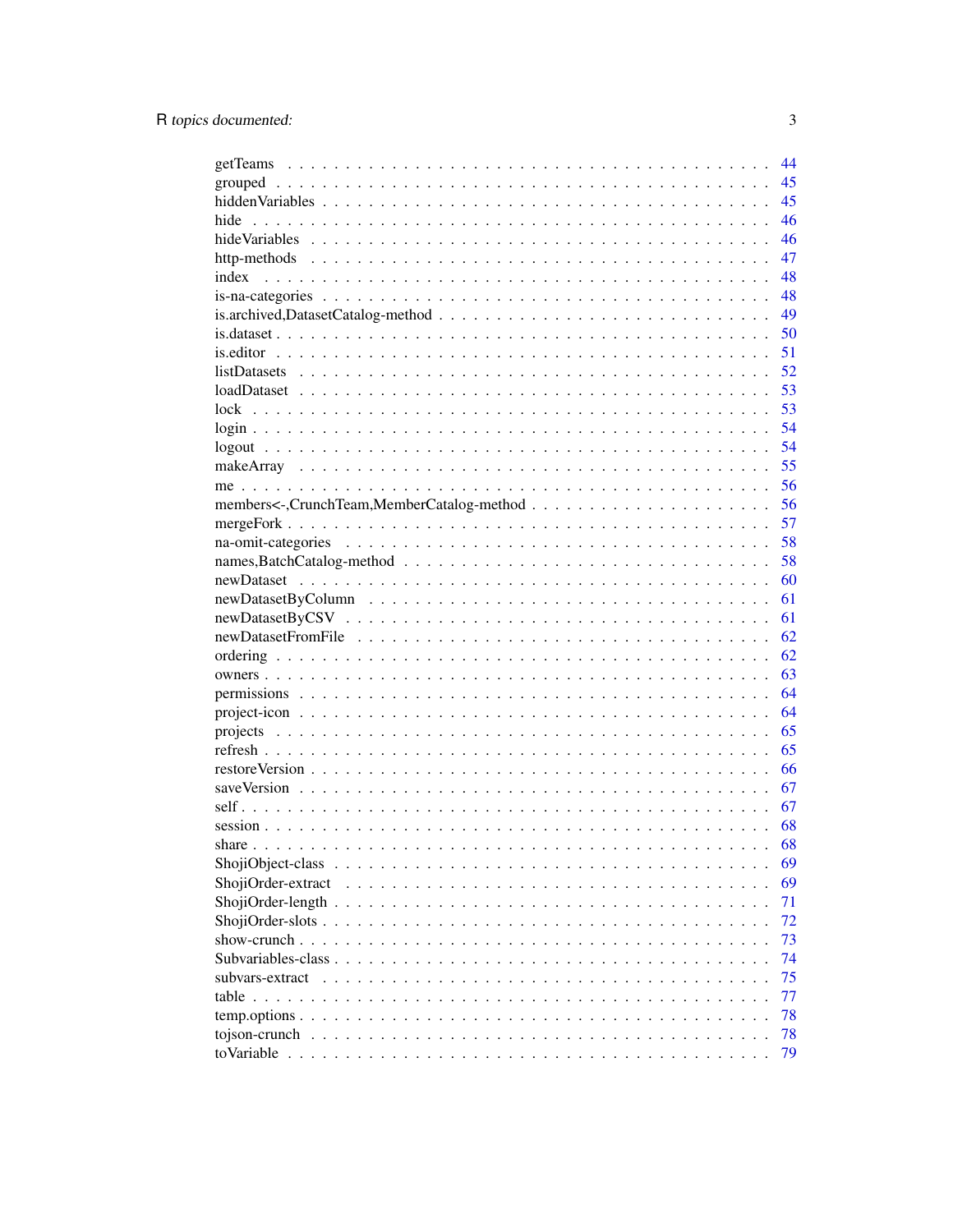# <span id="page-3-0"></span>4 addSubvariable and the state of the state of the state and the state and the state and the state and the state and the state and the state and the state and the state and the state and the state and the state and the sta

| $[$ , Crunch Expr, Crunch Logical Expr, ANY-method $\ldots \ldots \ldots \ldots \ldots \ldots \ldots \ldots \ldots$ |  |
|---------------------------------------------------------------------------------------------------------------------|--|
|                                                                                                                     |  |

#### **Index [90](#page-89-0)**

addSubvariable *Add subvariable to an array*

# Description

This function conceals the dirty work in making this happen. The array gets unbound and rebound into a new array with the new variable added.

# Usage

addSubvariable(variable, subvariable)

# Arguments

| variable    | the array variable to modify |
|-------------|------------------------------|
| subvariable | the subvariable to add       |

# Value

a new version of variable with the indicated subvariables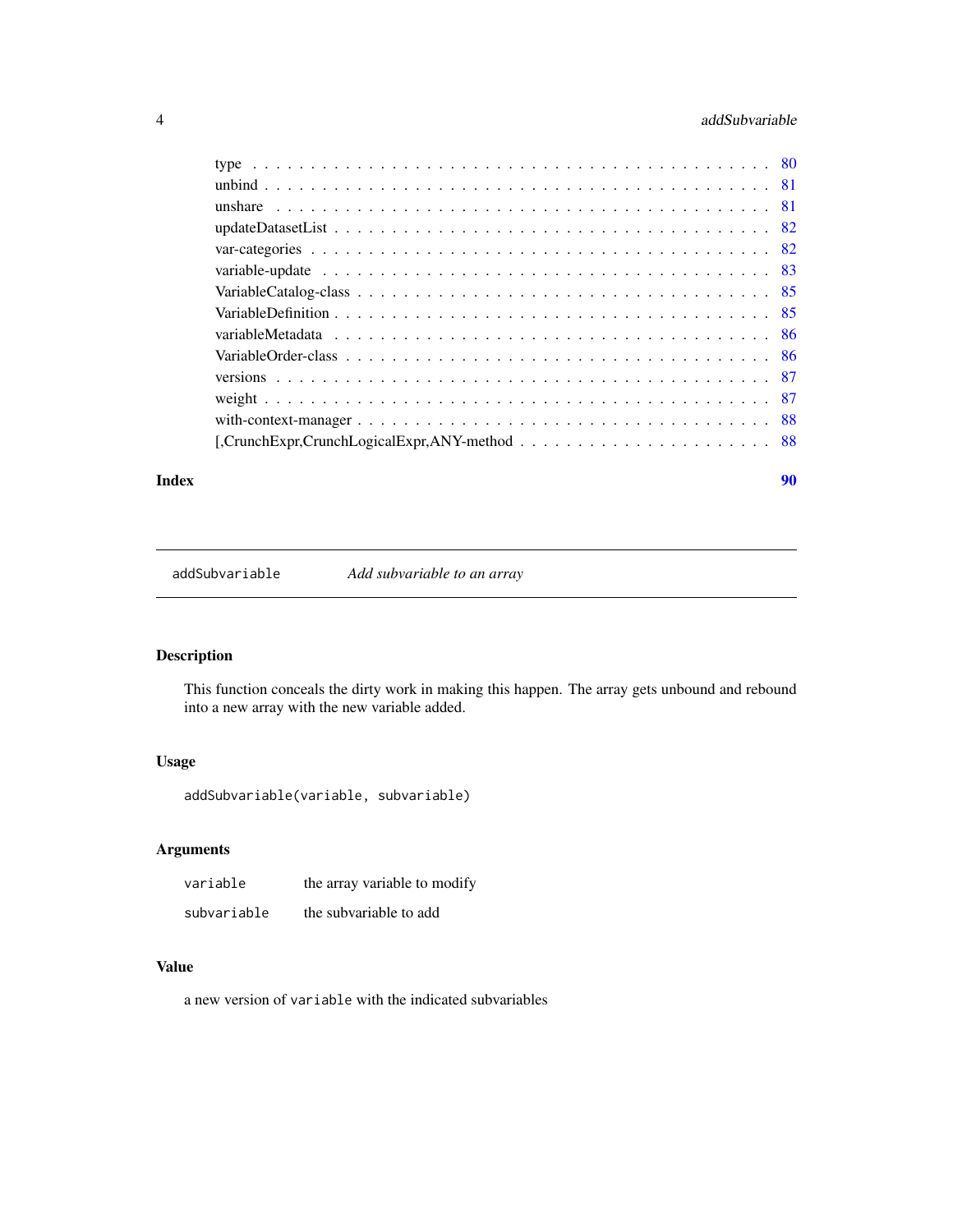<span id="page-4-0"></span>

This function lets you add more than one variable at a time to a dataset. If you have multiple variables to add, this function will be faster than doing ds\$var  $\le$  value assignment because it doesn't refresh the dataset's state in between variable POST requests.

# Usage

addVariables(dataset, ...)

# Arguments

| dataset | a CrunchDataset                                       |
|---------|-------------------------------------------------------|
| .       | VariableDefinitions or a list of VariableDefinitions. |

# Value

dataset with the new variables added (invisibly)

appendDataset *Append one Crunch dataset to another*

# Description

Append one Crunch dataset to another

#### Usage

```
appendDataset(dataset1, dataset2, cleanup = TRUE)
```
# Arguments

| dataset1 | a CrunchDataset                                                                                                                                 |
|----------|-------------------------------------------------------------------------------------------------------------------------------------------------|
| dataset2 | another CrunchDataset, or possibly a data frame. If dataset2 is not a Crunch<br>dataset, it will be uploaded as a new dataset before appending. |
| cleanup  | Deprecated. See cleanseBatches.                                                                                                                 |

# Value

A CrunchDataset with dataset2 appended to dataset1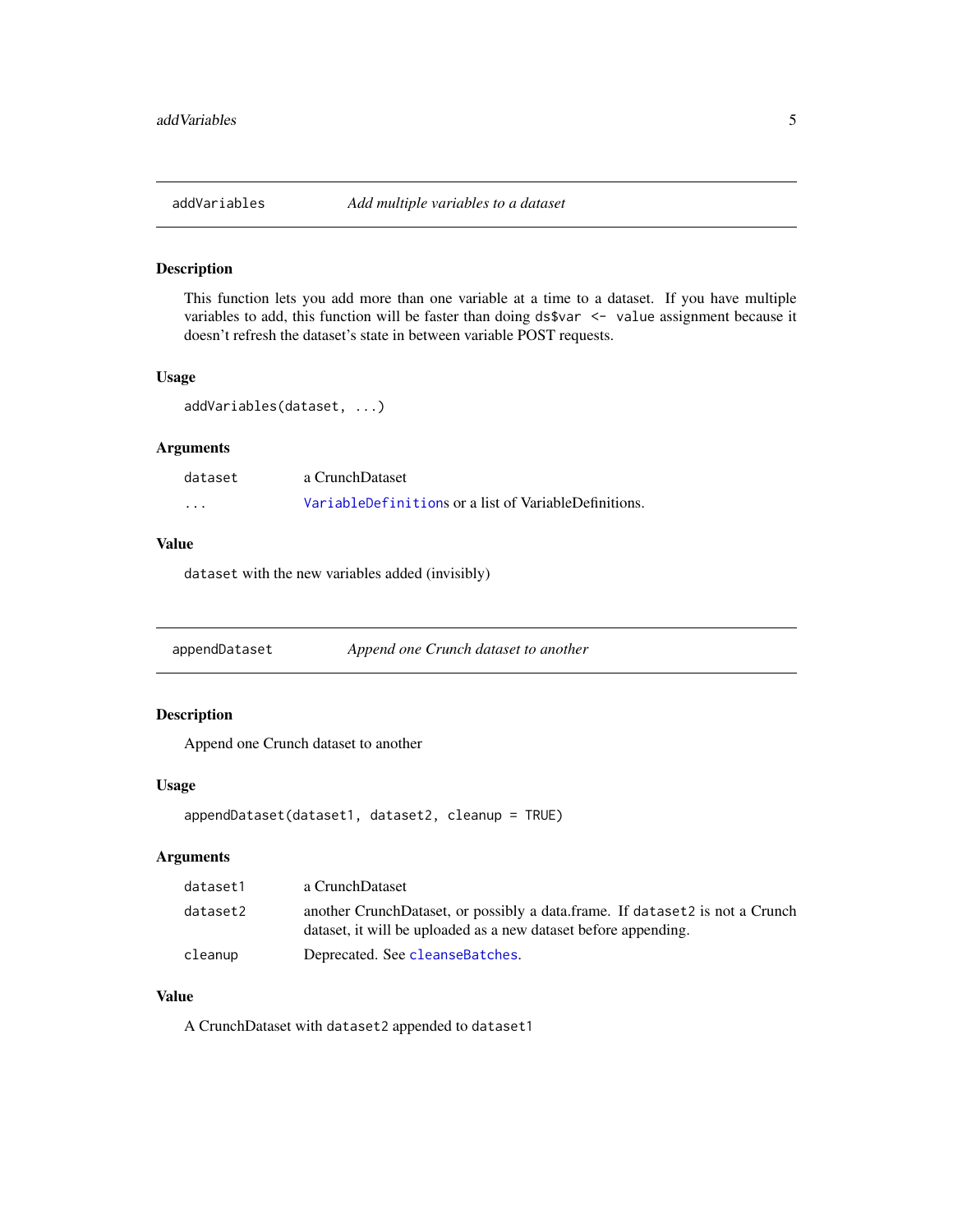<span id="page-5-0"></span>as.environment,CrunchDataset-method

*as.environment method for CrunchDataset*

# Description

This method allows you to eval within a Dataset.

#### Usage

```
## S4 method for signature 'CrunchDataset'
as.environment(x)
```
#### Arguments

x CrunchDataset

# Value

an environment in which named objects are (promises that return) CrunchVariables.

as.vector,CrunchExpr-method

```
Convert Variables to local R objects
```
### Description

Convert Variables to local R objects

#### Usage

```
## S4 method for signature 'CrunchExpr'
as.vector(x, \text{ mode} = "any")## S4 method for signature 'CrunchVariable'
as.vector(x, mode = "any")
```
# Arguments

| a Crunch Variable subclass |
|----------------------------|
|                            |

mode for Categorical variables, one of either "factor" (default, which returns the values as factor); "numeric" (which returns the numeric values); or "id" (which returns the category ids). If "id", values corresponding to missing categories will return as the underlying integer codes; i.e., the R representation will not have any NAs. Otherwise, missing categories will all be returned NA. For non-Categorical variables, the mode argument is ignored.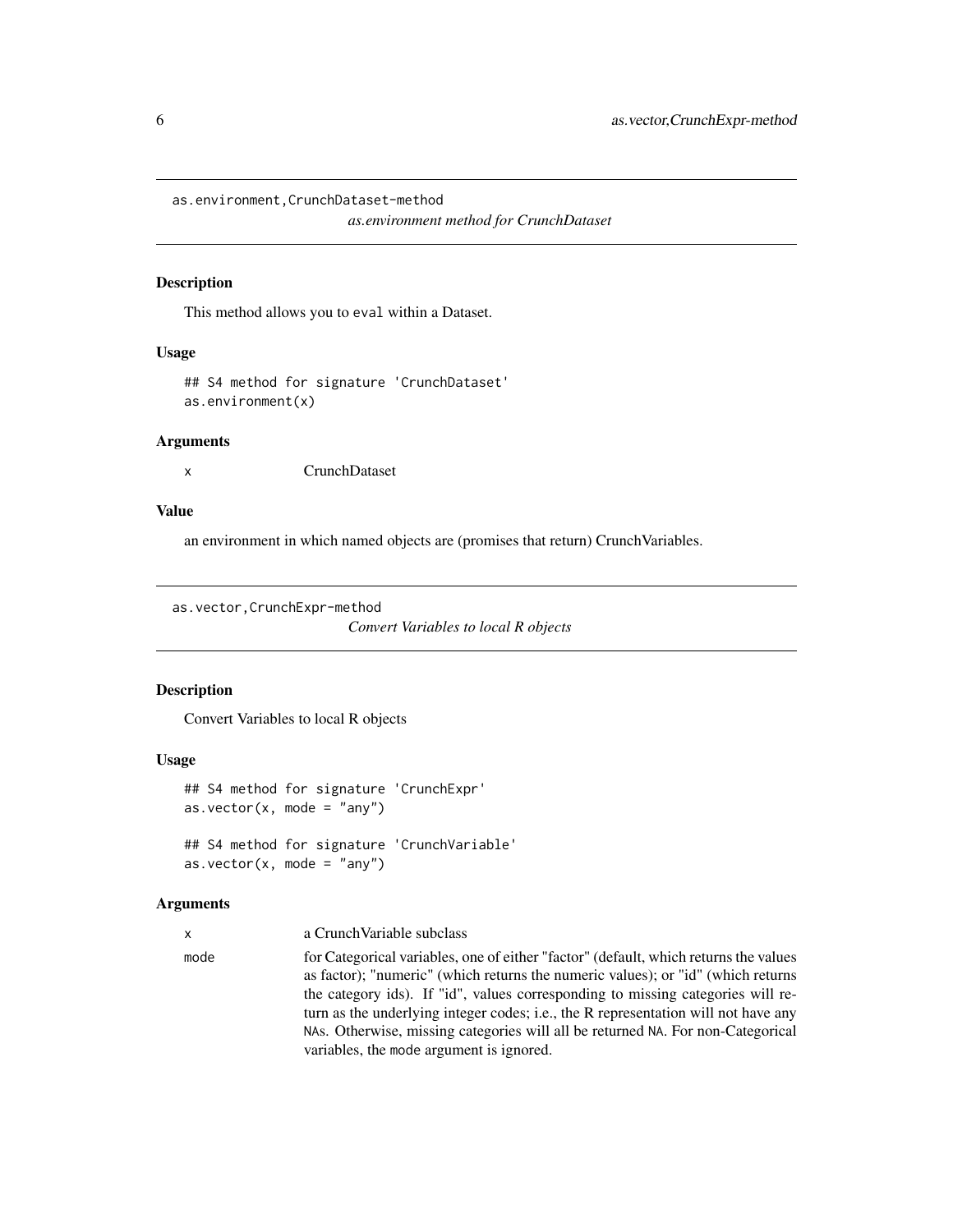#### <span id="page-6-0"></span>batches 7

# Value

an R vector of the type corresponding to the Variable. E.g. CategoricalVariable yields type factor by default, NumericVariable yields numeric, etc.

See the appended batches of this dataset

# Description

See the appended batches of this dataset

#### Usage

batches(x)

# Arguments

x a CrunchDataset

# Value

a BatchCatalog

c-categories *S3 method to concatenate Categories and Category objects*

# Description

S3 method to concatenate Categories and Category objects

# Usage

## S3 method for class 'Categories'  $c(\ldots)$ ## S3 method for class 'Category'  $c(\ldots)$ 

# Arguments

... see [c](#page-0-0)

# Value

An object of class [Categories](#page-11-1)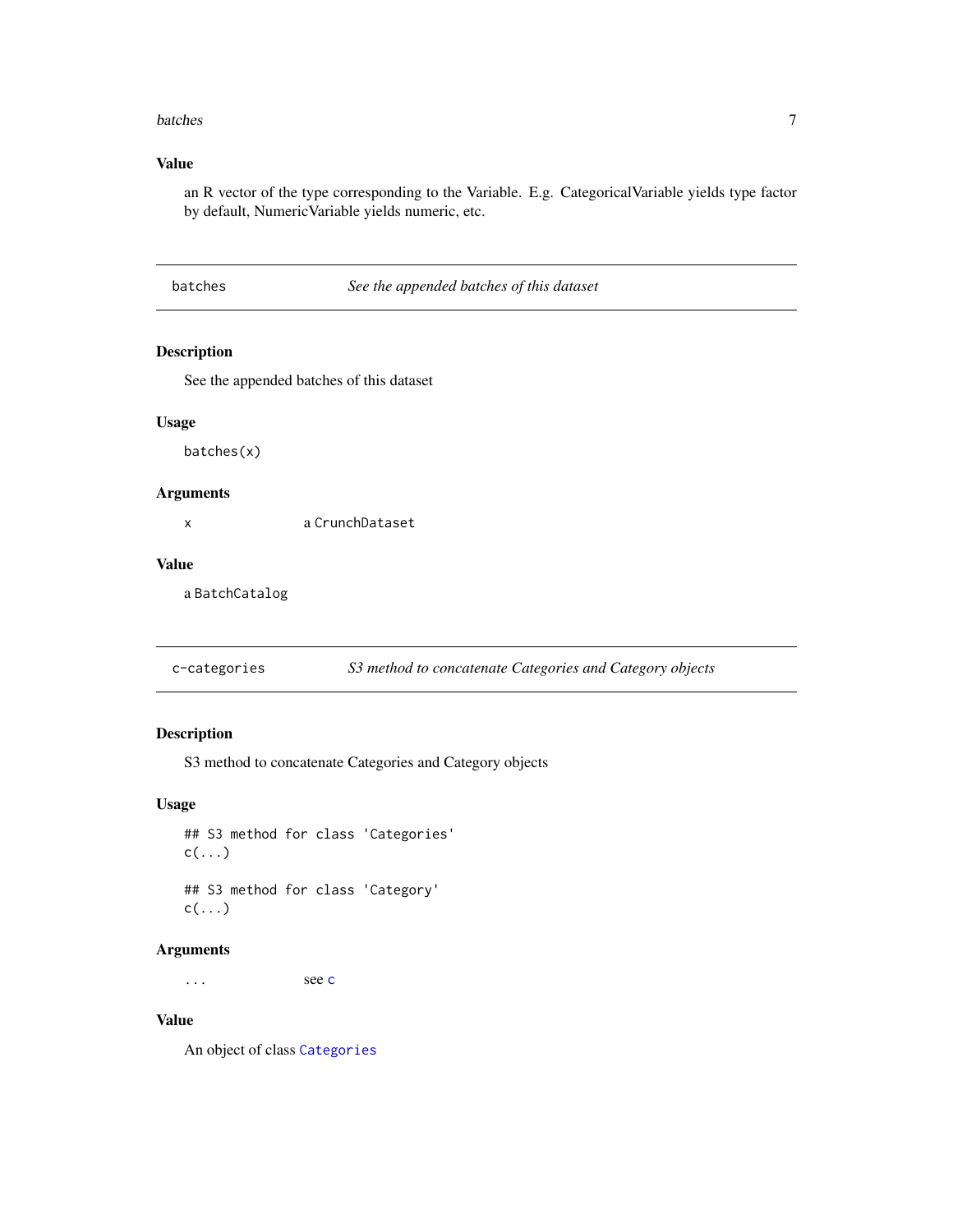#### Examples

```
cat.a <- Category(name="First", id=1, numeric_value=1, missing=FALSE)
cat.b <- Category(name="Second", id=2)
cat.c <- Category(name="Third", id=3, missing=TRUE)
cats.1 <- Categories(cat.a, cat.b)
identical(cats.1, c(cat.a, cat.b))
identical(c(cats.1, cat.c), Categories(cat.a, cat.b, cat.c))
```
catalog-extract *Extract and modify subsets of Catalog-type objects*

#### Description

Extract and modify subsets of Catalog-type objects

#### Usage

```
## S4 method for signature 'DatasetCatalog,character'
x[[i, j, ...]]
## S4 method for signature 'DatasetCatalog,ANY'
x[[i, j, ...]]
## S4 replacement method for signature 'DatasetCatalog, character, missing, DatasetTuple'
x[[i, j]] <- value
## S4 method for signature 'FilterCatalog, character'
x[[i, j, ...]]
## S4 method for signature 'FilterCatalog,numeric'
x[[i, j, ...]]
## S4 replacement method for signature 'FilterCatalog, character, missing, CrunchLogicalExpr'
x[[i, j]] <-
  value
## S4 replacement method for signature 'FilterCatalog,numeric,missing,CrunchLogicalExpr'
x[[i, j]] <- value
## S4 replacement method for signature 'FilterCatalog, character, missing, CrunchFilter'
x[[i, j]] <- value
## S4 replacement method for signature 'FilterCatalog,numeric,missing,CrunchFilter'
x[[i, j]] <- value
## S4 method for signature 'MemberCatalog,character'
x[[i, j, ...]]
```
<span id="page-7-0"></span>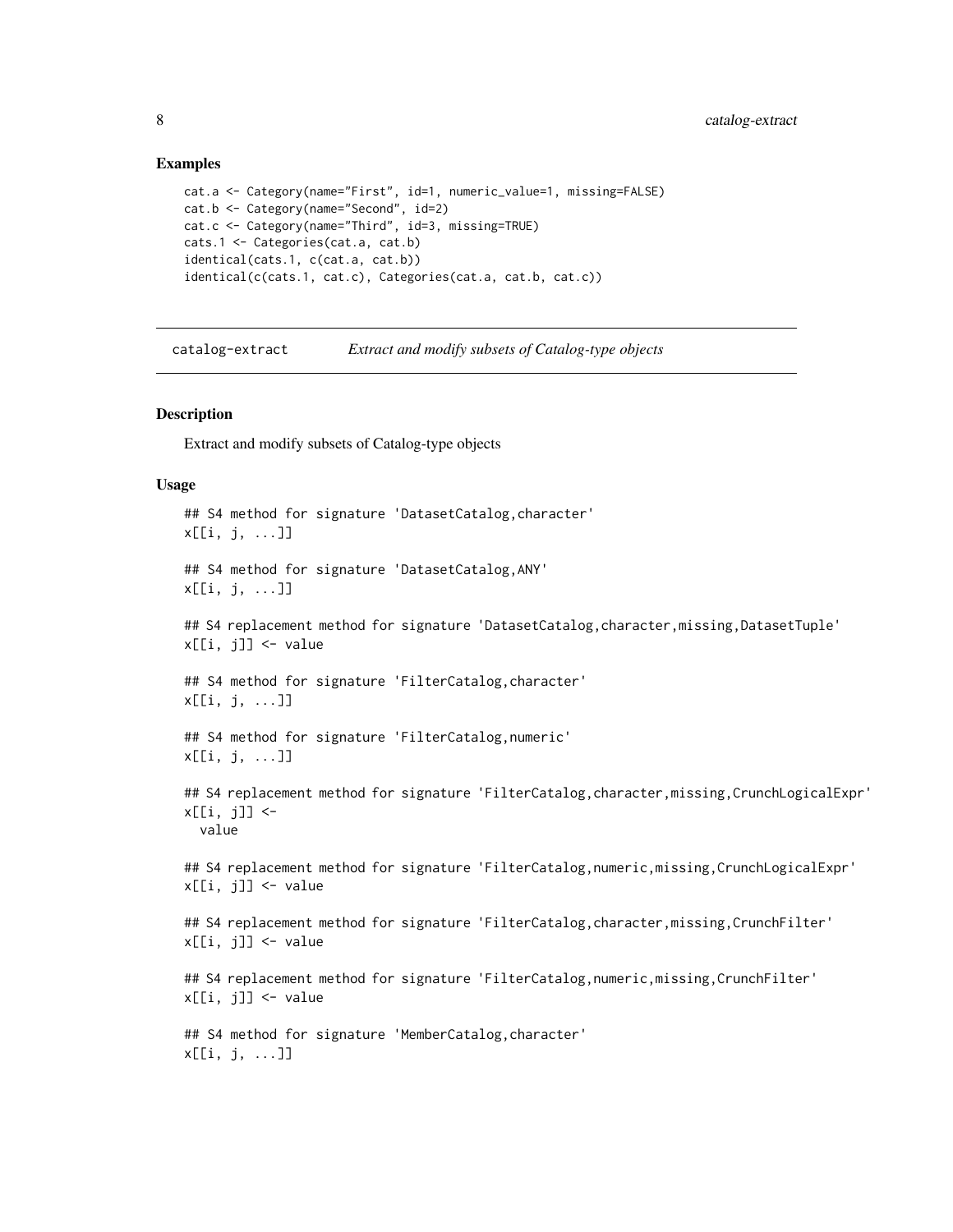```
## S4 method for signature 'MemberCatalog, character, ANY'
x[i, j, \ldots, drop = TRUE]## S4 replacement method for signature 'MemberCatalog, ANY, missing, ANY'
x[[i, j]] <- value
## S4 replacement method for signature 'MemberCatalog, character, missing, `NULL`'
x[[i, j]] <- value
## S4 method for signature 'PermissionCatalog,character'
x[[i, j, ...]]
## S4 method for signature 'PermissionCatalog,character,ANY'
x[i, j, \ldots, drop = TRUE]## S4 method for signature 'ProjectCatalog,character'
x[[i, j, ...]]
## S4 method for signature 'ProjectCatalog,ANY'
x[[i, j, ...]]
## S4 replacement method for signature 'ProjectCatalog, character, missing, list'
x[[i, j]] <- value
## S4 replacement method for signature 'ProjectCatalog, character, missing, CrunchProject'
x[[i, j]] <- value
## S4 method for signature 'ShojiCatalog,character,ANY'
x[i, j, ..., drop = TRUE]## S4 method for signature 'ShojiCatalog,numeric,ANY'
x[i, j, ..., drop = TRUE]## S4 method for signature 'ShojiCatalog,logical,ANY'
x[i, j, \ldots, drop = TRUE]## S4 method for signature 'ShojiCatalog,ANY,ANY'
x[i, j, ..., drop = TRUE]## S4 method for signature 'ShojiCatalog,ANY'
x[[i, j, ...]]
## S4 method for signature 'ShojiCatalog,character'
x[[i, j, ...]]
## S4 method for signature 'ShojiCatalog'
x$name
```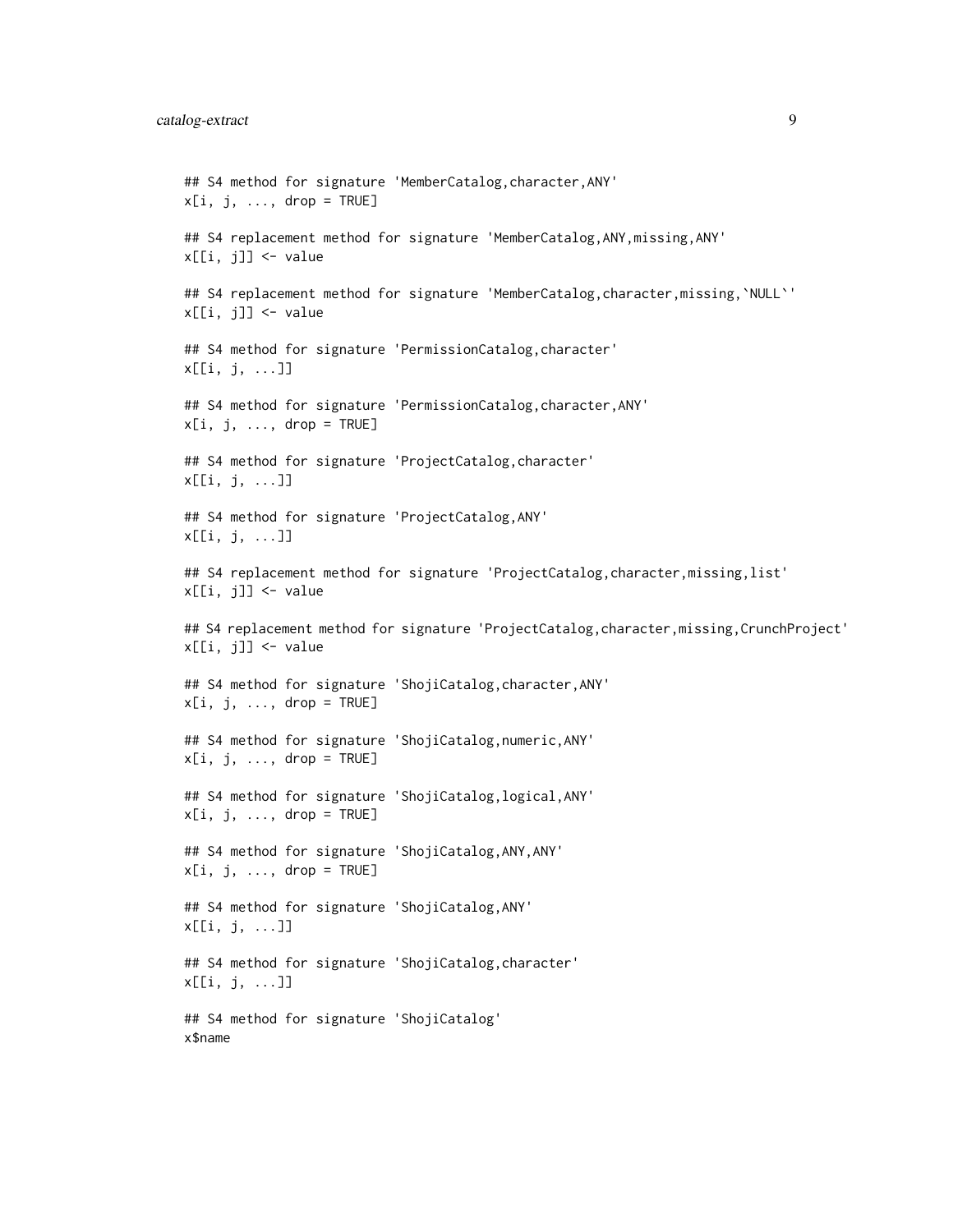```
## S4 replacement method for signature 'ShojiCatalog'
x$name <- value
## S4 replacement method for signature 'ShojiCatalog,ANY,missing,ShojiCatalog'
x[i, j] <- value
## S4 method for signature 'TeamCatalog, character'
x[[i, j, ...]]
## S4 method for signature 'TeamCatalog,numeric'
x[[i, j, ...]]
## S4 replacement method for signature 'TeamCatalog,character,missing,list'
x[[i, j]] <- value
## S4 replacement method for signature 'TeamCatalog, character, missing, CrunchTeam'
x[[i, j]] <- value
## S4 method for signature 'VariableCatalog,character'
x[[i, j, ...]]
## S4 method for signature 'VariableCatalog,ANY'
x[[i, j, ...]]
## S4 replacement method for signature 'VariableCatalog, character, missing, VariableTuple'
x[[i, j]] <- value
## S4 replacement method for signature 'VariableCatalog, character, missing, CrunchVariable'
x[[i, j]] <-
  value
## S4 method for signature 'VariableCatalog,VariableOrder,ANY'
x[i, j, ..., drop = TRUE]## S4 method for signature 'VariableCatalog, VariableGroup, ANY'
x[i, j, \ldots, drop = TRUE]## S4 replacement method for signature
## 'VariableCatalog,VariableOrder,missing,VariableCatalog'
x[i, j] <-
  value
## S4 replacement method for signature
## 'VariableCatalog,VariableGroup,missing,VariableCatalog'
x[i, j] <-
  value
```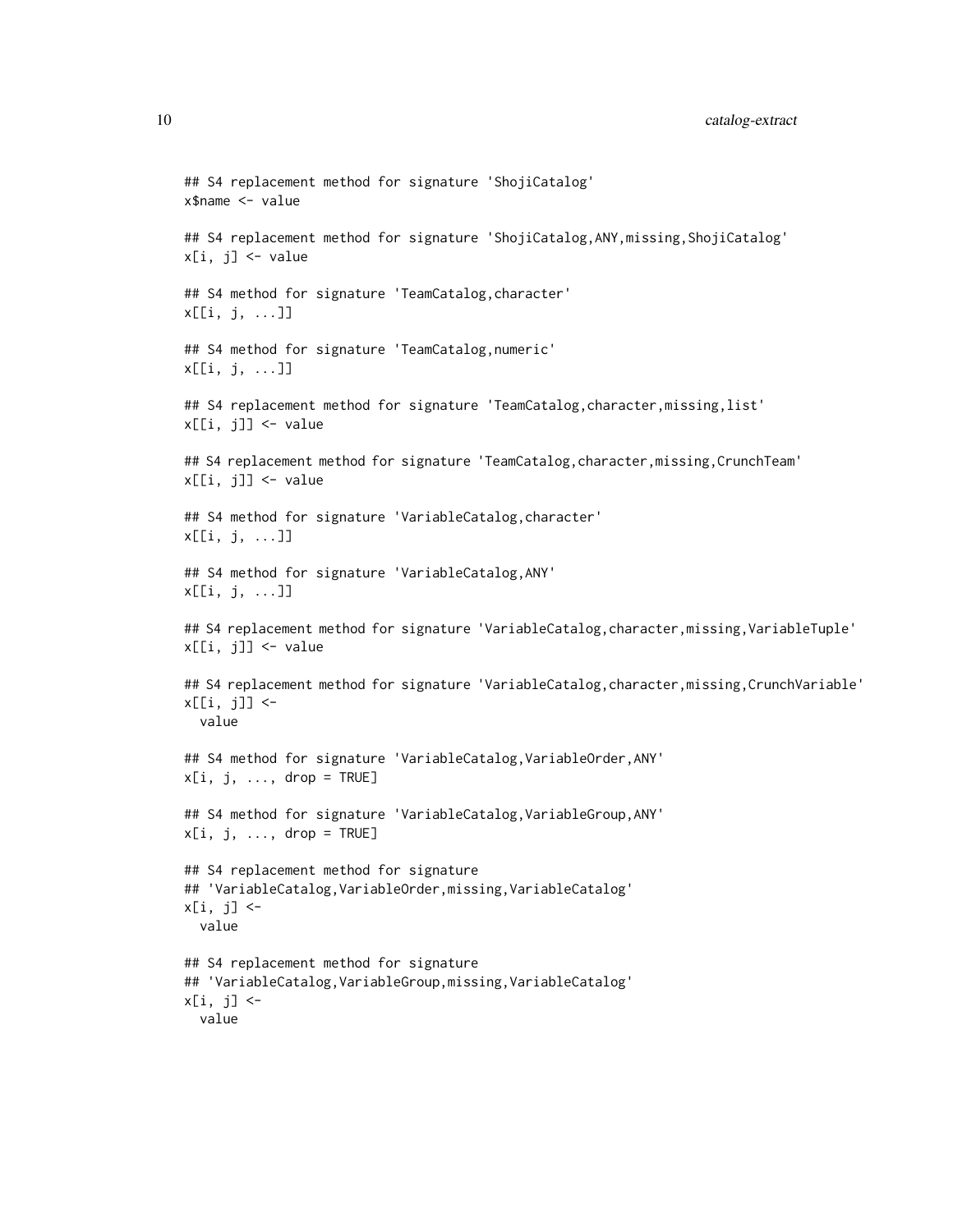# <span id="page-10-0"></span>catalog-length 11

# Arguments

| $\mathsf{x}$ | a Catalog object                                                    |
|--------------|---------------------------------------------------------------------|
| i            | which catalog elements to extract                                   |
| -i           | Invalid                                                             |
|              | additional arguments                                                |
| value        | For updating, an object of the appropriate class and size to insert |
| drop         | Invalid                                                             |
| name         | for $\frac{1}{2}$ , the same as i for $\left[\right]$               |

# Value

A subset of x if extracting, otherwise x duly modified

catalog-length *Length of Catalog*

# Description

Length of Catalog

# Usage

## S4 method for signature 'ShojiCatalog' length(x)

# Arguments

x a Catalog

# Value

Integer: the number of elements in the index list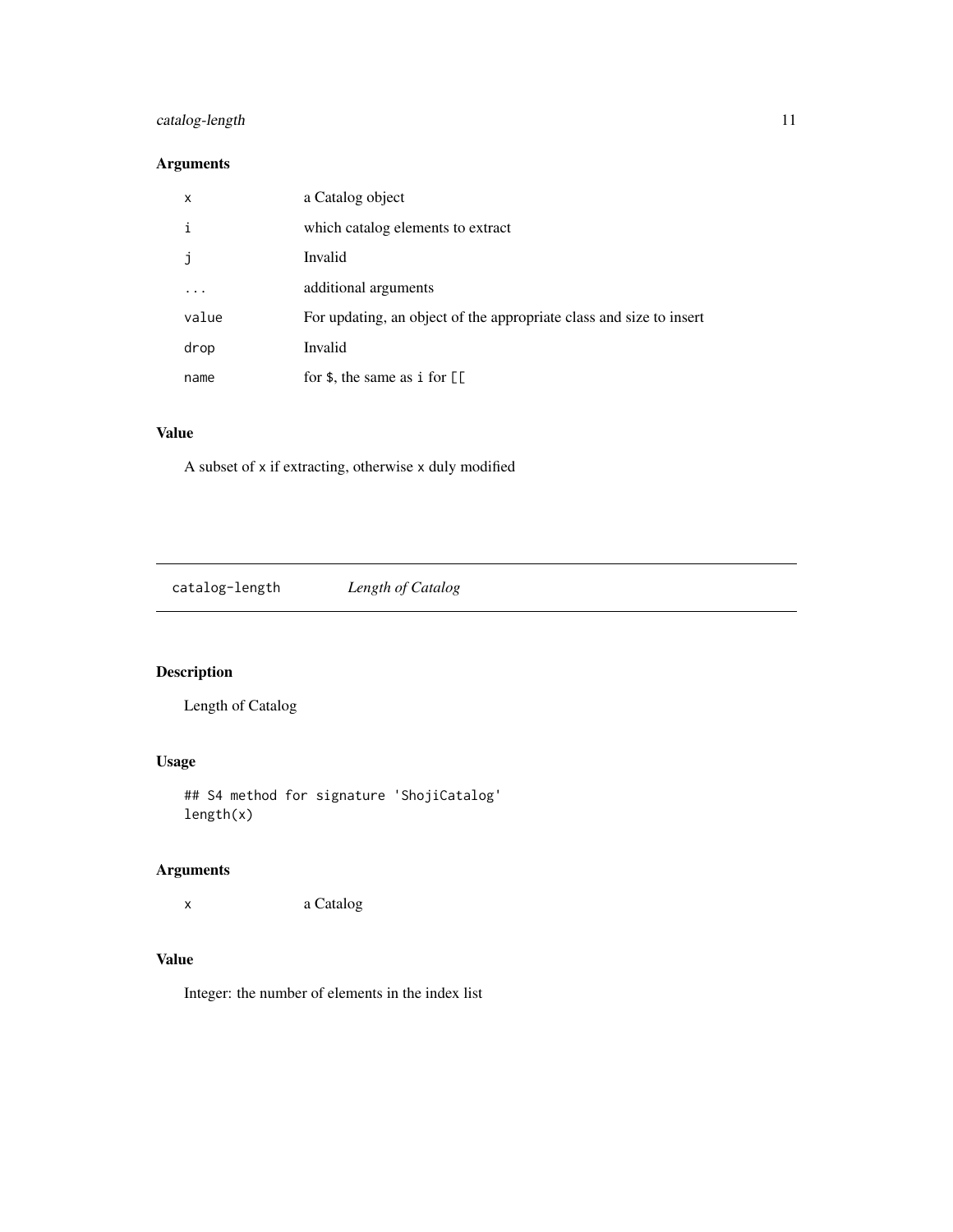<span id="page-11-0"></span>catalogToDataFrame *Utility to get a more human-readable view of a Shoji Catalog*

#### Description

Utility to get a more human-readable view of a Shoji Catalog

#### Usage

 $catalogToDataFrame(x, keys = TRUE, rownames, ...)$ 

#### Arguments

| $\mathsf{x}$ | ShojiCatalog or subclass                                                                                                                                                                                                                                                        |
|--------------|---------------------------------------------------------------------------------------------------------------------------------------------------------------------------------------------------------------------------------------------------------------------------------|
| keys         | character vector of attribute names from each catalog tuple to include in the<br>result. Default is TRUE, which means all.                                                                                                                                                      |
| rownames     | See data, frame, the row, names argument, to which this is passed in data, frame.<br>The difference here is that if rownames is explicitly set as NULL, the resulting ob-<br>ject will not have row names set. By default, row names will be the URLs of the<br>catalog tuples. |
| $\ddotsc$    | additional arguments passed to data. frame                                                                                                                                                                                                                                      |

# Value

a data.frame view of the catalog

Categories-class *Categories in CategoricalVariables*

### <span id="page-11-1"></span>Description

CategoricalVariables, as well as the array types composed from Categoricals, contain Categories. Categories are a subclass of list that contains only Category objects. Category objects themselves subclass list and contain the following fields: "name", "id", "numeric\_value", "missing", and optionally "selected".

#### Usage

```
Categories(..., data = NULL)
Category(..., data = NULL)
## S4 method for signature 'Categories,ANY,ANY'
x[i, j, ..., drop = TRUE]
```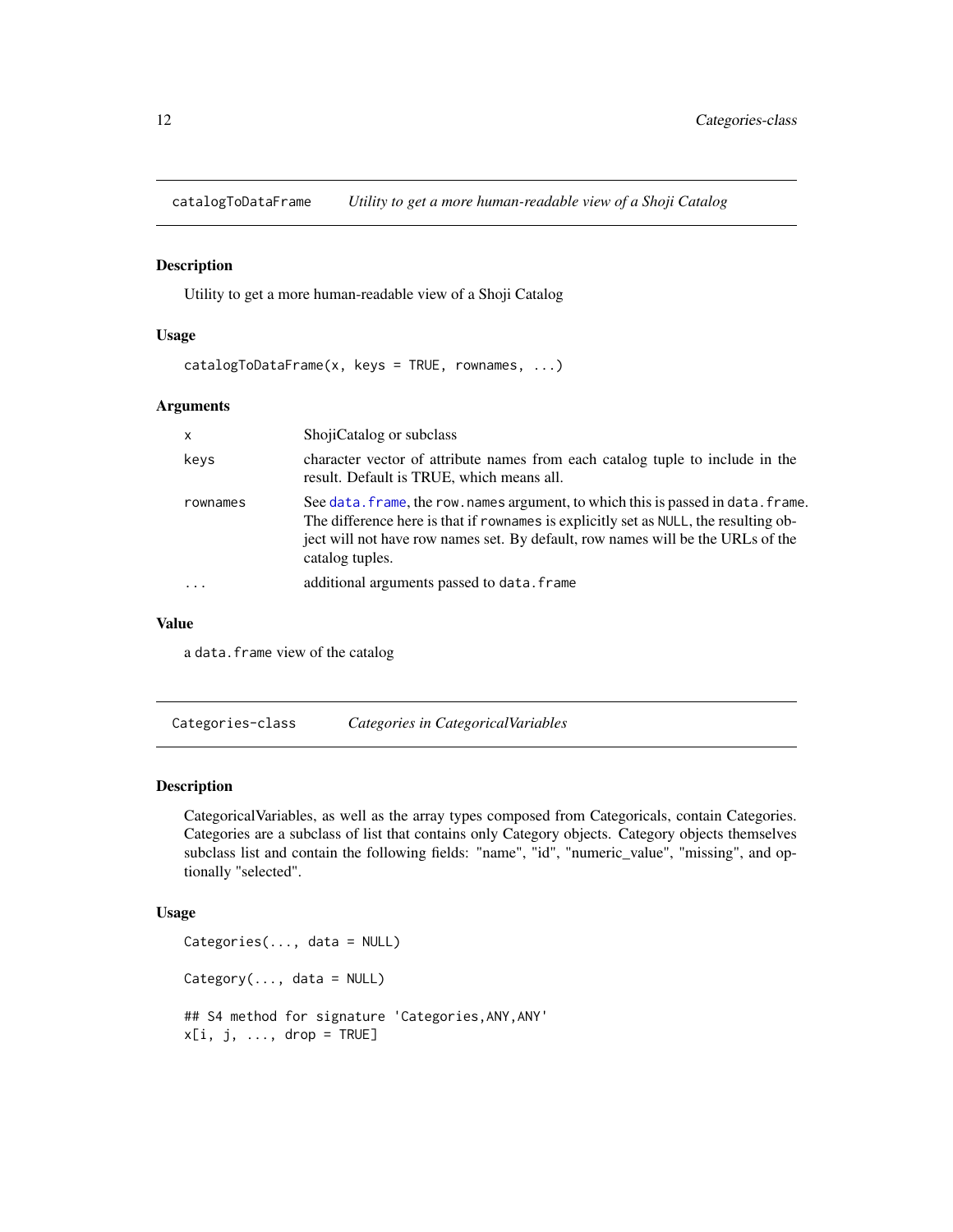# Categories-class 13

```
## S4 method for signature 'Categories,numeric,ANY'
x[i, j, ..., drop = TRUE]## S4 replacement method for signature 'Categories, ANY, ANY, ANY'
x[i, j, ...] <- value
## S4 method for signature 'Categories'
names(x)
## S4 method for signature 'Categories'
values(x)
## S4 method for signature 'Categories'
ids(x)
## S4 replacement method for signature 'Categories'
names(x) <- value
## S4 replacement method for signature 'Categories'
values(x) < - value## S4 replacement method for signature 'Categories'
ids(x) \leftarrow value
```
# Arguments

| $\ddots$     | additional arguments to [, ignored]                                                                                                                                                                                                |
|--------------|------------------------------------------------------------------------------------------------------------------------------------------------------------------------------------------------------------------------------------|
| data         | For the constructor functions Category and Categories, you can either pass<br>in attributes via  or you can create the objects with a fully defined list<br>representation of the objects via the data argument. See the examples. |
| $\mathsf{x}$ | For the attribute getters and setters, an object of class Category or Categories                                                                                                                                                   |
| $\mathbf{i}$ | For the [ methods, just as with list extract methods                                                                                                                                                                               |
| j            | Invalid argument to [, but in the generic's signature                                                                                                                                                                              |
| drop         | Invalid argument to [, but in the generic's signature                                                                                                                                                                              |
| value        | For $\left[ \langle \cdot \rangle \right]$ , the replacement Category to insert                                                                                                                                                    |
|              |                                                                                                                                                                                                                                    |

#### Examples

```
cat.a <- Category(name="First", id=1, numeric_value=1, missing=FALSE)
cat.b <- Category(data=list(name="First", id=1, numeric_value=1, missing=FALSE))
identical(cat.a, cat.b)
cat.c <- Category(name="Second", id=2)
cats.1 <- Categories(cat.a, cat.c)
cats.2 <- Categories(data=list(cat.a, cat.c))
identical(cats.1, cats.2)
```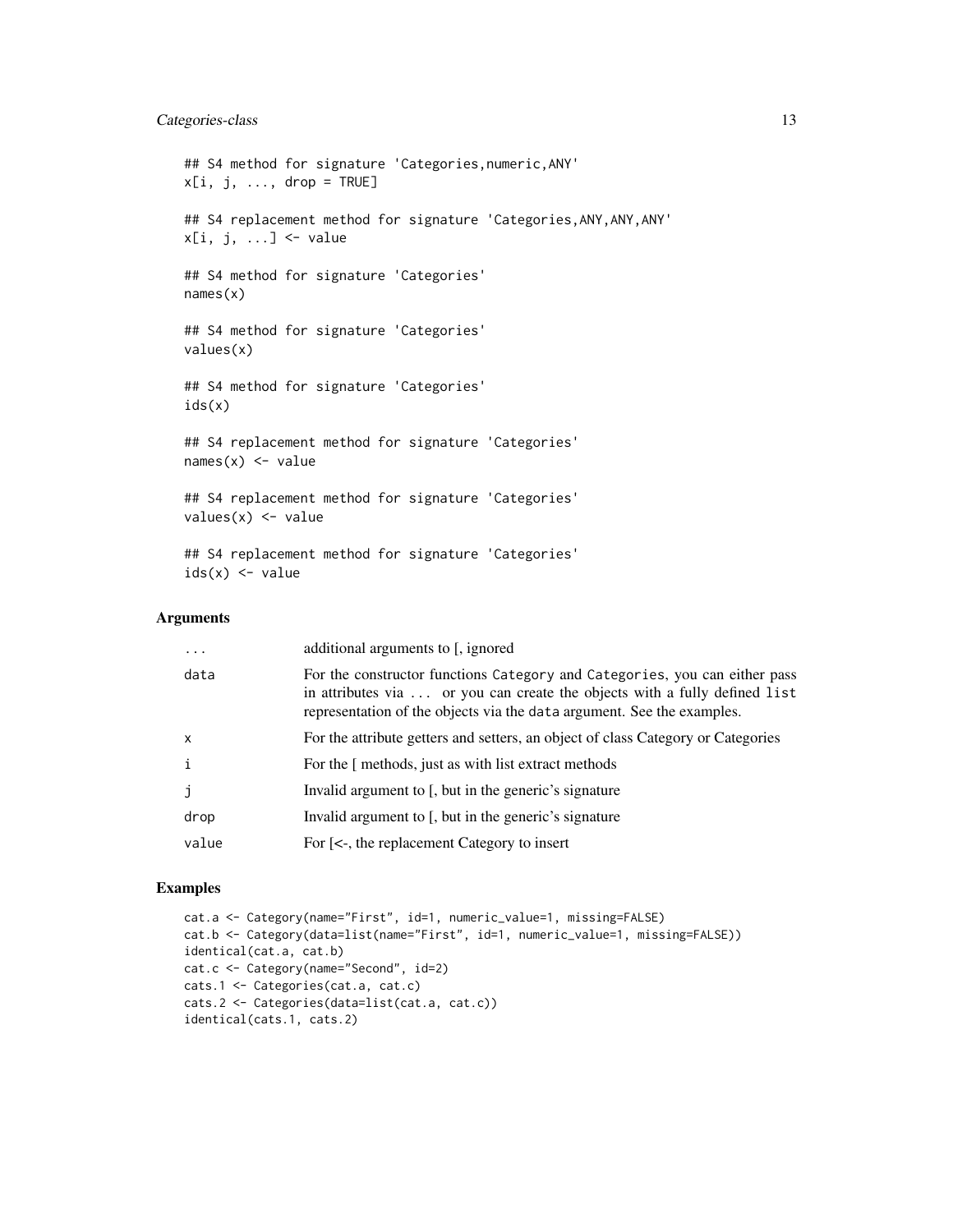<span id="page-13-0"></span>category-extract *Access Category fields directly*

# Description

Don't do this. Instead, use the category setters.

# Usage

```
## S4 method for signature 'Category'
x$name
```
## S4 replacement method for signature 'Category' x\$name <- value

# Arguments

| $\times$ | a Category                       |
|----------|----------------------------------|
| name     | a field within x                 |
| value    | a value for that field to update |

#### Value

\$ returns the value of the desired field. Setter returns x duly modified.

# See Also

[describe-category](#page-32-1)

<span id="page-13-1"></span>cleanseBatches *Remove batches from a dataset*

# Description

Sometimes append operations do not succeed, whether due to conflicts between the two datasets or other server-side issues. Failed appends can leave behind "error" status batch records, which can cause confusion. This function lets you delete batches that don't match the status or statuses you want to keep.

# Usage

```
cleanseBatches(dataset, keep = c("imported", "appended"))
```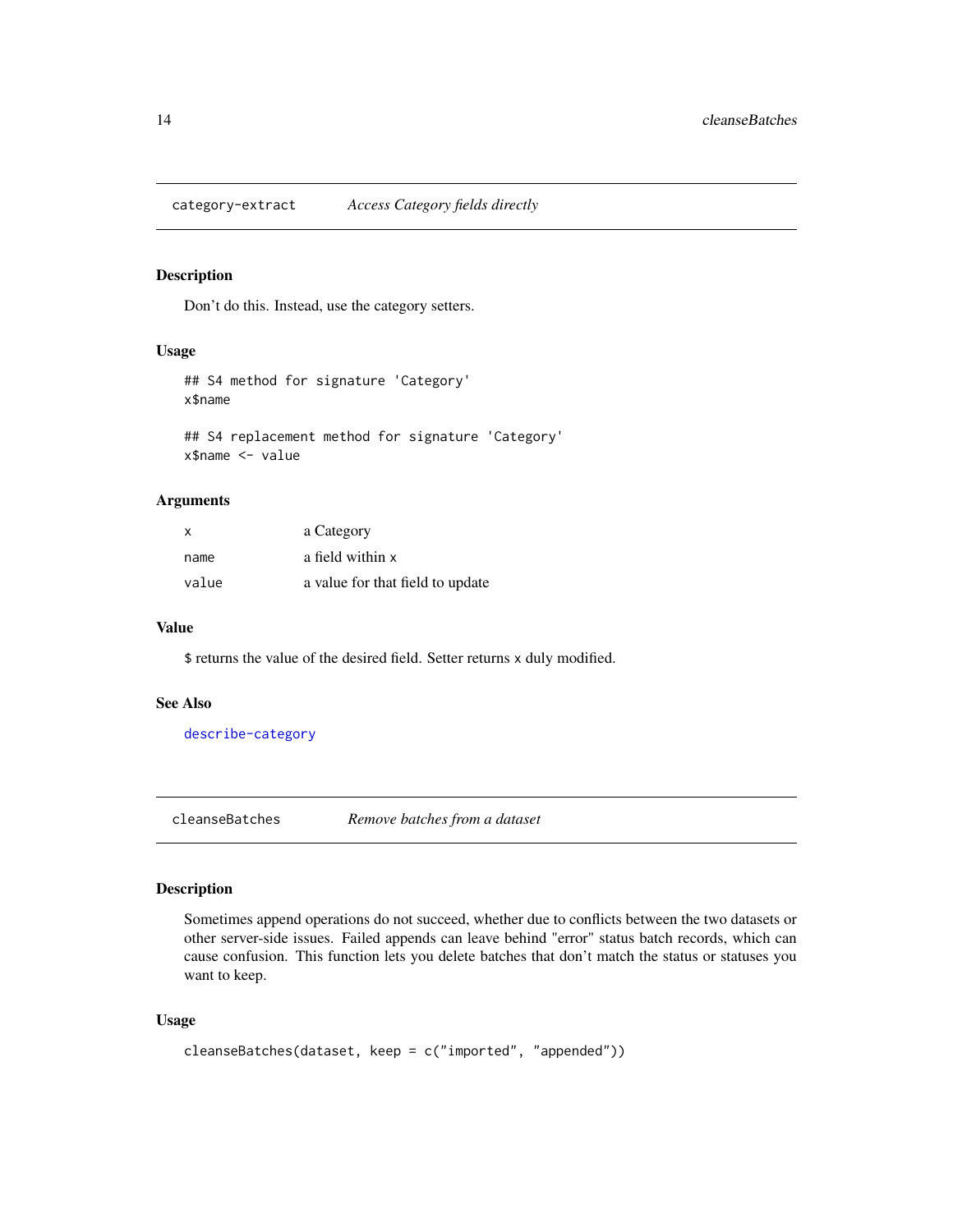#### <span id="page-14-0"></span>combine the combine of the combine of the combine of the combine of the combine of the combine of the combine of the combine of the combine of the combine of the combine of the combine of the combine of the combine of the

#### Arguments

| dataset | <b>CrunchDataset</b>                                                                                                                        |
|---------|---------------------------------------------------------------------------------------------------------------------------------------------|
| keep    | character batch status(es) you want to keep. By default, batches that don't have<br>either "imported" or "appended" status will be deleted. |

# Value

dataset with the undesired batches removed.

| combine |
|---------|

combine *Combine categories or responses*

# Description

Combine categories or responses

# Usage

```
combine(variable, combinations = list(), ...)
```
#### Arguments

| variable     | Categorical, Categorical Array, or Multiple Response variable                                                                                                                                                                                                                                                                                                                                                                                                                                                                                   |
|--------------|-------------------------------------------------------------------------------------------------------------------------------------------------------------------------------------------------------------------------------------------------------------------------------------------------------------------------------------------------------------------------------------------------------------------------------------------------------------------------------------------------------------------------------------------------|
| combinations | list of named lists containing (1) "categories": category ids or names for cate-<br>gorical types, or for multiple response, "responses": subvariable names, aliases,<br>or positional indices; $(2)$ a "name" for the new category or response; and $(3)$<br>optionally, other category ("missing", "numeric_value") or subvariable ("alias",<br>"description") attributes. If combinations is omitted, the resulting variable will<br>essentially be a copy (but see $link\{\text{copy}\}$ for a more natural way to do that, if<br>desired). |
| $\cdots$     | Additional variable metadata for the new derived variable                                                                                                                                                                                                                                                                                                                                                                                                                                                                                       |

# Value

A [VariableDefinition](#page-84-1) that will create the new comined-category or -response derived variable. Categories/responses not referenced in combinations will be appended to the end of the combinations.

# Examples

```
## Not run:
ds$fav_pet2 <- combine(ds$fav_pet, name="Pets (combined)",
   combinations=list(list(name="Mammals", categories=c("Cat", "Dog")),
                     list(name="Reptiles", categories=c("Snake", "Lizard"))))
ds$pets_owned2 <- combine(ds$allpets, name="Pets owned (collapsed)",
    combinations=list(list(name="Mammals", responses=c("Cat", "Dog"))))
```
## End(Not run)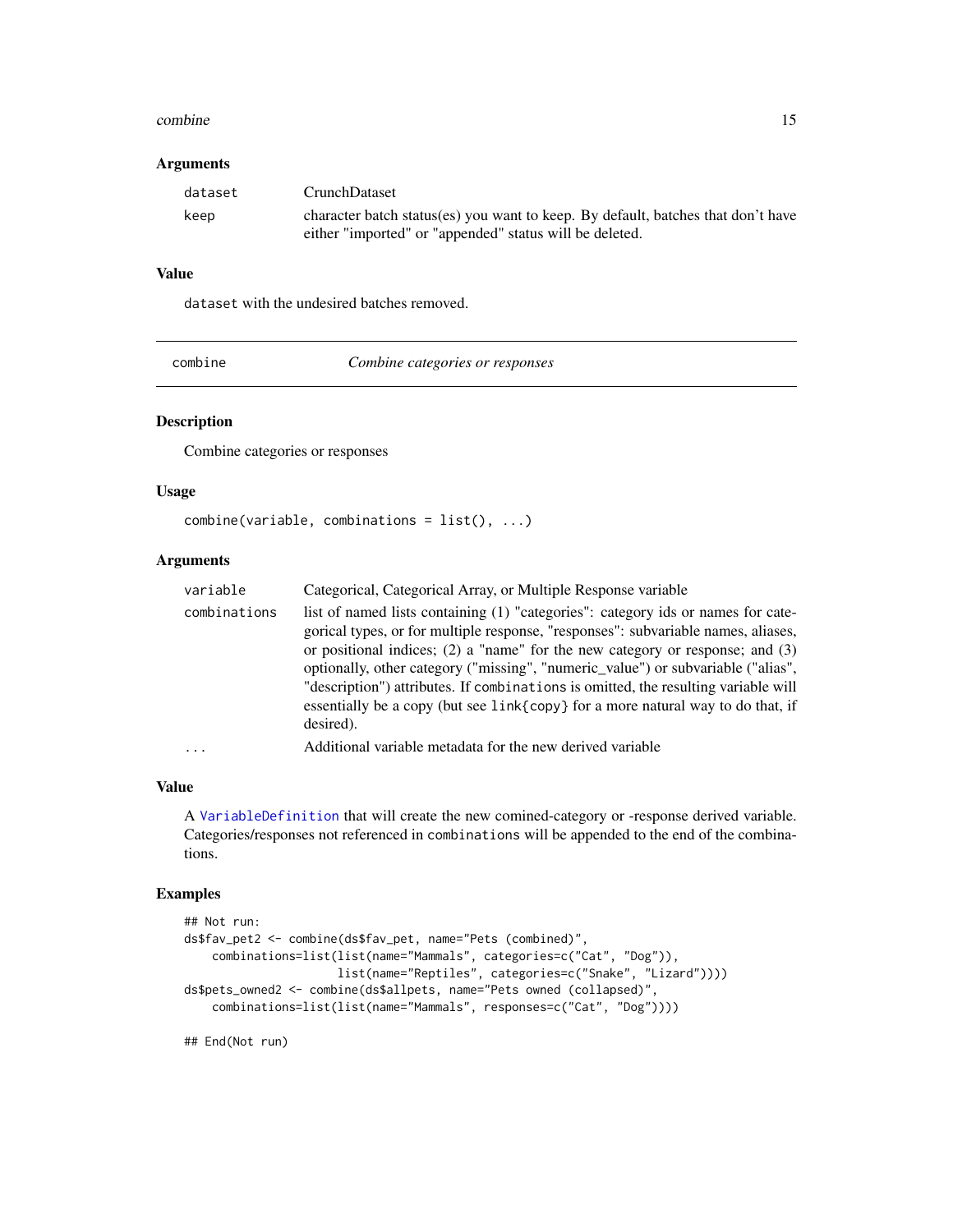<span id="page-15-0"></span>

When one dataset is appended to another, variables and subvariables are matched on their aliases, and then categories for variables that have them are matched on category name. This function lines up the metadata between two datasets as the append operation will so that you can inspect how well the datasets will align before you do the append.

#### Usage

compareDatasets(A, B)

#### Arguments

| A            | CrunchDataset        |
|--------------|----------------------|
| <sup>B</sup> | <b>CrunchDataset</b> |

#### Details

Calling summary on the return of this function will print an overview of places where the matching on variable alias and category name may lead to undesired outcomes, enabling you to alter one or both datasets to result in better alignment.

#### Value

An object of class 'compareDatasets', a list of three elements: (1) 'variables', a data.frame of variable metadata joined on alias; (2) 'categories', a list of data.frames of category metadata joined on category name, one for each variable with categories; and (3) 'subvariables', a list of data.frames of subvariable metadata joined on alias, one for each array variable.

Summary output reports on (1) variables that, when matched across datasets by alias, have different types; (2) variables that have the same name but don't match on alias; (3) for variables that match and have categories, any categories that have the same id but don't match on name; (4) for array variables that match, any subvariables that have the same name but don't match on alias; and (5) array variables that, after assembling the union of their subvariables, point to subvariables that belong to other arrays.

# Examples

```
## Not run:
    comp <- compareDataset(ds1, ds2)
    summary(comp)
```
## End(Not run)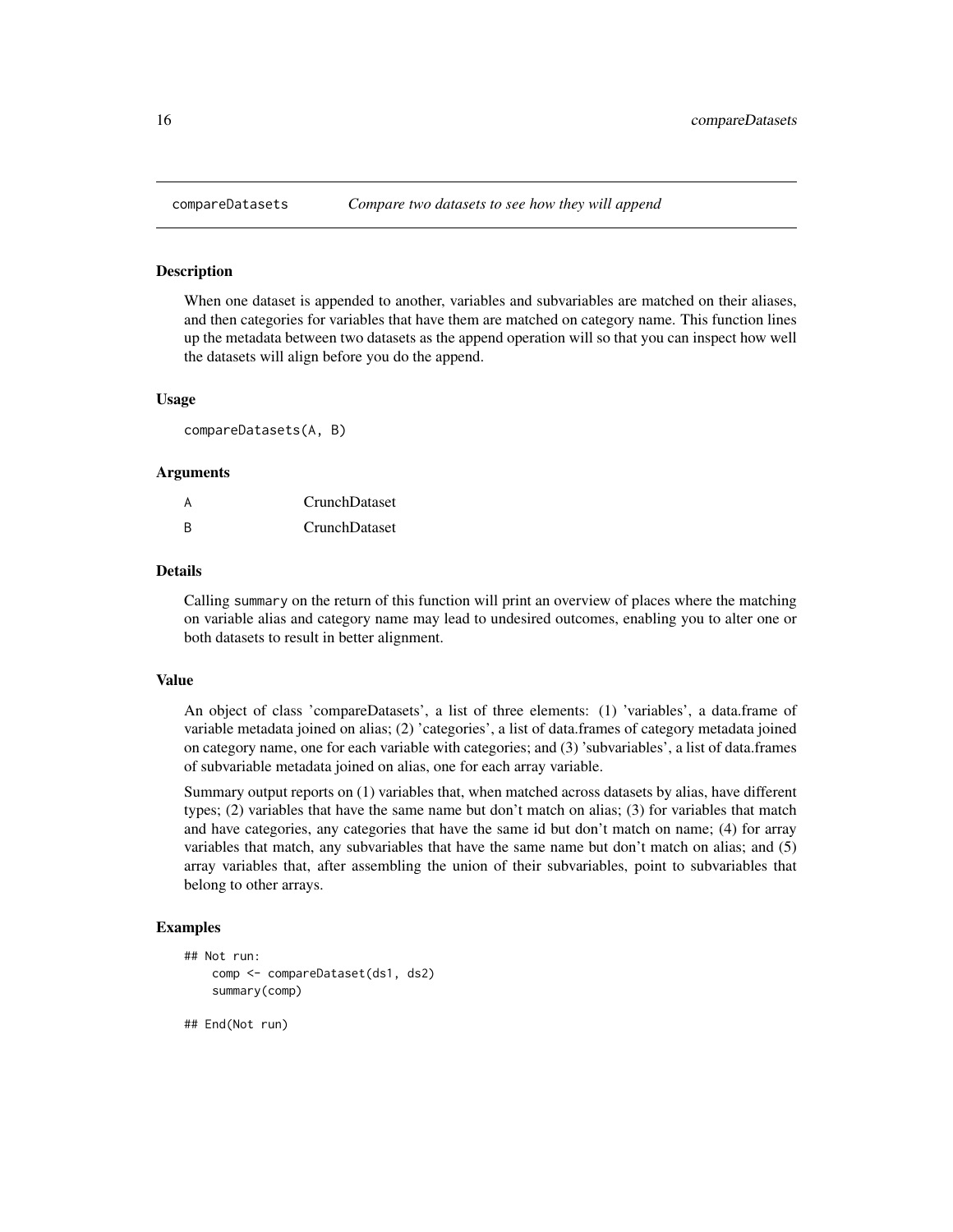<span id="page-16-2"></span><span id="page-16-0"></span>

Give consent to do things that require permission

#### Usage

consent()

# Value

an S3 class "contextManager" object

# See Also

[with-context-manager](#page-87-1) [ContextManager](#page-16-1)

<span id="page-16-1"></span>ContextManager *Context managers*

# Description

Context managers

# Usage

```
ContextManager(enter = function() { }, exit = function() { },
 error = NULL, as = NULL)
```
#### Arguments

| enter | function to run before doing things                                                                 |
|-------|-----------------------------------------------------------------------------------------------------|
| exit  | function to run after doing things                                                                  |
| error | optional function to run if an error is thrown                                                      |
| as    | character optional way to specify a default name for assinging the return of the<br>enter function. |

#### Value

an S3 class "contextManager" object

# See Also

[with-context-manager](#page-87-1)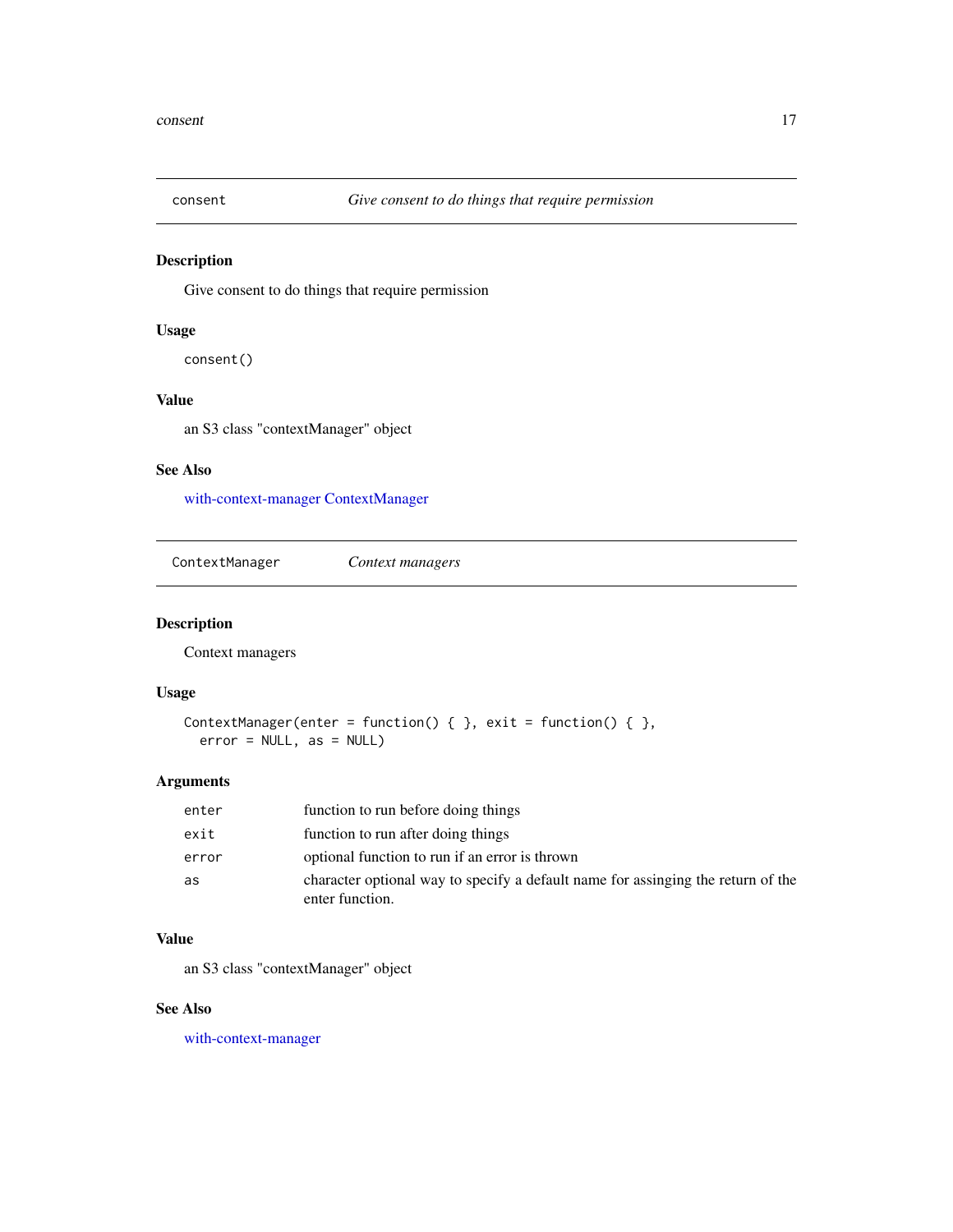<span id="page-17-0"></span>

Makes a copy of a Crunch variable on the server.

#### Usage

```
copyVariable(x, deep = FALSE, ...)
copy(x, deep = FALSE, ...)
```
# Arguments

| $\mathsf{x}$ | a Crunch Variable to copy                                                                                                                                                                                                       |
|--------------|---------------------------------------------------------------------------------------------------------------------------------------------------------------------------------------------------------------------------------|
| deep         | logical: should this be a deep copy, in which there is no dependence on the<br>original variable, or a shallow one, in which the copy is more of a symbolic<br>link? Default is FALSE, meaning symlink.                         |
|              | Additional metadata to give to the new variable. If not given, the new variable<br>will have a name that is the same as the original but with " (copy)" appended,<br>and its alias will be the old alias with "_copy" appended. |

#### Details

Copies can be shallow (linked) or deep. Shallow copying is faster and should be preferred unless a true hard copy is required, though keep in mind the implications of shallow copying. When you append data to the original variable or otherwise alter its values, the values in the copy automatically update. This linking may be desirable, but it comes with some limitations. First, you cannot edit the values of the copy independently of the original. Second, some attributes of the copy are immutable: of note, properties of categories cannot be altered independely in the copy. Subvariable names and ordering within arrays, however, can.

# Value

a VariableDefinition for the copy expression. Assign into a Dataset to make the copy happen.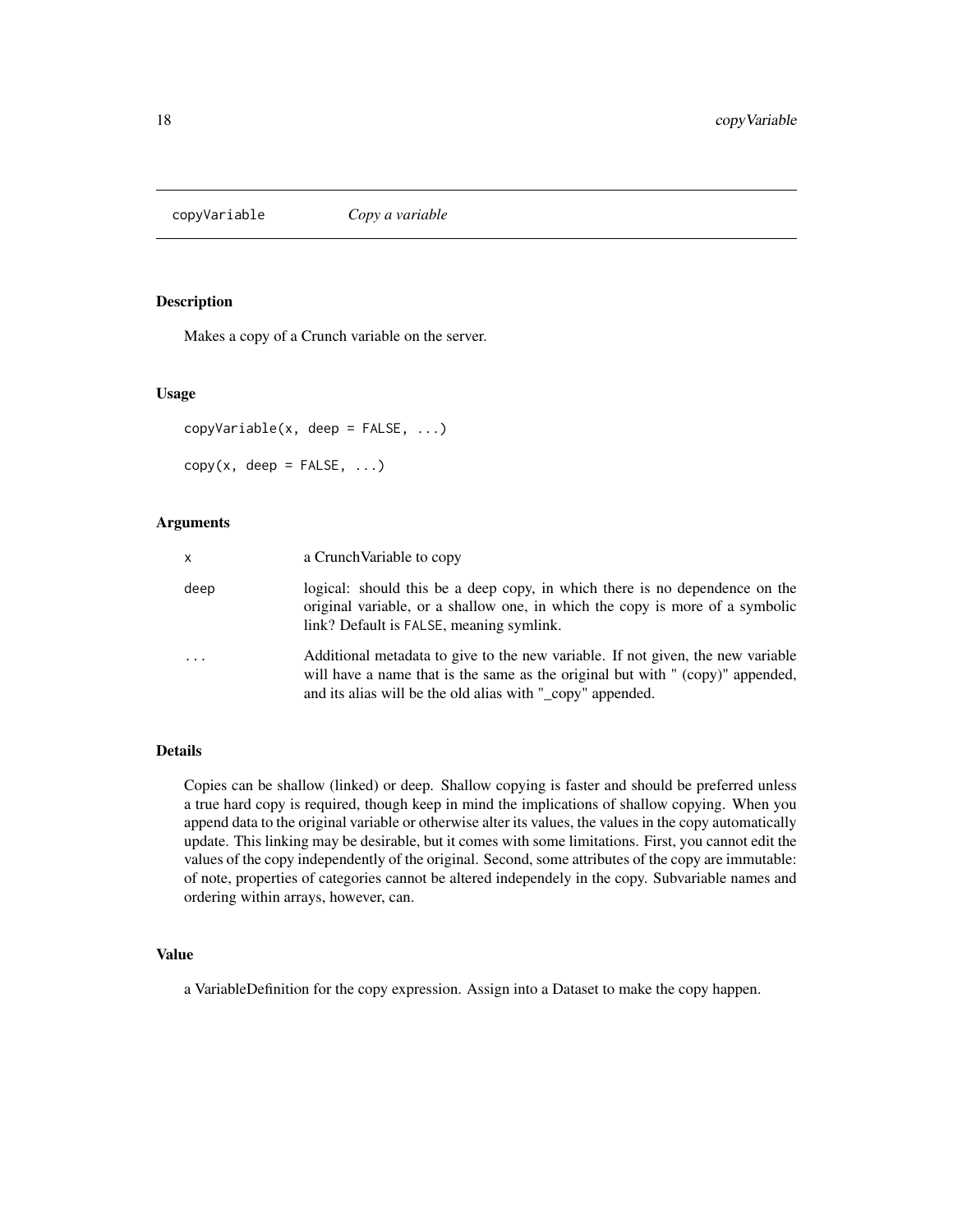<span id="page-18-0"></span>crtabs *Crunch xtabs: Crosstab and otherwise aggregate variables in a Crunch Dataset*

# Description

Create a contingency table or other aggregation from cross-classifying variables in a CrunchDataset.

#### Usage

```
crtabs(formula, data, weight = crunch::weight(data), useNA = c("no",
  "ifany", "always"))
```
# Arguments

| a CrunchVariable that has been designated as a potential weight variable for<br>data, or NULL for unweighted results. Default is the currently applied weight, |
|----------------------------------------------------------------------------------------------------------------------------------------------------------------|
| whether to include missing values in tabular results. See table.                                                                                               |
|                                                                                                                                                                |

#### Value

an object of class CrunchCube

crunch *Crunch.io: instant, visual, collaborative data analysis*

#### **Description**

[Crunch.io](http://crunch.io/) provides a cloud-based data store and analytic engine. It has a [web client](https://beta.crunch.io/) for interactive data exploration and visualization. The crunch package for R allows analysts to interact with and manipulate Crunch datasets from within R. Importantly, this allows technical researchers to collaborate naturally with team members, managers, and clients who prefer a point-and-click interface: because all connect to the same dataset in the cloud, there is no need to email files back and forth continually to share results.

#### See Also

To learn more about using the package, see vignette("getting-started", package="crunch"). To sign up for a Crunch.io account, visit <https://beta.crunch.io/>.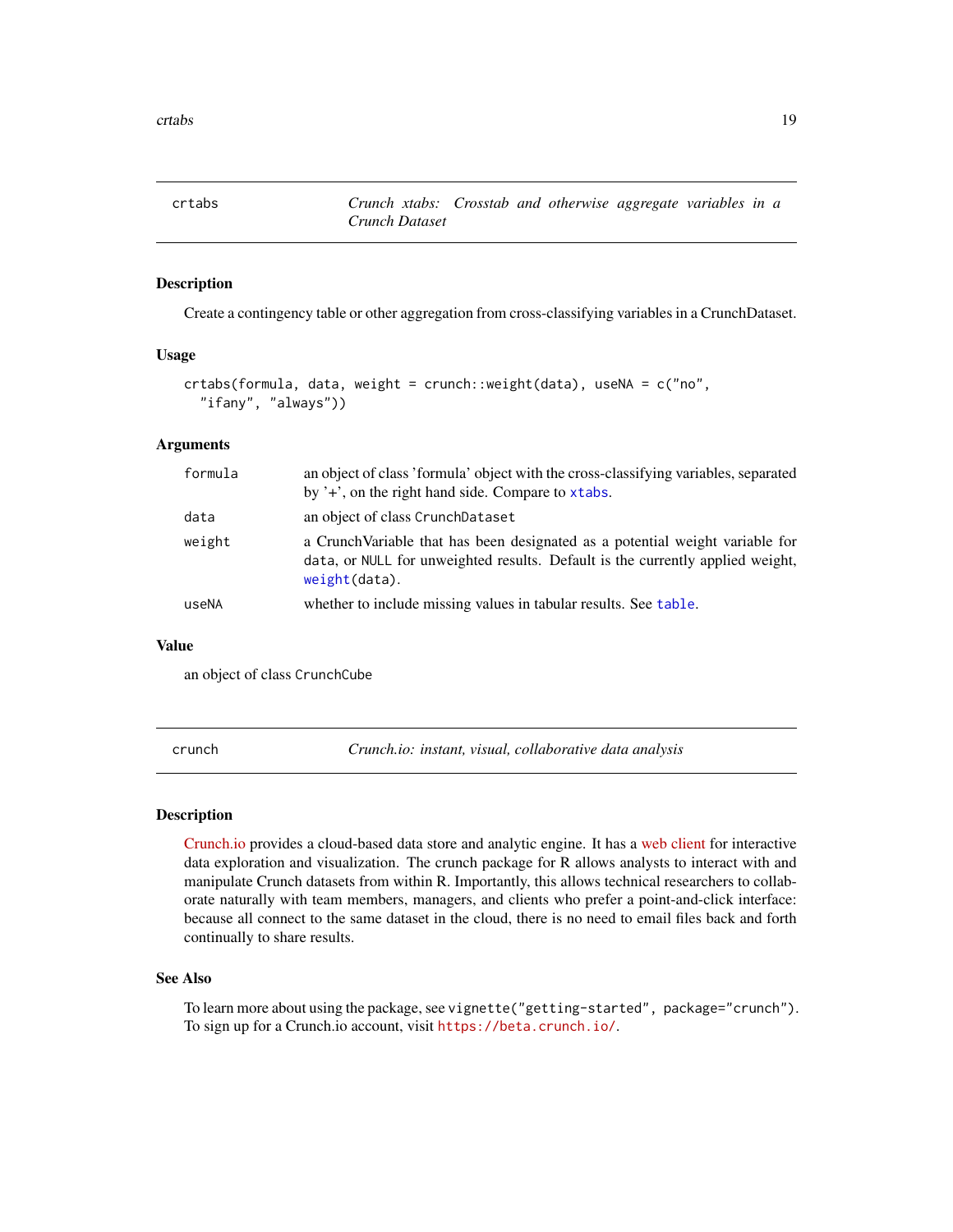<span id="page-19-1"></span><span id="page-19-0"></span>

Univariate statistics on Crunch objects

# Usage

```
## S4 method for signature 'CrunchVariable'
mean(x, \ldots)## S4 method for signature 'NumericVariable'
mean(x, \ldots)## S4 method for signature 'CrunchVariable'
sd(x, na.rm = FALSE)## S4 method for signature 'NumericVariable'
sd(x, na.rm = FALSE)## S4 method for signature 'CrunchVariable'
median(x, na.rm = FALSE)## S4 method for signature 'NumericVariable'
median(x, na.rm = FALSE)
## S4 method for signature 'CrunchVariable'
min(x, na.rm)
## S4 method for signature 'NumericVariable'
min(x, na.rm = FALSE)## S4 method for signature 'DatetimeVariable'
min(x, na.rm = FALSE)## S4 method for signature 'CrunchVariable'
max(x, na.rm)
## S4 method for signature 'NumericVariable'
max(x, na.rm = FALSE)## S4 method for signature 'DatetimeVariable'
max(x, na.rm = FALSE)
```
# Arguments

x a NumericVariable, or for min and max, possibly a DatetimeVariable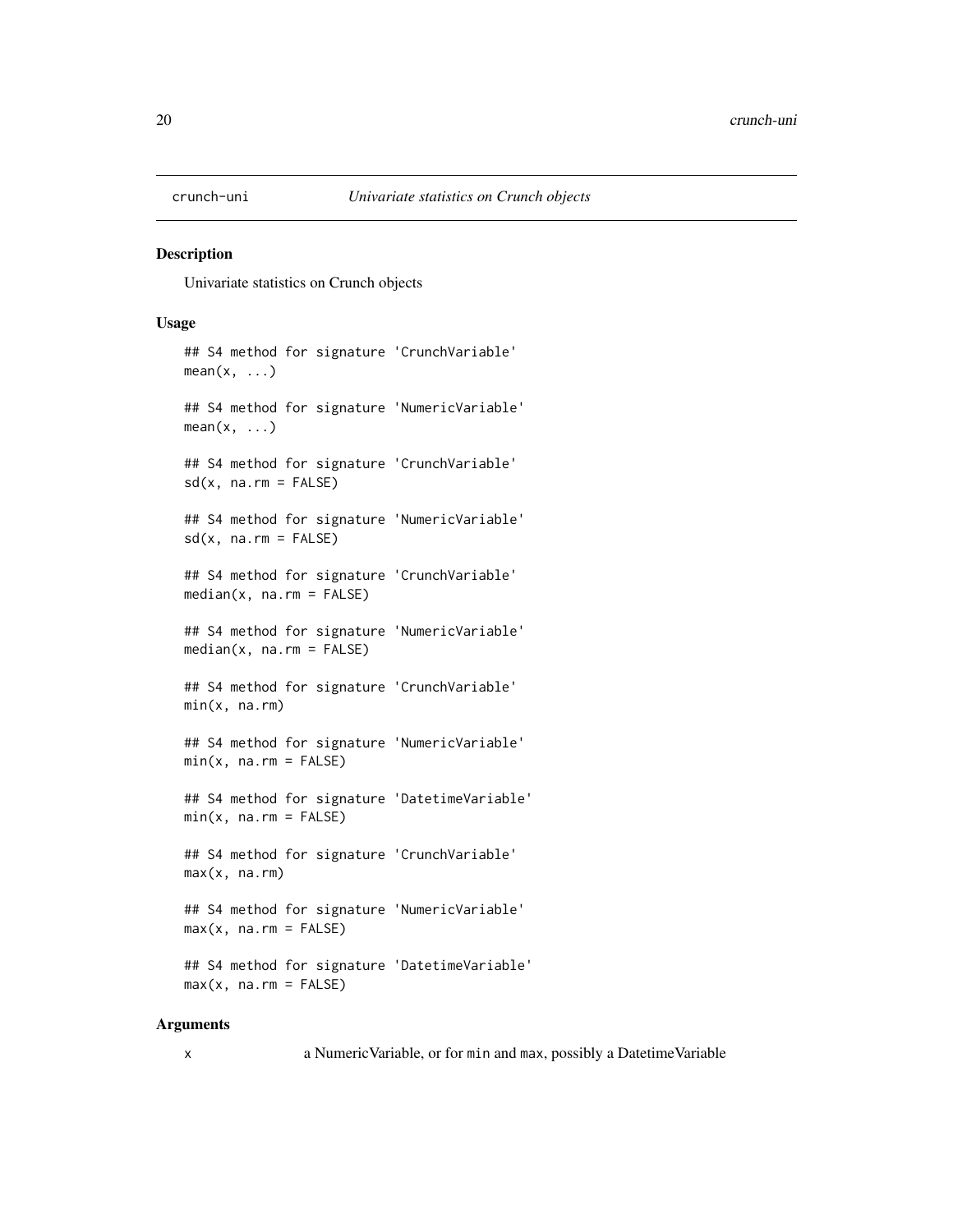# <span id="page-20-0"></span>CrunchDataset-class 21

| $\cdot$ | additional arguments to mean |
|---------|------------------------------|
| na.rm   | logical: exclude missings?   |

# See Also

[mean](#page-19-1) [sd](#page-19-1) [median](#page-19-1) [min](#page-19-1) [max](#page-19-1)

CrunchDataset-class *Crunch Datasets*

# Description

Crunch Datasets

CrunchVariable-class *Variables in Crunch*

#### Description

Variables are S4 objects. All inherit from the base class CrunchVariable. be persisted on the server? Default is FALSE

# Slots

filter either NULL or CrunchLogicalExpr

<span id="page-20-2"></span>cube-computing *Work with CrunchCubes*

# <span id="page-20-1"></span>Description

Crunch.io supports more complex data types than base R does, such as multiple response and array types. If you want to compute margin or proportion tables on an aggregation of these variable types, special methods are required. These functions provide an interface like [margin.table](#page-20-1) and [prop.table](#page-20-1) for the CrunchCube object, handling those special data types.

#### Usage

```
## S4 method for signature 'CrunchCube'
margin.table(x, margin = NULL)
## S4 method for signature 'CrunchCube'
prop.table(x, margin = NULL)
## S4 method for signature 'CrunchCube'
round(x, digits = 0)
```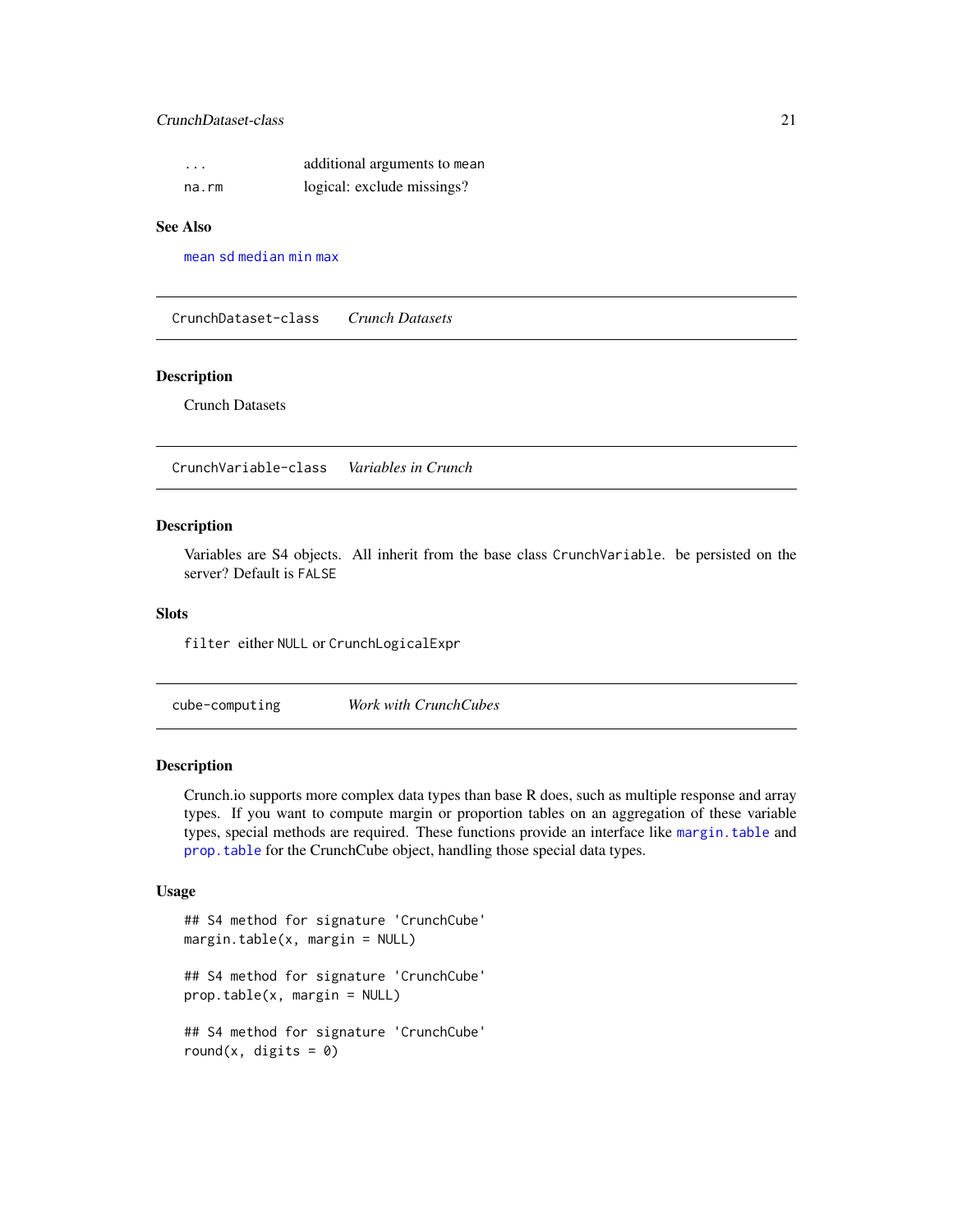## <span id="page-21-0"></span>Arguments

| X      | a CrunchCube                                                        |
|--------|---------------------------------------------------------------------|
| margin | index, or vector of indices to generate margin for. See prop. table |
| digits | see round                                                           |

# Value

The appropriate margin.table or prop.table.

# See Also

[margin.table](#page-20-1) [prop.table](#page-20-1)

cube-methods *Methods on Cube objects*

# Description

These methods provide an array-like interface to the CrunchCube object.

# Usage

## S4 method for signature 'CubeDims' dimnames(x)

## S4 method for signature 'CubeDims' dim(x)

## S4 method for signature 'CubeDims' is.na(x)

#### Arguments

x a CrunchCube or its CubeDims component.

# Value

Generally, the same shape of result that each of these functions return when applied to an array object.

# See Also

[cube-computing](#page-20-2)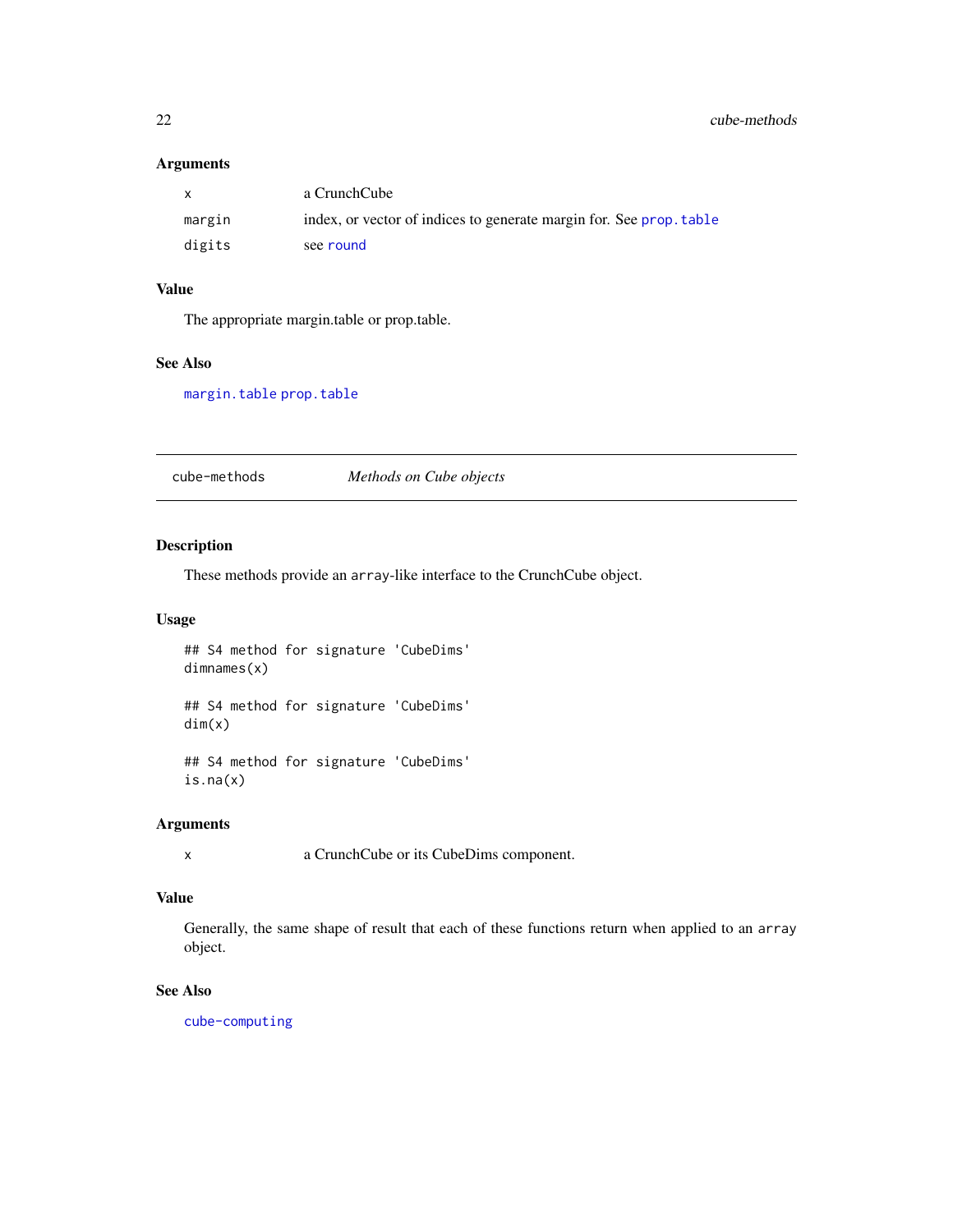<span id="page-22-0"></span>dataset-extract *Subset datasets and extract variables*

#### Description

Subset datasets and extract variables

#### Usage

```
## S4 method for signature 'CrunchDataset,ANY,ANY'
x[i, j, ..., drop = TRUE]## S4 method for signature 'CrunchDataset,character,ANY'
x[i, j, \ldots, drop = TRUE]## S4 method for signature 'CrunchDataset, missing, ANY'
x[i, j, \ldots, drop = FALSE]## S4 method for signature 'CrunchDataset, CrunchLogicalExpr, missing'
x[i, j, ...,
 drop = FALSE]
## S4 method for signature 'CrunchDataset, CrunchLogicalExpr, ANY'
x[i, j, \ldots, drop = FALSE]## S4 method for signature 'CrunchDataset'
subset(x, \ldots)## S4 method for signature 'CrunchDataset,ANY'
x[[i, \ldots, drop = FALSE]]## S4 method for signature 'CrunchDataset,character'
x[[i, ..., drop = FALSE]]## S4 method for signature 'CrunchDataset'
x$name
```
#### Arguments

x a CrunchDataset

i As with a data.frame, there are two cases: (1) if no other arguments are supplied (i.e x[i]), i provides for as.list extraction: columns of the dataset rather than rows. If character, identifies variables to extract based on their aliases (by default: set options(crunch.namekey.dataset="name") to use variable names); if numeric or logical, extracts variables accordingly. Alternatively, (2) if j is specified (as either  $x[i, j]$  or  $x[i, j]$ ), i is an object of class CrunchLogicalExpr that will define a subset of rows.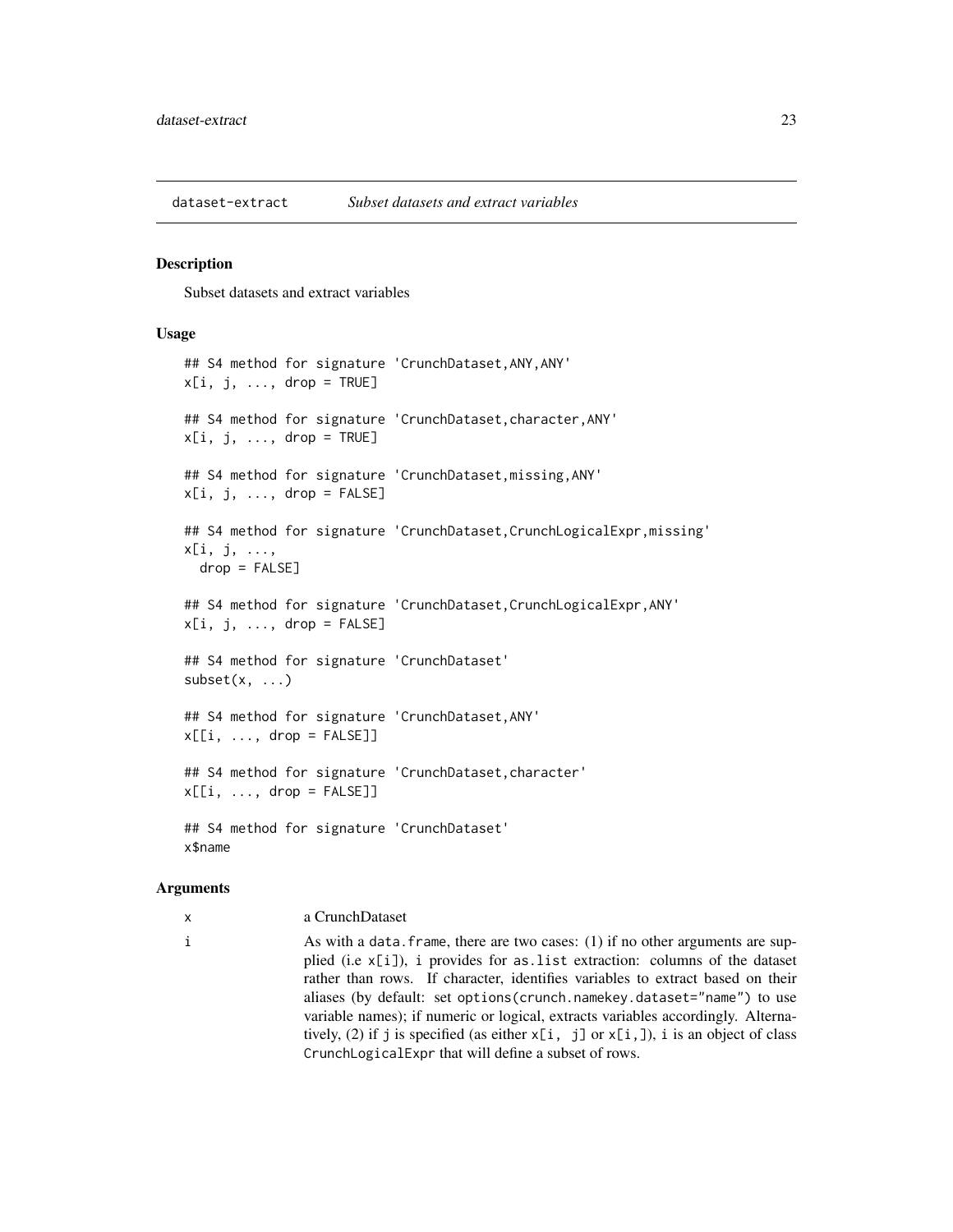<span id="page-23-0"></span>

|      | columnar extraction, as described above                                                                                               |
|------|---------------------------------------------------------------------------------------------------------------------------------------|
| .    | additional arguments                                                                                                                  |
| drop | logical: autmatically simplify a 1-column Dataset to a Variable? Default is<br>FALSE, and the TRUE option is in fact not implemented. |
| name | columnar extraction for \$                                                                                                            |

# Value

[ yields a Dataset; [[ and \$ return a Variable

dataset-owner *Change the owner of a dataset*

# Description

Change the owner of a dataset

# Usage

## S4 method for signature 'CrunchDataset' owner(x)

## S4 replacement method for signature 'CrunchDataset' owner(x) <- value

# Arguments

| X     | CrunchDataset                                                                                                                                        |
|-------|------------------------------------------------------------------------------------------------------------------------------------------------------|
| value | For the setter, either a URL (character) or a Crunch object with a self method.<br>Users and Projects are valid objects to assign as dataset owners. |

# Value

The dataset.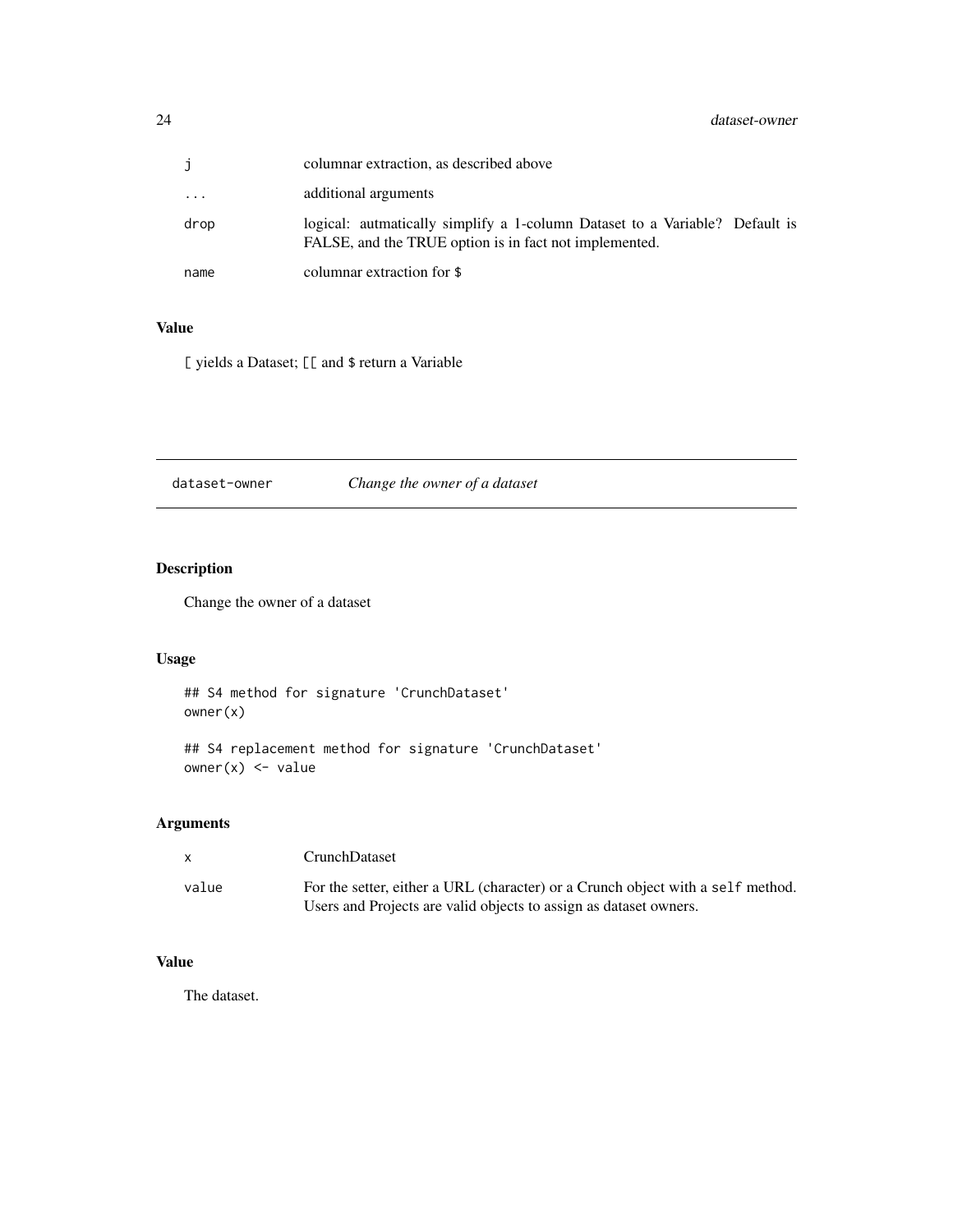<span id="page-24-0"></span>

This method is defined principally so that you can use a CrunchDataset as a data argument to other R functions (such as 1m). Unless you give it the force==TRUE argument, this function does not in fact return a data.frame: it returns an object with an interface like a data.frame, such that you get R vectors when you access its columns (unlike a CrunchDataset, which returns CrunchVariable objects). This allows modeling functions that require select columns of a dataset to retrieve only those variables from the remote server, rather than pulling the entire dataset into local memory.

# Usage

```
## S3 method for class 'CrunchDataset'
as.data.frame(x, row.names = NULL, optional = FALSE,
 force = FALSE, ...)
## S3 method for class 'CrunchDataFrame'
as.data.frame(x, row.names = NULL,
 optional = FALSE, ...)
```
### Arguments

| X         | a CrunchDataset                                                                                                         |  |
|-----------|-------------------------------------------------------------------------------------------------------------------------|--|
| row.names | part of as data frame signature. Ignored.                                                                               |  |
| optional  | part of as.data.frame signature. Ignored.                                                                               |  |
| force     | logical: actually coerce the dataset to data, frame, or leave the columns as<br>unevaluated promises. Default is FALSE. |  |
|           | additional arguments passed to as data frame default                                                                    |  |

# Value

an object of class CrunchDataFrame unless force, in which case the return is a data.frame.

dataset-update *Update a variable or variables in a dataset*

# Description

Update a variable or variables in a dataset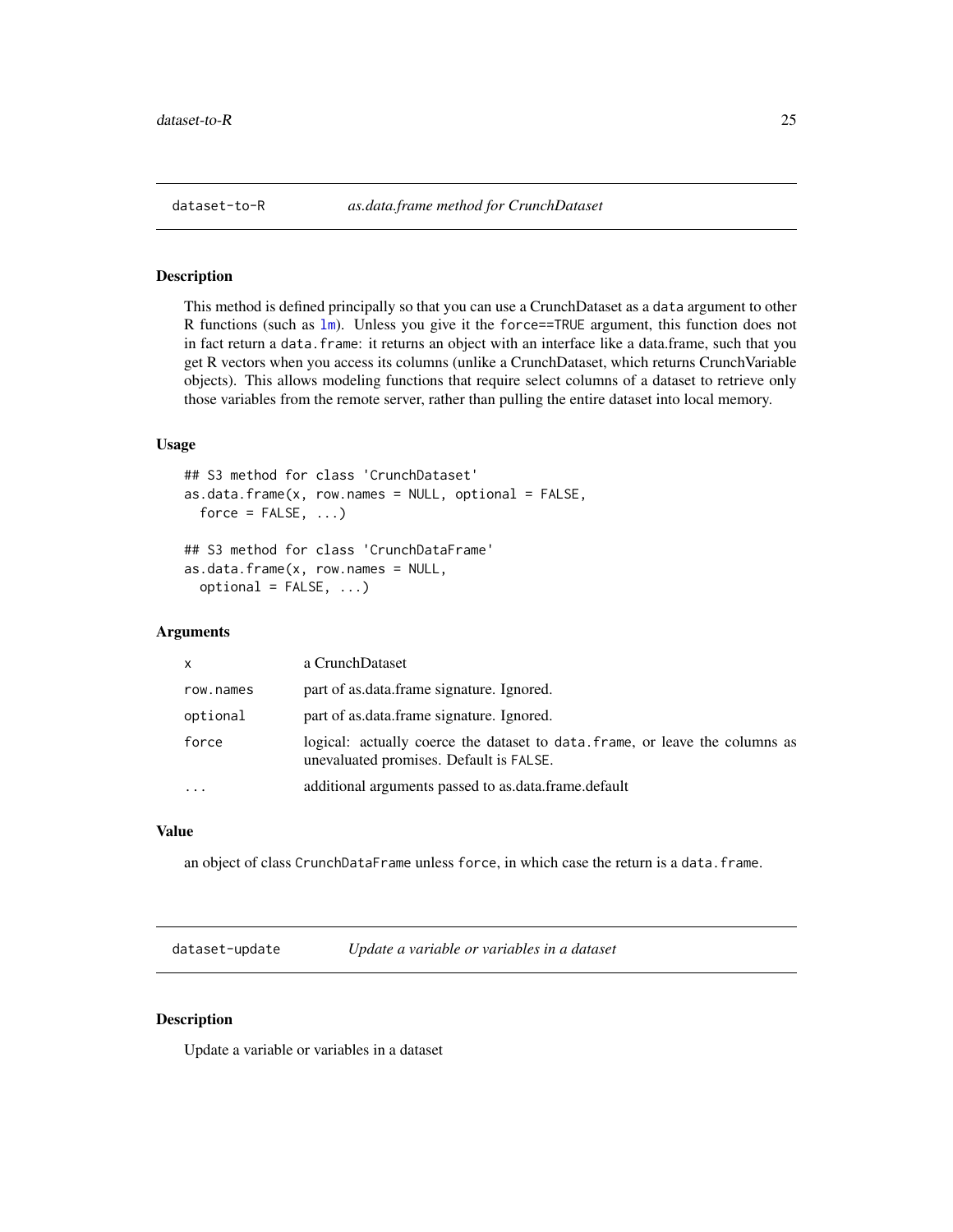#### Usage

## S4 replacement method for signature 'CrunchDataset, character, missing, CrunchVariable' x[[i]] <- value

## S4 replacement method for signature 'CrunchDataset, ANY, missing, CrunchVariable' x[[i]] <- value

## S4 replacement method for signature 'CrunchDataset, character, missing, ANY' x[[i]] <- value

## S4 replacement method for signature 'CrunchDataset, character, missing, CrunchLogicalExpr' x[[i]] <- value

## S4 replacement method for signature 'CrunchDataset, ANY, ANY, ANY' x[[i]] <- value

## S4 replacement method for signature 'CrunchDataset, character, missing, `NULL`' x[[i]] <- value

## S4 replacement method for signature 'CrunchDataset, ANY, missing, `NULL`'  $x[[i]] \leftarrow$  value

## S4 replacement method for signature 'CrunchDataset' x\$name <- value

## S4 replacement method for signature 'CrunchDataset, ANY, missing, list' x[i, j] <- value

## S4 replacement method for signature 'CrunchDataset, CrunchExpr, ANY, ANY' x[i, j] <- value

# Arguments

| $\mathsf{x}$ | a CrunchDataset                                                                                                                                                                                                                                                                                              |
|--------------|--------------------------------------------------------------------------------------------------------------------------------------------------------------------------------------------------------------------------------------------------------------------------------------------------------------|
| $\mathbf{i}$ | For [, a CrunchLogicalExpr, numeric, or logical vector defining a subset of the<br>rows of x. For [[, see j for the as list column subsetting.                                                                                                                                                               |
| value        | replacement values to insert. These can be crunch Exprs or R vectors of the<br>corresponding type                                                                                                                                                                                                            |
| name         | like j but for \$                                                                                                                                                                                                                                                                                            |
| j            | if character, identifies variables to extract based on their aliases (by default: set<br>options (crunch.namekey.dataset="name") to use variable names); if nu-<br>meric or logical, extracts variables accordingly. Note that this is the as list ex-<br>traction, columns of the dataset rather than rows. |

#### Value

x, modified.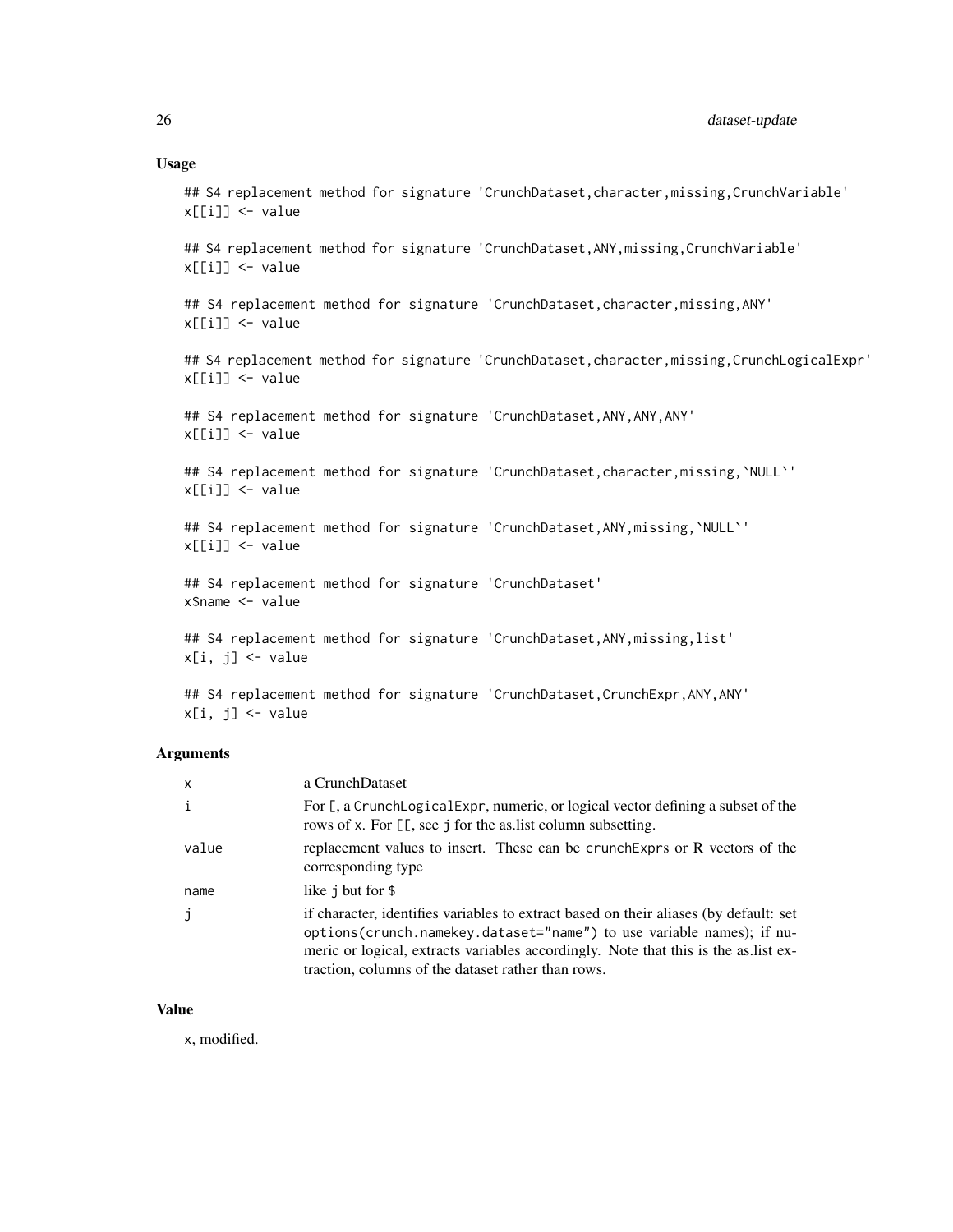<span id="page-26-0"></span>dataset-variables *Access a Dataset's Variables Catalog*

#### **Description**

Datasets contain collections of variables. For a few purposes, such as editing variables' metadata, it is helpful to access these variable catalogs more directly.

#### Usage

```
## S4 method for signature 'CrunchDataset'
variables(x)
## S4 replacement method for signature 'CrunchDataset, VariableCatalog'
variables(x) <- value
## S4 method for signature 'CrunchDataset'
allVariables(x)
## S4 replacement method for signature 'CrunchDataset, VariableCatalog'
allVariables(x) <- value
```
#### Arguments

| X     | a Dataset                                     |
|-------|-----------------------------------------------|
| value | For the setters, a VariableCatalog to assign. |

# Details

variables gives just the active variables in the dataset, while allVariables, as the name suggests, yields all variables, including hidden variables.

#### Value

Getters return VariableCatalog; setters return x duly modified.

DatasetOrder-class *Organize Datsets*

# Description

A DatasetOrder object is a subclass of list that contains DatasetGroups. DatasetGroup objects contain a group name and an set of "entities", which can be dataset references or other nested DatasetGroups.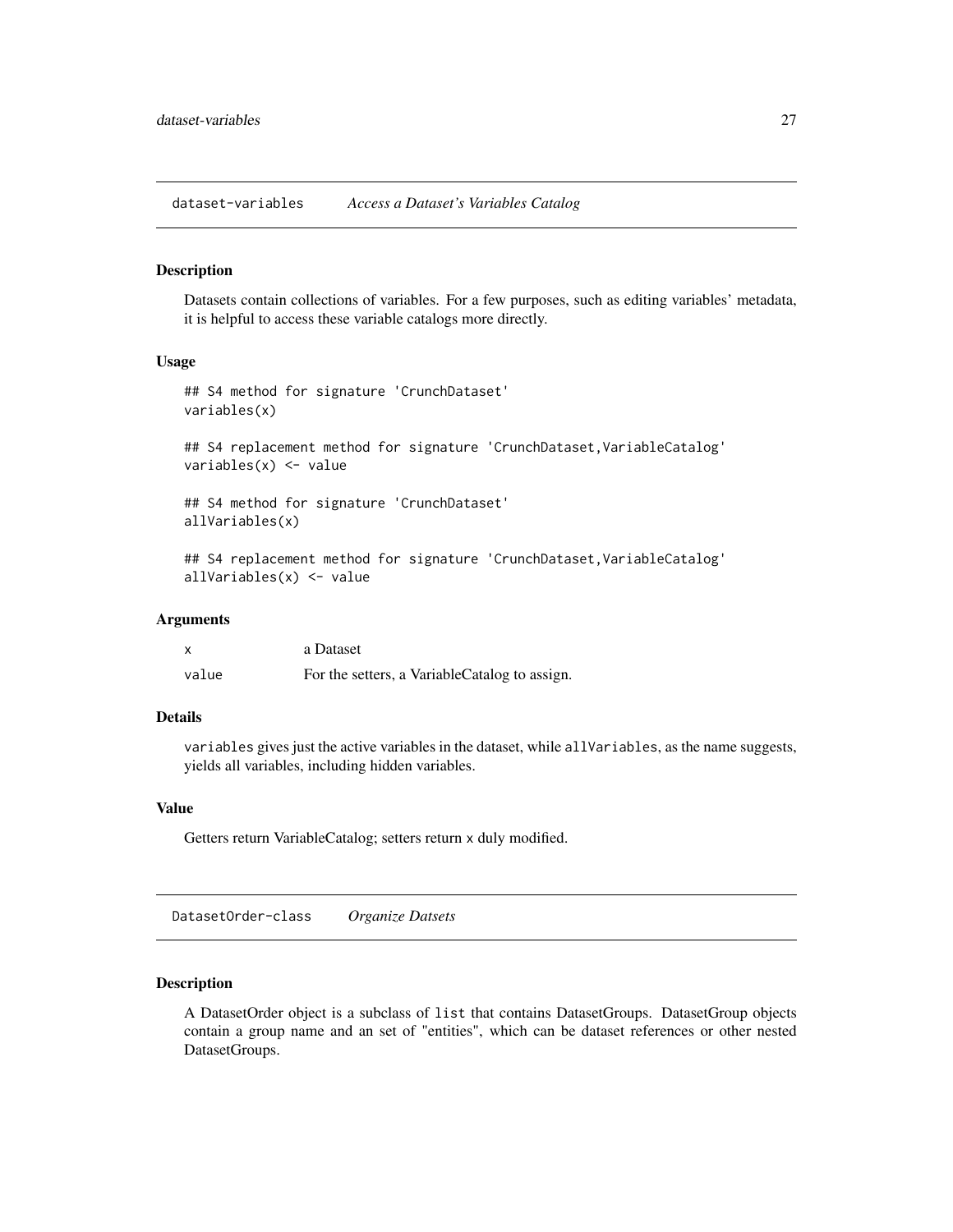- <span id="page-27-0"></span>group character, the name of the DatasetGroup. In the constructor and more generally, this field can be referenced as "name" as well.
- entities a character vector of dataset URLs, or a list containing a combination of dataset URLs and DatasetGroup objects.

datasets *Get the dataset catalog*

# Description

Get the dataset catalog

# Usage

```
datasets(x = getAPIRoot())
```
 $datasets(x) < - value$ 

#### Arguments

|       | a ShojiObject, such as a CrunchProject. If omitted, the default value for x |
|-------|-----------------------------------------------------------------------------|
|       | means that you will load the user's primary dataset catalog.                |
| value | CrunchDataset for the setter                                                |

#### Value

An object of class DatasetCatalog. The setter returns the project (or other object that contains a dataset catalog with the given dataset added to it (via changing its owner to be the specified object, x).

#### Examples

```
## Not run:
# Get the primary dataset catalog
mydatasets <- datasets()
# Can load a dataset from that
ds <- loadDataset(mydatasets[["Dataset name"]])
# Can use the same function to get the dataset catalog for a project
proj <- projects()[["Project name"]]
projdatasets <- datasets(proj)
# The assignment method lets you move a dataset to a project
datasets(proj) <- ds
```
## End(Not run)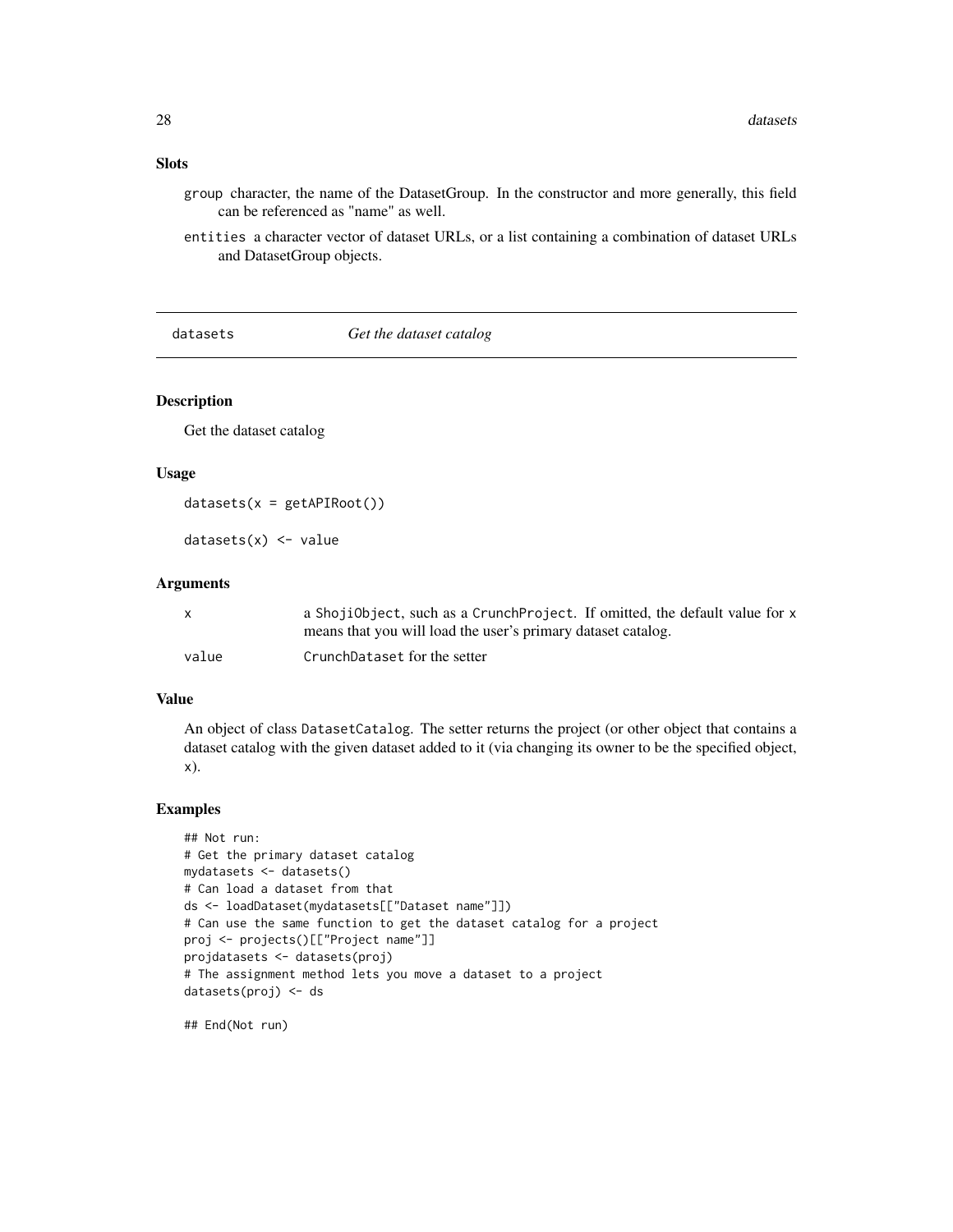<span id="page-28-1"></span><span id="page-28-0"></span>These methods delete entities, notably Datasets and Variables within them, from the server. This action is permanent and cannot be undone, so it should not be done lightly. Consider instead using archive for datasets and [hide](#page-45-1) for variables

#### Usage

```
## S4 method for signature 'CrunchDataset'
delete(x, confirm = requireConsent(), ...)## S4 method for signature 'CrunchProject'
delete(x, confirm = requireConsent(), ...)## S4 method for signature 'ShojiObject'
delete(x, ...)
## S4 method for signature 'ANY'
delete(x, ...)
## S4 method for signature 'CrunchTeam'
delete(x, confirm = requireConsent(), ...)## S4 method for signature 'CrunchVariable'
delete(x, ...)
## S4 method for signature 'CategoricalArrayVariable'
```
delete(x, ...)

# Arguments

| $\mathsf{x}$ | a Crunch object                                                                                                                                                                                                              |  |
|--------------|------------------------------------------------------------------------------------------------------------------------------------------------------------------------------------------------------------------------------|--|
| confirm      | logical: should the user be asked to confirm deletion. Option available for<br>datasets and teams only. Default is TRUE if in an interactive session. You can<br>avoid the confirmation prompt if you delete with (consent). |  |
| $\ddotsc$    | additional arguments, in the generic                                                                                                                                                                                         |  |

#### See Also

[hide](#page-45-1) [deleteDataset](#page-29-1)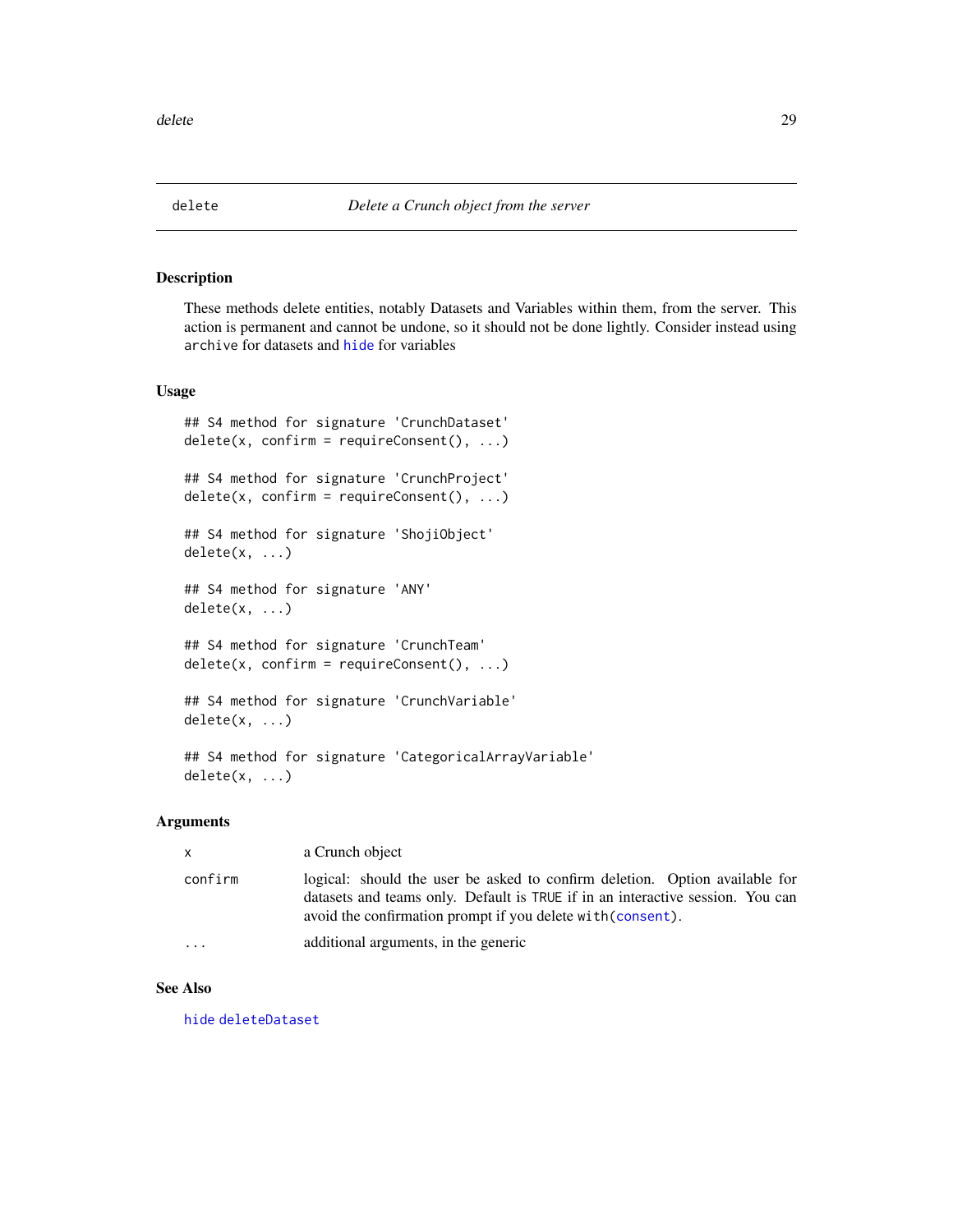<span id="page-29-1"></span><span id="page-29-0"></span>

This function lets you delete a dataset without first loading it. If you have a dataset that somehow is corrupted and won't load, you can delete it this way.

# Usage

```
deleteDataset(x, ...)
```
#### Arguments

| $\mathbf{x}$ | The name (character) of a dataset, its (numeric) position in the return of list Datasets, |
|--------------|-------------------------------------------------------------------------------------------|
|              | or an object of class CrunchDataset. x can only be of length 1-this function is           |
|              | not vectorized (for your protection).                                                     |
| $\cdots$     | additional parameters (such as confirm) passed to delete                                  |

# Details

The function also works on CrunchDataset objects, just like [delete](#page-28-1), which may be useful if you have loaded another package that masks the delete method.

#### Value

(Invisibly) the API response from deleting the dataset

#### See Also

[delete](#page-28-1)

deleteSubvariables *Delete subvariables from an array*

# Description

This function conceals the dirty work in making this happen. The array gets unbound, the subvariables deleted, and then the remaining subvariable are rebound into a new array.

#### Usage

deleteSubvariables(variable, to.delete)

deleteSubvariable(variable, to.delete)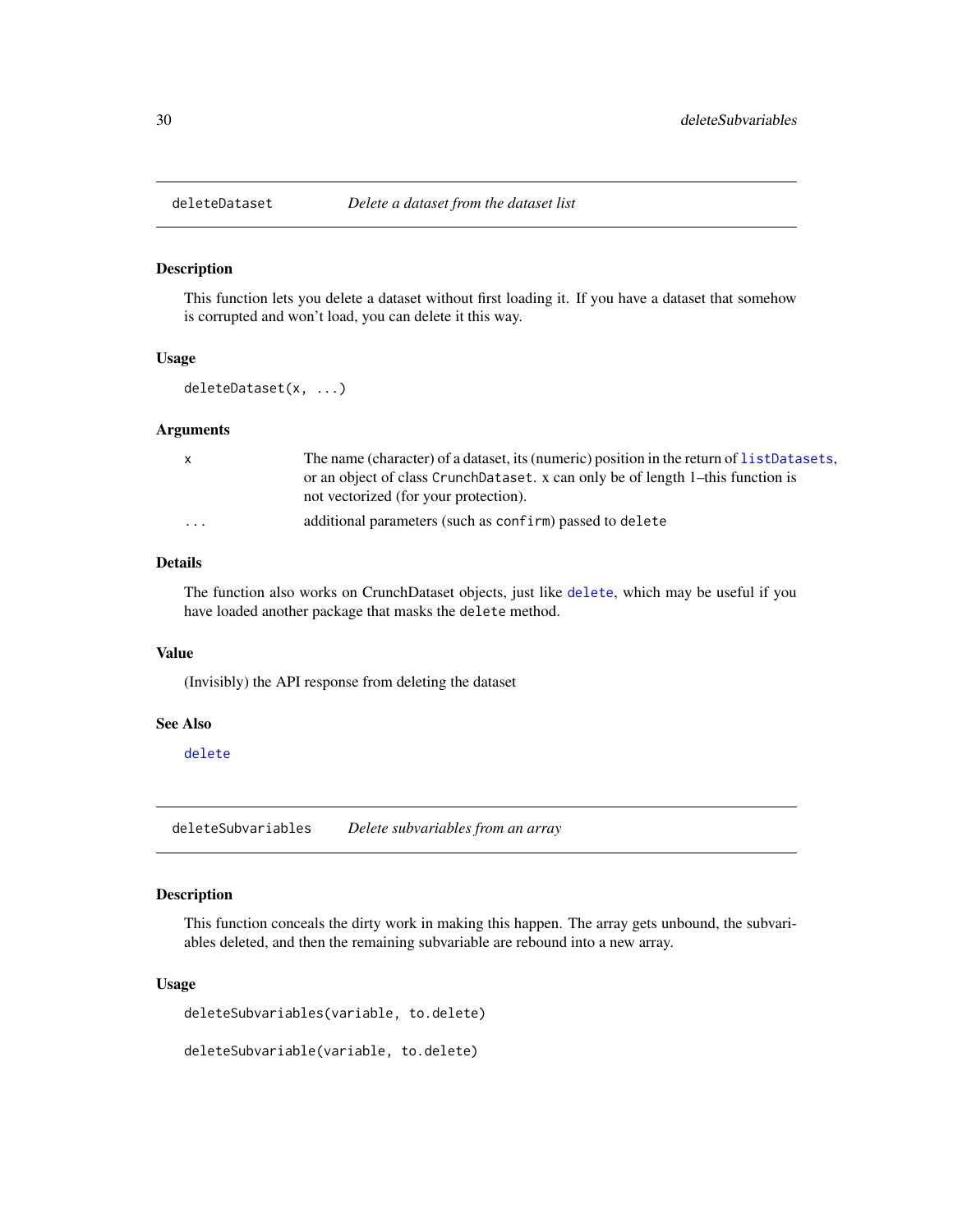# <span id="page-30-0"></span>delete Variables 31

#### Arguments

| variable  | the array variable                                                                                                               |
|-----------|----------------------------------------------------------------------------------------------------------------------------------|
| to.delete | character alias(es) or name(s), depending on the value of $getOption("crunch.namekey.array"),$<br>of the subvariables to delete. |

# Value

a new version of variable without the indicated subvariables

deleteVariables *Delete Variables Within a Dataset*

# Description

Delete Variables Within a Dataset

# Usage

```
deleteVariables(dataset, variables = NULL, pattern = NULL,
 key = namekey(dataset), confirm = requireConsent(), ...)
```

```
deleteVariable(dataset, variables = NULL, pattern = NULL,
 key = namekey(dataset), confirm = requireConsent(), ...)
```
# Arguments

| dataset    | the Dataset to modify                                                                                                                                                                                                 |  |
|------------|-----------------------------------------------------------------------------------------------------------------------------------------------------------------------------------------------------------------------|--|
| variables  | names or indices of variables to delete                                                                                                                                                                               |  |
| pattern    | optional regular expression to identify Variables to delete. Note that this argu-<br>ment is deprecated. If you wish to grep, you can grep(pattern, aliases(variables(dataset)))<br>or similar outside this function. |  |
| key        | the Variable attribute to grep with the pattern. Default is "alias"                                                                                                                                                   |  |
| confirm    | logical: should the user be asked to confirm deletion. Default is TRUE if in<br>an interactive session. You can avoid the confirmation prompt if you delete<br>with(consent).                                         |  |
| $\ddots$ . | optional additional arguments to grep. Likewise deprecated.                                                                                                                                                           |  |

# Value

(invisibly) dataset with the specified variables deleted

# See Also

[hide](#page-45-1)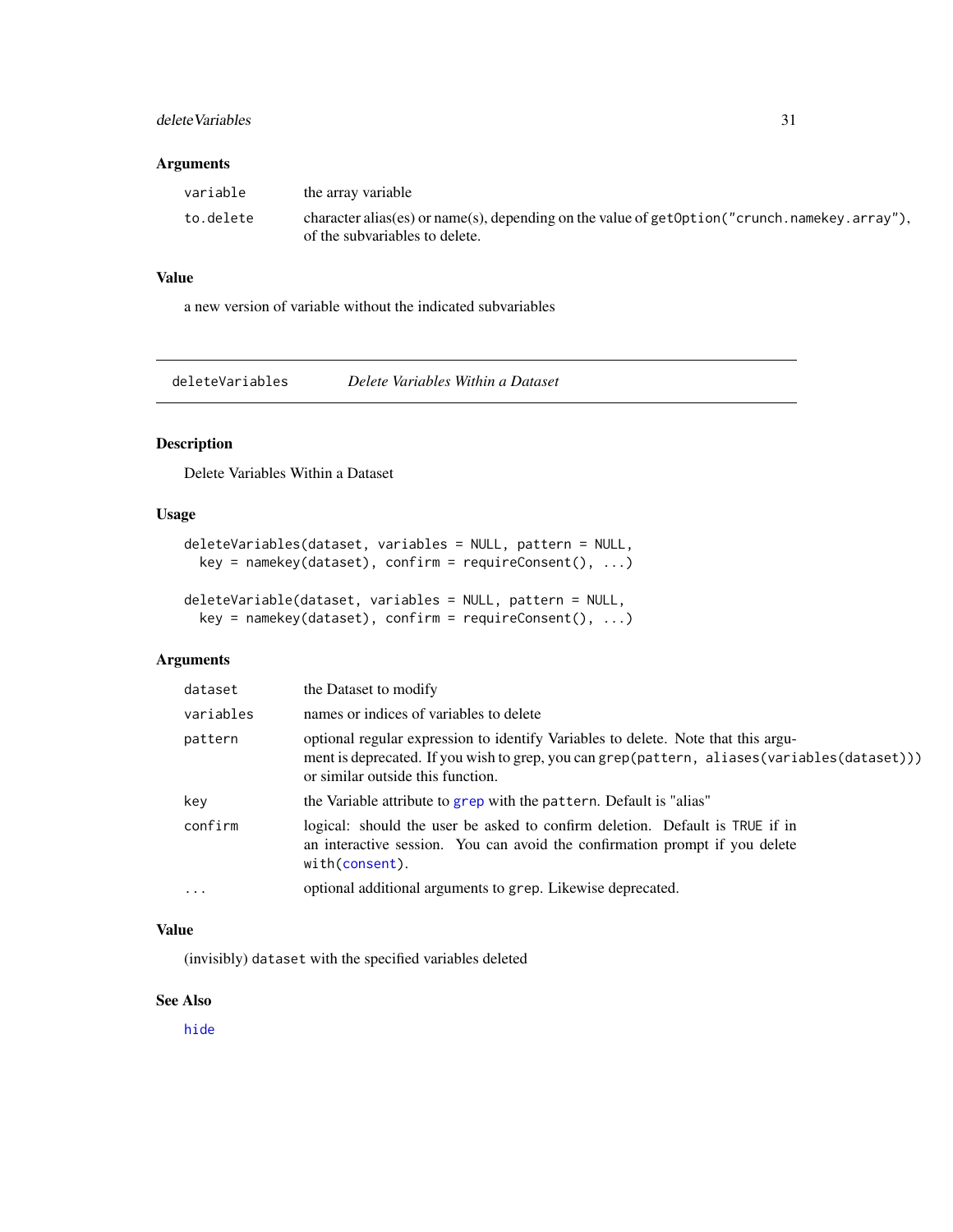<span id="page-31-0"></span>

Name, alias, and description for Crunch objects

#### Usage

```
## S4 method for signature 'CrunchDataset'
name(x)
## S4 replacement method for signature 'CrunchDataset'
name(x) < - value## S4 method for signature 'CrunchDataset'
description(x)
## S4 replacement method for signature 'CrunchDataset'
description(x) <- value
## S4 method for signature 'CrunchDataset'
startDate(x)
## S4 replacement method for signature 'CrunchDataset'
startDate(x) <- value
## S4 method for signature 'CrunchDataset'
endDate(x)
## S4 replacement method for signature 'CrunchDataset'
endDate(x) <- value
## S4 method for signature 'CrunchDataset'
id(x)
## S4 method for signature 'CrunchDataset'
notes(x)
## S4 replacement method for signature 'CrunchDataset'
notes(x) < - value
## S4 method for signature 'ShojiObject'
name(x)
## S4 method for signature 'CrunchVariable'
name(x)
```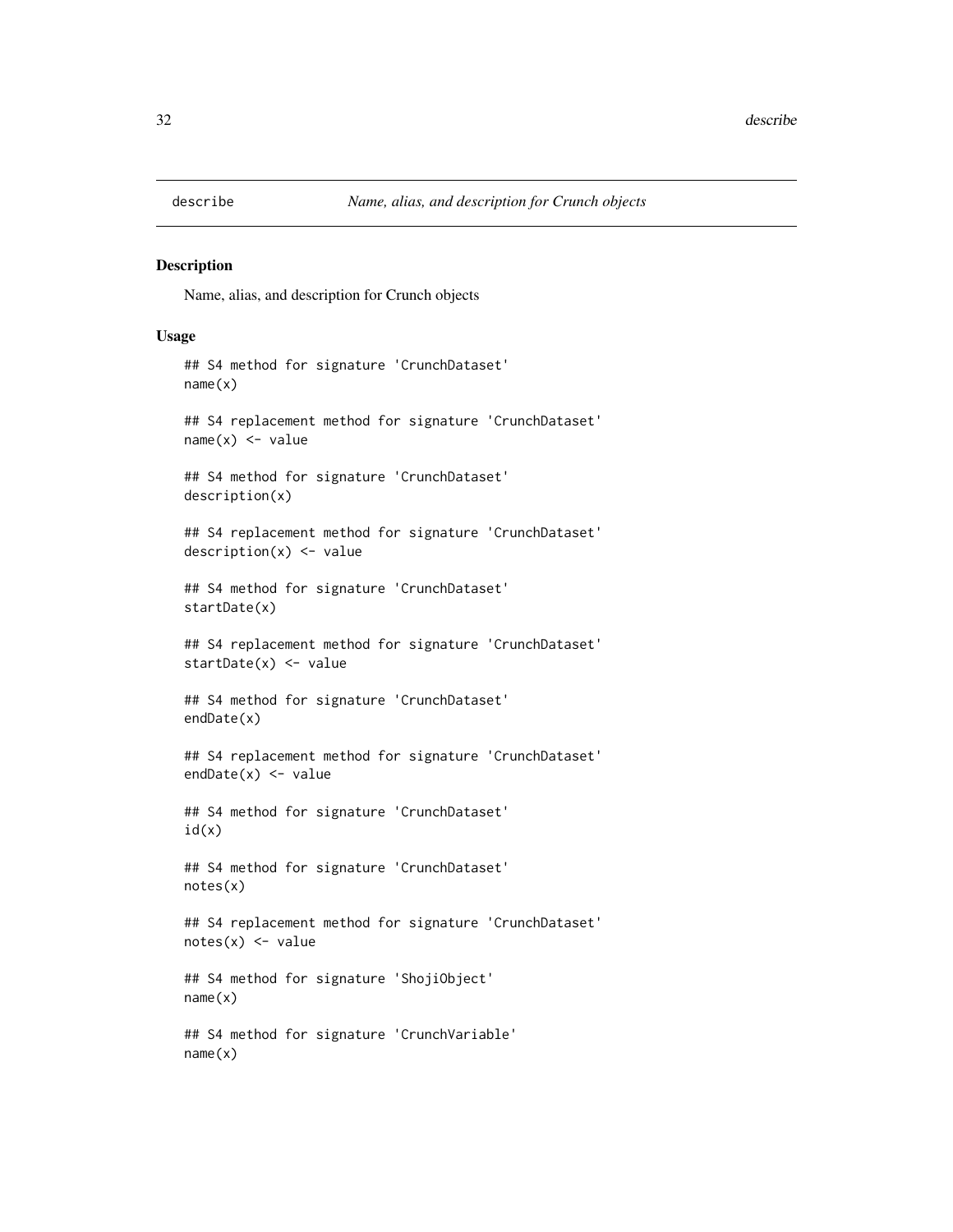```
## S4 replacement method for signature 'CrunchVariable'
name(x) < - value## S4 method for signature 'CrunchVariable'
description(x)
## S4 replacement method for signature 'CrunchVariable'
description(x) <- value
## S4 method for signature 'CrunchVariable'
alias(object)
## S4 replacement method for signature 'CrunchVariable'
alias(x) <- value
## S4 method for signature 'CrunchVariable'
notes(x)
## S4 replacement method for signature 'CrunchVariable'
```

```
notes(x) < - value
```
# Arguments

|        | a Dataset or Variable.                                                         |
|--------|--------------------------------------------------------------------------------|
| value  | For the setters, a length-1 character vector to assign                         |
| object | Same as x but for the alias method, in order to match the generic from another |
|        | package. Note that all as is only defined for Variables.                       |

# Value

Getters return the character object in the specified slot; setters return x duly modified.

# See Also

[Categories](#page-11-1) [describe-catalog](#page-57-1)

<span id="page-32-1"></span>describe-category *Category attributes*

# Description

Category attributes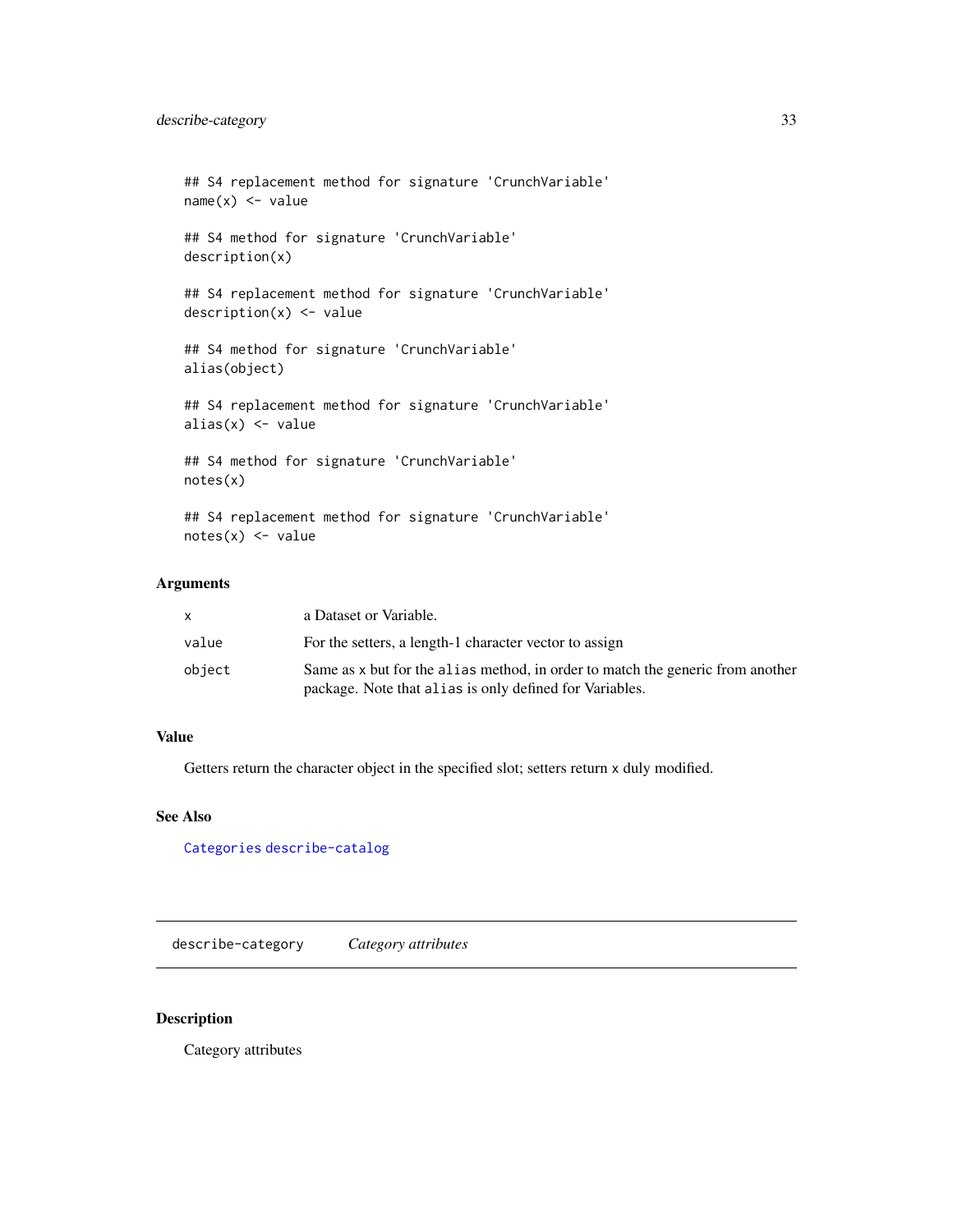#### 34 dichotomize

#### Usage

```
## S4 method for signature 'Category'
name(x)
## S4 replacement method for signature 'Category'
name(x) < - value## S4 replacement method for signature '`NULL`'
name(x) < - value## S4 method for signature 'Category'
value(x)
## S4 replacement method for signature 'Category'
value(x) <- value
## S4 method for signature 'Category'
id(x)## S4 method for signature 'Category'
is.selected(x)
```
### Arguments

|       | a Category                                   |
|-------|----------------------------------------------|
| value | For the setters, an appropriate value to set |

# Value

name returns character; value and id return numeric; value but not id may be NA; is.selected returns logical indicating whether this Category is a "selected" dichotomy. Setters return x duly modified.

#### See Also

[Categories](#page-11-1) [dichotomize](#page-33-1)

<span id="page-33-1"></span>dichotomize *Indicate how categories represent a dichotomized value*

# Description

Multiple Response variables are essentially Categorical Arrays that have had a category or categories indicated as the "selected" value. These methods let you set that state.

<span id="page-33-0"></span>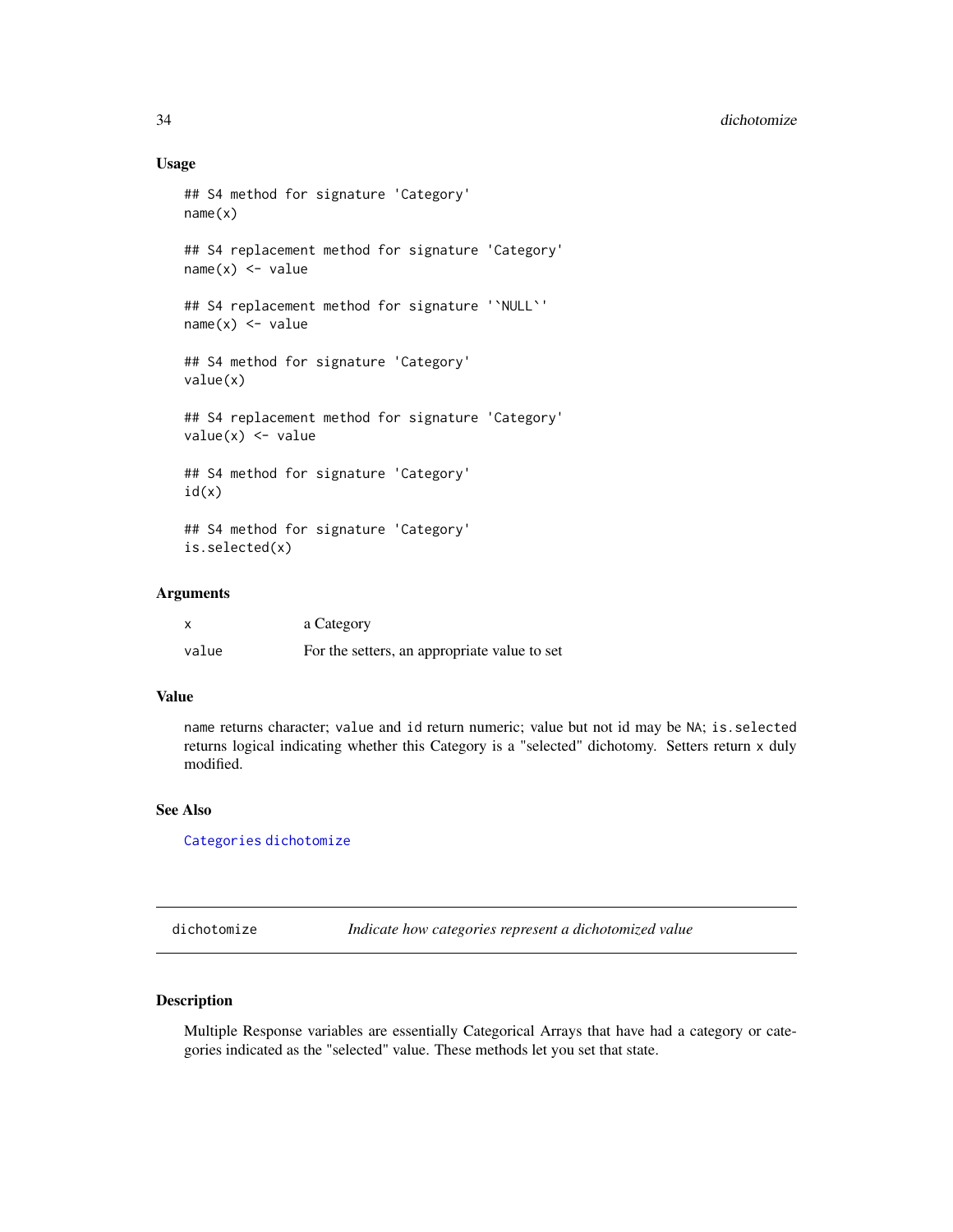#### dichotomize 35

# Usage

```
## S4 method for signature 'Categories'
is.dichotomized(x)
## S4 method for signature 'Categories,numeric'
dichotomize(x, i)
## S4 method for signature 'Categories,logical'
dichotomize(x, i)
## S4 method for signature 'Categories,character'
dichotomize(x, i)
## S4 method for signature 'Categories'
undichotomize(x)
## S4 method for signature 'CategoricalVariable,ANY'
dichotomize(x, i)
## S4 method for signature 'CategoricalArrayVariable,ANY'
dichotomize(x, i)
## S4 method for signature 'CategoricalVariable'
undichotomize(x)
## S4 method for signature 'CategoricalArrayVariable'
undichotomize(x)
```
#### Arguments

| x | Categories or a Variable subclass that has Categories                                                                                                                                                                                                                              |
|---|------------------------------------------------------------------------------------------------------------------------------------------------------------------------------------------------------------------------------------------------------------------------------------|
|   | For the dichotomize methods, the numeric or logical indices of the categories<br>to mark as "selected", or if character, the Category "names". Note that unlike<br>some other categorical variable methods, numeric indices are positional, not<br>with reference to category ids. |
|   |                                                                                                                                                                                                                                                                                    |

# Details

dichotomize lets you specify which categories are "selected", while undichotomize strips that selection information. Dichotomize converts a Categorical Array to a Multiple Response, and undichotomize converts back.

# Value

Categories or the Variable, (un)dichotomized accoringly

# See Also

[describe-category](#page-32-1)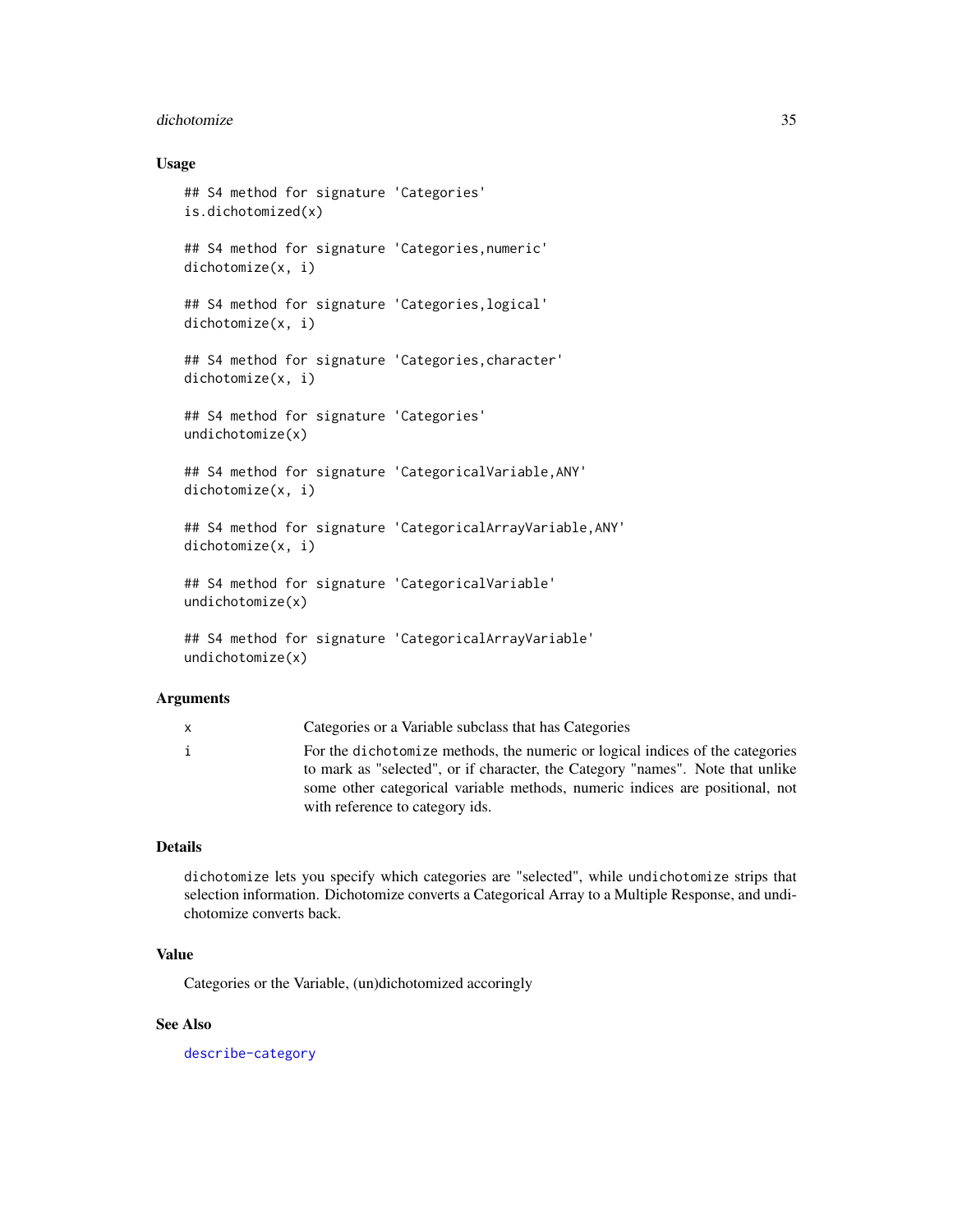<span id="page-35-0"></span>

Dataset dimensions

# Usage

## S4 method for signature 'CrunchDataset' dim(x)

## S4 method for signature 'CrunchDataset' ncol(x)

# Arguments

x a Dataset

# Value

integer vector of length 2, indicating the number of rows and non-hidden variables in the dataset. Array subvariables are excluded from the column count.

#### See Also

# [dim](#page-0-0)

dropRows *Permanently delete rows from a dataset*

# Description

Permanently delete rows from a dataset

# Usage

dropRows(dataset, expr)

# Arguments

| dataset | a CrunchDataset     |
|---------|---------------------|
| expr    | a CrunchLogicalExpr |

# Value

dataset without the rows indicated by expr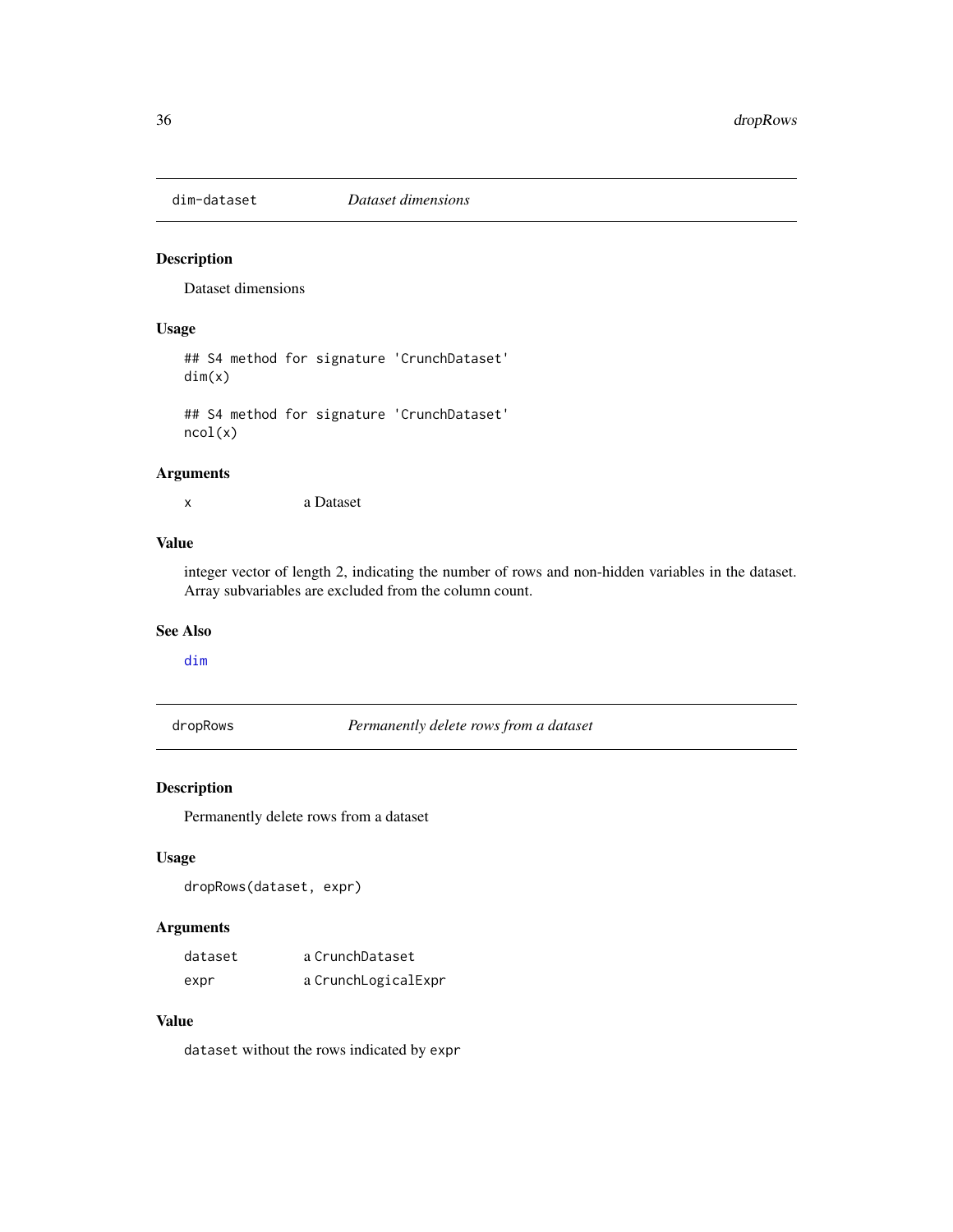## See Also

[exclusion](#page-37-0) for a non-destructive way to suppress rows

#### Examples

```
## Not run:
ds <- dropRows(ds, ds$gender == "Male")
```
## End(Not run)

entity,CrunchProject-method

*Methods for ShojiTuples*

## Description

ShojiTuples are objects extracted from ShojiCatalogs. They are internally used.

```
## S4 method for signature 'CrunchProject'
entity(x)
## S4 method for signature 'ShojiTuple'
refresh(x)
## S4 method for signature 'ShojiTuple'
x$name
## S4 replacement method for signature 'ShojiTuple'
x$name <- value
## S4 method for signature 'ShojiTuple,ANY'
x[[i]]
## S4 replacement method for signature 'ShojiTuple, ANY, ANY, ANY'
x[[i]] <- value
## S4 method for signature 'ShojiTuple'
self(x)
## S4 method for signature 'VariableTuple'
entity(x)
## S4 method for signature 'CrunchVariable'
entity(x)
```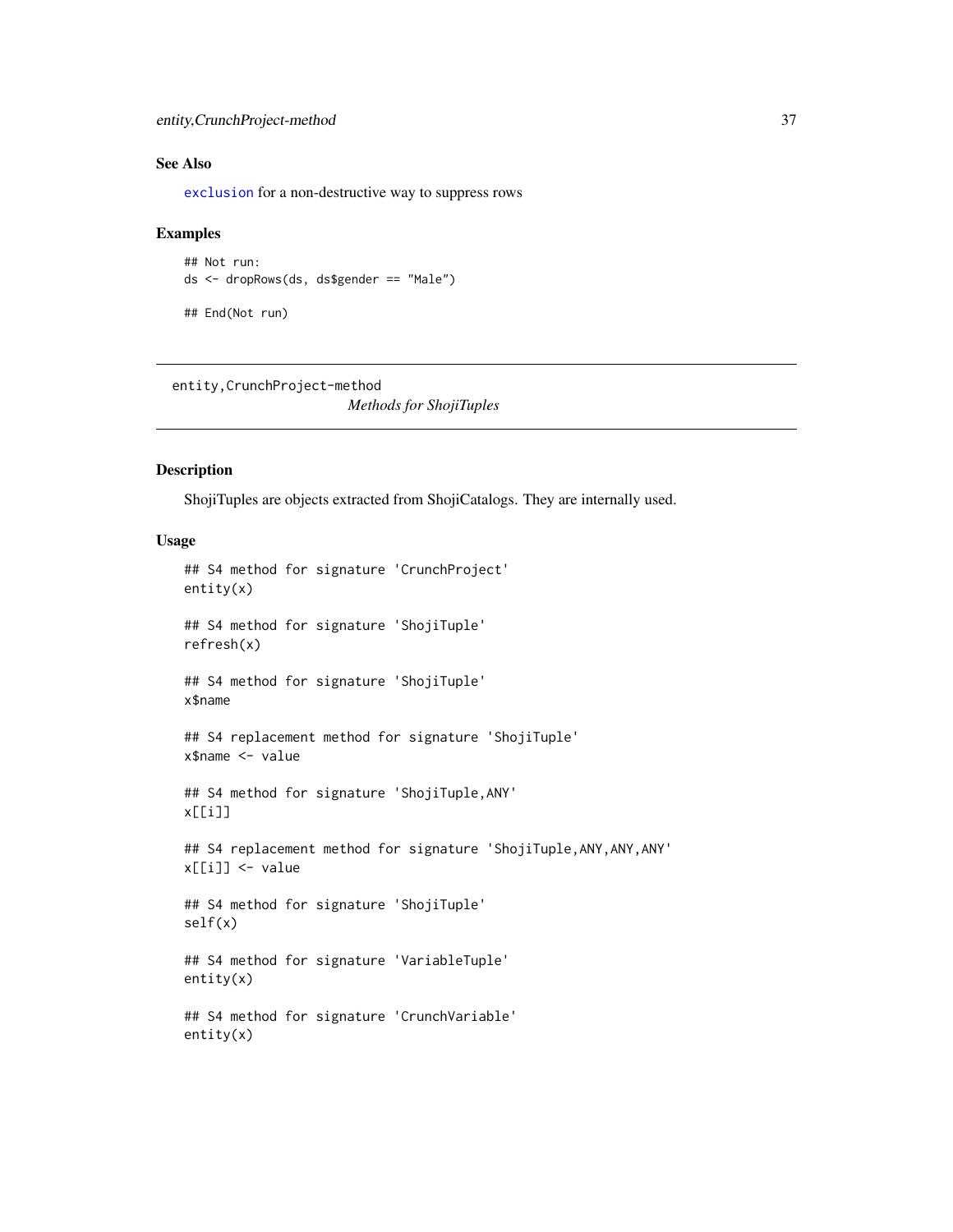#### 38 exclusion

```
## S4 method for signature 'DatasetTuple'
entity(x)
## S4 method for signature 'ShojiTuple'
delete(x, ...)
## S4 method for signature 'DatasetTuple'
delete(x, confirm = requireConsent(), ...)## S4 method for signature 'ShojiTuple'
name(x)
## S4 replacement method for signature 'ShojiTuple'
name(x) < - value## S4 method for signature 'ShojiTuple'
type(x)
```
#### Arguments

| X       | a Tuple                                                   |
|---------|-----------------------------------------------------------|
| name    | a Tuple slot to get or set                                |
| value   | What to set in a given slot                               |
|         | In $[[, a]$ Tuple slot to get                             |
| .       | additional arguments to [[, ignored]                      |
| confirm | For delete, whether confirmation is required. See delete. |

<span id="page-37-0"></span>exclusion *View and set exclusion filters*

## Description

Exclusion filters express logic that defines a set of rows that should be dropped from the dataset. The rows aren't permanently deleted—you can recover them at any time by removing the exclusion filter—but they are omitted from all views and calculations, as if they had been deleted.

#### Usage

exclusion(x)

 $exclusion(x) < - value$ 

#### Arguments

| X     | a Dataset                                     |
|-------|-----------------------------------------------|
| value | an object of class CrunchLogicalExpr, or NULL |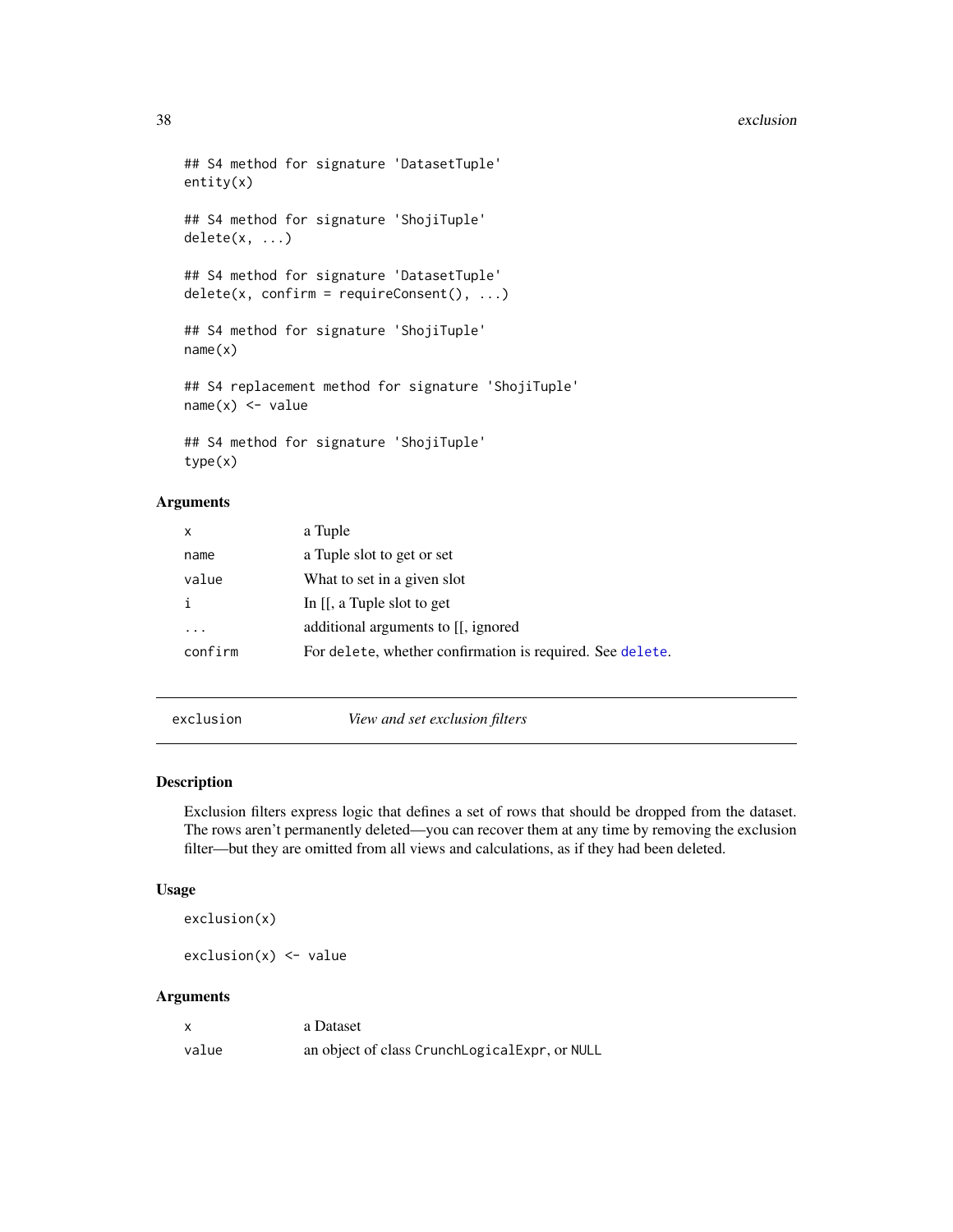## exportDataset 39

# Details

Note that exclusion filters work opposite from how "normal" filters work. That is, a regular filter expression defines the subset of rows to operate on: it says "keep these rows." An exclusion filter defines which rows to omit. Applying a filter expression as a query filter will have the opposite effect if applied as an exclusion. Indeed, applying it as both query filter and exclusion at the same time will result in 0 rows.

#### Value

exclusion returns a CrunchFilter if there is one, else NULL. The setter returns x with the filter set.

exportDataset *Export a dataset to a file*

#### Description

Export a dataset to a file

#### Usage

```
exportDataset(dataset, file, format = c("csv", "spss"),
 categorical = c("name", "id"), ...)
```

```
## S4 method for signature 'CrunchDataset'
write.csv(...)
```
## Arguments

| dataset     | CrunchDataset                                                                                                      |
|-------------|--------------------------------------------------------------------------------------------------------------------|
| file        | character local filename to write to                                                                               |
| format      | character export format: currently supported values are "csv" and "spss".                                          |
| categorical | character: export categorical values to CSV as category "name" (default) or "id".<br>Ignored by the SPSS exporter. |
| $\cdots$    | additional arguments, currently ignored                                                                            |

## Value

Invisibly, file.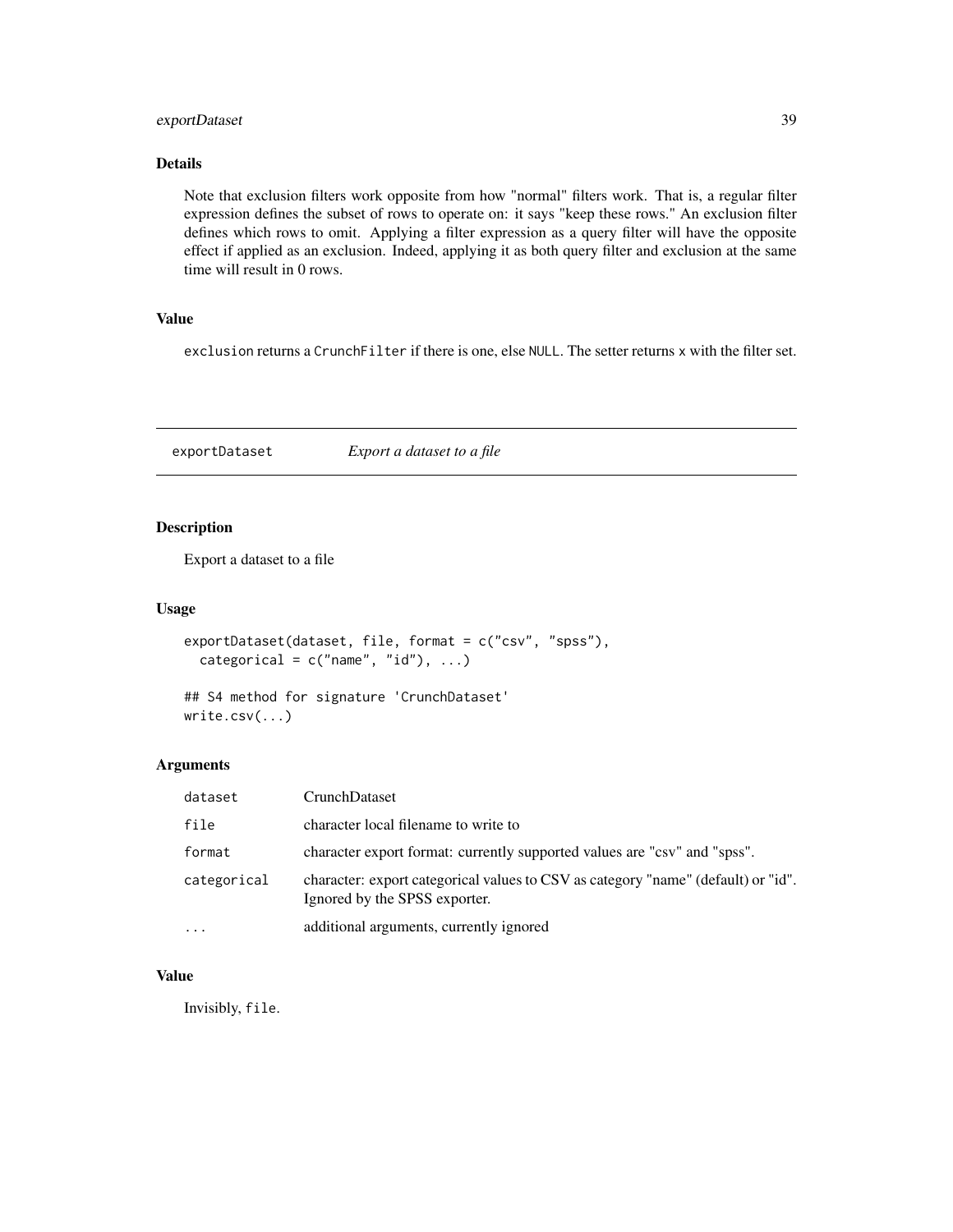Crunch Expressions, i.e. CrunchExpr and CrunchLogicalExpr, encapuslate derivations of Crunch variables, which are only evaluated when passed to a function like as.vector. They allow you to compose functional expressions of variables and evaluate them against the server only when appropriate.

```
## S4 method for signature 'CrunchExpr'
!x
## S4 method for signature 'CategoricalVariable,character'
x %in% table
## S4 method for signature 'CategoricalVariable,factor'
x %in% table
## S4 method for signature 'TextVariable, character'
x %in% table
## S4 method for signature 'NumericVariable,numeric'
x %in% table
## S4 method for signature 'DatetimeVariable,Date'
x %in% table
## S4 method for signature 'DatetimeVariable,POSIXt'
x %in% table
## S4 method for signature 'DatetimeVariable, character'
x %in% table
## S4 method for signature 'CategoricalVariable,numeric'
x %in% table
## S4 method for signature 'CategoricalVariable,character'
e1 == e2## S4 method for signature 'CategoricalVariable,factor'
e1 == e2## S4 method for signature 'CategoricalVariable,character'
e1 != e2
```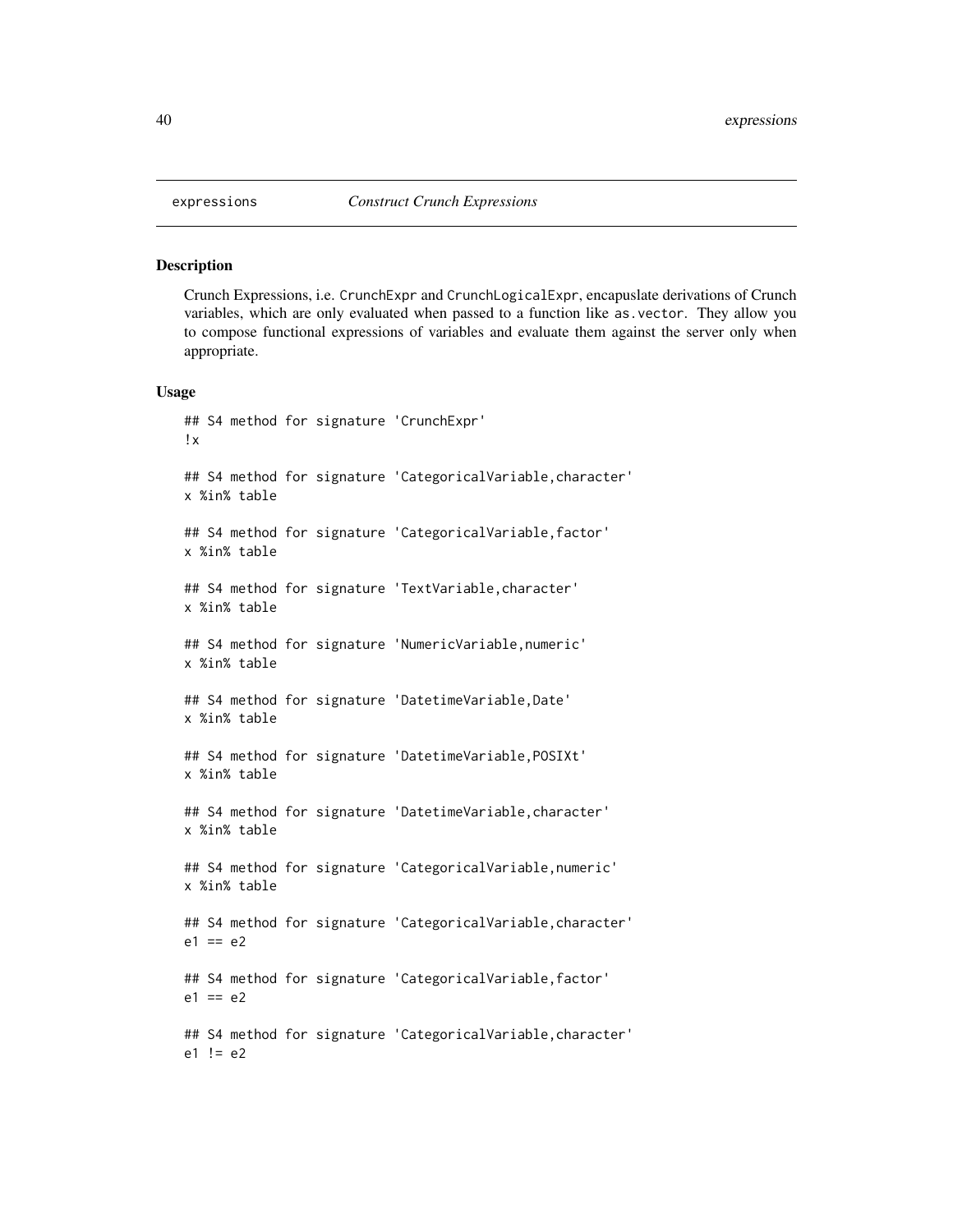```
## S4 method for signature 'CategoricalVariable,factor'
e1 != e2## S4 method for signature 'CrunchVariable'
is.na(x)
bin(x)
rollup(x, resolution = rollupResolution(x))
```
#### Arguments

| $\mathsf{x}$   | an input                                                                                                                                                                                                                                                                       |
|----------------|--------------------------------------------------------------------------------------------------------------------------------------------------------------------------------------------------------------------------------------------------------------------------------|
| table          | For %in%. See match                                                                                                                                                                                                                                                            |
| e1             | an input                                                                                                                                                                                                                                                                       |
| e <sub>2</sub> | an input                                                                                                                                                                                                                                                                       |
| resolution     | For rollup. Either NULL or a character in c("Y", "Q", "M", "W", "D", "h", "m",<br>"s", "ms") indicating the unit of time at which a Datetime variable should be<br>aggregated. If NULL, the server will determine an appropriate resolution based<br>on the range of the data. |

#### Value

Most functions return a CrunchExpr or CrunchLogicalExpr. as.vector returns an R vector.

extendDataset *Add columns from one dataset to another, joining on a key*

## Description

As [merge](#page-0-0) does for data. frames, this function takes two datasets, matches rows based on a specified key variable, and adds columns from one to the other.

## Usage

extendDataset(x, y, by.x, by.y, all = FALSE, all.x = TRUE, all.y = FALSE, ...) ## S3 method for class 'CrunchDataset' merge(x, y, by.x, by.y, all = FALSE, all. $x = TRUE$ , all.y =  $FALSE, ...$ )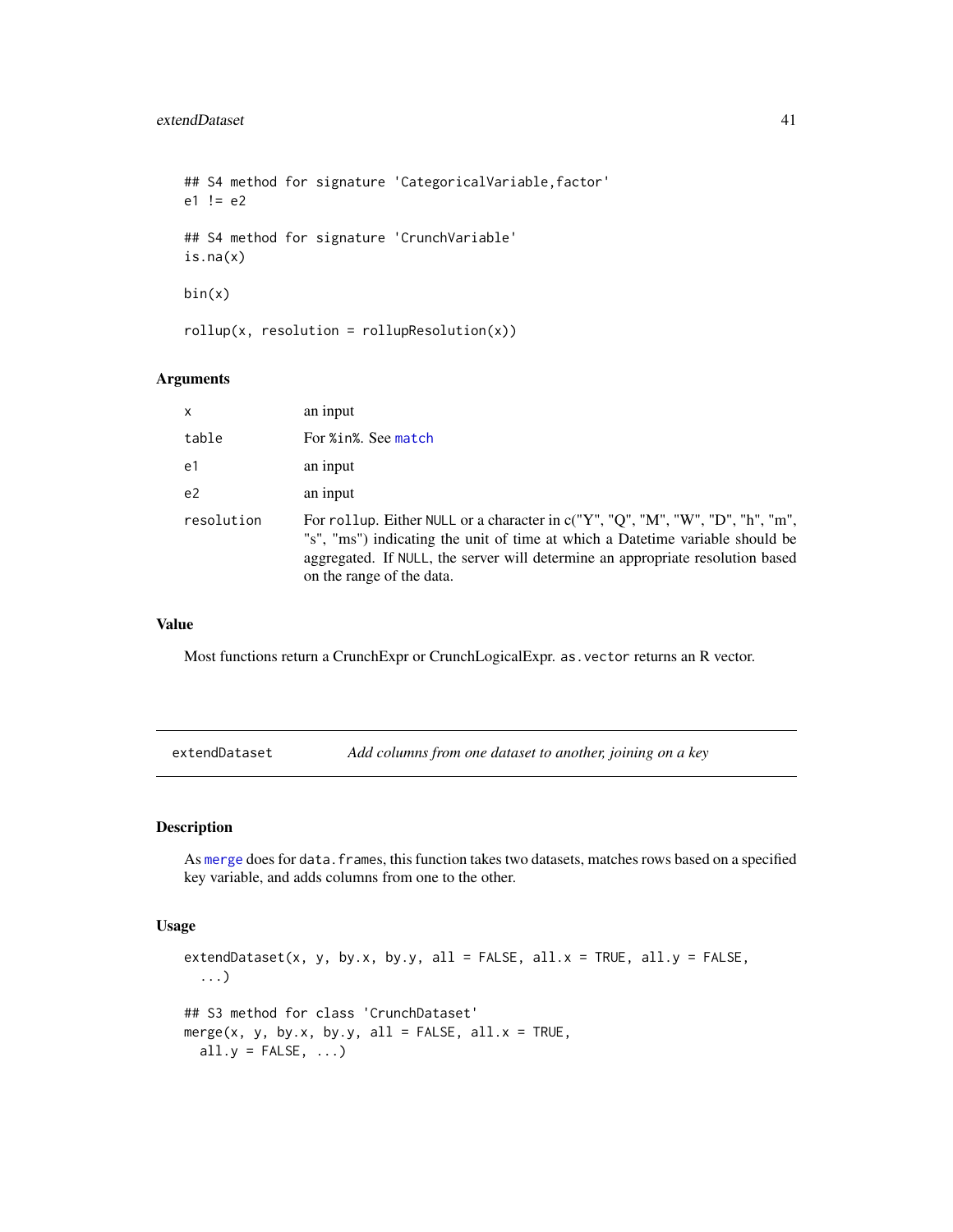# Arguments

| X         | CrunchDataset to add data to                                                                                 |
|-----------|--------------------------------------------------------------------------------------------------------------|
| У         | CrunchDataset to copy data from. May be filtered by rows and/or columns.                                     |
| by.x      | Crunch Variable in x on which to join. Must have all unique, non-missing values.                             |
| by.y      | Crunch Variable in y on which to join. Must have all unique, non-missing values.                             |
| a11       | logical: should all rows in x and y be kept, i.e. a "full outer" join? Only FALSE<br>is currently supported. |
| all.x     | logical: should all rows in x be kept, i.e. a "left outer" join? Only TRUE is<br>currently supported.        |
| all.y     | logical: should all rows in y be kept, i.e. a "right outer" join? Only FALSE is<br>currently supported.      |
| $\ddotsc$ | additional arguments, ignored                                                                                |

# Value

x extended by the columns of y, matched on the "by" variables.

filter-catalog *Filter entities for a dataset*

## Description

Filter entities for a dataset

## Usage

```
## S4 method for signature 'CrunchDataset'
filters(x)
```
## S4 replacement method for signature 'CrunchDataset' filters $(x)$  <- value

## Arguments

|       | a CrunchDataset                            |
|-------|--------------------------------------------|
| value | for the assignment method, a FilterCatalog |

#### Value

an object of class FilterCatalog containing references to Filter entities usable in the web application. (Setter returns the Dataset.)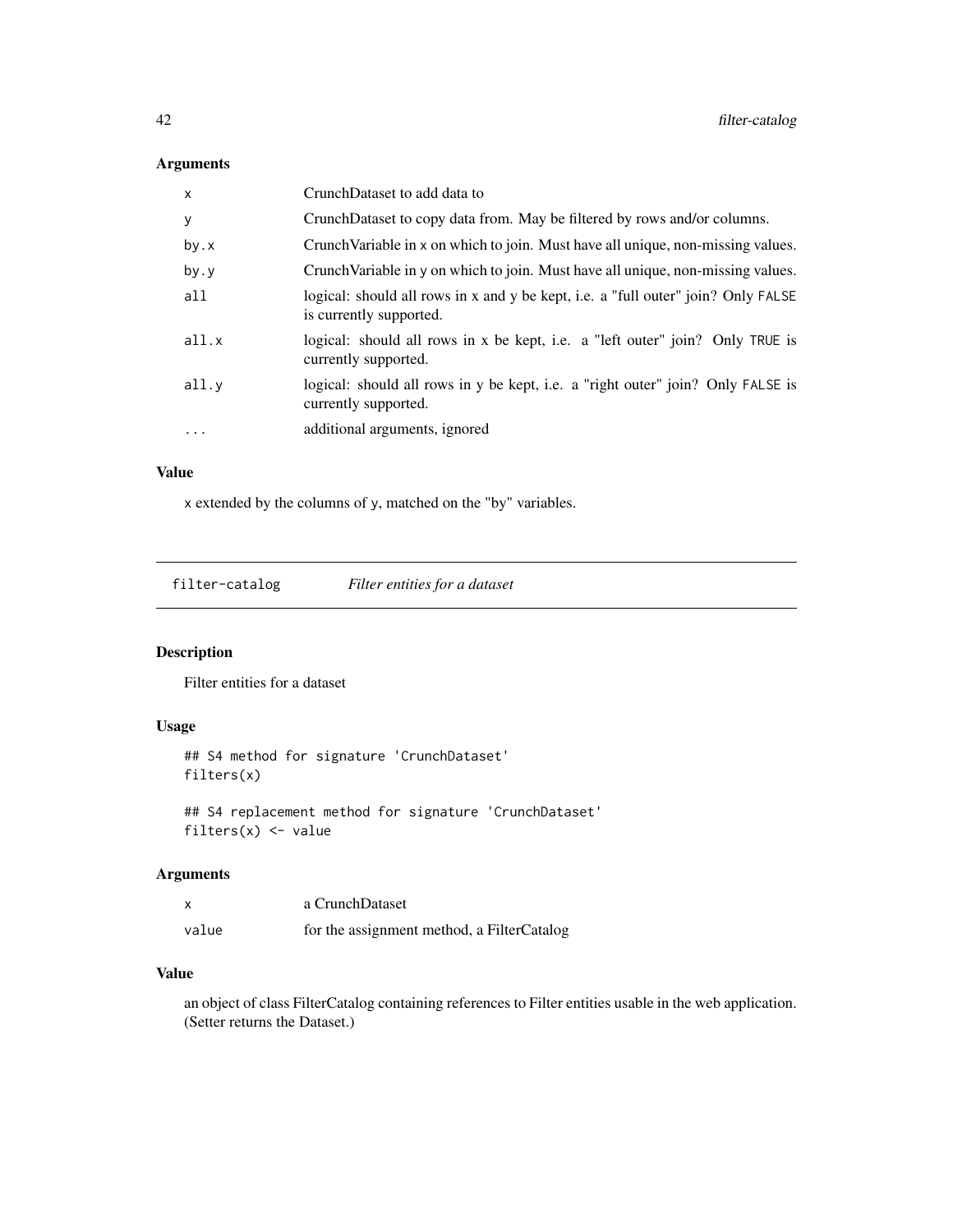View and modify Filter entity attributes

#### Usage

```
## S4 method for signature 'CrunchFilter'
is.public(x)
## S4 replacement method for signature 'CrunchFilter'
is.public(x) <- value
```
#### Arguments

| X     | a CrunchFilter      |
|-------|---------------------|
| value | an attribute to set |

#### Value

For is.public, a logical value for whether the filter is flagged as shared with all dataset viewers. (Its setter thus takes a logical value as well.)

| forkDataset | Create a fork of a dataset |
|-------------|----------------------------|
|-------------|----------------------------|

## Description

As with many other version control systems, in Crunch you can fork a dataset's revision history, effectively making a copy on which you can work independently of the original dataset. You can then merge those change back to the original dataset or keep working independently.

## Usage

```
forkDataset(dataset, name = defaultForkName(dataset), draft = FALSE, ...)
```
#### Arguments

| dataset                 | The CrunchDataset to fork                                                            |
|-------------------------|--------------------------------------------------------------------------------------|
| name                    | character name to give the fork. If omitted, one will be provided for you            |
| draft                   | logical: Should the dataset be a draft, available only to editors? Default is FALSE. |
| $\cdot$ $\cdot$ $\cdot$ | Additional dataset metadata                                                          |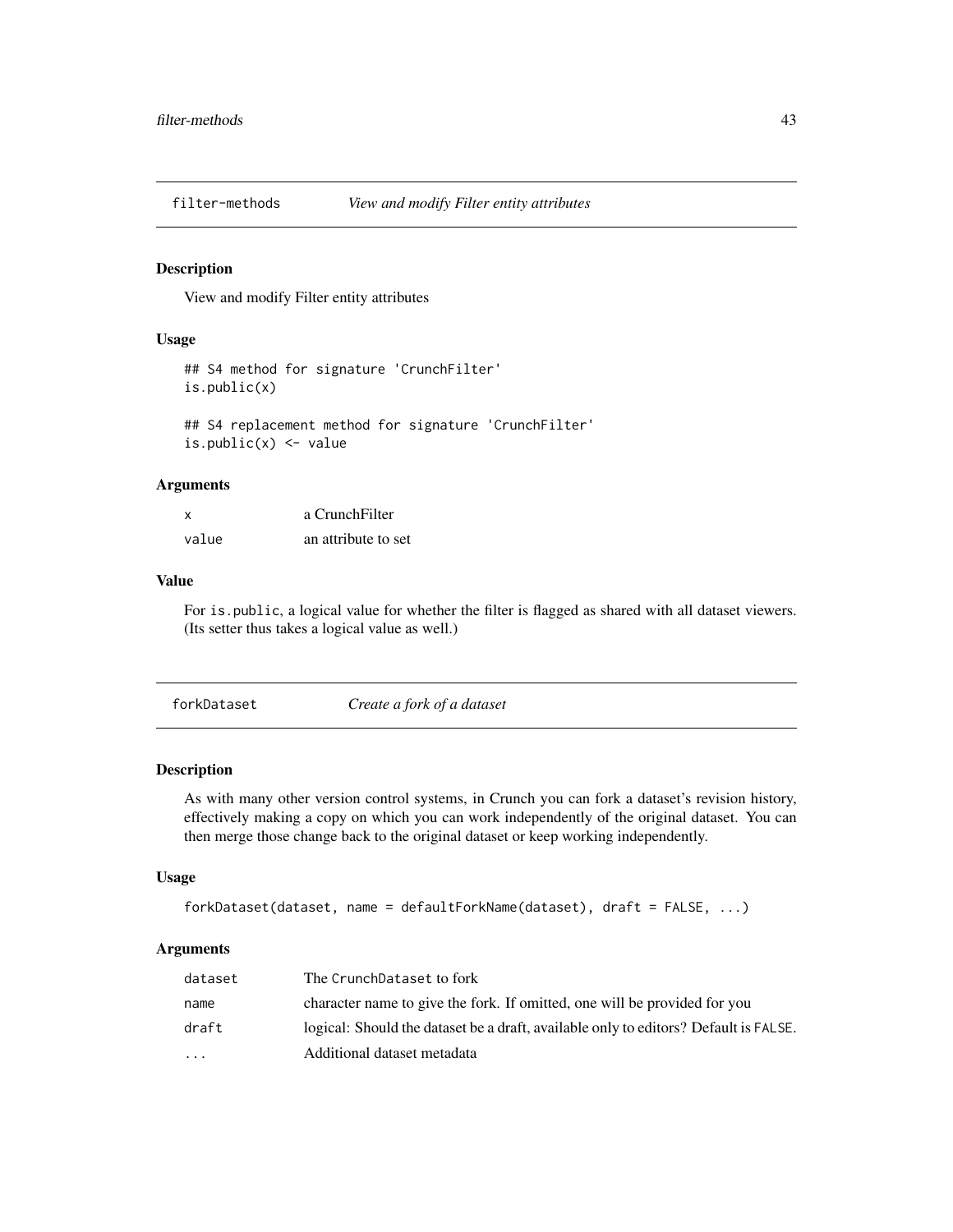# Value

The new fork, a CrunchDataset.

getAccountUserCatalog *Find all users on your account*

#### Description

Find all users on your account

## Usage

```
getAccountUserCatalog(x = shojiURL(getAccount(), "catalogs", "users"))
```
## Arguments

x URL of the user catalog. Default is the right thing; you shouldn't specify one

# Value

a UserCatalog

<span id="page-43-0"></span>getTeams *Retrive all teams you're a member of*

#### Description

Retrive all teams you're a member of

#### Usage

getTeams()

## Value

A TeamCatalog. Extract an individual team by name. Create a team by assigning in with a new name.

## See Also

[teams](#page-55-0)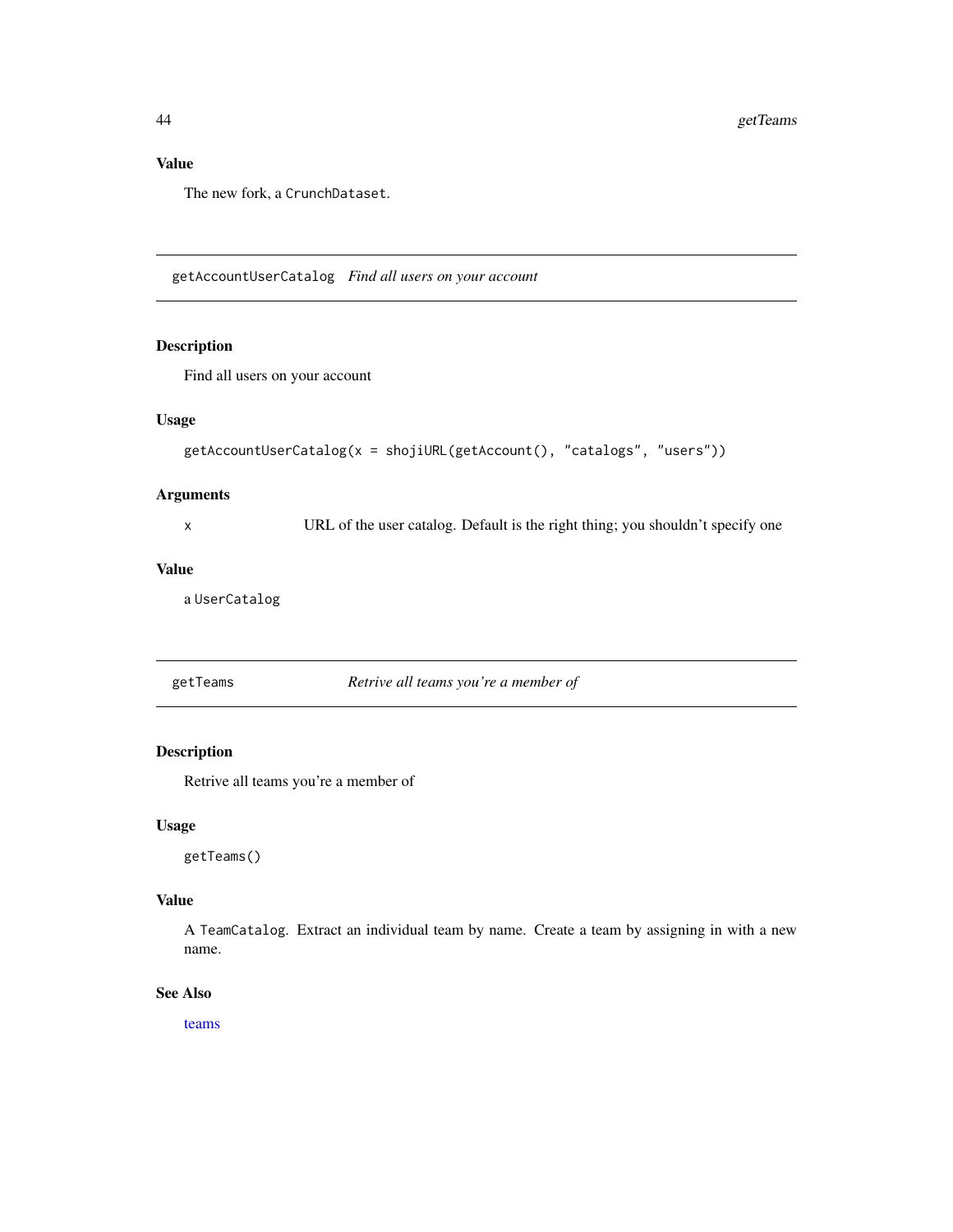"ungrouped" is a magic OrderGroup that contains all entities not found in groups at a given level of nesting.

## Usage

```
grouped(order.obj)
```
ungrouped(order.obj)

#### Arguments

order.obj an subclass of ShojiOrder or OrderGroup

## Value

For grouped(), an Order/Group, respectively, with "ungrouped" omitted. For ungrouped(), an OrderGroup subclass.

#### See Also

[VariableOrder](#page-85-0)

hiddenVariables *Show the names of hidden variables within the dataset*

#### Description

Show the names of hidden variables within the dataset

# Usage

```
hiddenVariables(dataset, key = "name")
```
#### Arguments

| dataset | the Dataset                                          |
|---------|------------------------------------------------------|
| key     | the Variable attribute to return. Default is "alias" |

# Value

a vector of the names of Variables marked as hidden.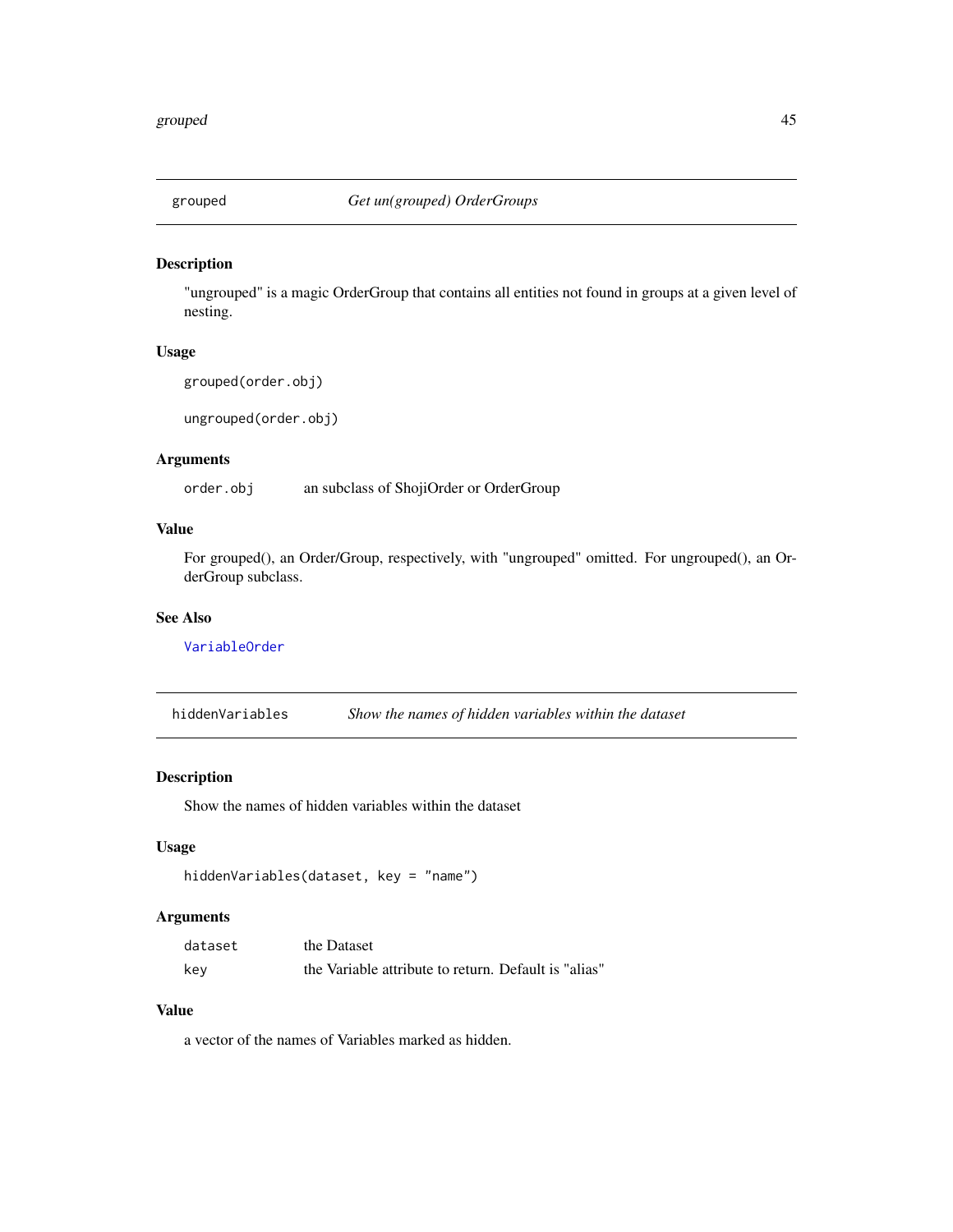Hide and Unhide Variables

#### Usage

```
## S4 method for signature 'CrunchVariable'
hide(x)
## S4 method for signature 'VariableCatalog'
hide(x)
## S4 method for signature 'CrunchVariable'
unhide(x)
## S4 method for signature 'VariableCatalog'
unhide(x)
```
#### Arguments

x a Variable or subset of a VariableCatalog to hide or unhide

## Value

(invisibly) the Variable or VariableCatalog, hidden or unhidden

hideVariables *Hide and Unhide Variables Within a Dataset*

## Description

Hide and Unhide Variables Within a Dataset

```
hideVariables(dataset, variables = NULL, pattern = NULL,
 key = namekey(dataset), ...)
hiddenVariables(x) <- value
unhideVariables(dataset, variables = NULL, pattern = NULL,
 key = namekey(dataset), ...)
```
<span id="page-45-0"></span>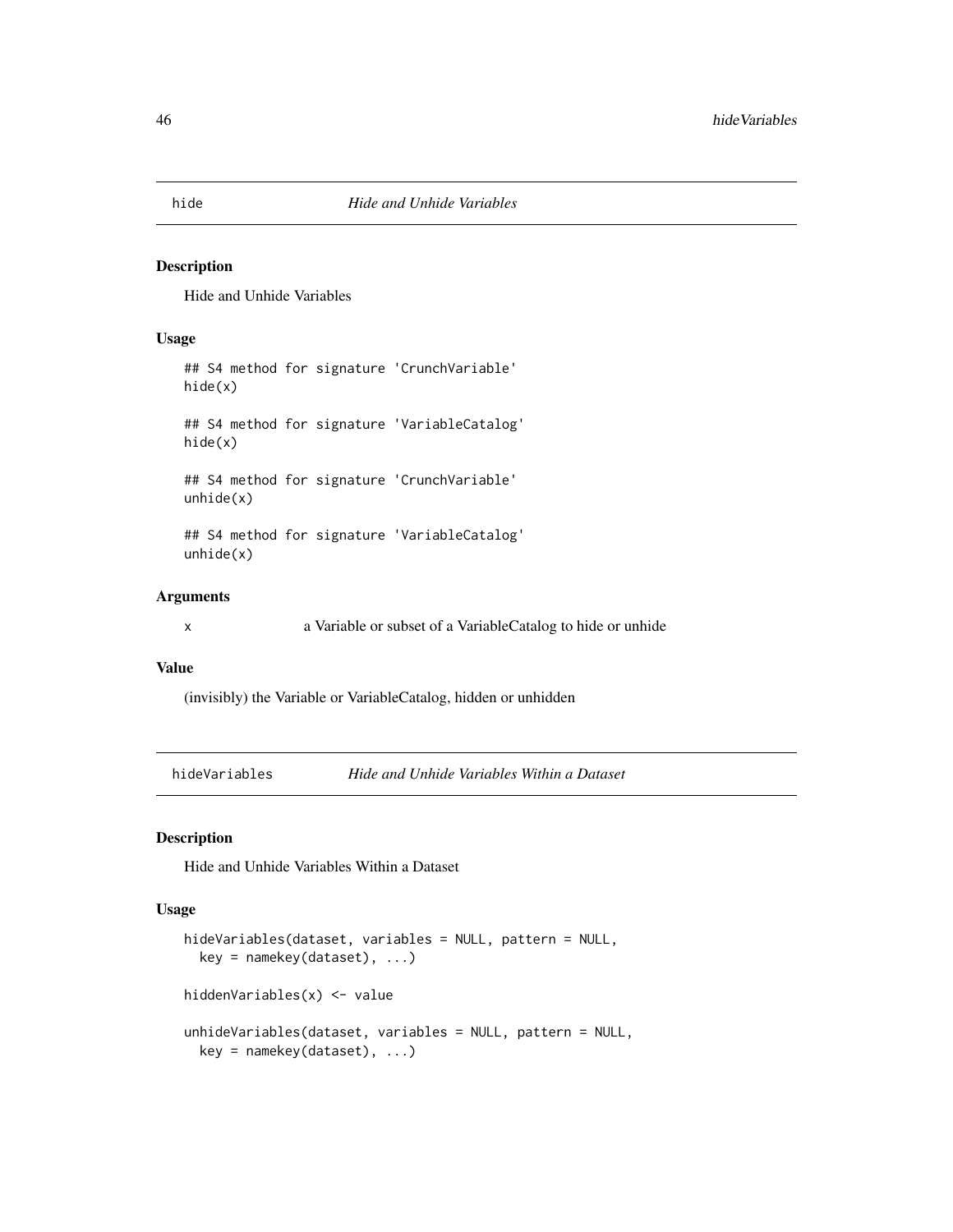## http-methods 47

## Arguments

| dataset      | the Dataset to modify                                                                                                                                                                                                   |
|--------------|-------------------------------------------------------------------------------------------------------------------------------------------------------------------------------------------------------------------------|
| variables    | names or indices of variables to (un)hide                                                                                                                                                                               |
| pattern      | optional regular expression to identify Variables to (un)hide. Note that this argu-<br>ment is deprecated. If you wish to grep, you can grep(pattern, aliases(variables(dataset)))<br>or similar outside this function. |
| key          | the Variable attribute to grep with the pattern. Default is "alias"                                                                                                                                                     |
| $\ddots$ .   | optional additional arguments to grep, likewise deprecated.                                                                                                                                                             |
| $\mathsf{x}$ | same as dataset, for 'hidden Variables<-'                                                                                                                                                                               |
| value        | same as variables, for 'hiddenVariables<-'                                                                                                                                                                              |

# Value

(invisibly) dataset with the specified variables (un)hidden

# See Also

[hide](#page-45-0)

http-methods *HTTP methods for communicating with the Crunch API*

# Description

HTTP methods for communicating with the Crunch API

## Usage

| $crGET(\ldots)$         |
|-------------------------|
| $crPUT(\ldots)$         |
| $cr$ PATCH $( \ldots )$ |
| $cr$ POST $(\ldots)$    |
| crDELETE()              |

## Arguments

... see [crunchAPI](#page-0-0) for details. url is the first named argument and is required; body is also required for PUT, PATCH, and POST.

## Value

Depends on the response status of the HTTP request and any custom handlers.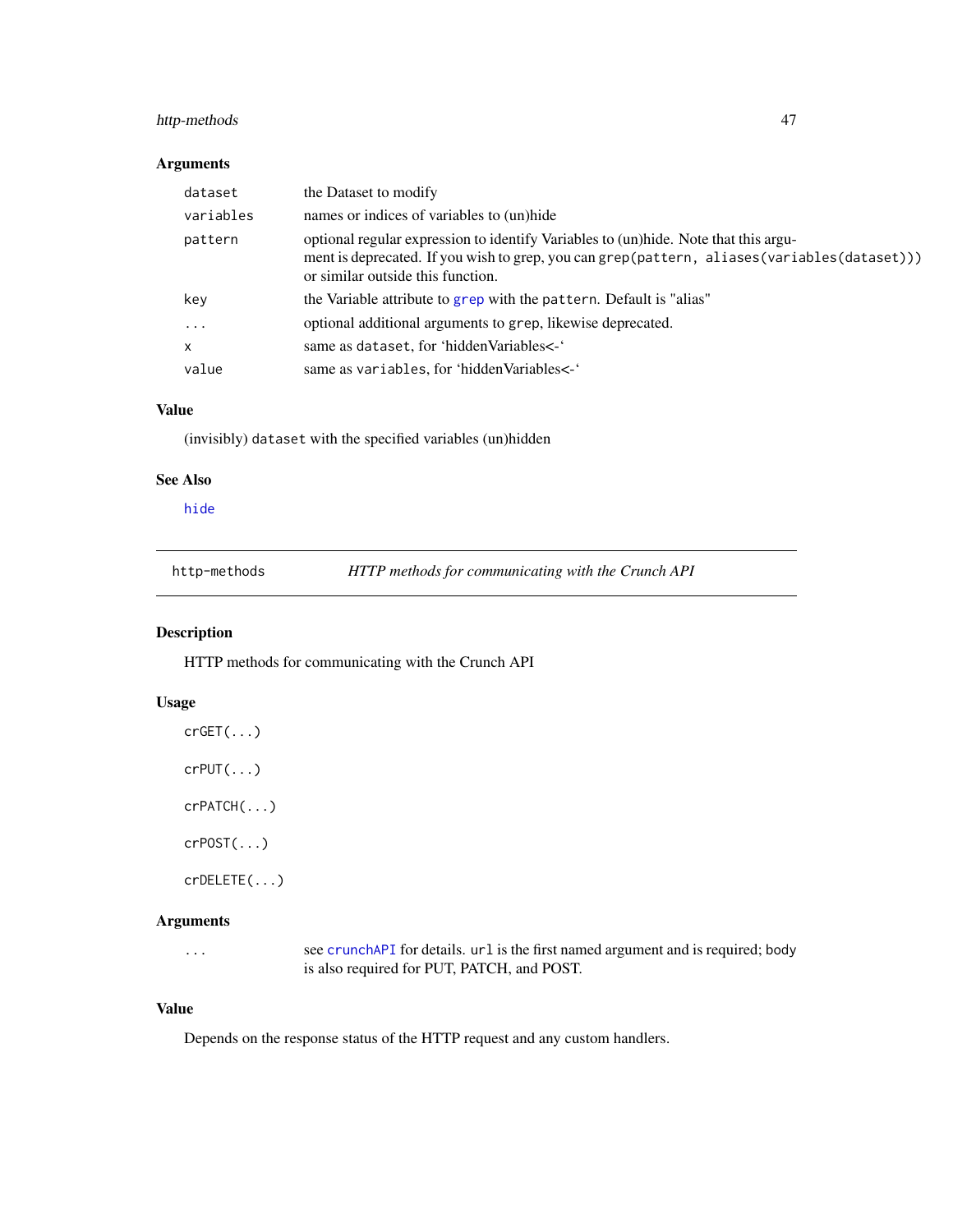The core of Catalog data is in its "index". These methods get and set that slot.

#### Usage

```
## S4 method for signature 'ShojiCatalog'
index(x)
```

```
## S4 replacement method for signature 'ShojiCatalog'
index(x) < - value
```
## Arguments

|       | a Catalog (VariableCatalog, Subvariables, or similar object) |
|-------|--------------------------------------------------------------|
| value | For the setters, an appropriate-length list to assign        |

## Value

Getters return the list object in the "index" slot; setters return x duly modified.

is-na-categories *is.na for Categories*

# Description

is.na for Categories

```
## S4 method for signature 'Categories'
is.na(x)
## S4 replacement method for signature 'Categories, character'
is.na(x) <- value
## S4 replacement method for signature 'Categories,logical'
is.na(x) <- value
## S4 method for signature 'Category'
is.na(x)
## S4 replacement method for signature 'Category,logical'
is.na(x) <- value
```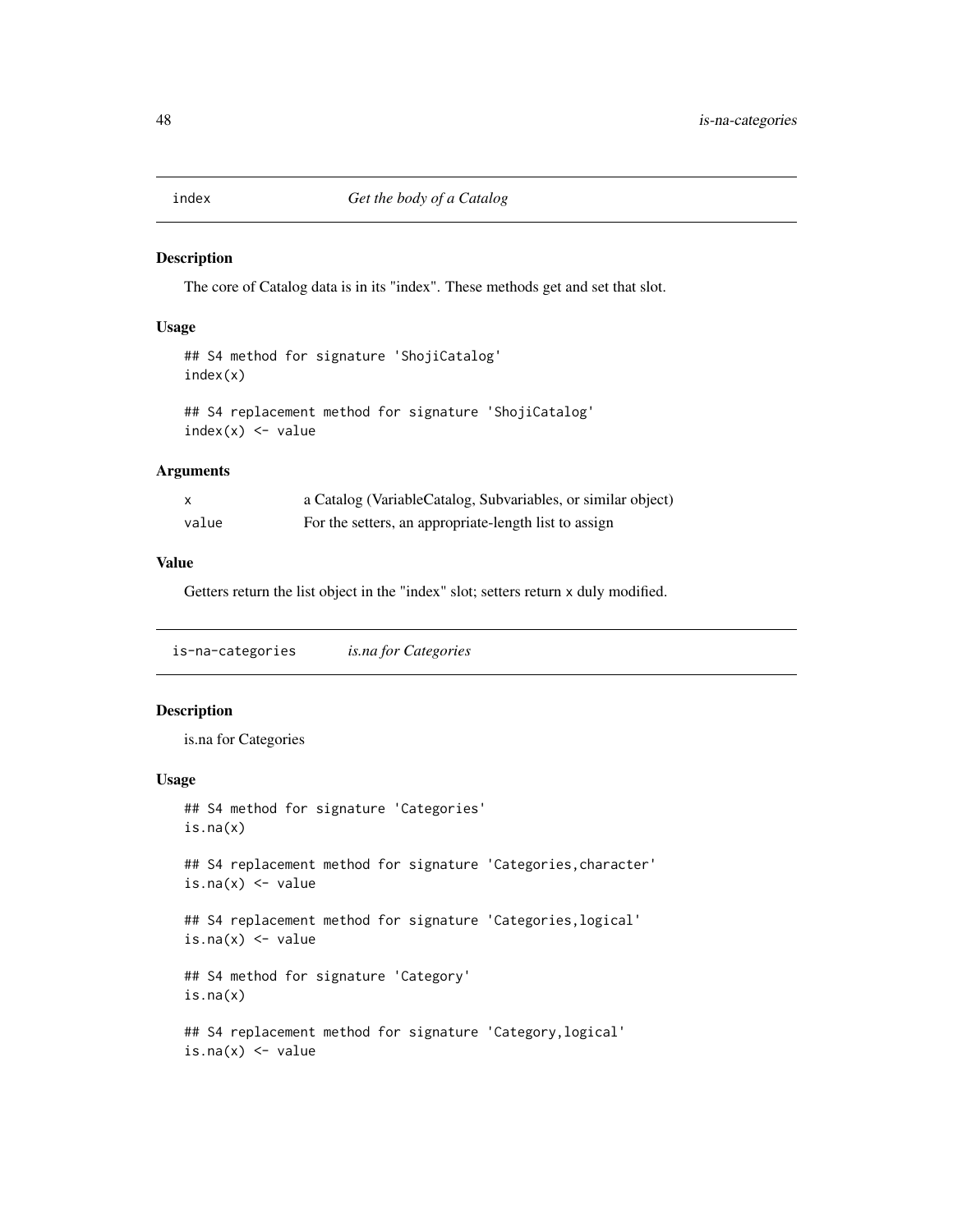#### **Arguments**

| X     | Categories or a single Category                                                                                                                                                                                                                                                                                  |
|-------|------------------------------------------------------------------------------------------------------------------------------------------------------------------------------------------------------------------------------------------------------------------------------------------------------------------|
| value | To change the missingness of categories, supply either (1) a logical vector of<br>equal length of the categories (or length 1 for the Category method), or (2) the<br>names of the categories to mark as missing. If supplying the latter, any cate-<br>gories already indicated as missing will remain missing. |

#### Value

Getters return logical, a named vector in the case of the Categories method; setters return x duly modified.

is.archived,DatasetCatalog-method

*Get and set "archived" and "published" status of a dataset*

#### Description

"Archived" datasets are excluded from some views. "Draft" datasets are visible only to editors. "Published" is the inverse of "Draft", i.e. is.draft(x) entails ! is.published(x). These properties are accessed and set with the "is" methods. The verb functions archive and publish are alternate versions of the setters (at least in the TRUE direction).

```
## S4 method for signature 'DatasetCatalog'
is.archived(x)
## S4 method for signature 'DatasetCatalog'
is.draft(x)
## S4 method for signature 'DatasetCatalog'
is.published(x)
## S4 replacement method for signature 'DatasetCatalog, logical'
is.archived(x) <- value
## S4 replacement method for signature 'DatasetCatalog,logical'
is.draft(x) <- value
## S4 replacement method for signature 'DatasetCatalog,logical'
is.published(x) <- value
## S4 method for signature 'CrunchDataset'
is.archived(x)
```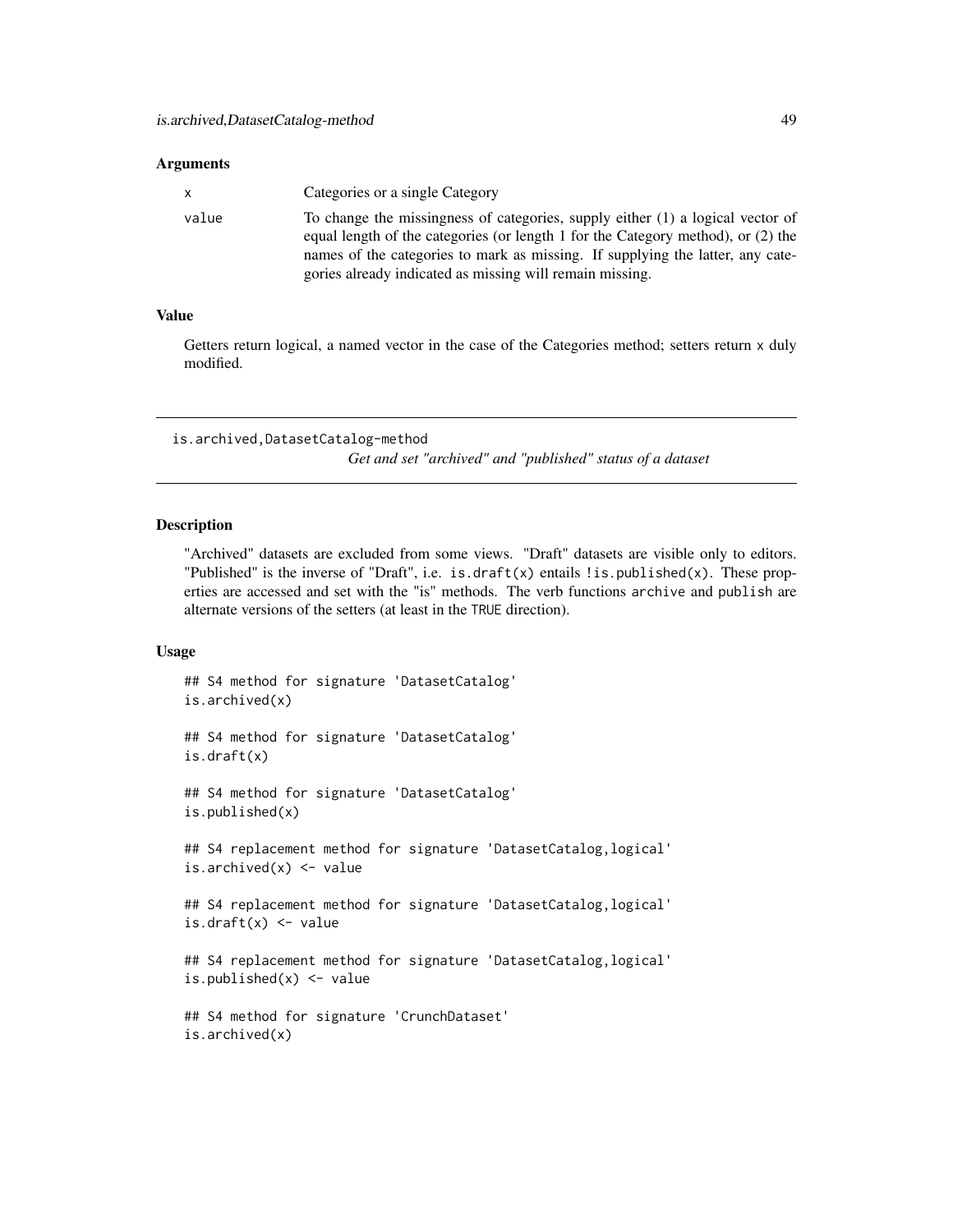#### 50 is.dataset

```
## S4 method for signature 'CrunchDataset'
is.draft(x)
## S4 method for signature 'CrunchDataset'
is.published(x)
## S4 replacement method for signature 'CrunchDataset, logical'
is.archived(x) <- value
archive(x)
## S4 replacement method for signature 'CrunchDataset, logical'
is.draft(x) <- value
## S4 replacement method for signature 'CrunchDataset,logical'
is.published(x) <- value
publish(x)
```
#### Arguments

| X     | CrunchDataset |
|-------|---------------|
| value | logical       |

#### Value

For the getters, the logical value of whether the dataset is archived, in draft mode, or published, where draft and published are inverses. The setters return the dataset.

is.dataset *Is it?*

#### Description

Is it?

#### Usage

```
is.dataset(x)
```
is.shoji(x)

```
is.variable(x)
```
is.Numeric(x)

is.Categorical(x)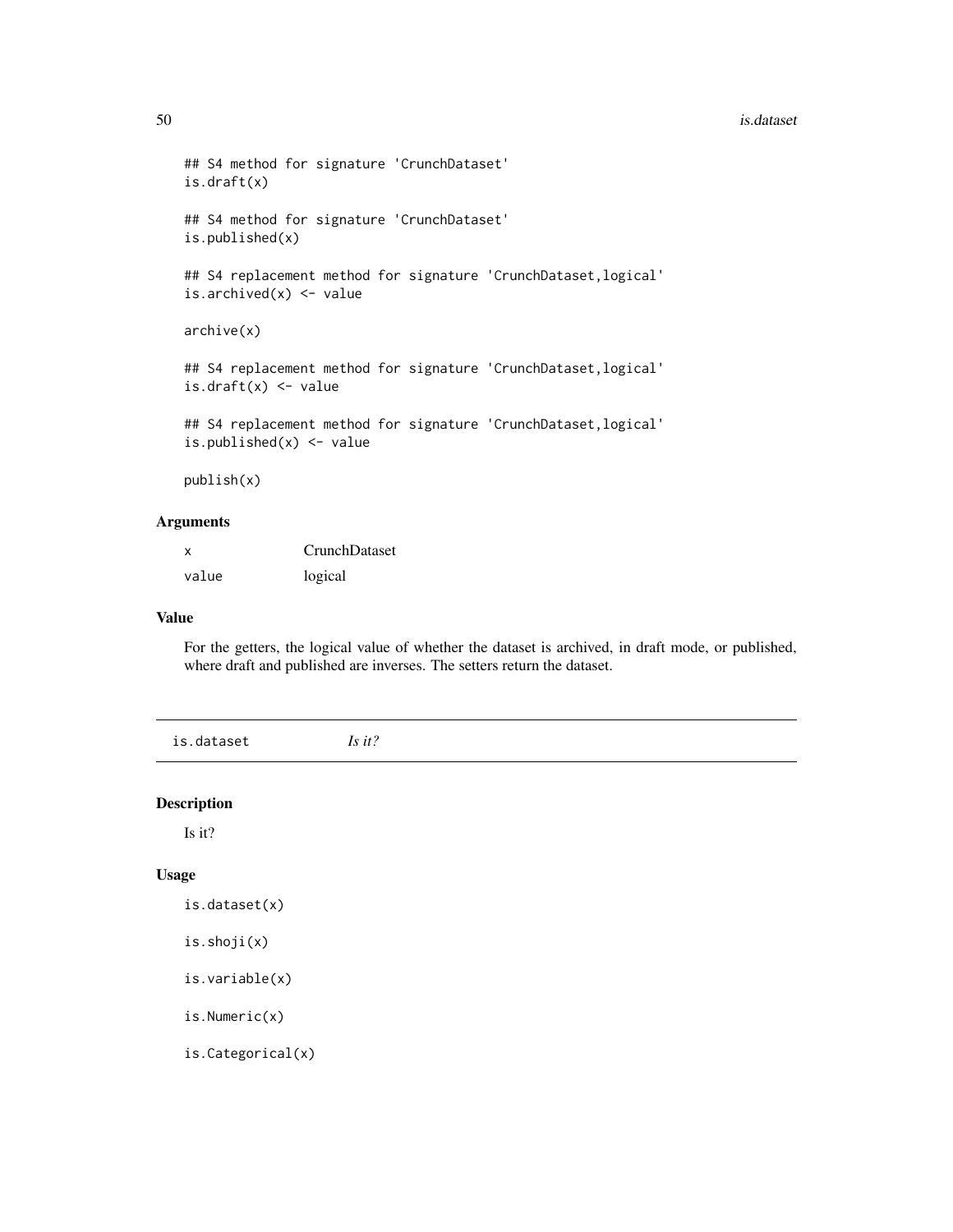#### is.editor 51

is.Text(x)

is.Datetime(x)

is.Multiple(x)

is.MR(x)

is.MultipleResponse(x)

is.CA(x)

is.Array(x)

is.CategoricalArray(x)

# Arguments

x an object

# Value

logical

## is.editor *Read and set edit privileges*

## Description

Read and set edit privileges

```
## S4 method for signature 'MemberCatalog'
is.editor(x)
## S4 replacement method for signature 'MemberCatalog,logical'
is.editor(x) <- value
## S4 method for signature 'PermissionCatalog'
is.editor(x)
## S4 method for signature 'PermissionTuple'
is.editor(x)
```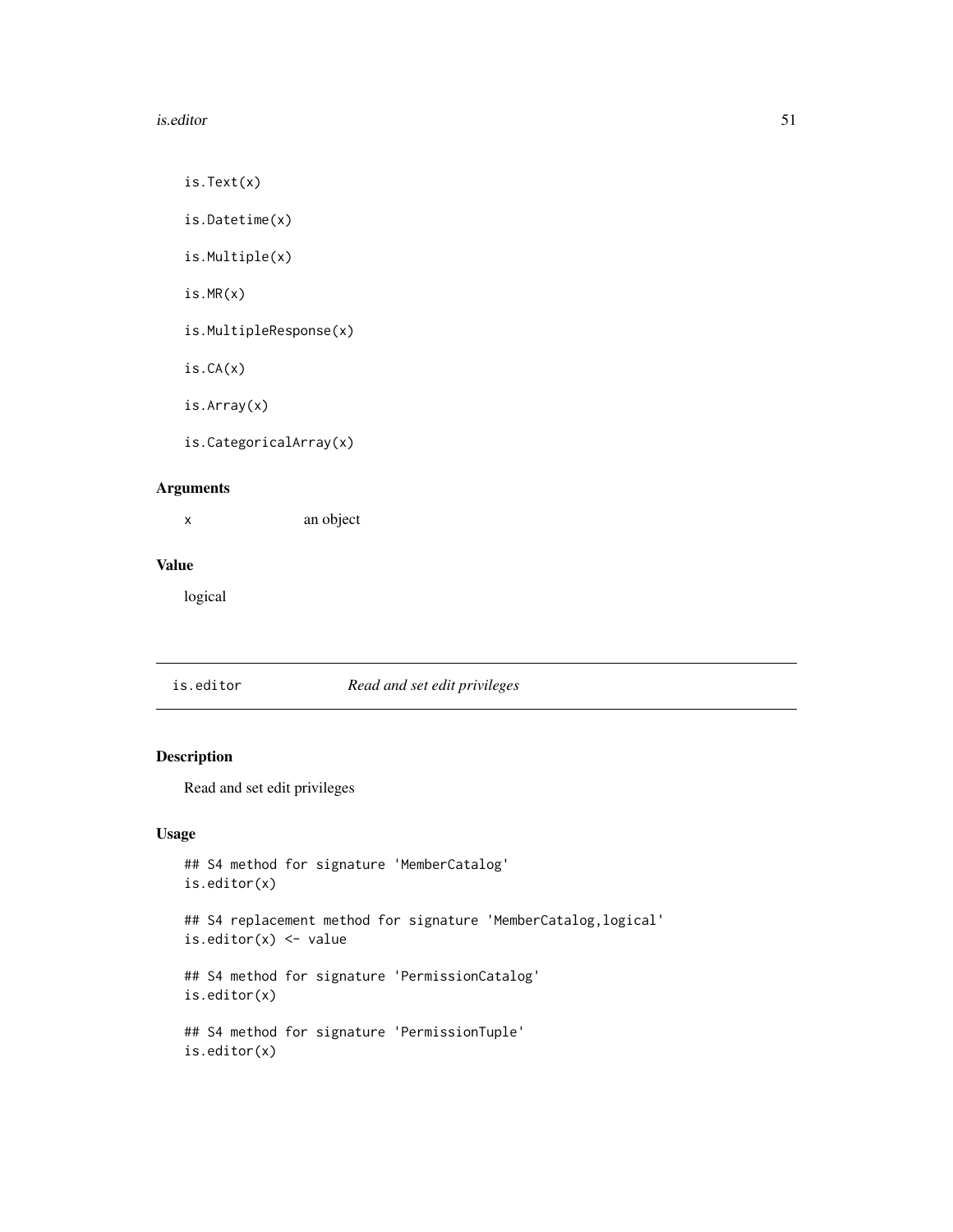# Arguments

|       | PermissionCatalog or MemberCatalog                                                                 |
|-------|----------------------------------------------------------------------------------------------------|
| value | For the setter, logical: should the indicated users be allowed to edit the associ-<br>ated object? |

# Value

is.editor returns a logical vector corresponding to whether the users in the catalog can edit or not. is.editor<- returns the catalog, modified.

listDatasets *Show the names of all Crunch datasets*

# Description

Show the names of all Crunch datasets

## Usage

```
listDatasets(kind = c("active", "all", "archived"), project = NULL,
  refresh = FALSE)
```
## Arguments

| kind    | character specifying whether to look in active, archived, or all datasets. Default<br>is "active", <i>i.e.</i> non-archived.                                                                                                                                     |
|---------|------------------------------------------------------------------------------------------------------------------------------------------------------------------------------------------------------------------------------------------------------------------|
| project | CrunchProject entity, character name of a project, or NULL, the default. If a<br>Project entity or reference is supplied, the function will display datasets from<br>that Project's datasets. If NULL, the primary dataset catalog for the user will be<br>used. |
| refresh | logical: should the function check the Crunch API for new datasets? Default is<br>FALSE.                                                                                                                                                                         |

# Value

Character vector of dataset names, each of which would be a valid input for [loadDataset](#page-52-0)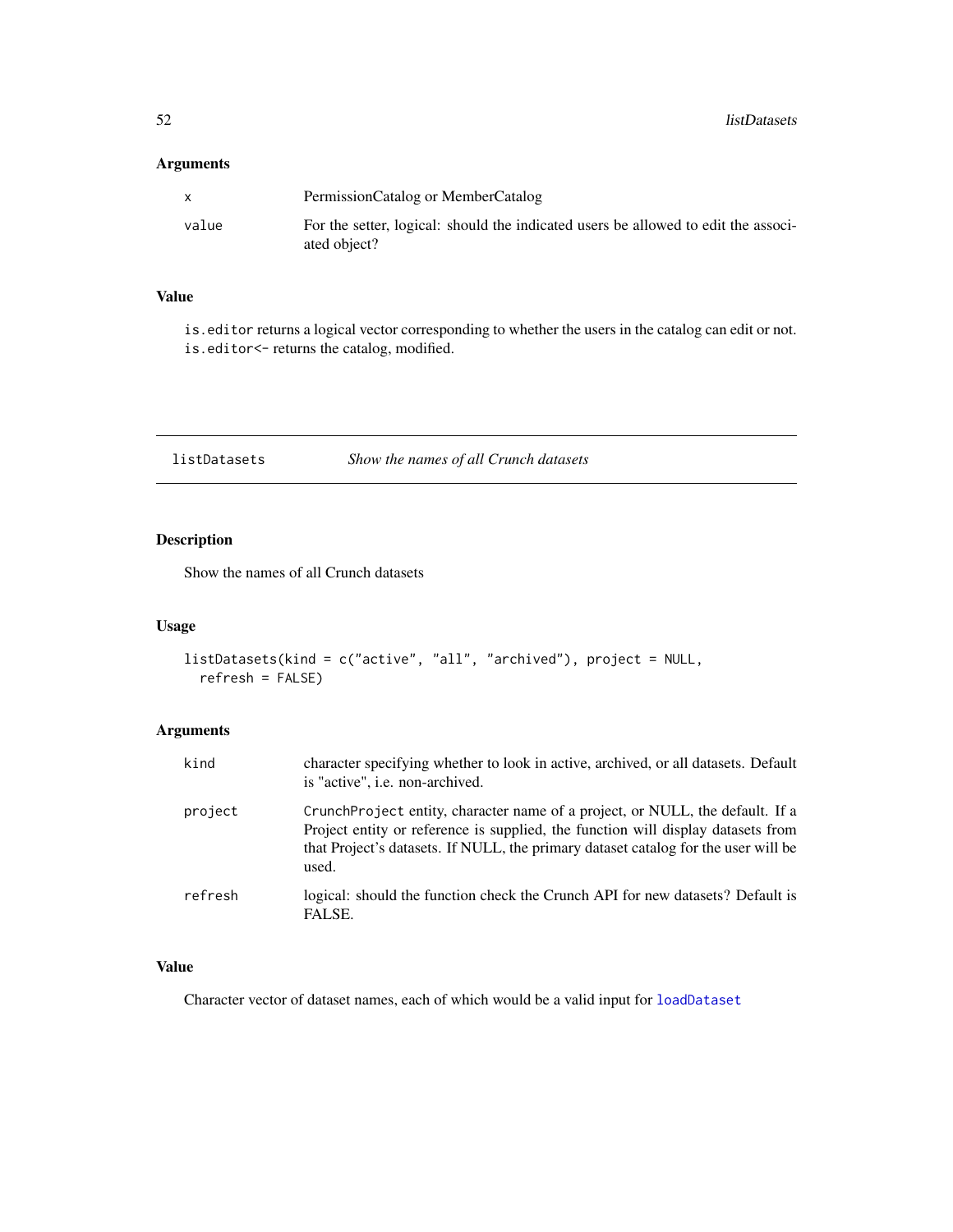<span id="page-52-0"></span>

Load a Crunch Dataset

## Usage

```
loadDataset(dataset, kind = c("active", "all", "archived"), project = NULL,
 refresh = FALSE)
```
# Arguments

| dataset | character, the name of a Crunch dataset you have access to. Or, a Dataset Tuple.                                                                                                                                                                                 |
|---------|------------------------------------------------------------------------------------------------------------------------------------------------------------------------------------------------------------------------------------------------------------------|
| kind    | character specifying whether to look in active, archived, or all datasets. Default<br>is "active", i.e. non-archived.                                                                                                                                            |
| project | CrunchProject entity, character name of a project, or NULL, the default. If a<br>Project entity or reference is supplied, the function will display datasets from<br>that Project's datasets. If NULL, the primary dataset catalog for the user will be<br>used. |
| refresh | logical: should the function check the Crunch API for new datasets? Default is<br>FALSE.                                                                                                                                                                         |

# Value

An object of class CrunchDataset

lock *Lock and unlock a dataset for editing*

## Description

Crunch allows a single active editor. If you have edit privileges but are not currently editing the dataset, you must unlock the dataset before making changes. You may then lock the dataset when you're done editing.

#### Usage

lock(dataset)

unlock(dataset)

#### Arguments

dataset a CrunchDataset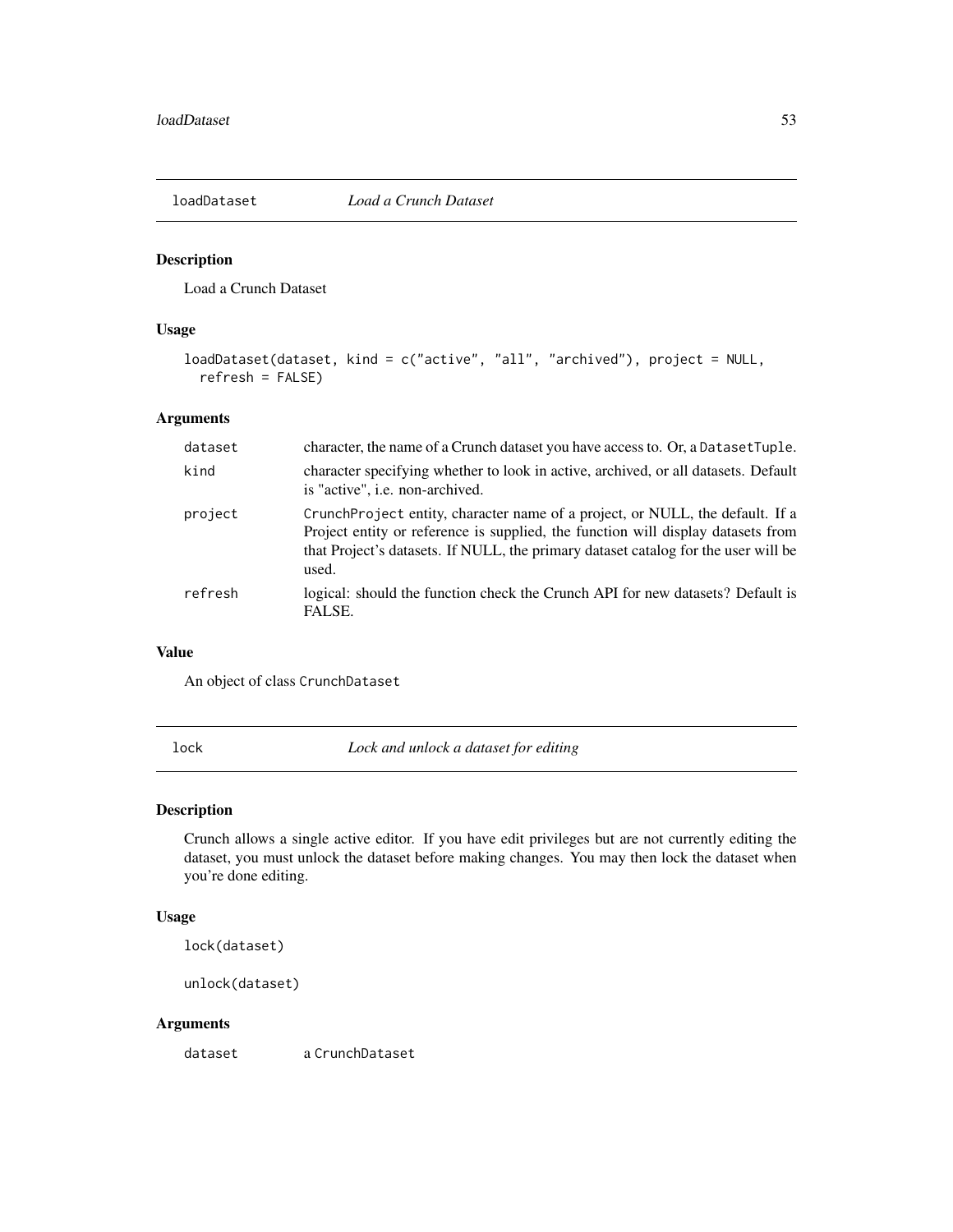54 logout

#### Value

dataset, invisibly, after having set the current editor.

#### login *Authenticate with the Crunch API*

#### Description

Note that you can store your Crunch account info in your .Rprofile under "crunch.email" and "crunch.pw" for convenience. If you do so, you can simply login() to authenticate. For running batch jobs, this could be particularly useful. However, be warned that storing your password in a plain text file such as .Rprofile is a security risk (though perhaps less so than in every .R script you write), and we cannot officially recommend that you do so.

#### Usage

login(email = getOption("crunch.email"), password = getOption("crunch.pw"), ...)

## Arguments

| email                   | the email address associated with the user's Crunch account                                       |
|-------------------------|---------------------------------------------------------------------------------------------------|
| password                | the password associated with the user's Crunch account                                            |
| $\cdot$ $\cdot$ $\cdot$ | additional parameters passed in the authentication. Not currently supported by<br>the Crunch API. |

#### Details

If a password is not supplied (or, if no arguments are supplied and only the crunch.email is specified in .Rprofile), and you are in an interactive session, you will be prompted to enter your password. At present, this is the most secure practice as your password is not stored locally.

logout *Kill the active Crunch session*

#### Description

Kill the active Crunch session

#### Usage

logout()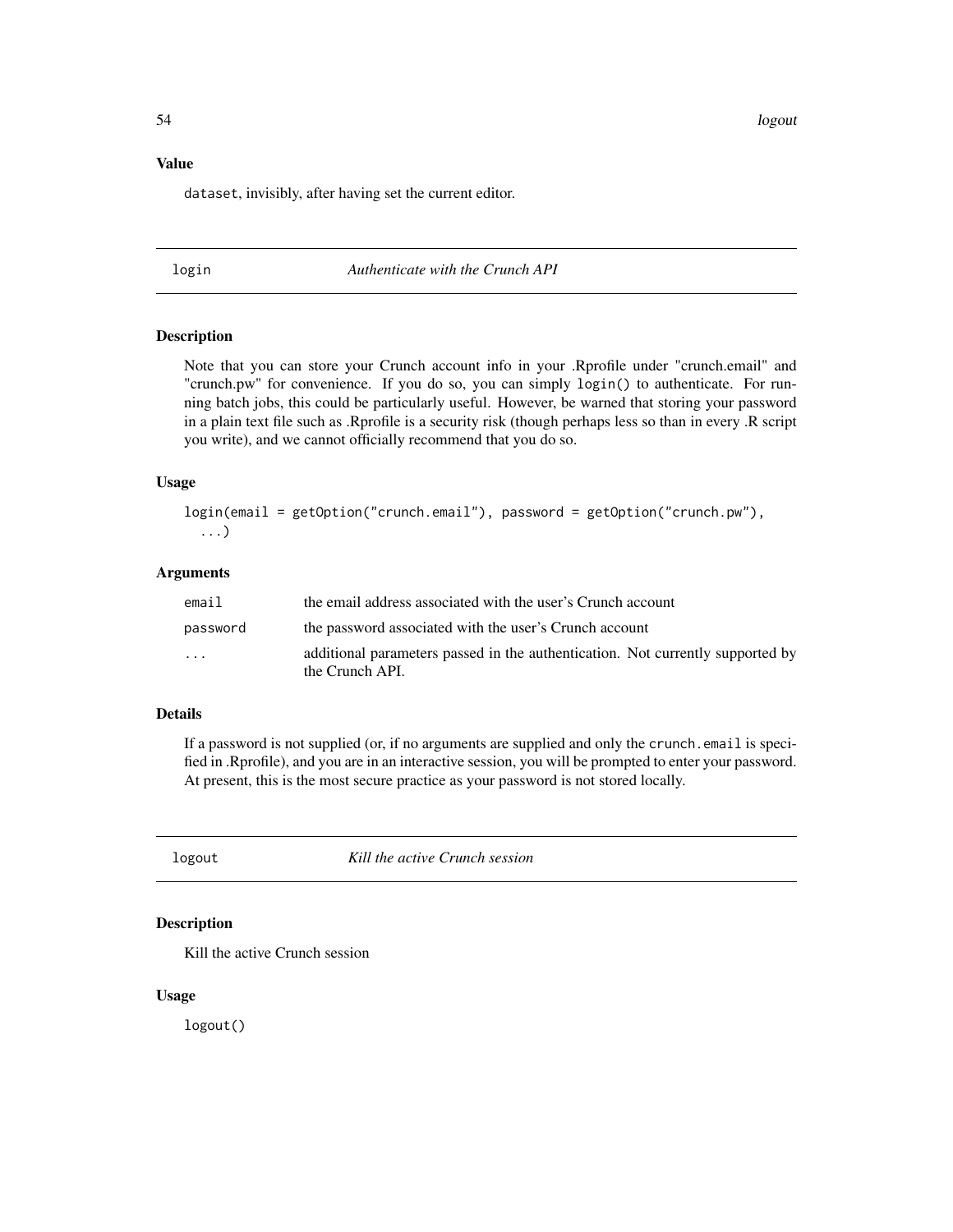Make a Categorical Array or Multiple Response variable

## Usage

```
makeArray(subvariables, dataset = NULL, pattern = NULL,
 key = namekey(dataset), name, ...)
makeMR(subvariables, dataset = NULL, pattern = NULL,
 key = namekey(dataset), name, selections, ...)
```
## Arguments

| subvariables | a list of Variable objects to bind together, or a Dataset object containing only<br>the Variables to bind (as in from subsetting a Dataset), or values (e.g. names) of<br>variables corresponding to key. If omitted, must supply dataset and pattern.<br>If specifying values, must include dataset. |
|--------------|-------------------------------------------------------------------------------------------------------------------------------------------------------------------------------------------------------------------------------------------------------------------------------------------------------|
| dataset      | the Crunch Dataset to which the variables in subvariables belong, or in which<br>to search for variables based on pattern. If omitted, subvariables must exist<br>and all Variables in the list must belong to the same Dataset                                                                       |
| pattern      | An optional regular expression to search for variables to bind within dataset.<br>Note that this argument is deprecated. If you wish to grep, you can grep (pattern, aliases (variables)<br>or similar outside this function.                                                                         |
| key          | character, the name of the Variable field in which to search with pattern. De-<br>fault is 'alias'.                                                                                                                                                                                                   |
| name         | character, the name that the new Categorical Array variable should have. Re-<br>quired.                                                                                                                                                                                                               |
| $\ddotsc$    | Optional additional attributes to set on the new variable.                                                                                                                                                                                                                                            |
| selections   | character, for makeMR, the names of the categories to mark as the dichotomous<br>selections. Required for make MR; ignored in make Array.                                                                                                                                                             |

#### Value

A VariableDefinition that when added to a Dataset will create the categorical-array or multipleresponse variable.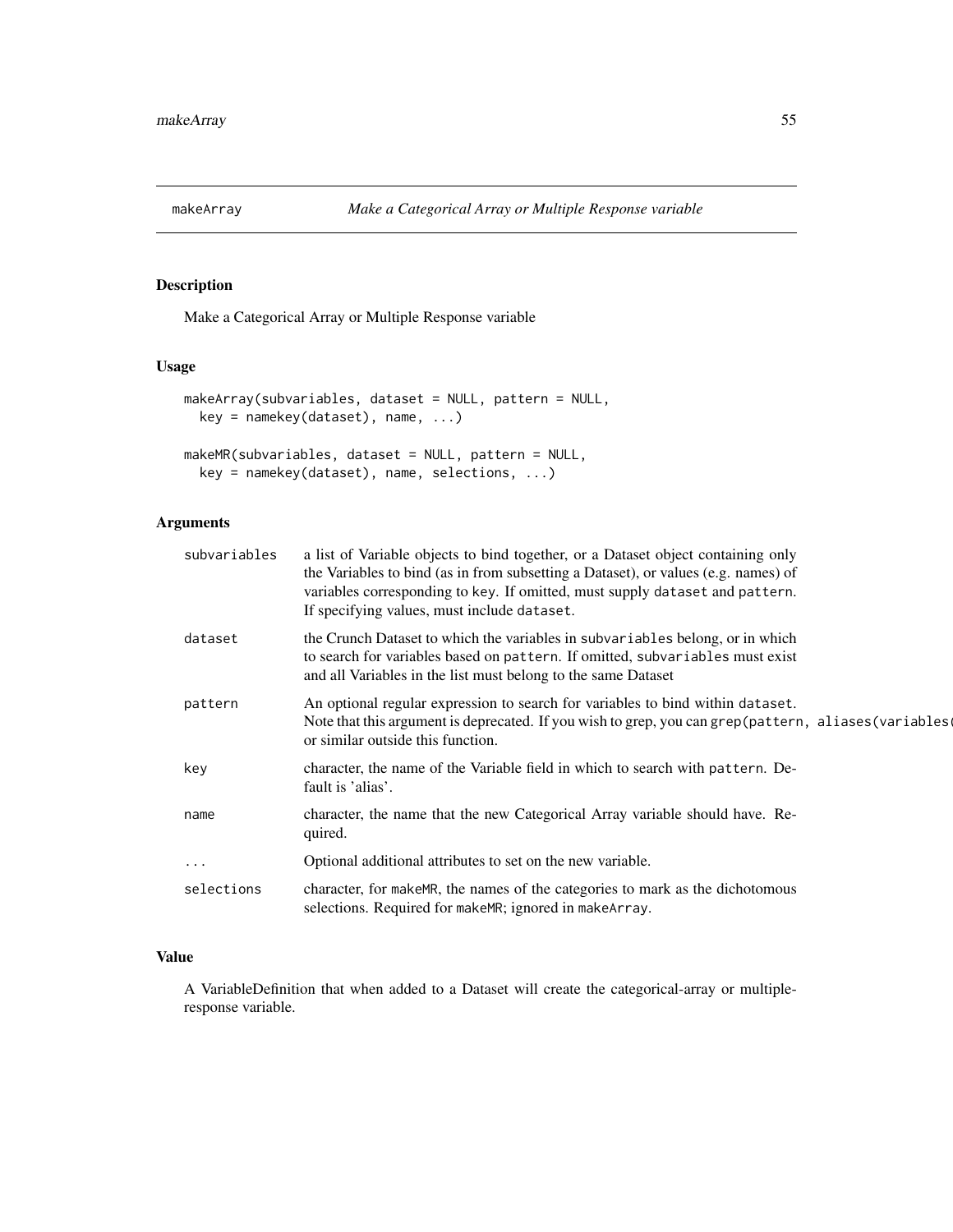me *My user entity*

#### Description

My user entity

#### Usage

me()

## Value

A UserEntity that corresponds to you, the authenticated user

members<-,CrunchTeam,MemberCatalog-method *Teams*

#### <span id="page-55-0"></span>Description

Teams contain users and datasets. You can share a dataset with a group of users by sharing the dataset with a team. You can also share a bunch of datasets with a user all at once by adding them to a team that has those datasets.

```
## S4 replacement method for signature 'CrunchTeam, MemberCatalog'
members(x) <- value
## S4 replacement method for signature 'CrunchTeam, character'
members(x) \leftarrow value## S4 method for signature 'CrunchProject'
members(x)
## S4 replacement method for signature 'CrunchProject, MemberCatalog'
members(x) <- value
## S4 replacement method for signature 'CrunchProject,character'
members(x) <- value
## S4 method for signature 'CrunchTeam'
members(x)
```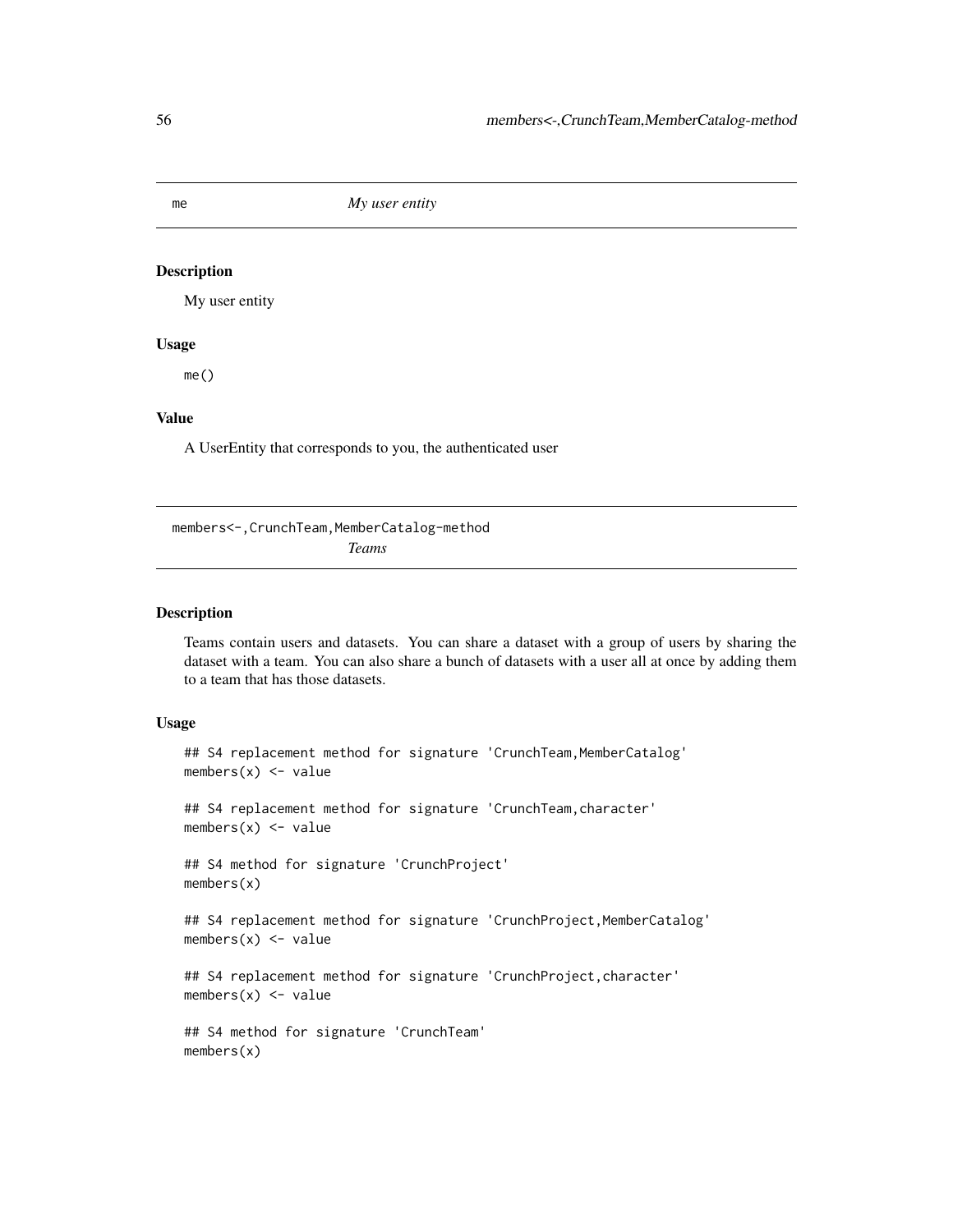## mergeFork 57

#### Arguments

| $\mathbf{x}$ | a CrunchTeam                                                                            |
|--------------|-----------------------------------------------------------------------------------------|
| value        | for members $\leq$ -, a character vector of emails or URLs of users to add to the team. |

#### Details

These methods allow you to work with teams. Find your teams with the [getTeams](#page-43-0) function, which returns your TeamCatalog. Extract an individual team by name. Create a team by assigning in with a new name, with the assignment value a list, either empty (to just create a team with that name), or with a "members" element, containing emails or URLs of users to add to the team. Users can be added later with the members <- method.

# Value

members returns a MemberCatalog, which has references to the users that are members of the team. members<- returns x with the given users added to the members catalog.

## See Also

[getTeams](#page-43-0)

mergeFork *Merge changes to a dataset from a fork*

#### Description

Merge changes to a dataset from a fork

#### Usage

mergeFork(dataset, fork, autorollback = TRUE)

# Arguments

| dataset      | The CrunchDataset to merge to                                                                                                                                                                                       |
|--------------|---------------------------------------------------------------------------------------------------------------------------------------------------------------------------------------------------------------------|
| fork         | The CrunchDataset, perhaps forked from dataset, that is to be merged in.                                                                                                                                            |
| autorollback | logical If the merge fails, should dataset be restored to its state prior to the<br>merge, or should it be left in its partially merged state for debugging and manual<br>fixing? Default is TRUE, i.e. the former. |

# Value

dataset with changes from fork merged to it.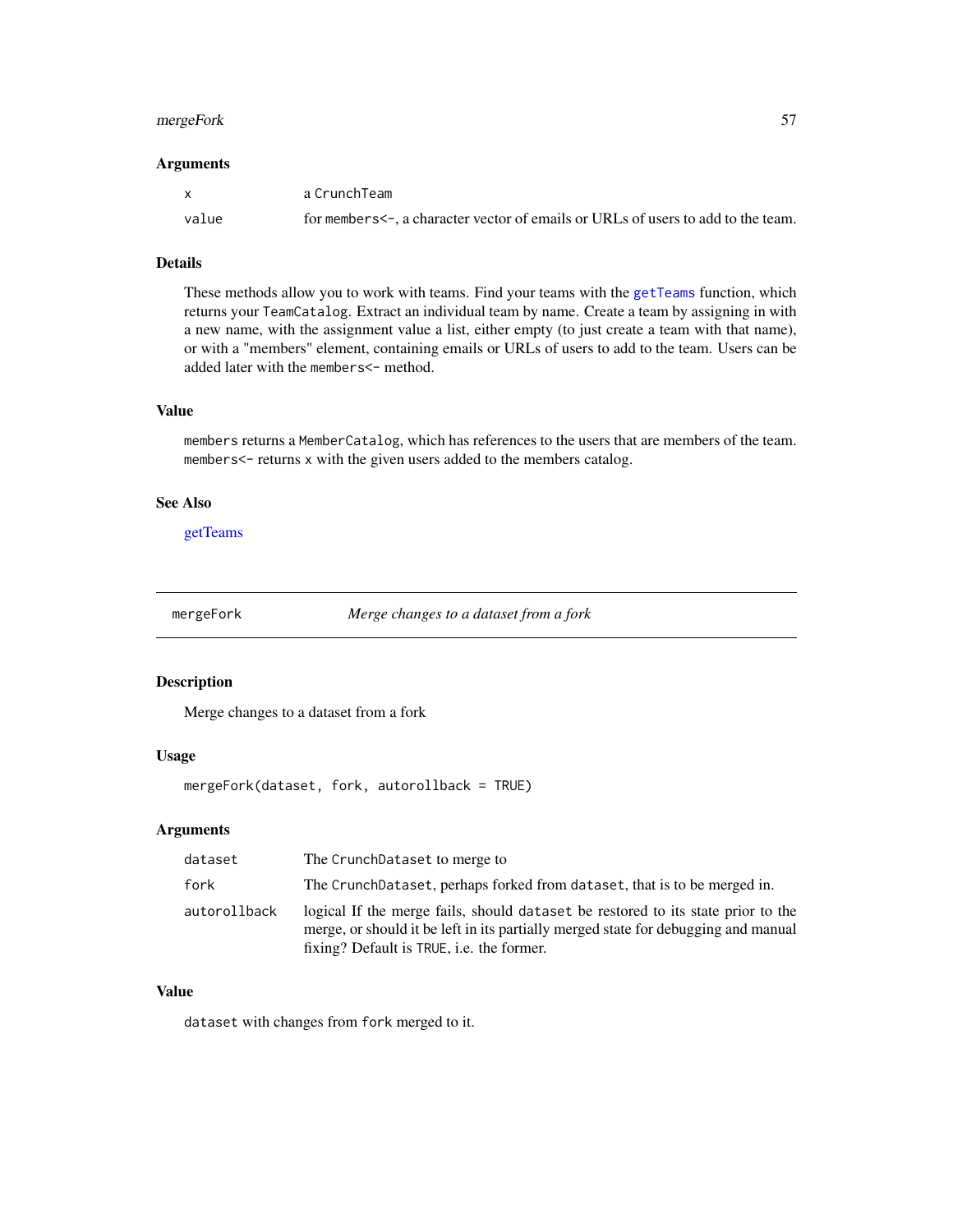na-omit-categories *Omit missing categories*

#### Description

Omit missing categories

#### Usage

```
## S4 method for signature 'Categories'
na.omit(object, ...)
```
## Arguments

| object   | Categories                    |
|----------|-------------------------------|
| $\cdots$ | additional arguments, ignored |

## Value

object with any categories that have missing: TRUE excluded

```
names, BatchCatalog-method
```
*Get and set names, aliases on Catalog-type objects*

# Description

These methods let you get and set names and aliases for variables in a Dataset's catalog, or within [Subvariables](#page-73-0) in an array variable. They work like the base R names methods.

```
## S4 method for signature 'BatchCatalog'
names(x)
## S4 method for signature 'CrunchDataset'
names(x)
## S4 method for signature 'ShojiCatalog'
names(x)
## S4 replacement method for signature 'ShojiCatalog'
names(x) <- value
## S4 method for signature 'ShojiCatalog'
```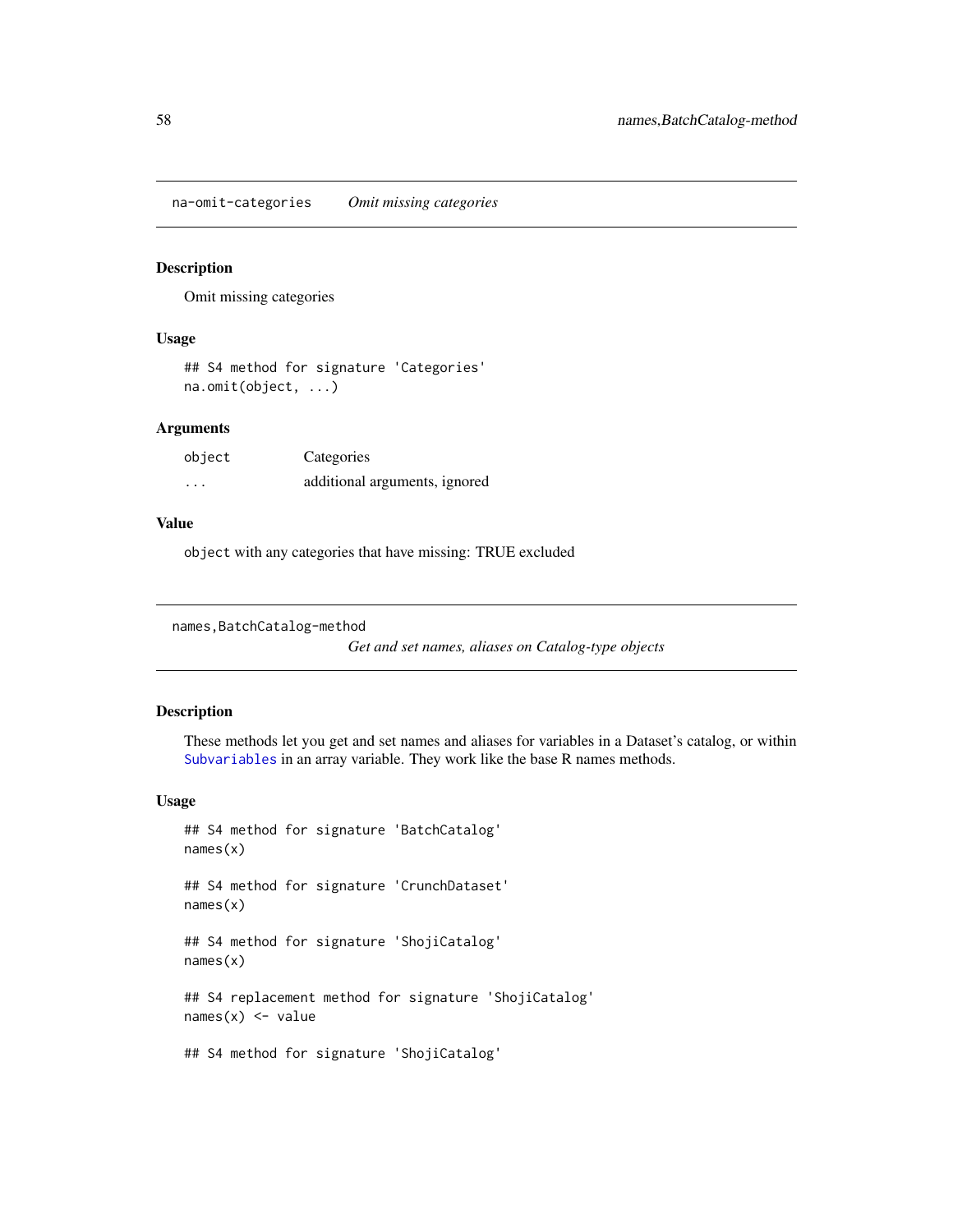```
emails(x)
## S4 method for signature 'Subvariables'
aliases(x)
## S4 replacement method for signature 'Subvariables'
aliases(x) <- value
## S4 method for signature 'CategoricalArrayVariable'
names(x)
## S4 method for signature 'VariableCatalog'
aliases(x)
## S4 replacement method for signature 'VariableCatalog'
aliases(x) <- value
## S4 method for signature 'VariableCatalog'
notes(x)
## S4 replacement method for signature 'VariableCatalog'
notes(x) < - value
## S4 method for signature 'VariableCatalog'
descriptions(x)
## S4 replacement method for signature 'VariableCatalog'
descriptions(x) <- value
## S4 method for signature 'VariableCatalog'
types(x)
## S4 method for signature 'VersionCatalog'
names(x)
## S4 method for signature 'VersionCatalog'
descriptions(x)
## S4 method for signature 'VersionCatalog'
timestamps(x)
```
#### Arguments

| $\mathsf{x}$ | a VariableCatalog, Subvariables, or similar object                |
|--------------|-------------------------------------------------------------------|
| value        | For the setters, an appropriate-length character vector to assign |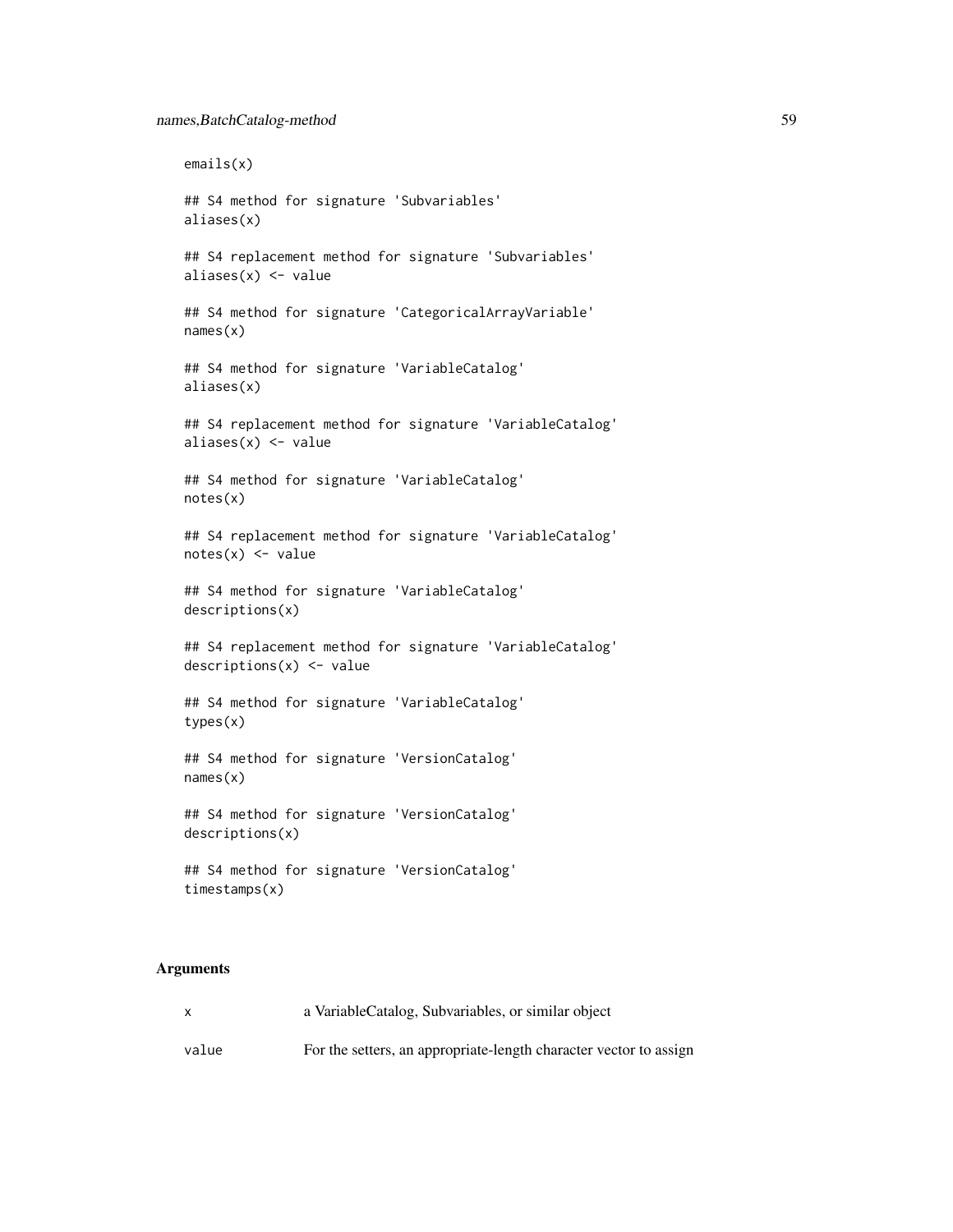# Details

Note that the names method on a Dataset returns the aliases of its variables by default. This is controlled by getOption("crunch.namekey.dataset"), which is "alias" by default. Set options(crunch.namekey.dataset= if you wish to use variable names. See the vignette on variables for more information.

#### Value

Getters return the character object in the specified slot; setters return x duly modified.

# See Also

[Subvariables](#page-73-0) [Categories](#page-11-0) [names](#page-0-0) vignette("variables", package="crunch")

<span id="page-59-0"></span>newDataset *Upload a data.frame to Crunch to make a new dataset*

## Description

Upload a data.frame to Crunch to make a new dataset

#### Usage

```
newDatasets(x, name = deparse(substitute(x))[1], ...)
```
#### Arguments

| $\mathsf{X}$ | a data frame or other rectangular R object                                                             |
|--------------|--------------------------------------------------------------------------------------------------------|
| name         | character, the name to give the new Crunch dataset. Default is the name of the<br>R object passed in x |
| .            | additional arguments passed to createDataset                                                           |

## Value

If successful, an object of class CrunchDataset.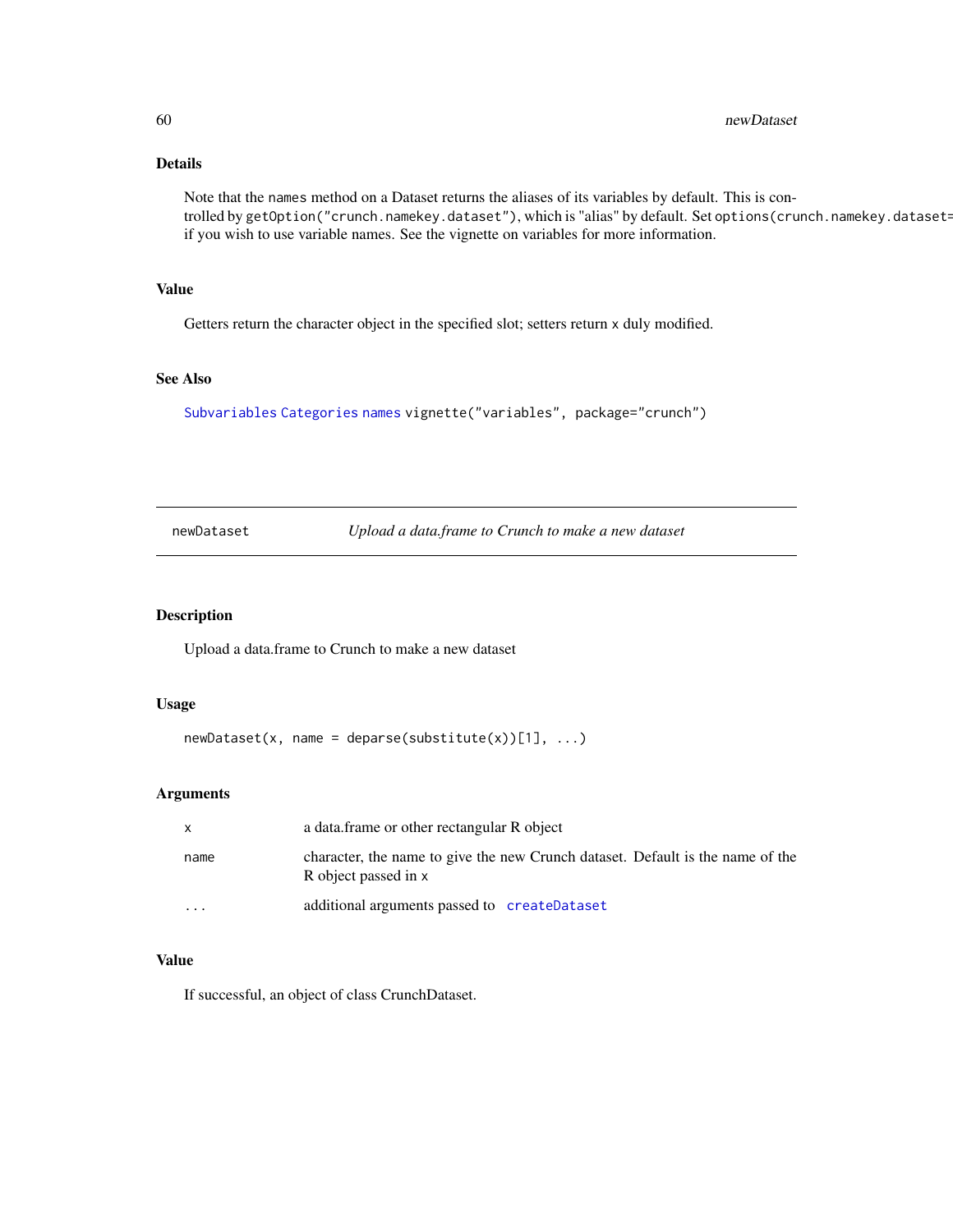<span id="page-60-1"></span>newDatasetByColumn *Upload a data.frame column-by-column to make a new dataset*

## Description

Use this version if you have lots of variables, under 1M rows, perhaps backed by ff or other memorymapped files, and time to kill.

#### Usage

```
newDatasetByColumn(x, name = deparse(substitute(x))[1], ...)
```
#### Arguments

| $\mathsf{x}$            | a data frame or other rectangular R object                                                             |
|-------------------------|--------------------------------------------------------------------------------------------------------|
| name                    | character, the name to give the new Crunch dataset. Default is the name of the<br>R object passed in x |
| $\cdot$ $\cdot$ $\cdot$ | additional arguments passed to createDataset                                                           |

## Value

If successful, an object of class CrunchDataset.

#### See Also

[newDataset](#page-59-0) [newDatasetByCSV](#page-60-0)

<span id="page-60-0"></span>newDatasetByCSV *Upload a data.frame to Crunch to make a new dataset*

## Description

This function uses the CSV+JSON import format, which is faster and more effective for certain dataset sizes and shapes than [newDatasetByColumn](#page-60-1).

#### Usage

```
newDatasetByCSV(x, name = deparse(substitute(x))[1], ...)
```
#### Arguments

|                         | a data frame or other rectangular R object                                                             |
|-------------------------|--------------------------------------------------------------------------------------------------------|
| name                    | character, the name to give the new Crunch dataset. Default is the name of the<br>R object passed in x |
| $\cdot$ $\cdot$ $\cdot$ | additional arguments passed to createDataset                                                           |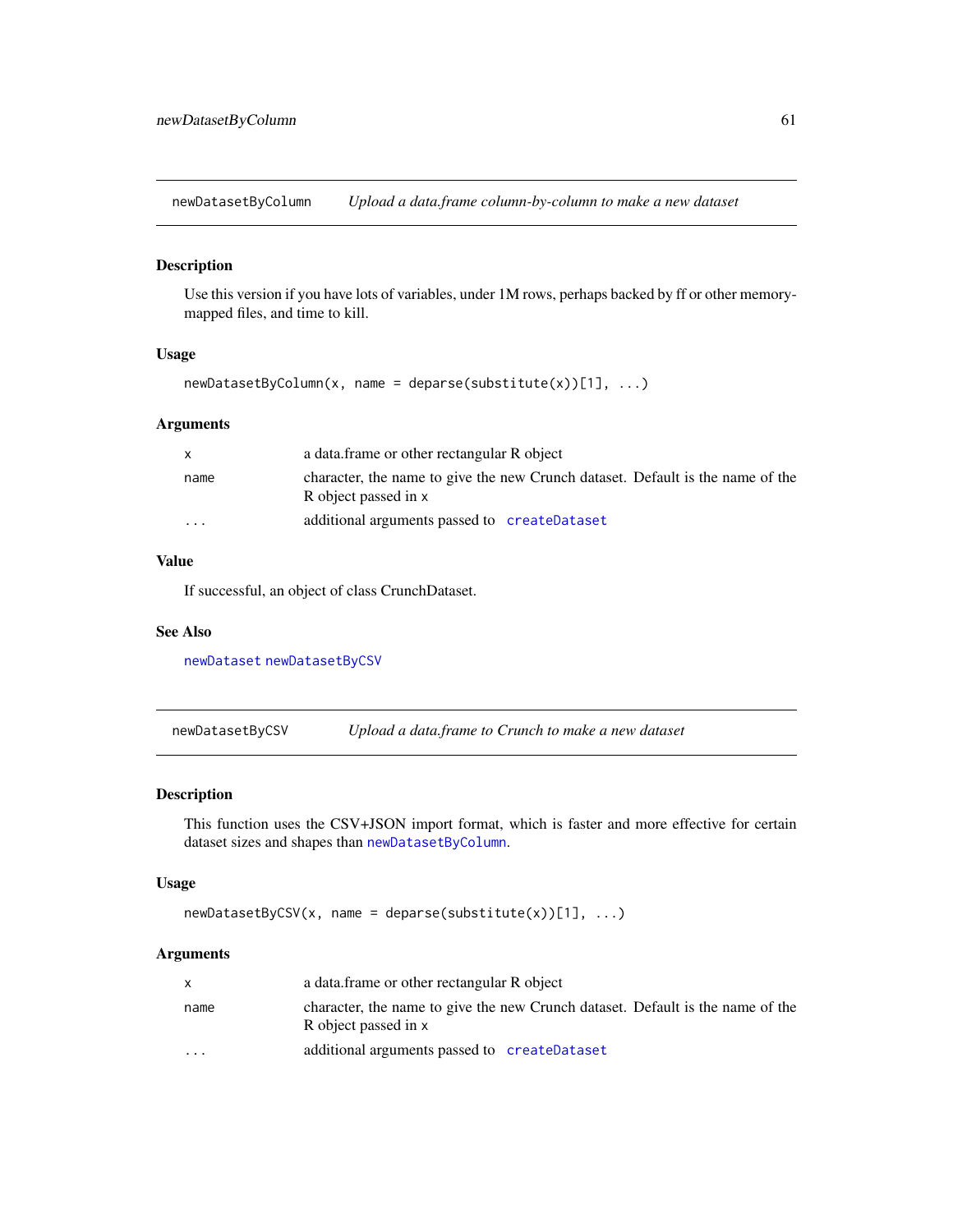# Value

If successful, an object of class CrunchDataset.

#### See Also

[newDataset](#page-59-0) [newDatasetByColumn](#page-60-1)

newDatasetFromFile *Upload a file to Crunch to make a new dataset*

# Description

Use this import method if you have an SPSS data file. Reading such a file into R as a data.frame will result in lost metadata. You can just send it directly to Crunch and let the server process it.

#### Usage

```
newDatasetFromFile(file, name = basename(file), ...)
```
## Arguments

| file                    | character, the path to a file to upload. This should either be a .csv or .sav (SPSS)<br>file. |
|-------------------------|-----------------------------------------------------------------------------------------------|
| name                    | character, the name to give the new Crunch dataset. Default is the file name                  |
| $\cdot$ $\cdot$ $\cdot$ | additional arguments passed to createDataset                                                  |

#### Value

On success, an object of class CrunchDataset.

ordering *Get and set VariableOrder*

## Description

The ordering methods allow you to get and set a [VariableOrder](#page-85-0) on a [CrunchDataset](#page-20-0) or on the [VariableCatalog](#page-84-0) that the dataset contains.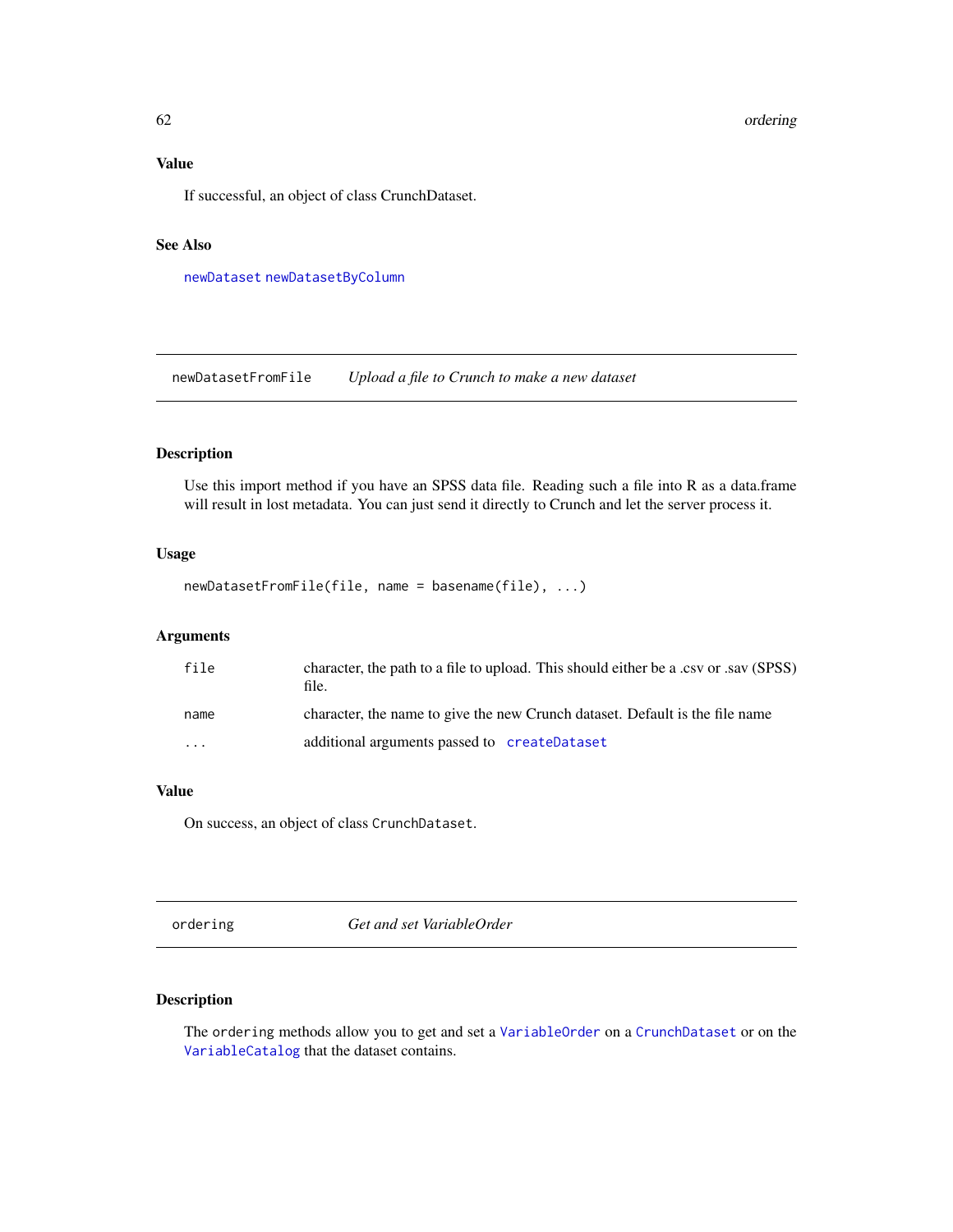#### owners 63

## Usage

```
## S4 method for signature 'CrunchDataset'
ordering(x)
## S4 replacement method for signature 'CrunchDataset'
ordering(x) <- value
## S4 method for signature 'VariableCatalog'
ordering(x)
## S4 replacement method for signature 'VariableCatalog'
ordering(x) <- value
## S4 method for signature 'DatasetCatalog'
ordering(x)
## S4 replacement method for signature 'DatasetCatalog'
```

```
ordering(x) <- value
```
# Arguments

| x     | a VariableCatalog or CrunchDataset |
|-------|------------------------------------|
| value | a valid VariableOrder object       |

#### Value

ordering returns a VariableOrder object, while ordering<- sets the VariableOrder in value on x

owners *See who owns these datasets*

## Description

See who owns these datasets

#### Usage

owners(x)

```
ownerNames(x)
```
#### Arguments

x DatasetCatalog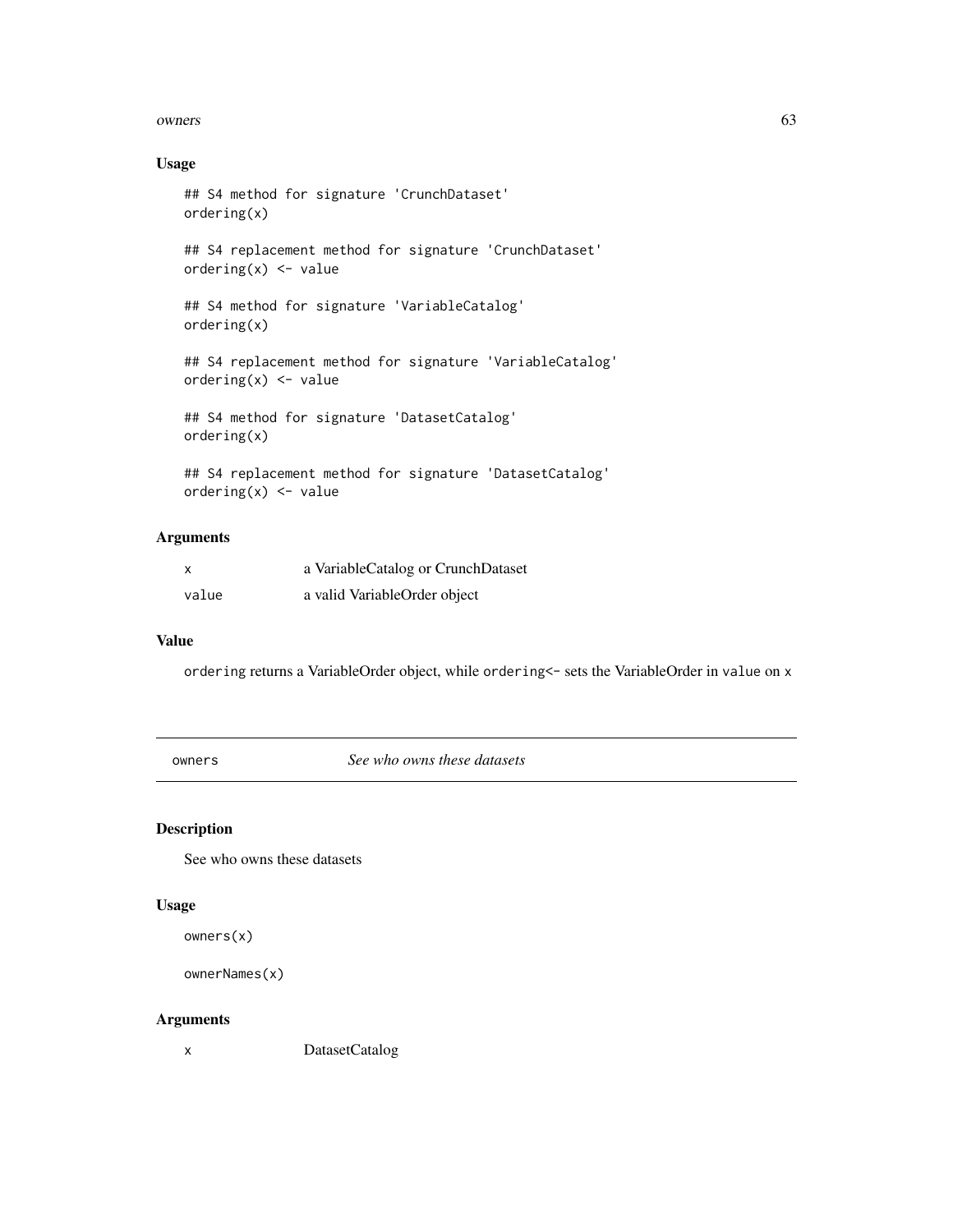# Value

For owners, the URLs of the users or projects that own these datasets. For ownerNames, their names.

permissions *See who has access to this dataset*

## Description

See who has access to this dataset

#### Usage

```
## S4 method for signature 'CrunchDataset'
permissions(x)
```
## Arguments

x CrunchDataset

## Value

A PermissionCatalog containing information on the users and teams that have access to this dataset.

project-icon *A project's icon*

# Description

A project's icon

#### Usage

icon(x)

 $icon(x) < -$  value

## Arguments

|       | a CrunchProject                                  |
|-------|--------------------------------------------------|
| value | charcter file path of the icon image file to set |

# Value

The URL of the project's icon. The setter returns the project after having uploaded the specified file as the new icon.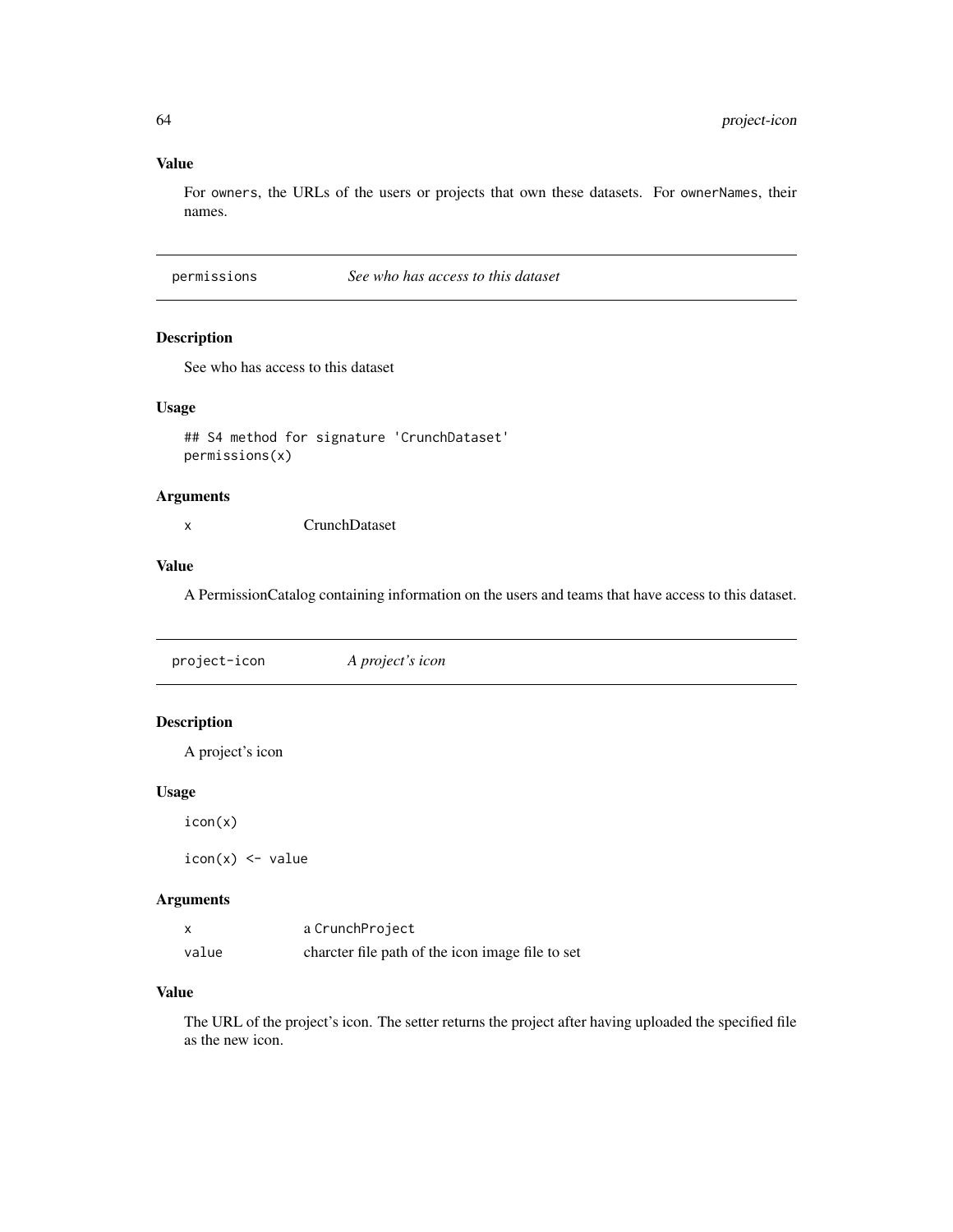Get the project catalog

## Usage

```
projects(x = getAPIRoot())
```
#### Arguments

x a ShojiObject that has a project catalog associated. If omitted, the default value for x means that you will load the user's primary project catalog. (Currently, there are no other project catalogs to load.)

#### Value

An object of class ProjectCatalog.

## Examples

```
## Not run:
myprojects <- projects()
proj <- myprojects[["Project name"]]
```
## End(Not run)

refresh *Get a fresh copy from the server*

#### Description

Crunch objects usually keep themselves in sync with the server when you manipulate them, but sometimes they can drift. Maybe someone else has modified the dataset you're working on, or maybe you have modified a variable outside of the context of its dataset. refresh() allows you to get back in sync.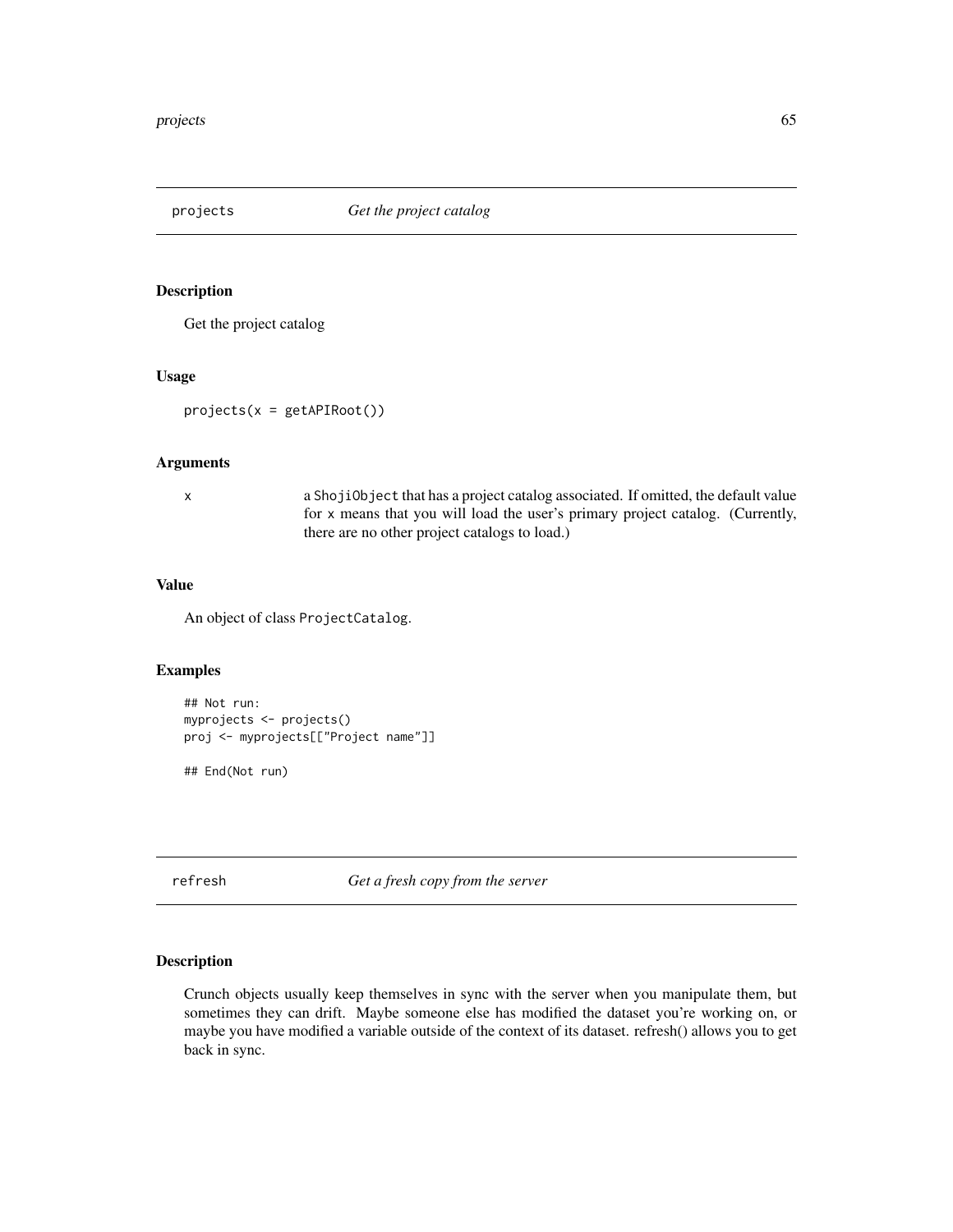## Usage

```
## S4 method for signature 'CrunchDataset'
refresh(x)
## S4 method for signature 'ShojiObject'
refresh(x)
## S4 method for signature 'CrunchVariable'
```

```
refresh(x)
```
## Arguments

x pretty much any Crunch object

# Value

a new version of x

<span id="page-65-0"></span>restoreVersion *Restore a dataset to a previously saved version*

## Description

Restore a dataset to a previously saved version

# Usage

restoreVersion(dataset, version)

#### Arguments

| dataset | a CrunchDataset                                                                                                                     |
|---------|-------------------------------------------------------------------------------------------------------------------------------------|
| version | either the name ("description") of the version to restore to or the integer index<br>of the version, as given by versions (dataset) |

#### Value

dataset, rolled back to version.

#### See Also

[versions](#page-86-0) [saveVersion](#page-66-0)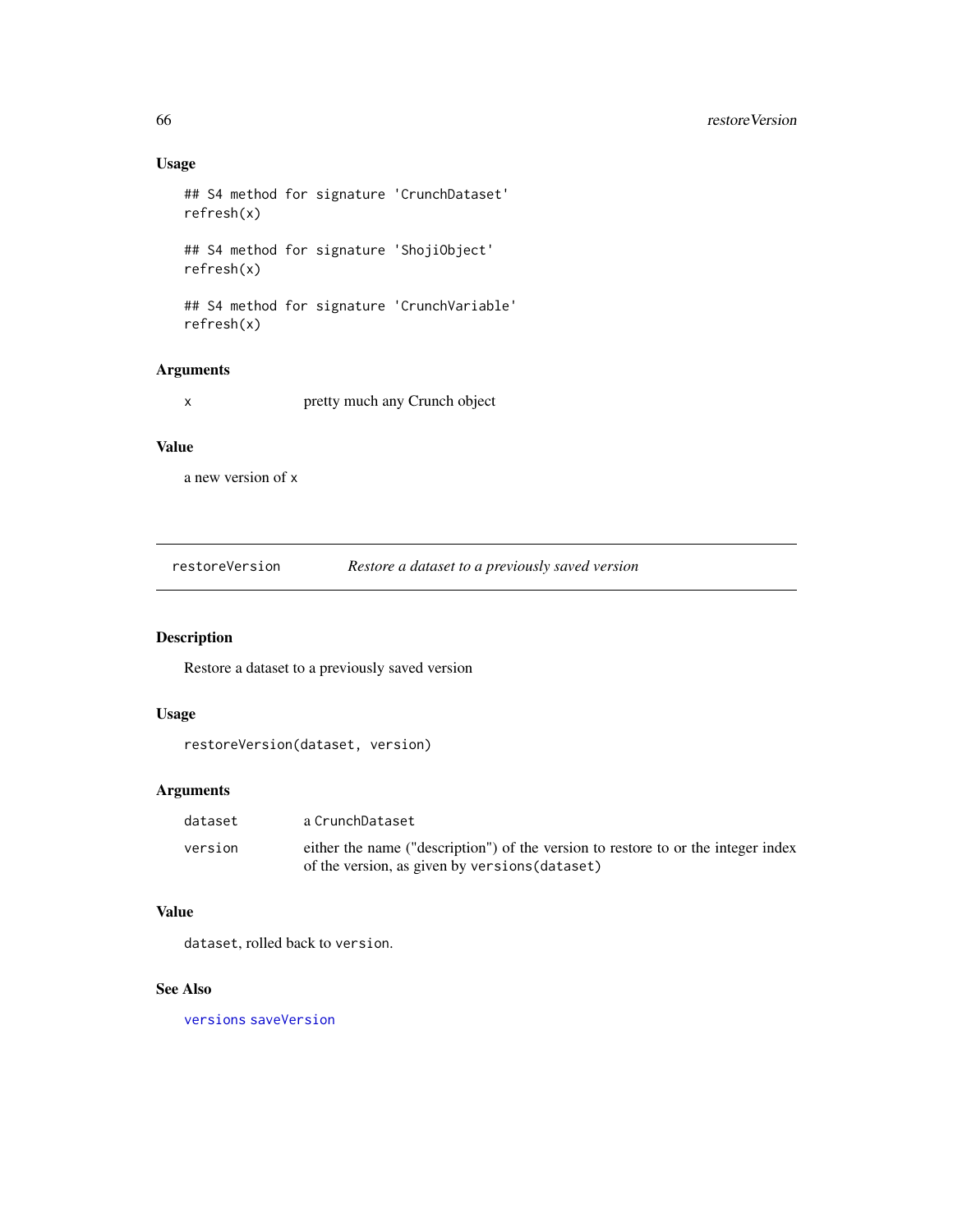<span id="page-66-0"></span>

Create a new saved version

## Usage

```
saveVersion(dataset, description = paste("Version", length(versions(dataset))
 + 1))
```
## Arguments

| dataset     | a CrunchDataset                                                                 |  |
|-------------|---------------------------------------------------------------------------------|--|
| description | character name to give the saved version, as in a commit message. You are       |  |
|             | encouraged, though not strictly required, to give versions unique descriptions. |  |

## Value

invisibly, the URL of the newly created version

## See Also

[versions](#page-86-0) [restoreVersion](#page-65-0)

self *Get the URL of this object*

# Description

Get the URL of this object

#### Usage

```
## S4 method for signature 'ShojiObject'
self(x)
```
## S4 method for signature 'CrunchVariable' self(x)

## Arguments

x a Crunch object

## Value

the URL for x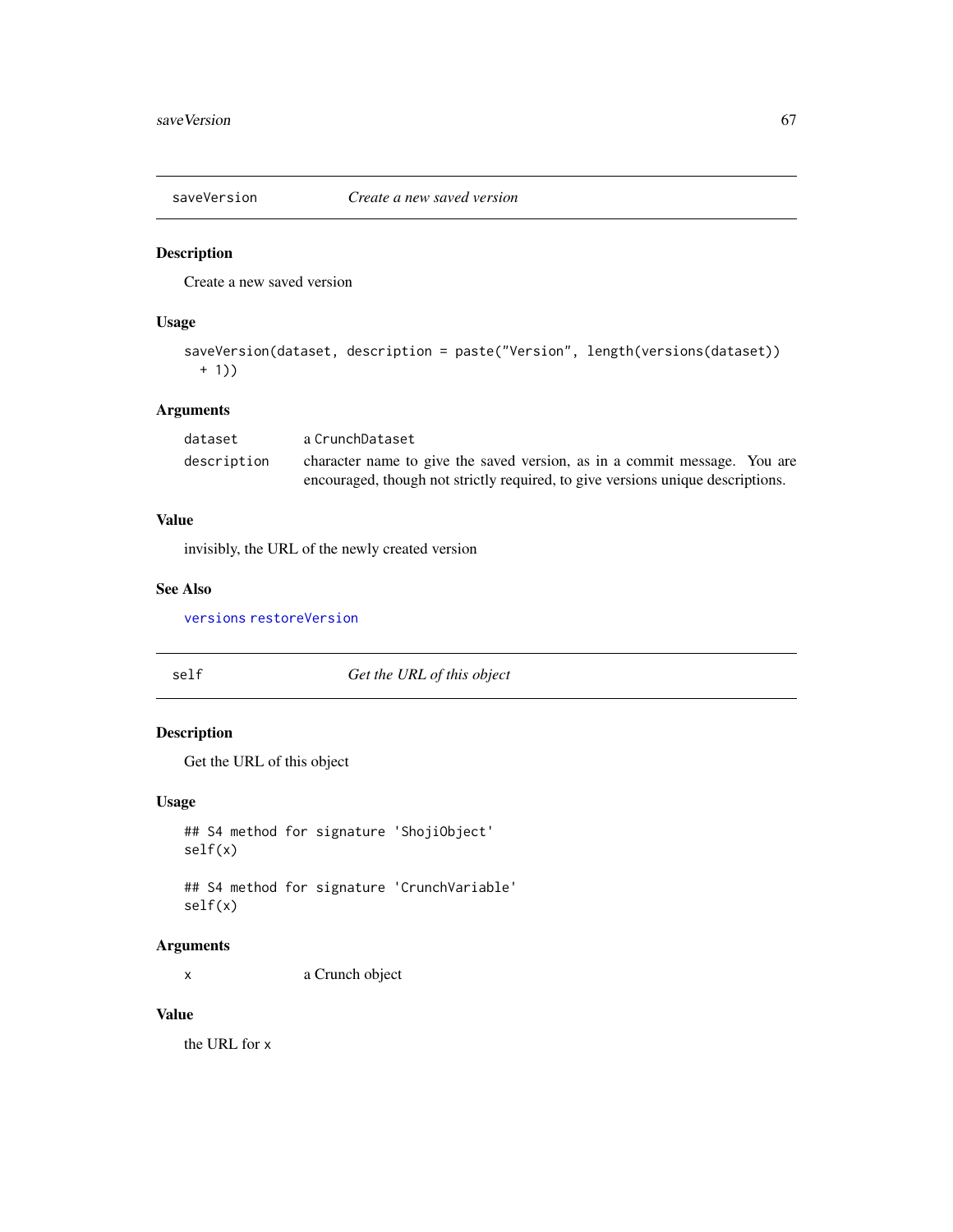Get various catalogs for your Crunch session

# Usage

session()

# Value

a list.

share *Share a dataset*

# Description

Share a dataset

# Usage

```
share(dataset, users, edit = FALSE, notify = TRUE)
```
# Arguments

| dataset | a CrunchDataset                                                                                                                                                                                                                               |
|---------|-----------------------------------------------------------------------------------------------------------------------------------------------------------------------------------------------------------------------------------------------|
| users   | character: email address(es) or URLs of the users or teams with whom to share<br>the dataset. If there is no Crunch user associated with an email, an invitation<br>will be sent.                                                             |
| edit    | logical: should the specified user(s) be given edit privileges on the dataset? De-<br>fault is FALSE, edit can be a single value or, if inviting multiple users, a vector<br>of logical values of equal length of the number of emails given. |
| notify  | logical: should users who are getting new privileges on this dataset be sent an<br>email informing them of this fact? Default is TRUE.                                                                                                        |

## Value

Invisibly, the dataset.

# See Also

[unshare](#page-80-0)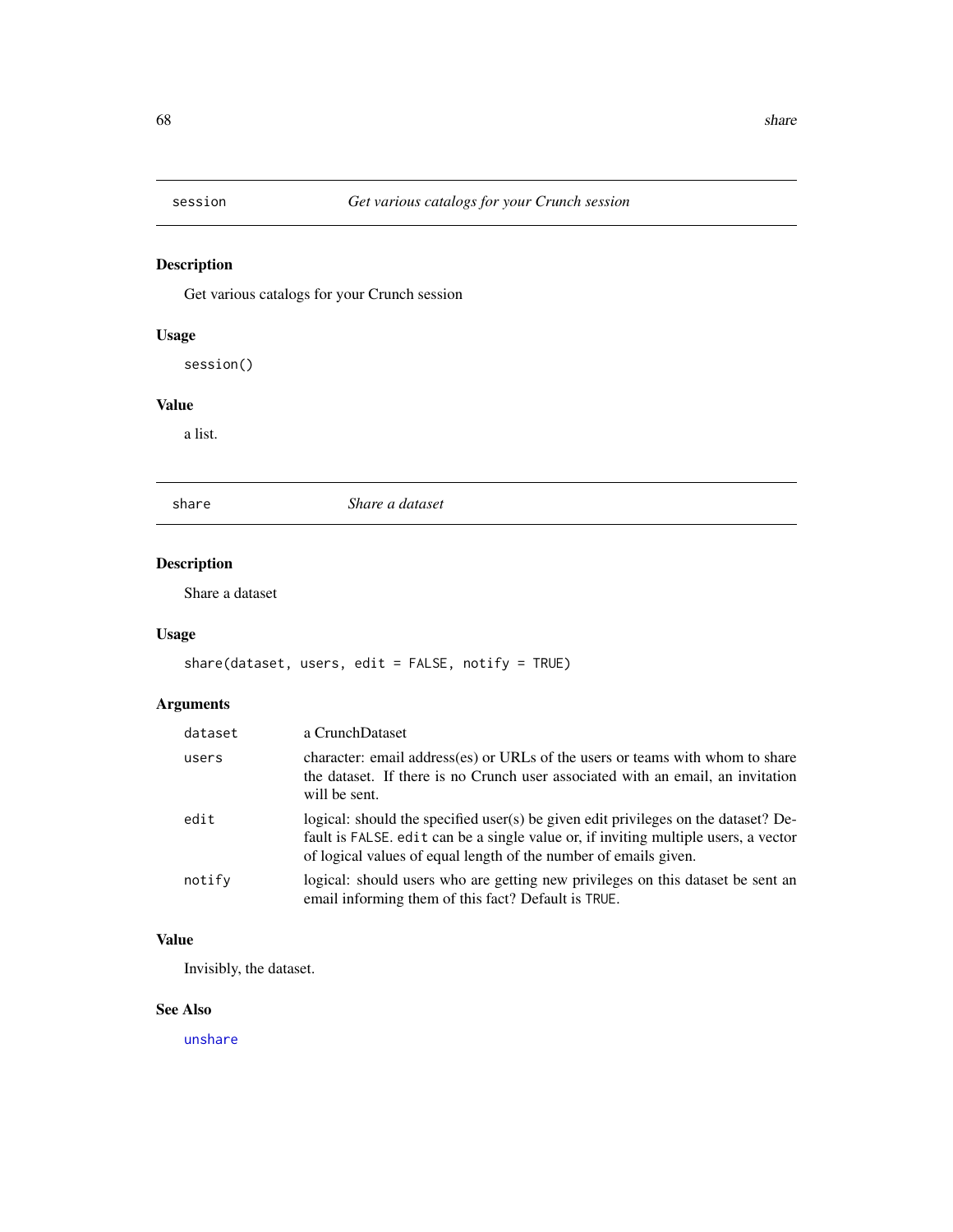ShojiObject-class *Mix-in class for multiple inheritance of variables and datasets.*

#### **Description**

Exists for common methods in interacting with Crunch API only. Has no Extract methods declared so as not to conflict with the vector/list/data.frame methods jointly inherited in CrunchVariable and CrunchDataset.

ShojiOrder-extract *Extract and update in VariableOrder and VariableGroup*

## Description

Extract and update in VariableOrder and VariableGroup

#### Usage

## S4 method for signature 'ShojiOrder,ANY,ANY'  $x[i, j, ..., drop = TRUE]$ ## S4 method for signature 'ShojiOrder,character,ANY'  $x[i, j, ..., drop = TRUE]$ ## S4 method for signature 'ShojiOrder,ANY' x[[i, j, ...]] ## S4 method for signature 'ShojiOrder,character' x[[i, j, ...]] ## S4 method for signature 'ShojiOrder' x\$name ## S4 replacement method for signature 'ShojiOrder, character, missing, ShojiOrder'  $x[i, j]$  <- value ## S4 replacement method for signature 'ShojiOrder,ANY,missing,ShojiOrder'  $x[i, j]$  <- value ## S4 replacement method for signature 'ShojiOrder,character,missing,list' x[[i, j]] <- value ## S4 replacement method for signature 'ShojiOrder, character, missing, character' x[[i, j]] <- value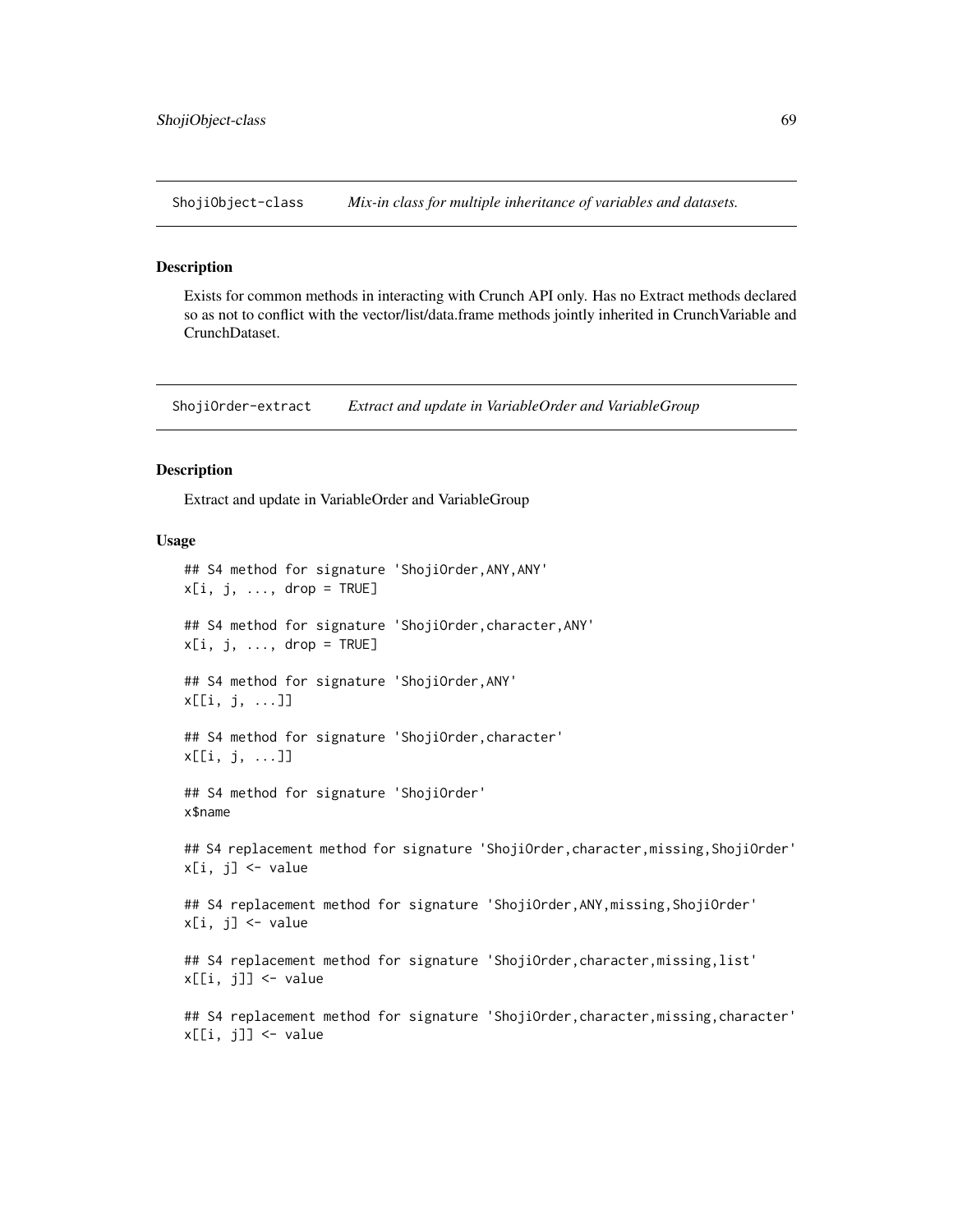## S4 replacement method for signature 'ShojiOrder,character,missing,OrderGroup'  $x[[i, j]]$  <- value ## S4 replacement method for signature 'ShojiOrder, ANY, missing, OrderGroup'  $x[[i, j]]$  <- value ## S4 replacement method for signature 'ShojiOrder,ANY,missing,ANY'  $x[[i, j]]$  <- value ## S4 replacement method for signature 'ShojiOrder, ANY, missing, `NULL`'  $x[[i, j]]$  <- value ## S4 replacement method for signature 'ShojiOrder, character, missing, `NULL`'  $x[[i, j]]$  <- value ## S4 replacement method for signature 'ShojiOrder,character,missing,ShojiOrder' x[[i, j]] <- value ## S4 replacement method for signature 'ShojiOrder' x\$name <- value ## S4 method for signature 'OrderGroup,ANY,ANY'  $x[i, j, ..., drop = TRUE]$ ## S4 method for signature 'OrderGroup,character,ANY'  $x[i, j, \ldots, drop = TRUE]$ ## S4 method for signature 'OrderGroup,character' x[[i, j, ...]] ## S4 method for signature 'OrderGroup,ANY' x[[i, j, ...]] ## S4 method for signature 'OrderGroup' x\$name ## S4 replacement method for signature 'OrderGroup,character,missing,list'  $x[[i, j]]$  <- value ## S4 replacement method for signature 'OrderGroup, character, missing, character' x[[i, j]] <- value ## S4 replacement method for signature 'OrderGroup,character,missing,ShojiOrder'  $x[[i, j]]$   $\leq$  value ## S4 replacement method for signature 'OrderGroup,character,missing,OrderGroup'  $x[[i, j]]$  <- value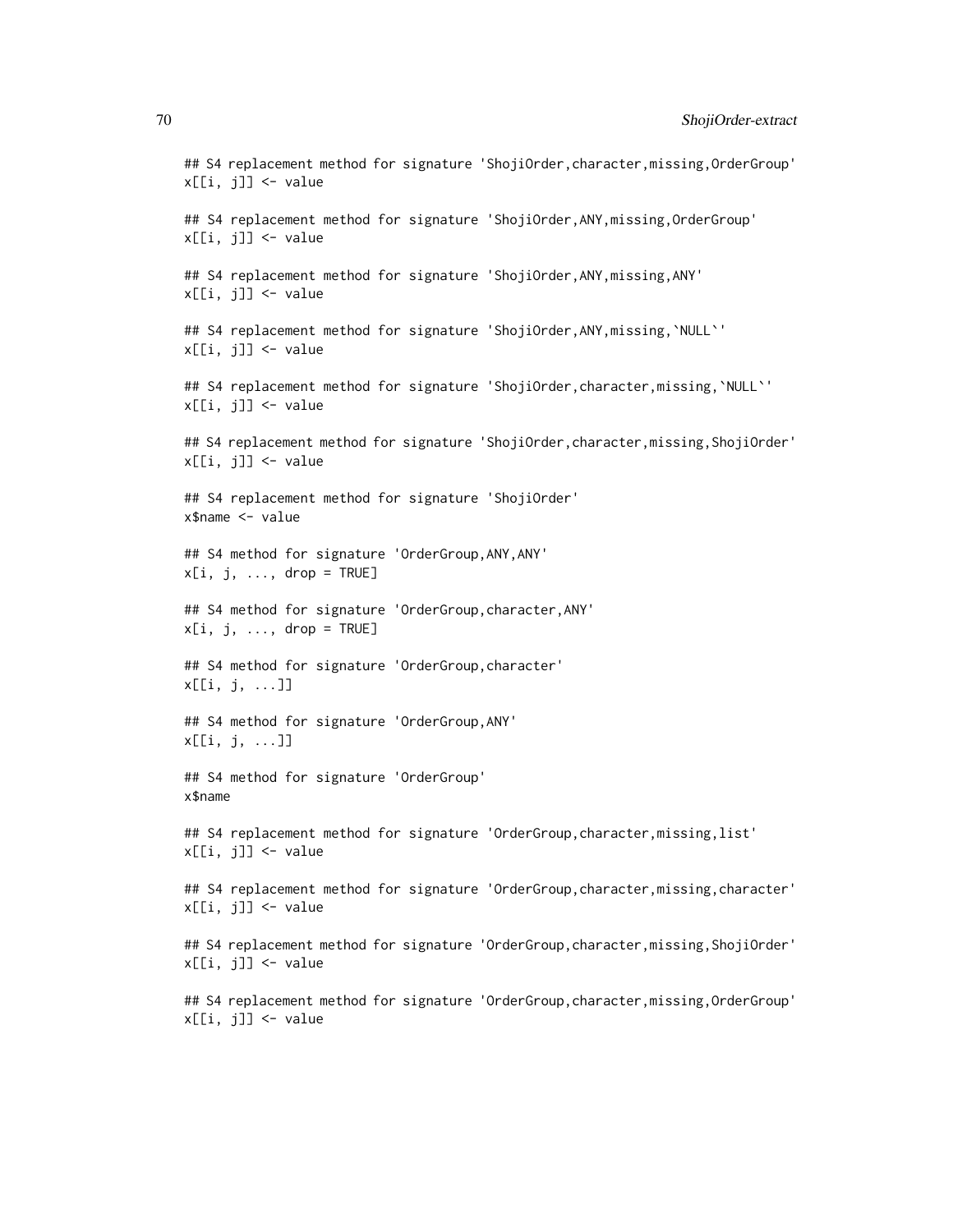## ShojiOrder-length 71

## S4 replacement method for signature 'OrderGroup, ANY, missing, OrderGroup'  $x[[i, j]]$  <- value

## S4 replacement method for signature 'OrderGroup, numeric, missing, `NULL`' x[[i, j]] <- value

## S4 replacement method for signature 'OrderGroup, character, missing, `NULL`'  $x[[i, j]]$  <- value

## S4 replacement method for signature 'OrderGroup' x\$name <- value

## S4 replacement method for signature 'VariableOrder, character, missing, CrunchDataset'  $x[[i, j]]$  <- value

## S4 replacement method for signature 'VariableGroup, character, missing, CrunchDataset' x[[i, j]] <- value

#### Arguments

| $\mathsf{x}$ | a VariableOrder or VariableGroup                                                                                                                      |
|--------------|-------------------------------------------------------------------------------------------------------------------------------------------------------|
| j.           | an index. Numeric and logical indexing supported for both classes; character<br>indexing supported for VariableOrder, matching on VariableGroup names |
| j            | Invalid                                                                                                                                               |
| $\ddotsc$    | additional arguments                                                                                                                                  |
| drop         | Ignored                                                                                                                                               |
| name         | Same as i but for \$                                                                                                                                  |
| value        | For update methods, an object equivalent in class to what is being updated                                                                            |

## Value

[[ and \$ on a VariableOrder return the VariableGroup. [[ on VariableGroup returns the entity within, either a character (URL) or nested VariableGroup. [ and assignment methods return objects of the same class as x

ShojiOrder-length *Length of an Order*

# Description

Length of an Order

```
## S4 method for signature 'ShojiOrder'
length(x)
```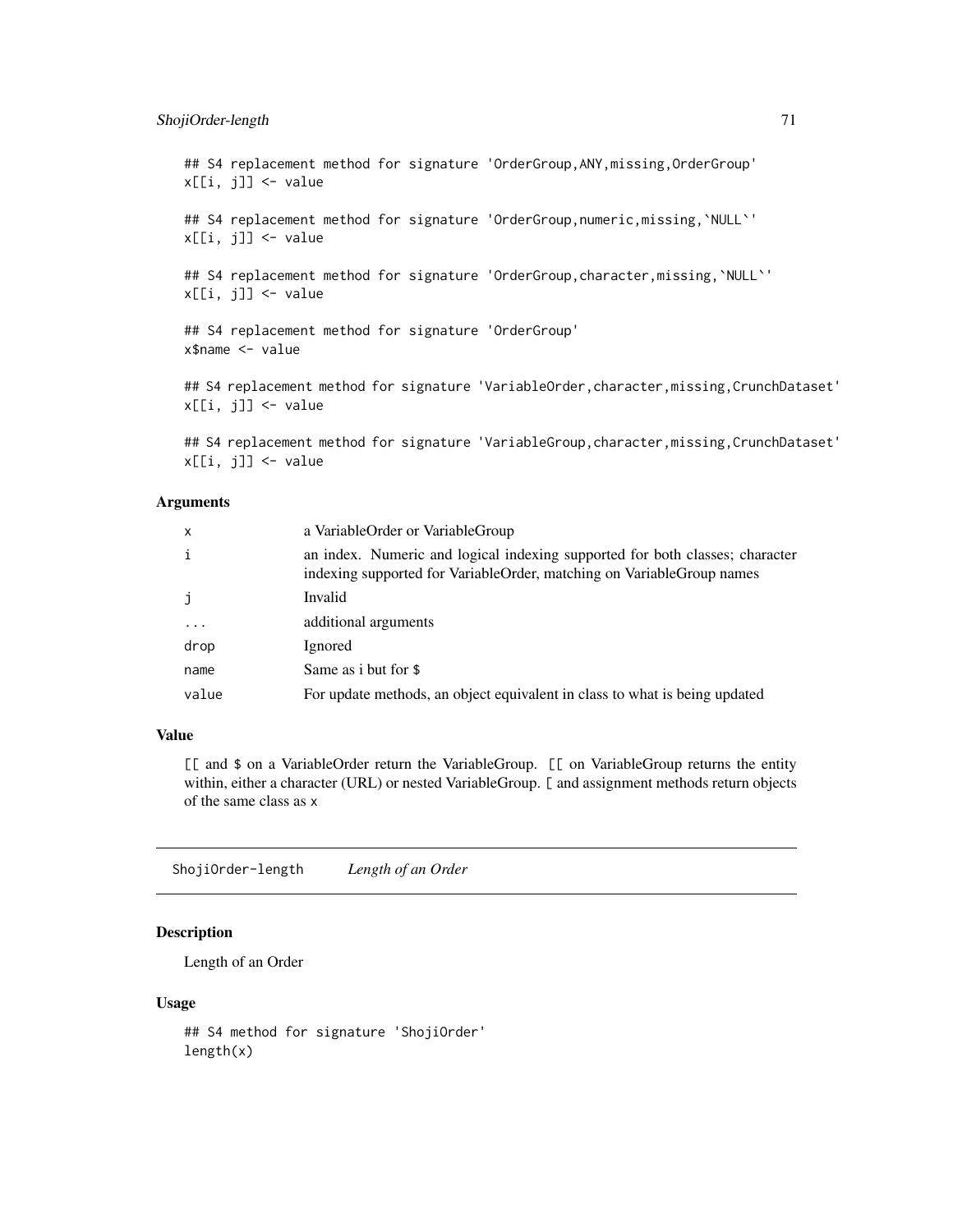#### **Arguments**

x a ShojiOrder

#### Value

Integer: the number of elements in the Order

ShojiOrder-slots *Manipulate VariableGroup and VariableOrder*

#### Description

Manipulate VariableGroup and VariableOrder

```
## S4 method for signature 'OrderGroup'
entities(x, simplify = FALSE)
## S4 method for signature 'ShojiOrder'
entities(x, simplify = FALSE)
## S4 method for signature 'list'
entities(x, simplify = FALSE)
## S4 replacement method for signature 'OrderGroup'
entities(x) <- value
## S4 replacement method for signature 'ShojiOrder'
entities(x) <- value
## S4 method for signature 'OrderGroup'
name(x)
## S4 replacement method for signature 'OrderGroup'
name(x) < - value## S4 method for signature 'ShojiOrder'
names(x)
## S4 method for signature 'OrderGroup'
names(x)
## S4 replacement method for signature 'ShojiOrder'
names(x) <- value
## S4 method for signature 'ShojiOrder'
```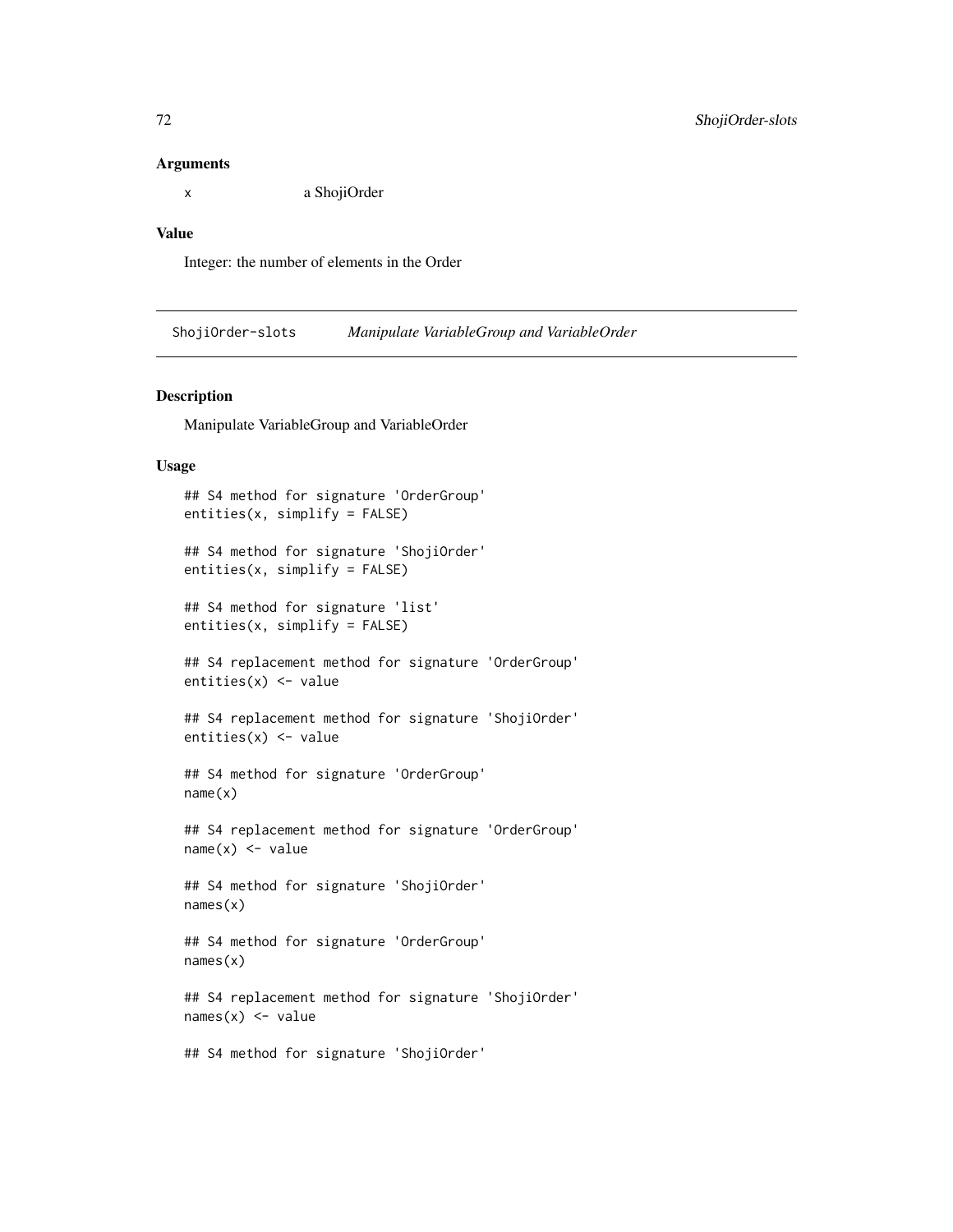#### <span id="page-72-0"></span>show-crunch 73

```
duplicates(x)
## S4 method for signature 'OrderGroup'
duplicates(x)
## S4 method for signature 'VariableCatalog'
duplicates(x)
## S4 replacement method for signature 'ShojiOrder,logical'
duplicates(x) <- value
## S4 replacement method for signature 'OrderGroup, logical'
duplicates(x) <- value
## S4 replacement method for signature 'VariableCatalog,logical'
duplicates(x) <- value
```
## Arguments

| x        | a VariableGroup or VariableOrder                                                                                                                                                                                                                                                                                                                                                                                                                                                                                                      |
|----------|---------------------------------------------------------------------------------------------------------------------------------------------------------------------------------------------------------------------------------------------------------------------------------------------------------------------------------------------------------------------------------------------------------------------------------------------------------------------------------------------------------------------------------------|
| simplify | logical: should variable URLs inside of groups be flattened or preserved in their<br>nested lists? Default is FALSE.                                                                                                                                                                                                                                                                                                                                                                                                                  |
| value    | (1) For name, a character (length-1 vector); for names, a character vector of<br>equal length to the number of Variable Groups beind modified; for entities, either<br>a character vector of variable URLs or a list containing a combination of variable<br>URLs and VariableGroups. Note that group names must be unique, should be<br>greater than 0 characters long, and "ungrouped" is a reserved group name. $(2)$<br>For duplicates, logical for whether duplicate variable entries should be allowed<br>in the VariableOrder. |

# Value

entities returns Variable references and VariableGroups; names returns group names; duplicates returns logical for whether duplicate variable entries should be allowed

#### See Also

[VariableOrder](#page-85-0)

[grouped](#page-44-0)

show-crunch *Show methods for Crunch objects*

## Description

Show methods for Crunch objects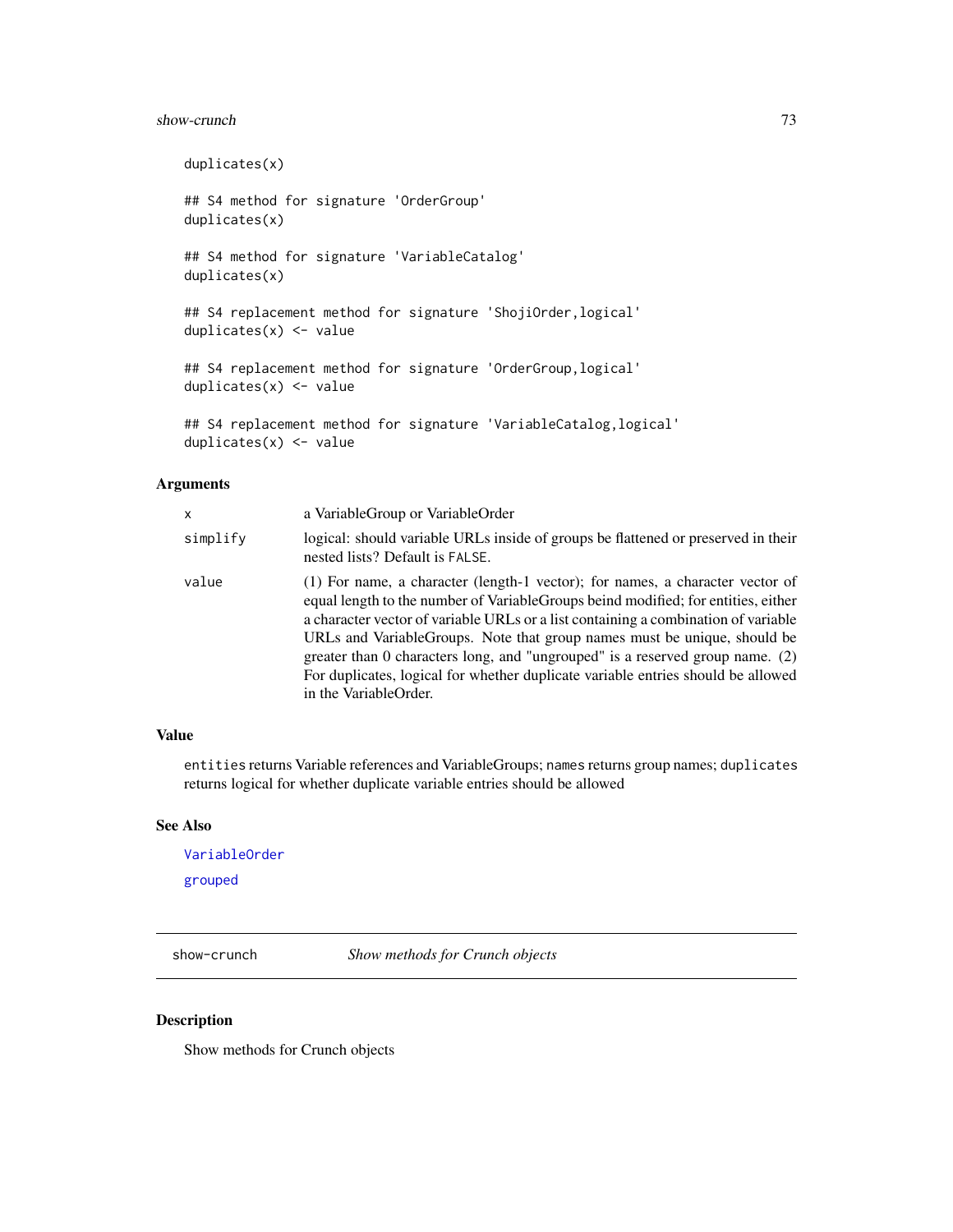## Usage

```
## S4 method for signature 'ShojiObject'
show(object)
## S4 method for signature 'ShojiCatalog'
show(object)
## S4 method for signature 'CrunchVariable'
show(object)
## S4 method for signature 'Category'
show(object)
## S4 method for signature 'Categories'
show(object)
## S4 method for signature 'CrunchExpr'
show(object)
## S4 method for signature 'CrunchLogicalExpr'
show(object)
## S4 method for signature 'CrunchCube'
show(object)
```
# Arguments

object the object

# Value

invisibly

# See Also

[show](#page-0-0)

Subvariables-class *Subvariables in Array Variables*

# Description

Multiple-response and categorical-array variables contain a set of subvariables within them. The Subvariables class encapsulates them.

<span id="page-73-0"></span>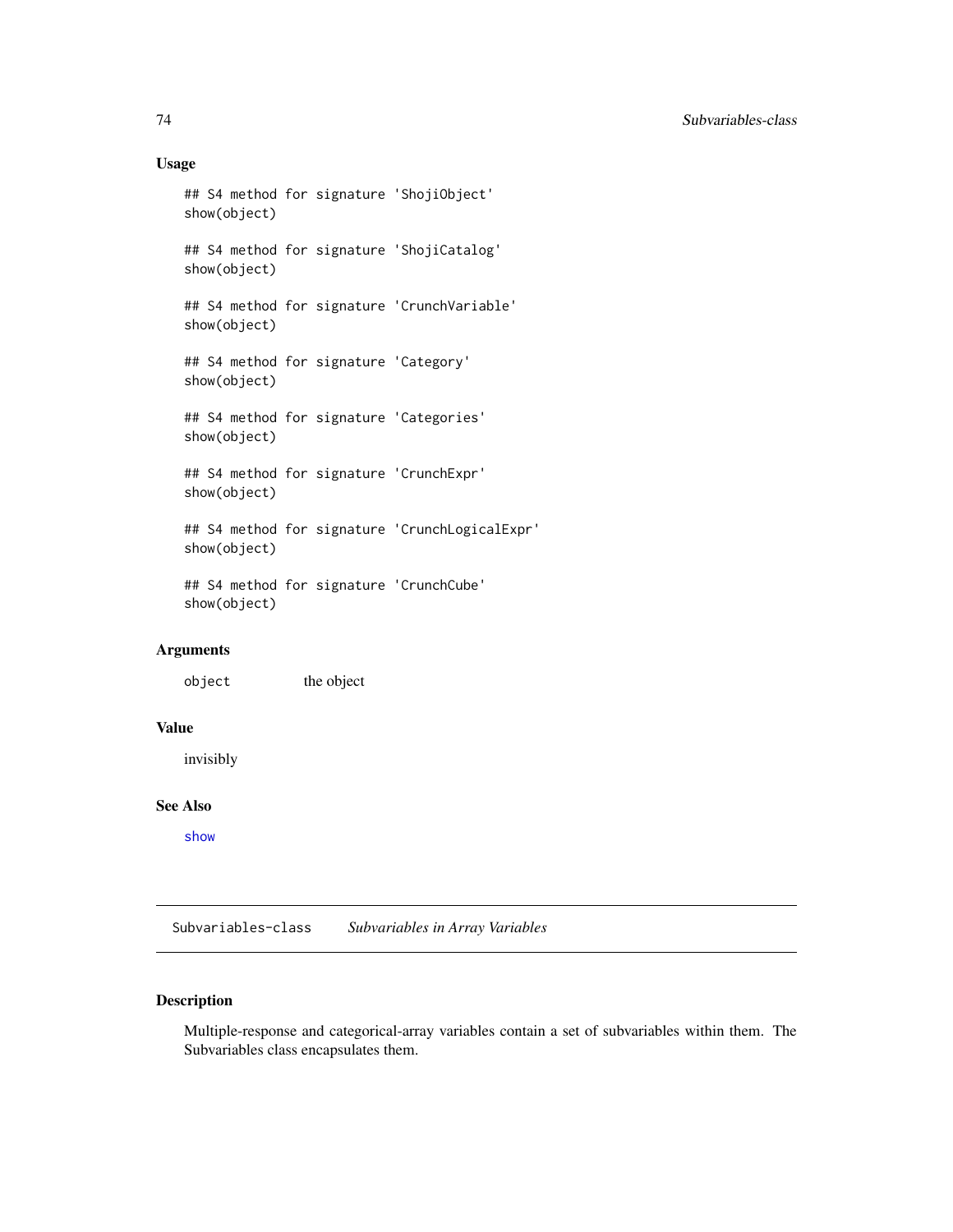# <span id="page-74-1"></span>subvars-extract 75

#### Usage

```
## S4 method for signature 'CategoricalArrayVariable'
subvariables(x)
## S4 method for signature 'VariableTuple'
subvariables(x)
## S4 replacement method for signature 'CategoricalArrayVariable,ANY'
subvariables(x) <- value
## S4 replacement method for signature 'CategoricalArrayVariable,Subvariables'
subvariable(x) < -value
```
#### Arguments

|       | A Variable or Subvariables object              |
|-------|------------------------------------------------|
| value | For the setters, the appropriate values to set |

## Details

Subvariables can be accessed from array variables (including multiple response) with the subvariables method. They can be assigned back with the subvariables<- setter, but there are limitations to what is supported. Specifically, you can reorder subvariables, but you cannot add or remove subvariables by subvariables<- assignment. See [deleteSubvariable](#page-29-0) to remove subvariables from an array.

Subvariables have a names attribute that can be accessed, showing the display names of the subvariables. These can be set with the names  $\leq$ - method.

Finally, subvariables can be accessed as regular (categorical) variables with the \$ and [[ extract methods.

See the vignette on array variables for further details and examples.

#### See Also

[subvars-extract](#page-74-0) [describe-catalog](#page-57-0) [deleteSubvariable](#page-29-0) vignette("array-variables", package="crunch")

<span id="page-74-0"></span>subvars-extract *Extract and modify subsets of subvariables*

## Description

Extract and modify subsets of subvariables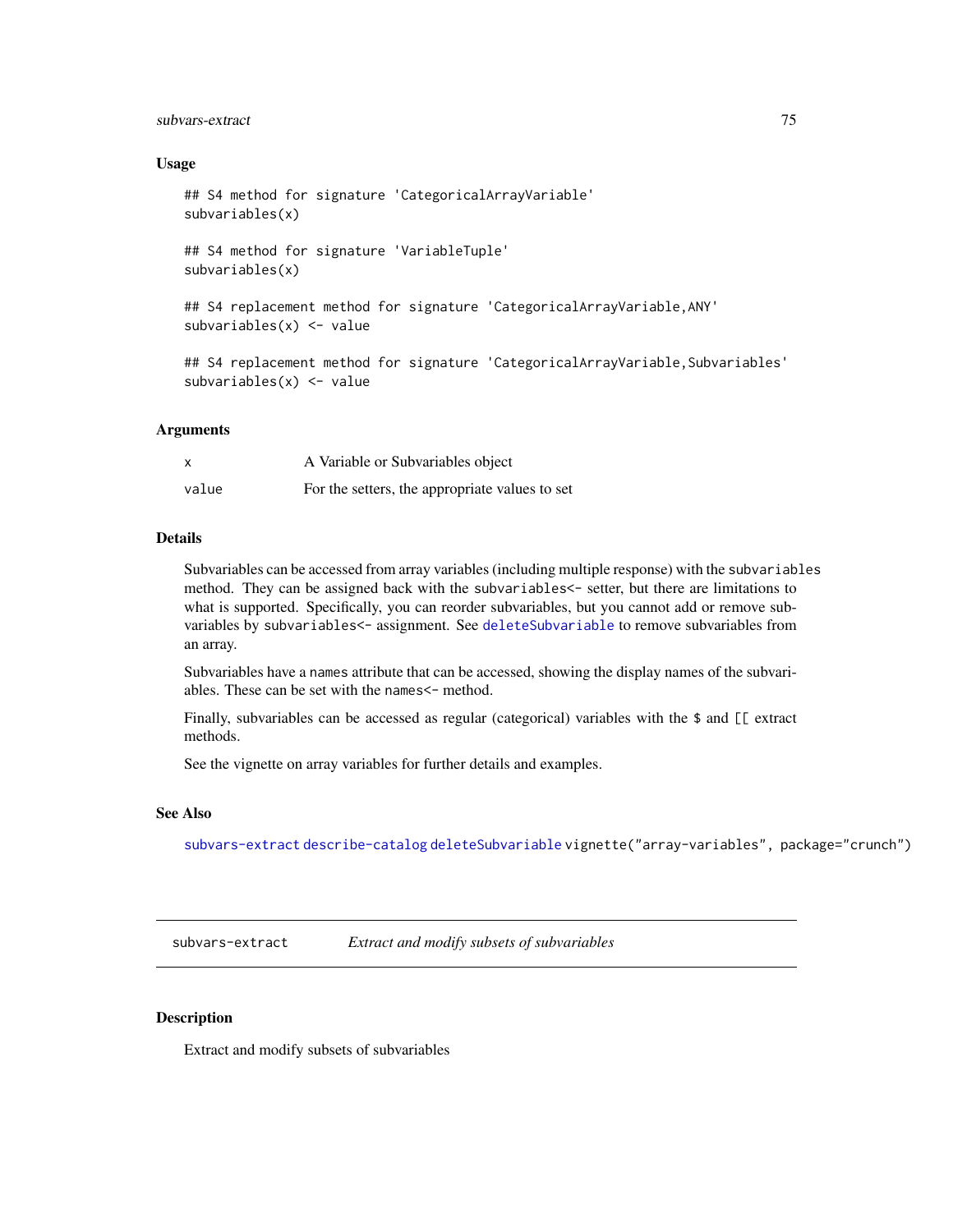#### Usage

## S4 method for signature 'Subvariables,character' x[[i, j, ...]] ## S4 method for signature 'Subvariables,ANY' x[[i, j, ...]] ## S4 method for signature 'Subvariables,character,ANY'  $x[i, j, \ldots, drop = TRUE]$ ## S4 replacement method for signature 'Subvariables, character, missing, CrunchVariable'  $x[[i]] \leftarrow$  value ## S4 replacement method for signature 'Subvariables, ANY, missing, CrunchVariable' x[[i]] <- value ## S4 replacement method for signature 'Subvariables,ANY,missing,`NULL`' x[[i]] <- value ## S4 replacement method for signature 'Subvariables, ANY, missing, ANY' x[[i]] <- value ## S4 replacement method for signature 'Subvariables, character, missing, Subvariables' x[i] <- value ## S4 replacement method for signature 'Subvariables,ANY,missing,Subvariables'  $x[i]$  <- value ## S4 replacement method for signature 'Subvariables, ANY, missing, ANY' x[i] <- value ## S4 method for signature 'CategoricalArrayVariable,character,ANY' x[i, j, ...,  $drop = TRUE$ ] ## S4 method for signature 'CategoricalArrayVariable,ANY' x[[i, j, ...]] ## S4 method for signature 'CategoricalArrayVariable,character' x[[i, j, ...]] ## S4 method for signature 'CategoricalArrayVariable' x\$name ## S4 replacement method for signature 'CategoricalArrayVariable,ANY, missing,ANY' x[[i]] <- value ## S4 replacement method for signature 'CategoricalArrayVariable, character, missing, ANY'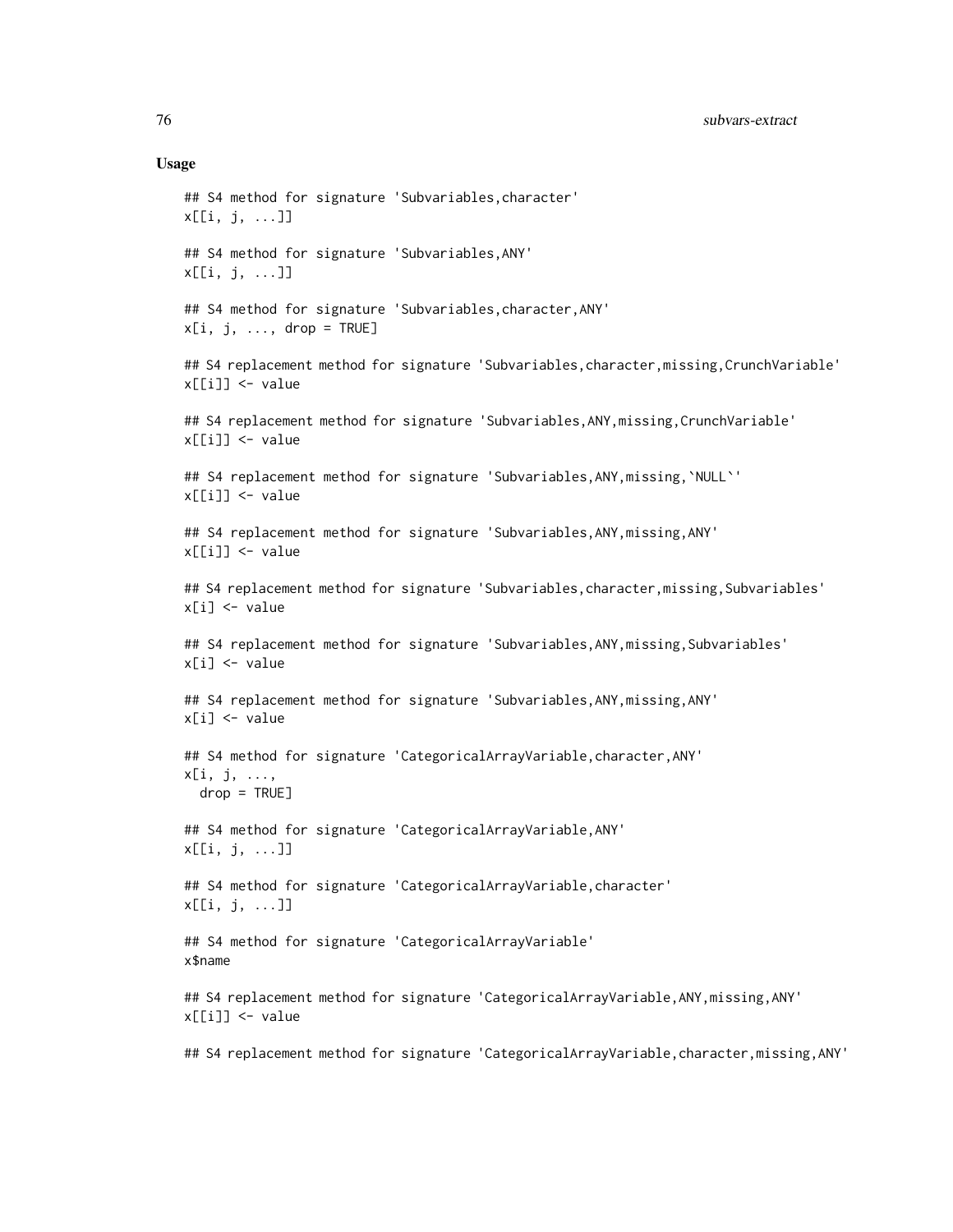#### <span id="page-76-1"></span>table 77

```
x[[i]] <- value
```

```
## S4 replacement method for signature 'CategoricalArrayVariable'
x$name <- value
```
# Arguments

| X     | Subvariables or an array Variable (which contains subvariables) |
|-------|-----------------------------------------------------------------|
|       | which subvariables to extract                                   |
| j.    | Invalid                                                         |
|       | additional arguments                                            |
| drop  | Invalid                                                         |
| value | For updating, a Crunch Expr                                     |
| name  | For \$, the name (not alias) of the subvariable to extract      |

# Value

A subset of x if extracting, otherwise x duly modified

<span id="page-76-0"></span>table *Table function for Crunch objects*

# Description

Table function for Crunch objects

# Usage

```
table(..., exclude, useNA = c("no", "ifany", "always"), dnn, deparse.level)
```
# Arguments

|               | things to tabulate |
|---------------|--------------------|
| exclude       | see table          |
| useNA         | see table          |
| dnn           | see table          |
| deparse.level | see table          |

## Value

a table object

# See Also

[table](#page-76-0)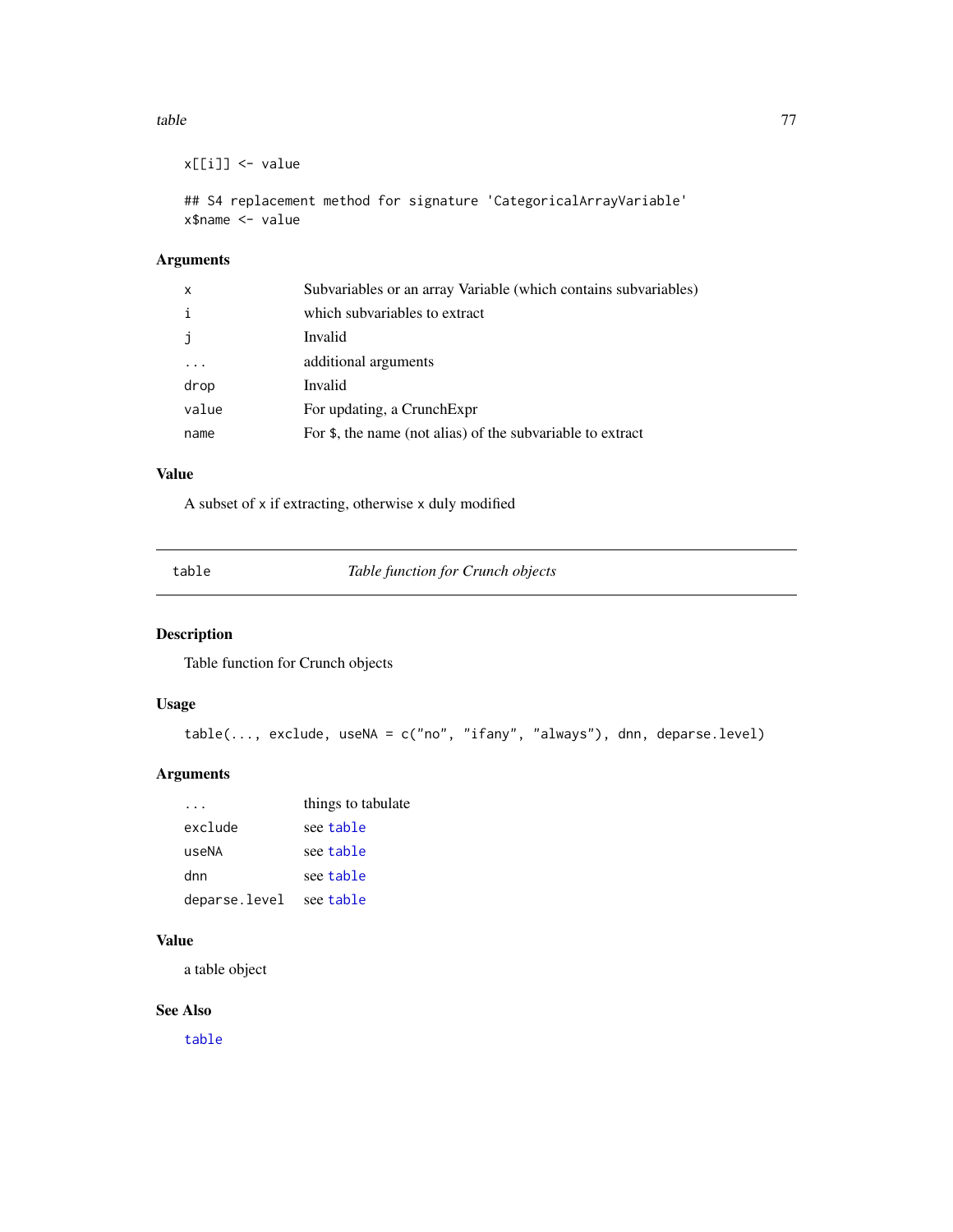<span id="page-77-1"></span>

#### Description

Set some global options temporarily

#### Usage

```
temp.options(...)
```
temp.option(...)

## Arguments

... named options to set

## Value

an S3 class "contextManager" object

## See Also

[with-context-manager](#page-87-0) [ContextManager](#page-16-0)

tojson-crunch *toJSON methods for Crunch objects*

#### <span id="page-77-0"></span>Description

crunch uses the jsonlite package for (de)serialization of JSON. Unlike RJSONIO's toJSON, [toJSON](#page-77-0) does not allow for defining S4 methods for other object types. So, crunch::toJSON wraps jsonprep, which exists to translate objects to base R objects, which jsonlite::toJSON can handle. jsonprep is defined as an S4 generic, and it is exported (unlike codejsonlite::asJSON), so you can define methods for it if you have other objects that you want to successfully serialize to JSON.

## Usage

```
jsonprep(x, ...)
## S4 method for signature 'Categories'
jsonprep(x, \ldots)## S4 method for signature 'list'
jsonprep(x, ...)
```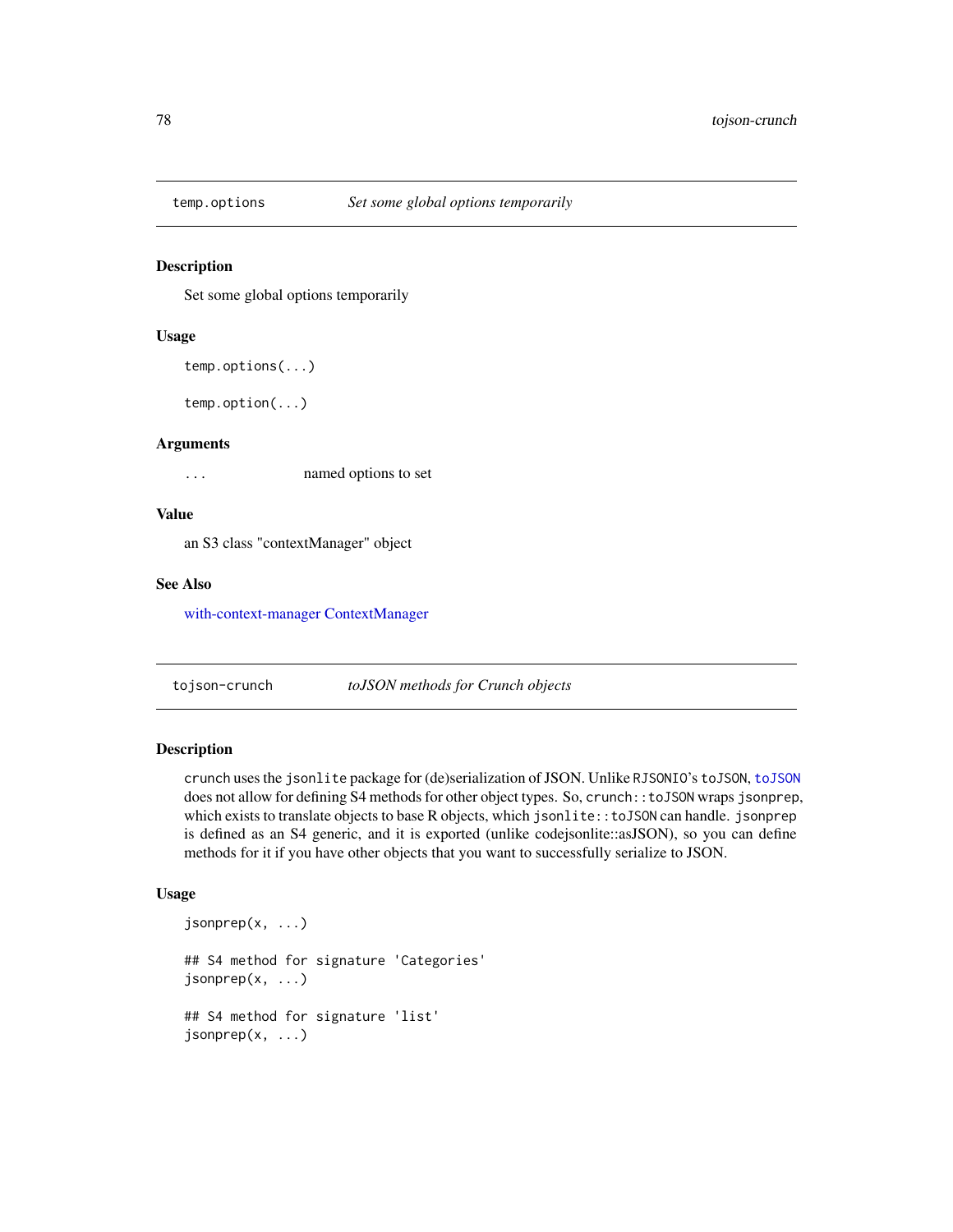#### <span id="page-78-1"></span>toVariable 79

```
## S4 method for signature 'ANY'
jsonprep(x, ...)
## S4 method for signature 'ShojiOrder'
jsonprep(x, ...)
## S4 method for signature 'OrderGroup'
jsonprep(x, ...)
toJSON(x, \ldots)
```
#### Arguments

| X        | the object           |
|----------|----------------------|
| $\cdots$ | additional arguments |

#### Value

jsonprep returns a base R object that jsonlite::toJSON can handle. toJSON returns the JSONserialized character object.

## See Also

[toJSON](#page-77-0)

<span id="page-78-0"></span>toVariable *Generic method for converting objects to Crunch representations*

# Description

If you have other object types you wish to convert to Crunch variables, you can declare methods for toVariable

# Usage

```
toVariable(x, ...)
## S4 method for signature 'character'
toVariable(x, ...)
## S4 method for signature 'numeric'
toVariable(x, ...)
## S4 method for signature 'factor'
toVariable(x, ...)
## S4 method for signature 'Date'
```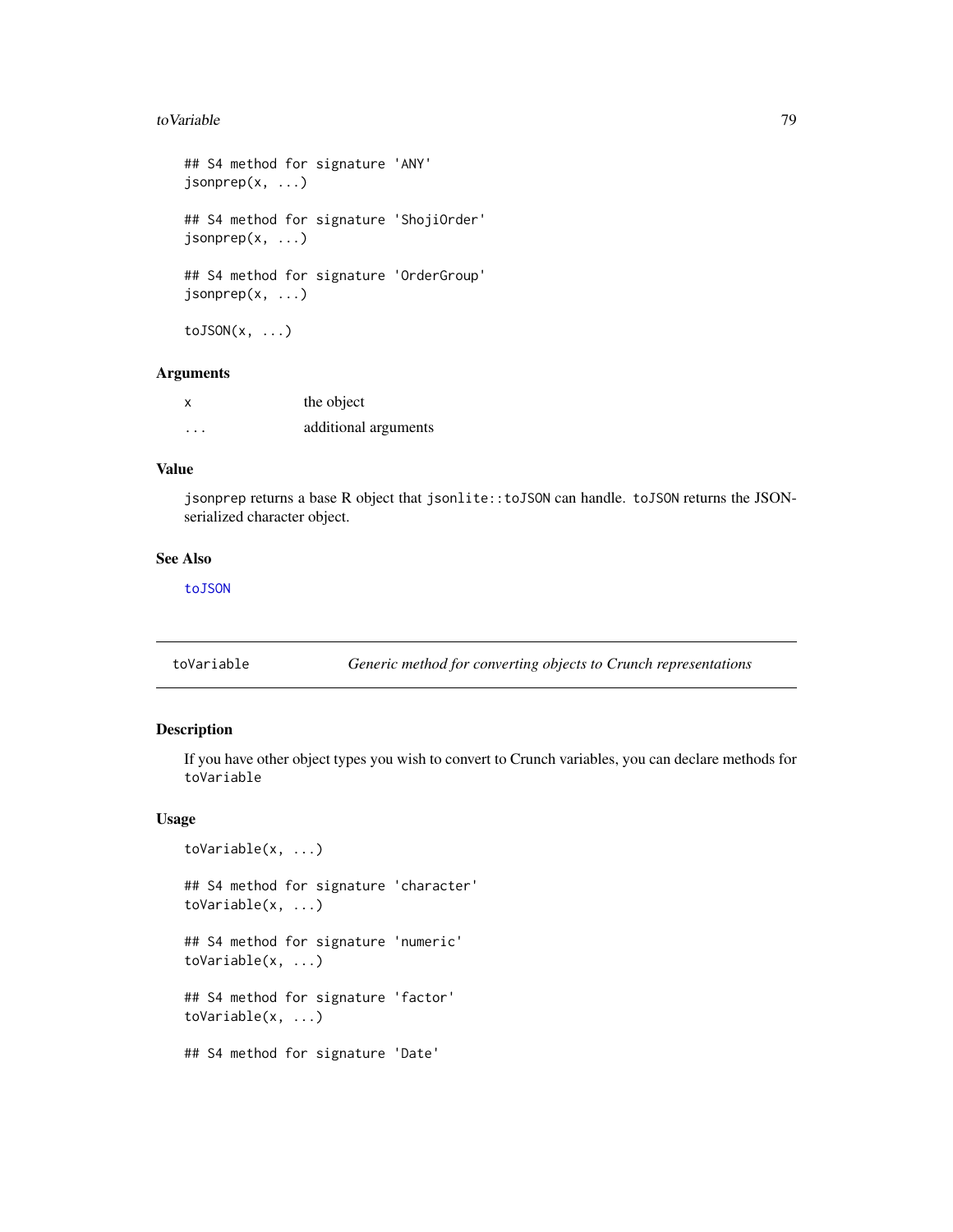```
toVariable(x, ...)
## S4 method for signature 'POSIXt'
toVariable(x, ...)
## S4 method for signature 'VariableDefinition'
toVariable(x, ...)
## S4 method for signature 'logical'
toVariable(x, ...)
## S4 method for signature 'CrunchExpr'
toVariable(x, ...)
```
## **Arguments**

| X        | the object           |
|----------|----------------------|
| $\cdots$ | additional arguments |

# Value

a list object suitable for POSTing to the Crunch API. See the API documentation for specifications.

type *Change the type of Crunch variables*

## Description

Numeric, text, and categorical variables can be cast to one another by assigning them a new "type". This modifes the storage of the data on the server and should only be done in narrow circumstances, as in when importing data from a different file format has resulted in incorrect types being specified.

#### Usage

```
## S4 method for signature 'CrunchVariable'
type(x)
## S4 replacement method for signature 'CrunchVariable'
```

```
type(x) <- value
```
# Arguments

|       | a Variable                                                               |
|-------|--------------------------------------------------------------------------|
| value | For the setter, a character value in c("numeric", "text", "categorical") |

# Value

Getter returns character; setter returns x duly modified.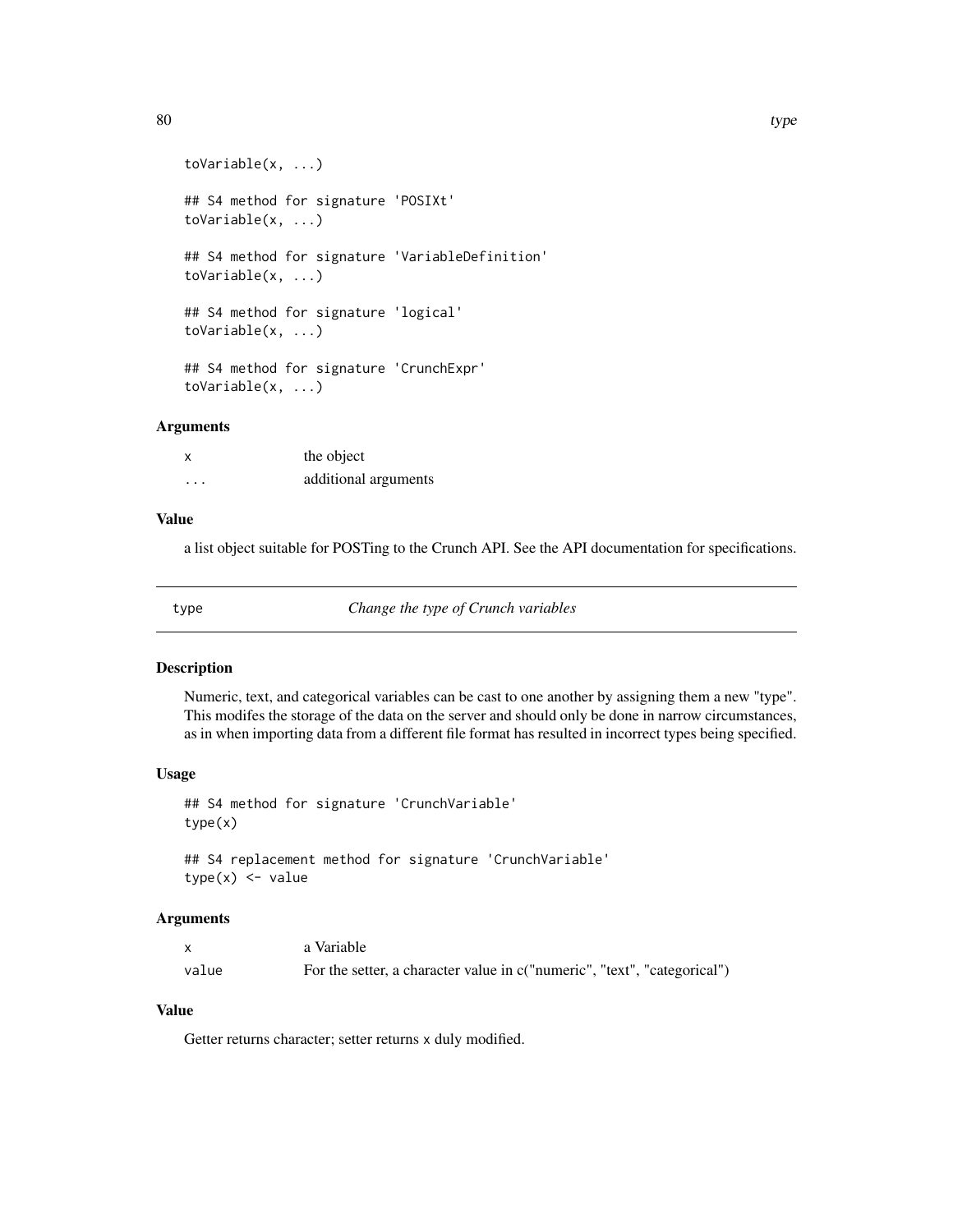<span id="page-80-0"></span>unbind *Split an array or multiple-response variable into its CategoricalVariables*

# Description

Split an array or multiple-response variable into its CategoricalVariables

## Usage

unbind(x)

# Arguments

x a CategoricalArrayVariable or MultipleResponseVariable

# Value

invisibly, the API response from DELETEing the array variable definition. If you [refresh](#page-64-0) the corresponding dataset after unbinding, you should see the array variable removed and its subvariables promoted to regular variables.

unshare *Revoke a user's access to a dataset*

# Description

Revoke a user's access to a dataset

# Usage

unshare(dataset, users)

## Arguments

| dataset | a CrunchDataset                                                             |
|---------|-----------------------------------------------------------------------------|
| users   | character: email address(es) or URLs of the users or teams to unshare with. |

# Value

Invisibly, the dataset.

## See Also

[share](#page-67-0)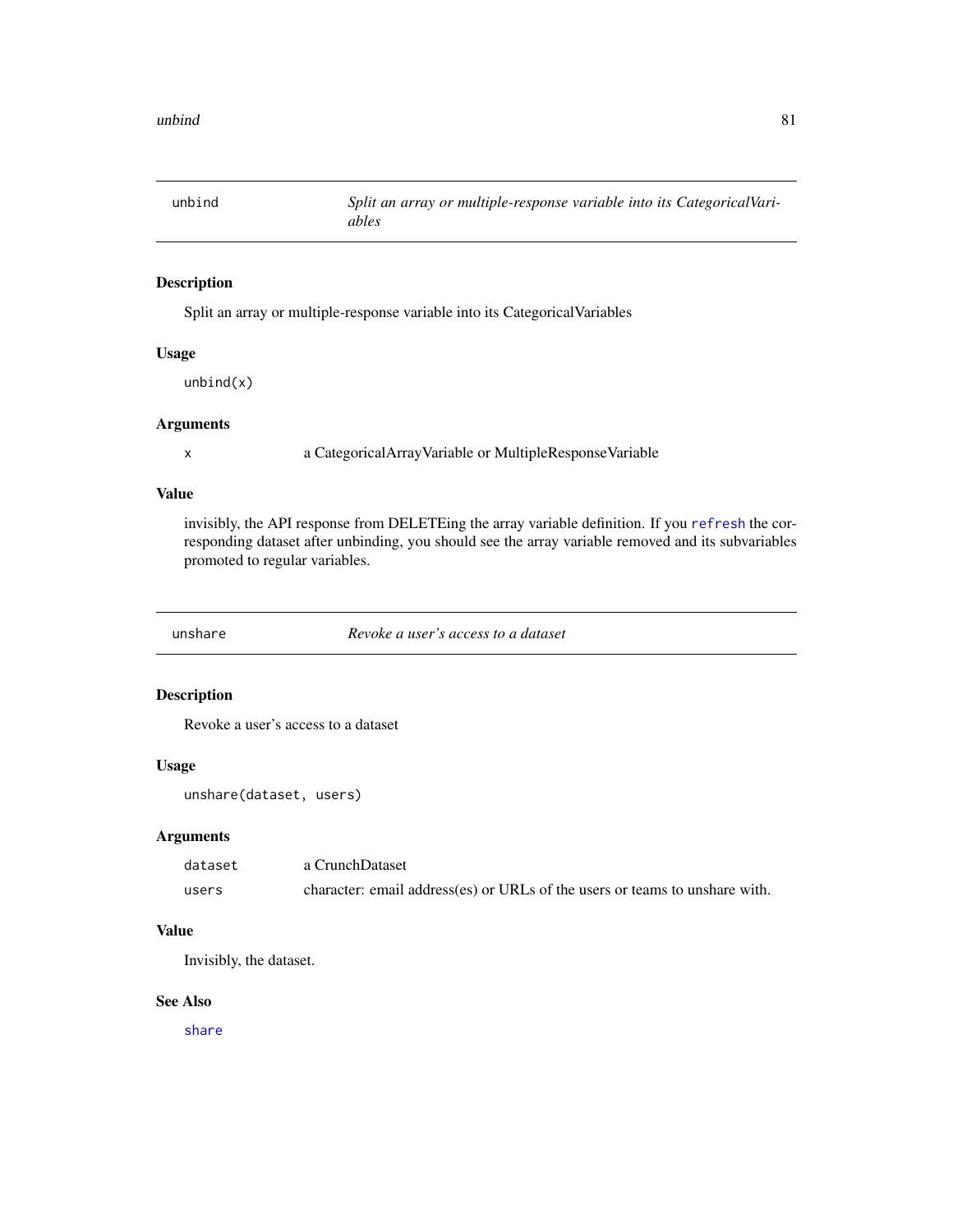<span id="page-81-0"></span>updateDatasetList *Refresh the local list of Crunch datasets*

#### Description

Refresh the local list of Crunch datasets

#### Usage

updateDatasetList()

#### Value

Nothing. Called for its side effects of setting local environment variables.

var-categories *Get and set Categories on Variables*

# Description

Get and set Categories on Variables

#### Usage

```
## S4 method for signature 'CrunchVariable'
categories(x)
```
## S4 method for signature 'CategoricalVariable' categories(x)

```
## S4 method for signature 'CategoricalArrayVariable'
categories(x)
```

```
## S4 method for signature 'VariableEntity'
categories(x)
```
## S4 replacement method for signature 'CategoricalVariable,Categories' categories(x) <- value

## S4 replacement method for signature 'CategoricalArrayVariable,Categories' categories(x) <- value

```
## S4 replacement method for signature 'CategoricalVariable, numeric'
categories(x) <- value
```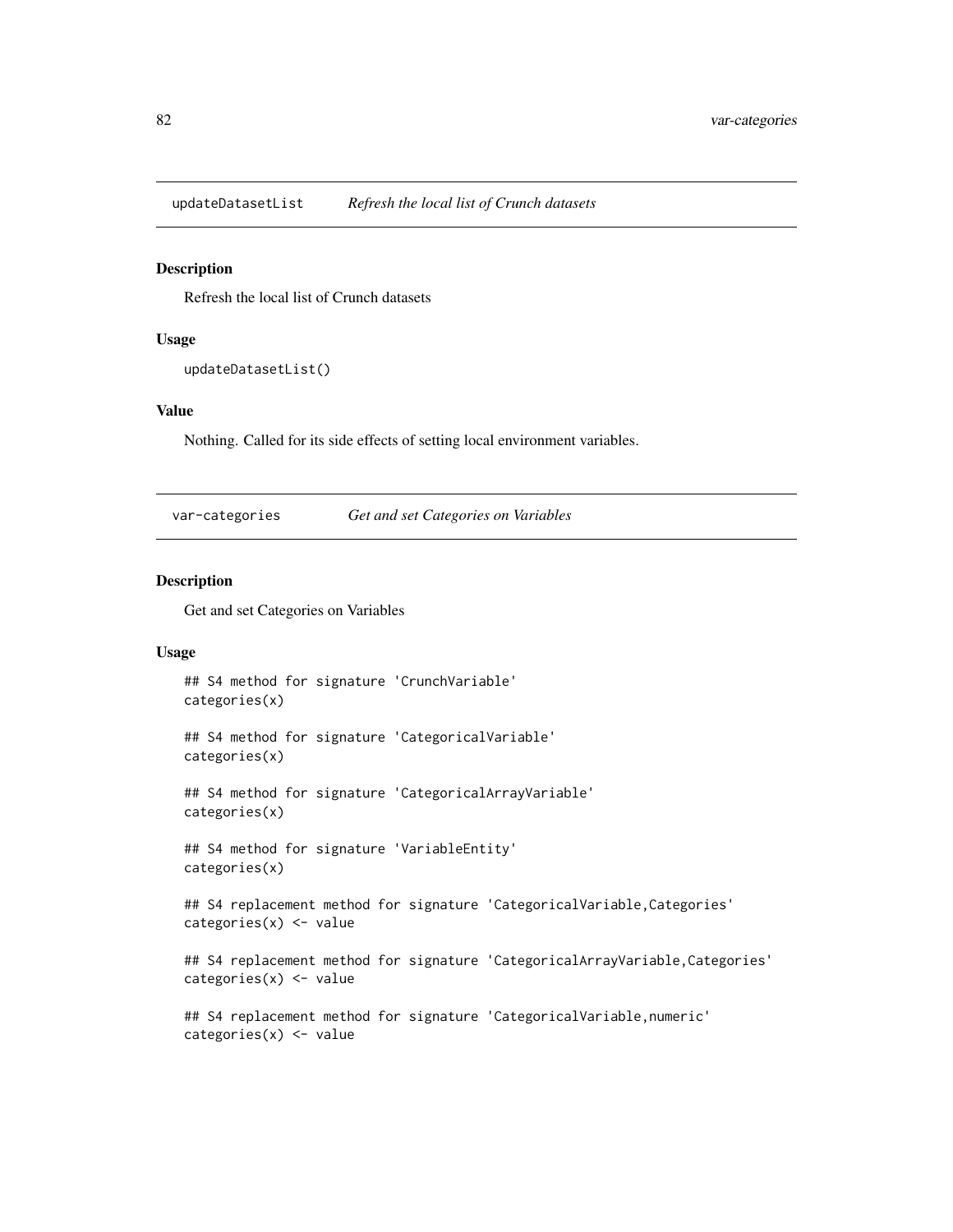# <span id="page-82-0"></span>variable-update 83

```
## S4 replacement method for signature 'CategoricalVariable, character'
categories(x) <- value
## S4 replacement method for signature 'CategoricalVariable, ANY'
categories(x) < - value
## S4 replacement method for signature 'CategoricalArrayVariable,numeric'
categories(x) <- value
## S4 replacement method for signature 'CategoricalArrayVariable, character'
categories(x) <- value
## S4 replacement method for signature 'CategoricalArrayVariable,ANY'
categories(x) < - value
## S4 replacement method for signature 'CrunchVariable,ANY'
```
categories(x) <- value

# Arguments

|       | a Variable                                             |
|-------|--------------------------------------------------------|
| value | for the setters, an object of class Categories to set. |

# Value

Getters return Categories; setters return x duly modified.

| variable-update | Updating variables with expressions or values |
|-----------------|-----------------------------------------------|
|                 |                                               |

#### Description

Updating variables with expressions or values

#### Usage

```
## S4 replacement method for signature 'CrunchVariable,ANY,missing,ANY'
x[i, j] <- value
```

```
## S4 replacement method for signature 'CrunchVariable,ANY,missing,`NULL`'
x[i, j] <- value
```
## S4 replacement method for signature 'TextVariable, ANY, missing, character'  $x[i, i]$   $\leq$  value

```
## S4 replacement method for signature 'NumericVariable,ANY,missing,numeric'
x[i, j] <- value
```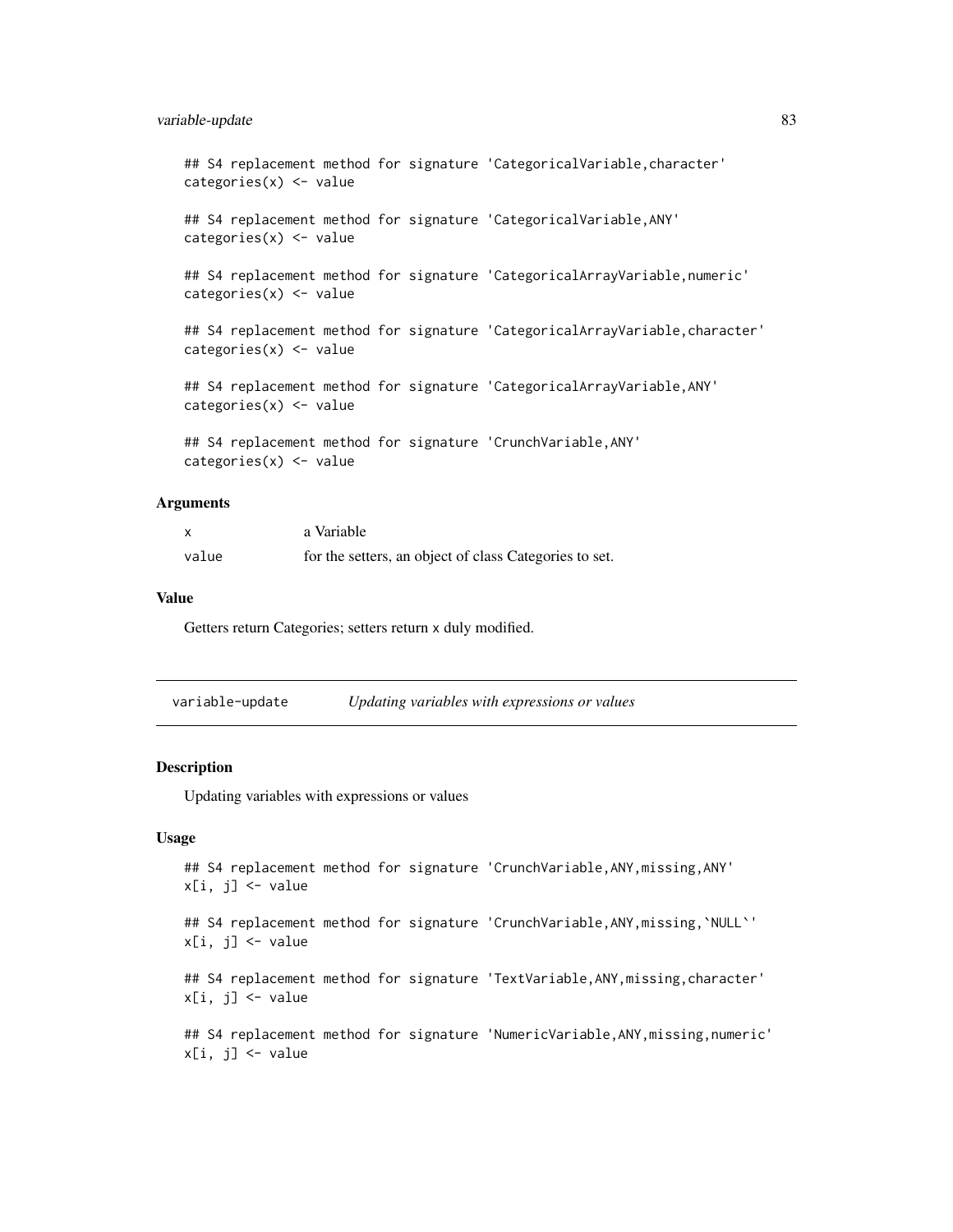## 84 variable-update

## S4 replacement method for signature 'DatetimeVariable, ANY, missing, Date'  $x[i, i]$   $\leq$  value

## S4 replacement method for signature 'DatetimeVariable,ANY,missing,POSIXt'  $x[i, j]$  <- value

## S4 replacement method for signature 'CrunchVariable, ANY, missing, CrunchExpr'  $x[i, j]$  <- value

## S4 replacement method for signature 'CrunchVariable, CrunchExpr, missing, CrunchExpr' x[i, j] <- value

## S4 replacement method for signature 'CategoricalVariable,ANY,missing,numeric'  $x[i, j]$   $\leftarrow$  value

## S4 replacement method for signature 'CategoricalVariable, ANY, missing, character'  $x[i, j]$  <- value

## S4 replacement method for signature 'CategoricalVariable, ANY, missing, factor'  $x[i, j]$  <- value

## S4 replacement method for signature 'CategoricalArrayVariable, ANY, missing, numeric'  $x[i, j]$  <- value

## S4 replacement method for signature 'CategoricalArrayVariable, ANY, missing, character'  $x[i, j]$  <- value

## S4 replacement method for signature 'CategoricalArrayVariable, ANY, missing, factor'  $x[i, j]$  <- value

## S4 replacement method for signature 'CrunchVariable,ANY,missing,logical'  $x[i, j]$  <- value

## S4 replacement method for signature 'CrunchVariable, ANY' is.na $(x)$  <- value

## Arguments

| x     | a Variable                                        |
|-------|---------------------------------------------------|
| i     | a CrunchLogicalExpr or R index, optionally        |
| j     | Invalid                                           |
| value | an R vector or a Crunch Expr with which to update |

# Value

x duly modified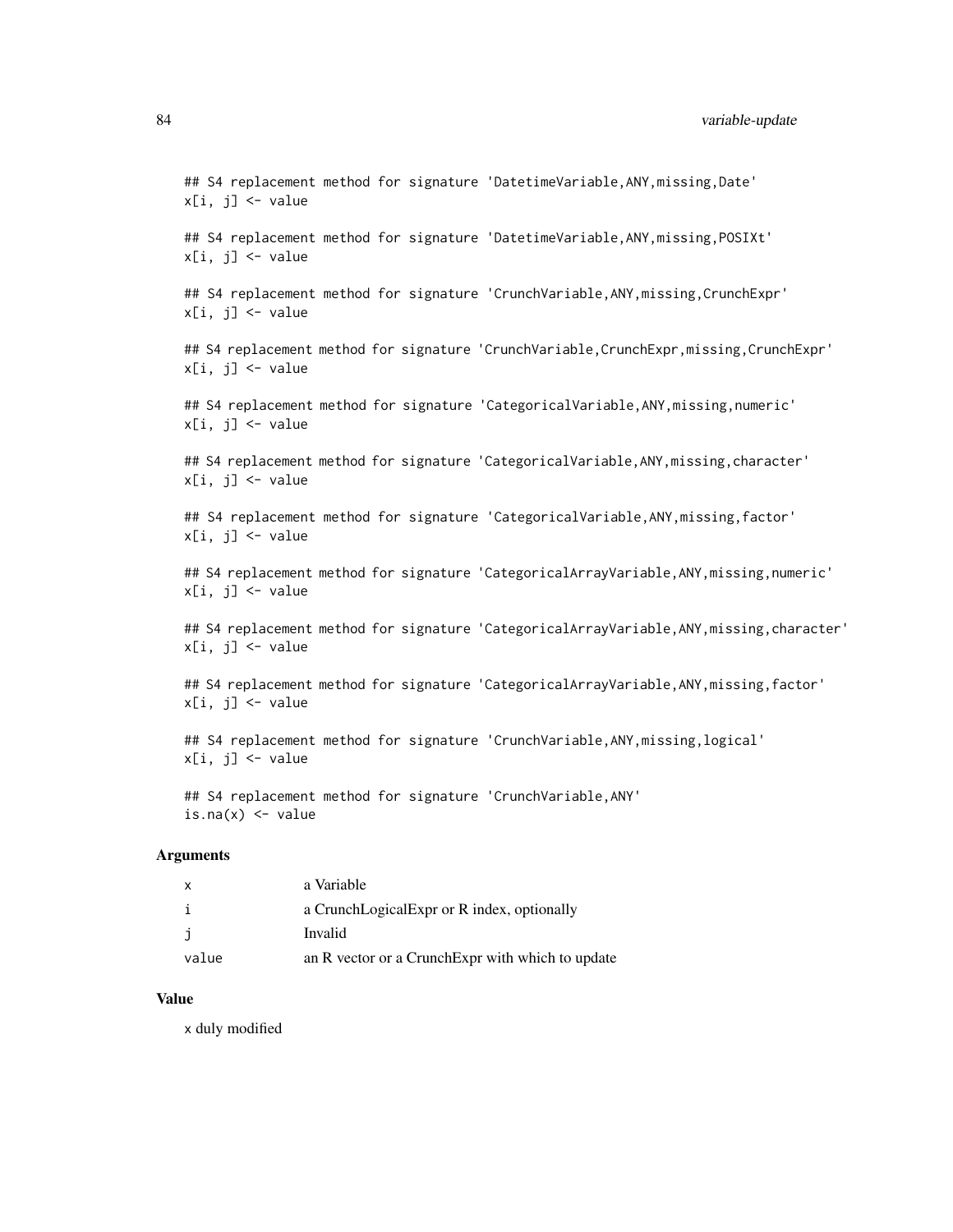<span id="page-84-1"></span>VariableCatalog-class *Collection of Variables within a Dataset*

#### <span id="page-84-0"></span>Description

A VariableCatalog contains references to all variables in a dataset, plus some descriptive metadata about each. VariableCatalogs also contain a [VariableOrder](#page-85-0) that governs how variables within it are organized.

VariableDefinition *Construct a variable definition with (optional) additional metadata*

## Description

Construct a variable definition with (optional) additional metadata

#### Usage

```
VariableDefinition(data, ...)
```
VarDef(data, ...)

#### **Arguments**

| data | an R vector of data to convert to the Crunch payload format. See codeto Variable |
|------|----------------------------------------------------------------------------------|
|      | for how R types are converted. If data is not supplied, you may instead supply   |
|      | values, which will not be converted in any way, nor will extra type information  |
|      | be supplied. Only send values if you know what you're doing. You may also        |
|      | omit both data and values to create an empty variable on the server (all values  |
|      | will be system missing "No Data").                                               |
| .    | additional metadata attributes to send.                                          |

## Value

a VariableDefinition object, ready to POST to Crunch.

#### See Also

#### [toVariable](#page-78-0)

#### Examples

```
VariableDefinition(rnorm(5), name="Some numbers",
    description="Generated pseudorandomly from the normal distribution")
VarDef(name="Integers", values=1:5, type="numeric",
   description="When creating variable definitions with 'values', you must
    specify 'type', and categorical variables will require 'categories'.")
```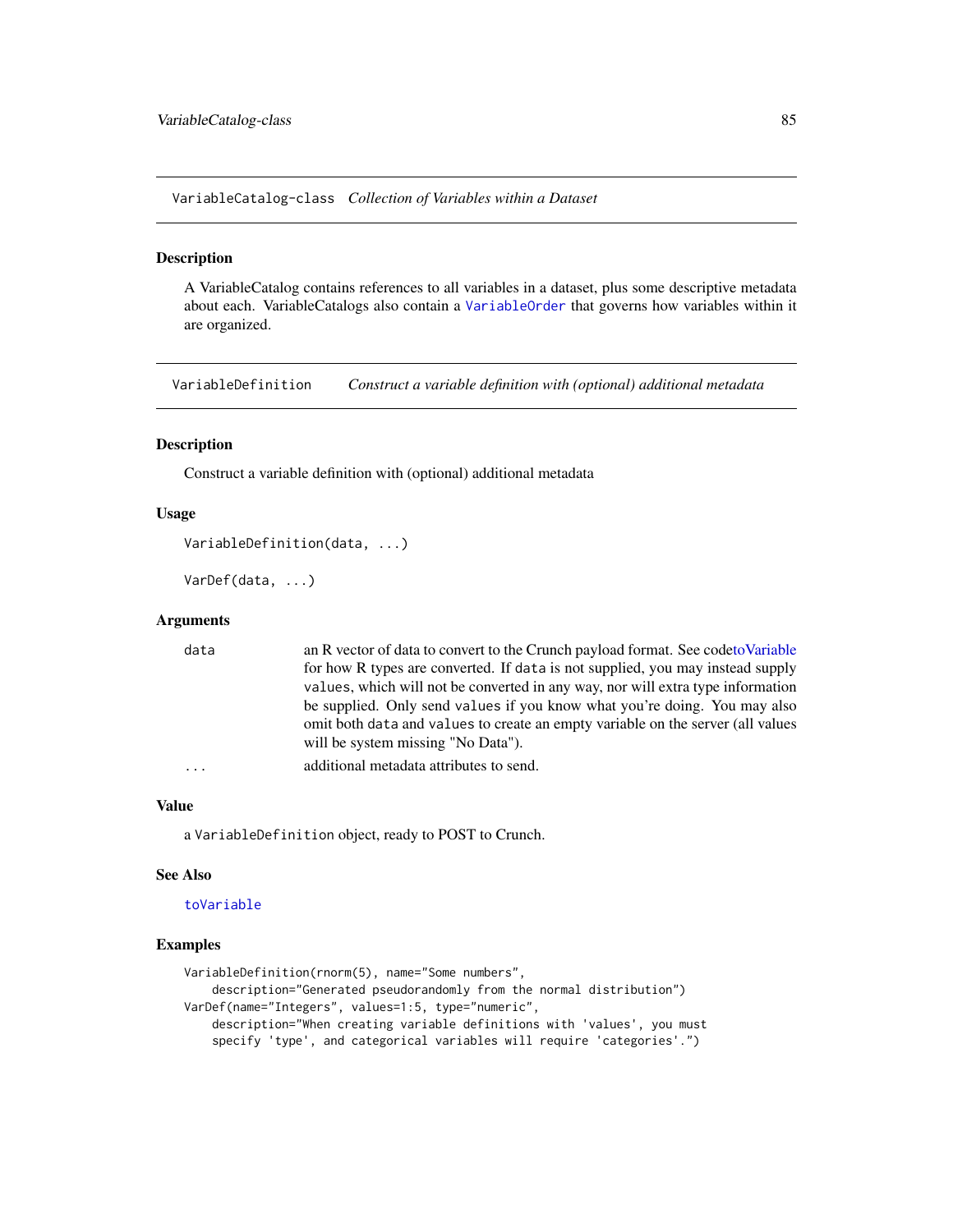<span id="page-85-1"></span>

#### **Description**

Get all variable metadata for a dataset

#### Usage

```
variableMetadata(dataset, parent = FALSE)
```
#### Arguments

| dataset | <b>CrunchDataset</b>                                                                   |
|---------|----------------------------------------------------------------------------------------|
| parent  | logical: Embed in subvariables a reference to their array parent? Default is<br>FALSE. |

#### Value

A VariableCatalog that has things like categories embedded in each categorical variable, and all subvariables are represented

VariableOrder-class *Organize Variables within a Dataset*

#### <span id="page-85-0"></span>Description

Variables in the Crunch web application can be viewed in an ordered, hierarchical list. These objects and methods allow you to modify that order from R.

#### Details

A VariableOrder object is a subclass of list that contains VariableGroups. VariableGroup objects contain a group name and an set of "entities", which can be variable references or other nested VariableGroups.

# Slots

- group character, the name of the VariableGroup. In the constructor and more generally, this field can be referenced as "name" as well.
- entities a character vector of variable URLs, or a list containing a combination of variable URLs and VariableGroup objects.
- duplicates logical: should duplicate variable references be allowed in this object? Default is FALSE.
- vars either NULL or a [VariableCatalog](#page-84-0). If not NULL, it will be used to look up variable names from the URLs.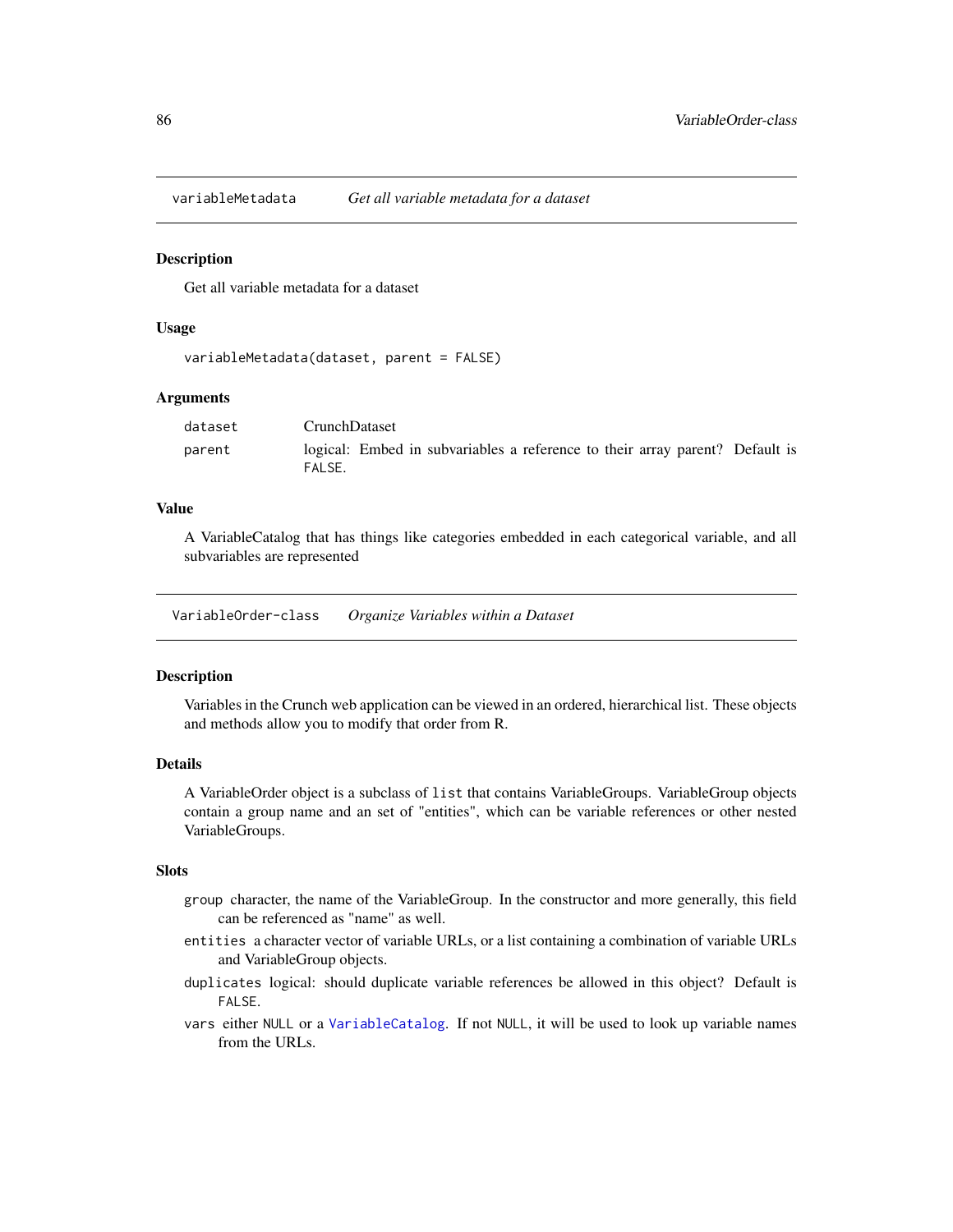<span id="page-86-0"></span>

# Description

Access the saved versions of a dataset

# Usage

versions(x)

# Arguments

x a CrunchDataset

# Value

an object of class VersionCatalog. Supported methods on the catalog include "names" and "timestamps".

# See Also

[saveVersion](#page-66-0) [restoreVersion](#page-65-0)

| weight             | Dataset weights |
|--------------------|-----------------|
|                    |                 |
| <b>Description</b> |                 |
| Dataset weights    |                 |
| <b>Usage</b>       |                 |
| weight(x)          |                 |

 $weight(x)$  <- value

# Arguments

|       | a Dataset                                                          |
|-------|--------------------------------------------------------------------|
| value | a Variable to set as weight, or NULL to remove the existing weight |

# Value

For the getter, a Variable if there is a weight, else NULL. For the setter, x, modified accordingly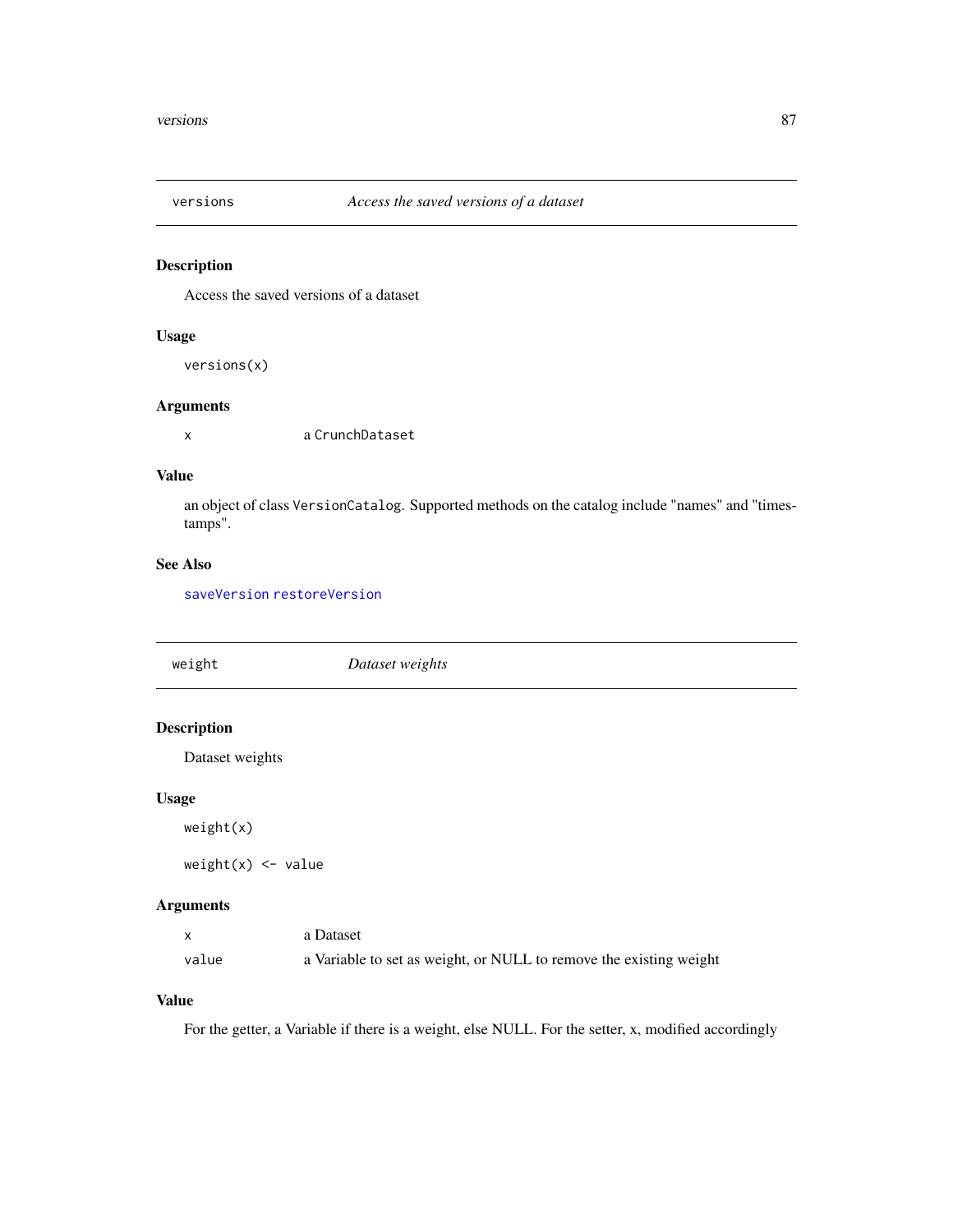<span id="page-87-1"></span><span id="page-87-0"></span>with-context-manager *Context manager's "with" method*

# Description

Context manager's "with" method

## Usage

```
## S3 method for class 'contextManager'
with(data, expr, ...)
```
# Arguments

| data     | contextManager                                                                                                                                             |
|----------|------------------------------------------------------------------------------------------------------------------------------------------------------------|
| expr     | code to evaluate within that context                                                                                                                       |
| $\cdots$ | additional arguments. One additional supported argument is "as", which lets you<br>assign the return of your "enter" function to an object you can access. |

# Value

Nothing.

# See Also

[ContextManager](#page-16-0)

[,CrunchExpr,CrunchLogicalExpr,ANY-method *"Subset" a Variable*

# Description

These methods subset variables by creating Expressions, which can be composed and evaluated as needed.

## Usage

```
## S4 method for signature 'CrunchExpr,CrunchLogicalExpr,ANY'
x[i, j, ..., drop = TRUE]## S4 method for signature 'CrunchVariable, CrunchExpr, ANY'
x[i, j, ..., drop = TRUE]## S4 method for signature 'CrunchVariable, numeric, ANY'
```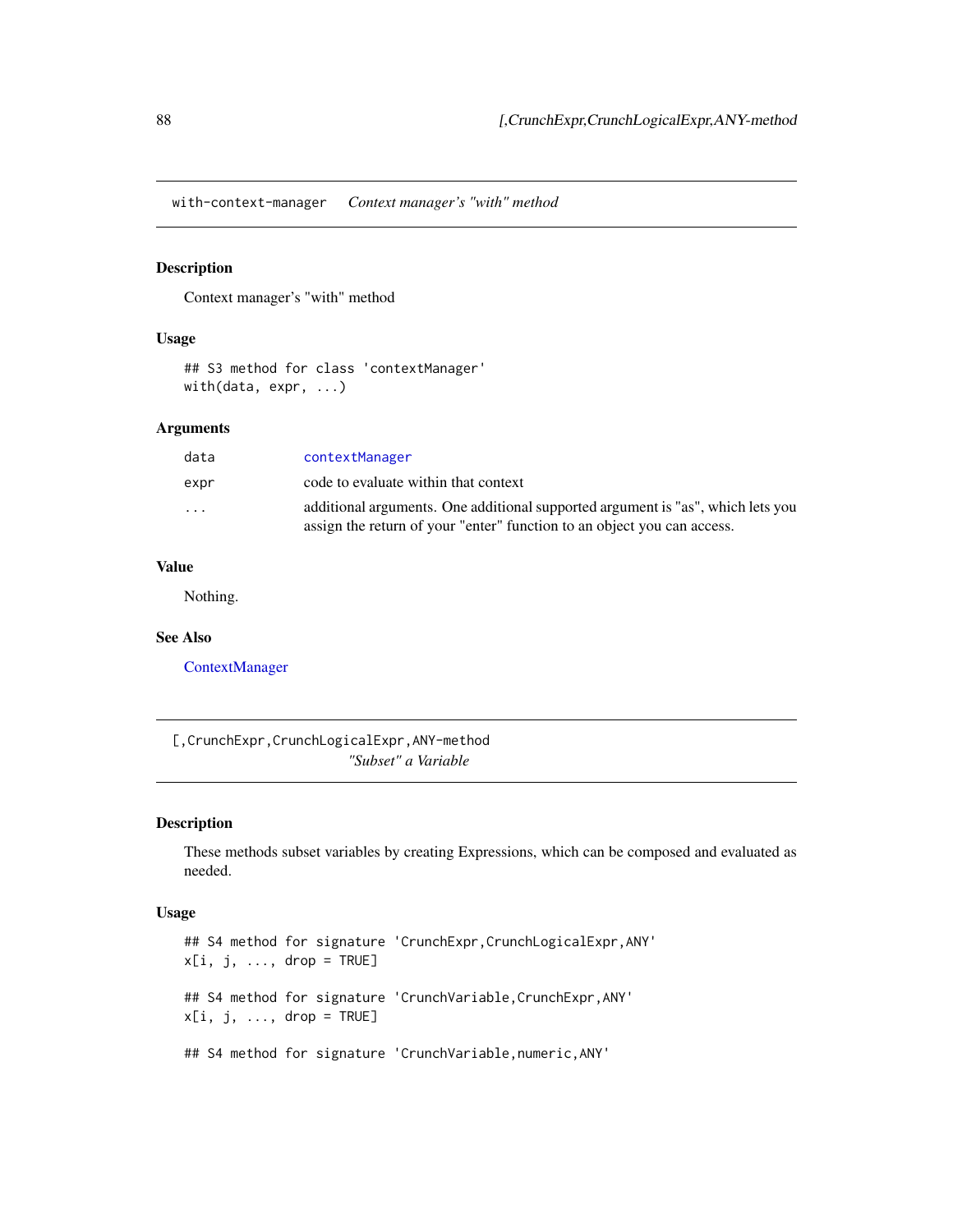$x[i, j, ..., drop = TRUE]$ ## S4 method for signature 'CrunchVariable,logical,ANY'  $x[i, j, ..., drop = TRUE]$ 

# Arguments

| $\mathsf{x}$ | a Variable                        |
|--------------|-----------------------------------|
| j.           | a CrunchExpr, logical, or numeric |
| j            | Invalid                           |
|              | additional arguments, ignored     |
| drop         | Invalid                           |

# Value

a CrunchExpr containing references to the variable x and the filter logic contained in i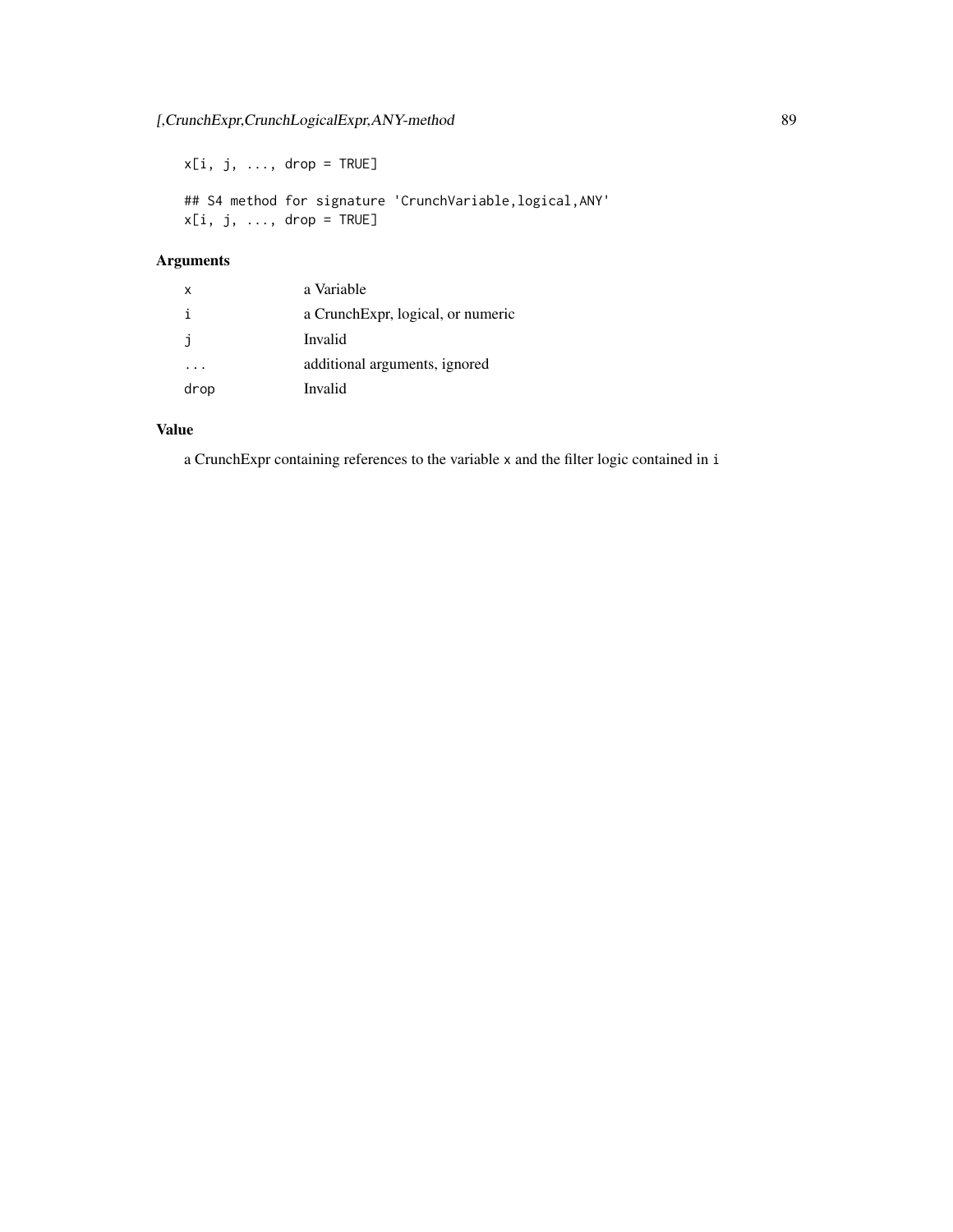# **Index**

```
!,CrunchExpr-method (expressions), 40
!=,CategoricalVariable,character-method
        (expressions), 40
!=,CategoricalVariable,factor-method
        (expressions), 40
==,CategoricalVariable,character-method
        (expressions), 40
==,CategoricalVariable,factor-method
        (expressions), 40
[,CategoricalArrayVariable, character, ANY-methodShojiCatalog, logical, ANY-method
        (subvars-extract), 75
[,Categories,ANY,ANY-method
        (Categories-class), 12
[,Categories,numeric,ANY-method
        (Categories-class), 12
[,CrunchDataset,ANY,ANY-method
        (dataset-extract), 23
[,CrunchDataset,CrunchLogicalExpr,ANY-method
[,Subvariables,character,ANY-method
        (dataset-extract), 23
[,CrunchDataset,CrunchLogicalExpr,missing-methodariableCatalog,VariableGroup,ANY-method
        (dataset-extract), 23
[,CrunchDataset,character,ANY-method
        (dataset-extract), 23
[,CrunchDataset,missing,ANY-method
        (dataset-extract), 23
[,CrunchExpr,CrunchLogicalExpr,ANY-method,
        88
[,CrunchVariable,CrunchExpr,ANY-method
        ([,CrunchExpr,CrunchLogicalExpr,ANY-method),
(variable-update), 83
        88
[,CrunchVariable,logical,ANY-method
        ([,CrunchExpr,CrunchLogicalExpr,ANY-method),
[<-,CategoricalVariable,ANY,missing,factor-method
        88
[,CrunchVariable,numeric,ANY-method
        ([,CrunchExpr,CrunchLogicalExpr,ANY-method),
(variable-update), 83
        88
[,MemberCatalog,character,ANY-method
        (catalog-extract), 8
[,OrderGroup,ANY,ANY-method
                                                       (ShojiOrder-extract), 69
                                               [,OrderGroup,character,ANY-method
                                                       (ShojiOrder-extract), 69
                                               [,PermissionCatalog,character,ANY-method
                                                       (catalog-extract), 8
                                              [,ShojiCatalog,ANY,ANY-method
                                                       (catalog-extract), 8
                                               [,ShojiCatalog,character,ANY-method
                                                       (catalog-extract), 8
                                                       (catalog-extract), 8
                                              [,ShojiCatalog,numeric,ANY-method
                                                       (catalog-extract), 8
                                               [,ShojiOrder,ANY,ANY-method
                                                       (ShojiOrder-extract), 69
                                               [,ShojiOrder,character,ANY-method
                                                       (ShojiOrder-extract), 69
                                                       (subvars-extract), 75
                                                       (catalog-extract), 8
                                               [,VariableCatalog,VariableOrder,ANY-method
                                                       (catalog-extract), 8
                                              [<-,CategoricalArrayVariable,ANY,missing,character-method
                                                       (variable-update), 83
                                              [<-,CategoricalArrayVariable,ANY,missing,factor-method
                                                       (variable-update), 83
                                              [<-,CategoricalArrayVariable,ANY,missing,numeric-method
                                               [<-,CategoricalVariable,ANY,missing,character-method
                                                       (variable-update), 83
                                                       (variable-update), 83
                                               [<-,CategoricalVariable,ANY,missing,numeric-method
                                               [<-,Categories,ANY,ANY,ANY-method
                                                       (Categories-class), 12
                                               [<-,CrunchDataset,ANY,missing,list-method
                                                       (dataset-update), 25
```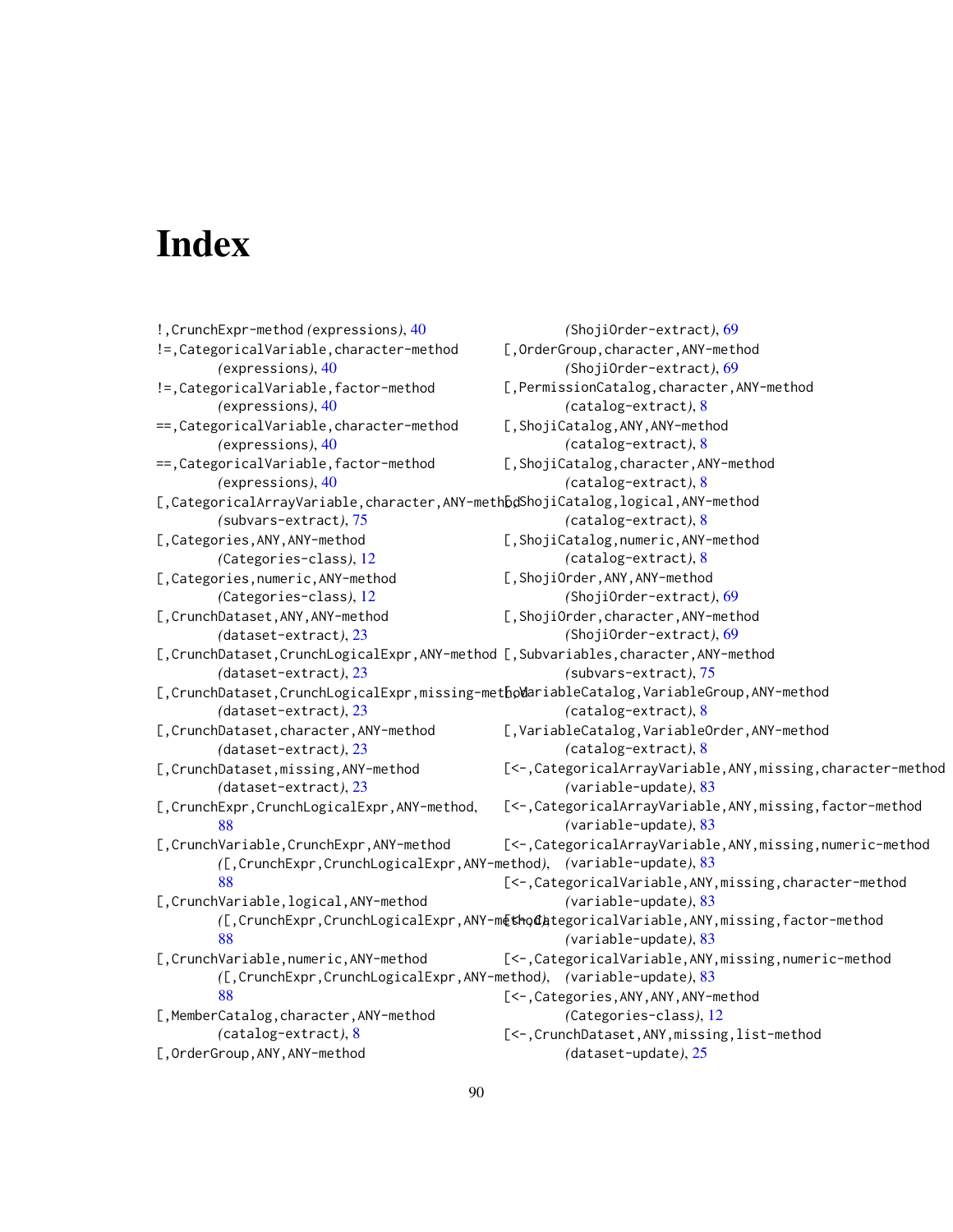#### INDEX  $91$

| [<-, CrunchDataset, CrunchExpr, ANY, ANY-method [[,FilterCatalog, character-method<br>(dataset-update), 25 | $(catalog-extract), 8$                                         |
|------------------------------------------------------------------------------------------------------------|----------------------------------------------------------------|
| [<-, CrunchVariable, ANY, missing, ANY-method                                                              | [[,FilterCatalog,numeric-method                                |
| (variable-update), 83                                                                                      | $(catalog-extract), 8$                                         |
| [<-, CrunchVariable, ANY, missing, CrunchExpr-methbdMemberCatalog, character-method                        |                                                                |
| (variable-update), 83                                                                                      | $(catalog-extract), 8$                                         |
| [<-, CrunchVariable, ANY, missing, NULL-method                                                             | [[,OrderGroup,ANY-method                                       |
| (variable-update), 83                                                                                      | (ShojiOrder-extract), 69                                       |
| [<-, CrunchVariable, ANY, missing, logical-method[[, OrderGroup, character-method                          |                                                                |
| $(variable-update), 83$                                                                                    | (ShojiOrder-extract), 69                                       |
| [<-, CrunchVariable, CrunchExpr, missing, CrunchE&prPementhsslionCatalog, character-method                 |                                                                |
| $(variable-update), 83$                                                                                    | (catalog-extract), 8                                           |
| [<-,DatetimeVariable,ANY,missing,Date-method [[,ProjectCatalog,ANY-method                                  |                                                                |
| $(variable-update), 83$                                                                                    | $(catalog-extract), 8$                                         |
| [<-,DatetimeVariable,ANY,missing,POSIXt-methol[,ProjectCatalog,character-method                            |                                                                |
| $(variable-update), 83$                                                                                    | $(catalog-extract), 8$                                         |
| [<-, NumericVariable, ANY, missing, numeric-metho[I], ShojiCatalog, ANY-method                             |                                                                |
| (variable-update), 83                                                                                      | $(catalog-extract), 8$                                         |
| [<-, ShojiCatalog, ANY, missing, ShojiCatalog-methbdShojiCatalog, character-method                         |                                                                |
| $(catalog-extract), 8$                                                                                     | $(catalog-extract), 8$                                         |
| [<-, ShojiOrder, ANY, missing, ShojiOrder-method [[, ShojiOrder, ANY-method                                |                                                                |
| (ShojiOrder-extract), 69                                                                                   | (ShojiOrder-extract), 69                                       |
| [<-, ShojiOrder, character, missing, ShojiOrder-methSolojiOrder, character-method                          |                                                                |
| (ShojiOrder-extract), 69                                                                                   | (ShojiOrder-extract), 69                                       |
| [<-, Subvariables, ANY, missing, ANY-method                                                                | [[,ShojiTuple,ANY-method                                       |
| (subvars-extract), 75                                                                                      | (entity, CrunchProject-method),                                |
| [<-, Subvariables, ANY, missing, Subvariables-method                                                       | 37                                                             |
| (subvars-extract), 75                                                                                      | [[,Subvariables,ANY-method                                     |
| [<-, Subvariables, character, missing, Subvariables-metho(subvars-extract), 75                             |                                                                |
| (subvars-extract), 75                                                                                      | [[,Subvariables,character-method                               |
| [<-, TextVariable, ANY, missing, character-method                                                          | (subvars-extract), 75                                          |
| $(variable-update), 83$                                                                                    | [[, TeamCatalog, character-method                              |
| [<-,VariableCatalog,VariableGroup,missing,VariableCatalatghmagHeodtract), 8                                |                                                                |
| $(catalog-extract), 8$                                                                                     | [[, TeamCatalog, numeric-method                                |
| [<-,VariableCatalog,VariableOrder,missing,VariableCatalatgahnegtheodtract), 8                              |                                                                |
| $(catalog-extract), 8$                                                                                     | [[,VariableCatalog,ANY-method                                  |
| [[,CategoricalArrayVariable,ANY-method                                                                     | $(catalog-extract), 8$                                         |
| $(subvars-extract), 75$                                                                                    | [[,VariableCatalog,character-method                            |
| [[, CategoricalArrayVariable, character-method                                                             | (catalog-extract), 8                                           |
| (subvars-extract), 75                                                                                      | [[<-, CategoricalArrayVariable, ANY, missing, ANY-method       |
| [[, CrunchDataset, ANY-method                                                                              | (subvars-extract), 75                                          |
| (dataset-extract), 23                                                                                      | [[<-, CategoricalArrayVariable, character, missing, ANY-method |
| [[, CrunchDataset, character-method                                                                        | (subvars-extract), 75                                          |
| (dataset-extract), 23                                                                                      | [[<-, CrunchDataset, ANY, ANY, ANY-method                      |
| [[,DatasetCatalog,ANY-method                                                                               | $(dataset-update), 25$                                         |
| $(catalog-extract), 8$                                                                                     | [[<-, CrunchDataset, ANY, missing, CrunchVariable-method       |
| [[, DatasetCatalog, character-method                                                                       | (dataset-update), $25$                                         |
| $(catalog-extract), 8$                                                                                     | [[<-, CrunchDataset, ANY, missing, NULL-method                 |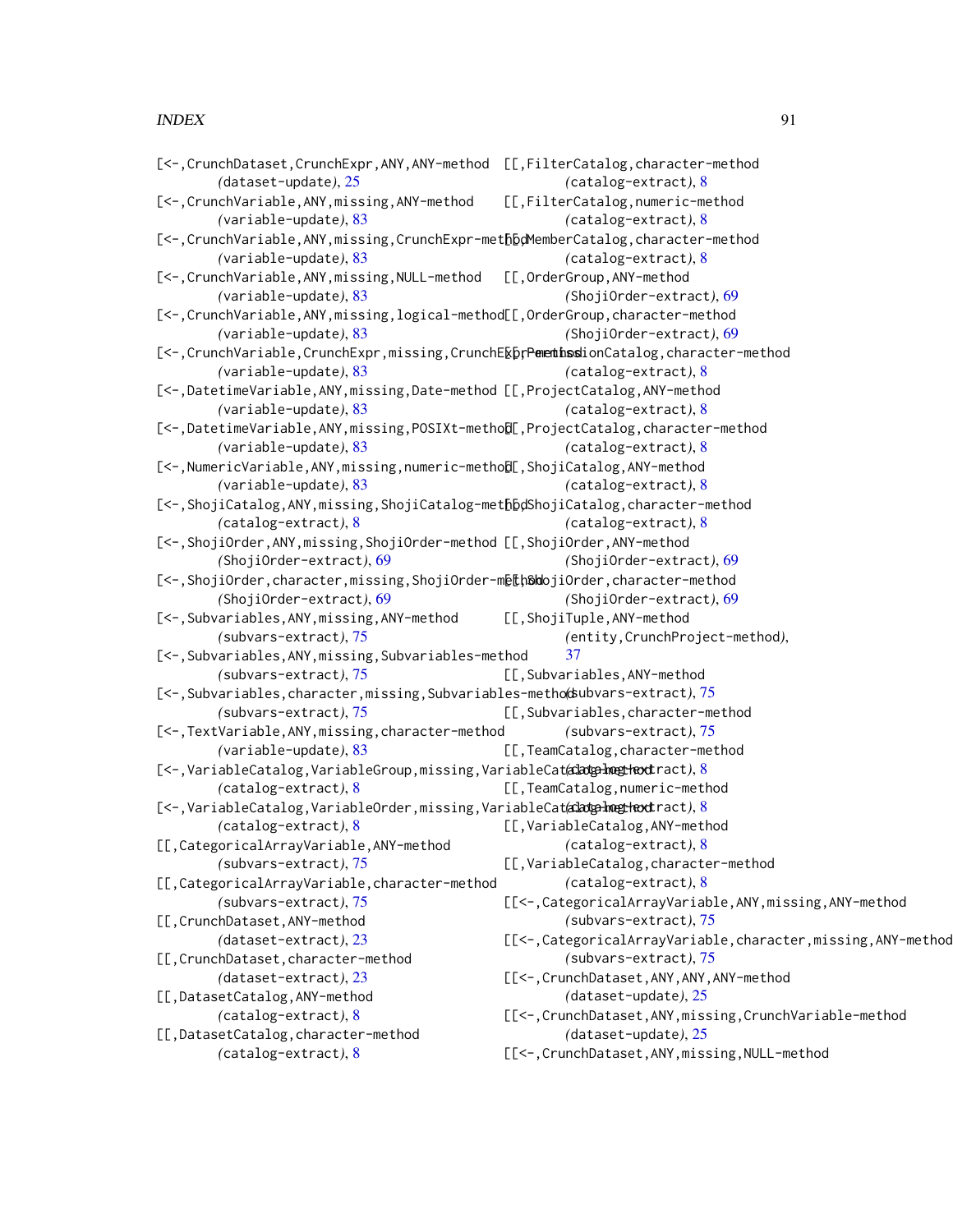92 **INDEX** 

*(*dataset-update*)*, [25](#page-24-0) [[<-, CrunchDataset, character, missing, ANY-methbdk-, ShojiOrder, character, missing, OrderGroup-method *(*dataset-update*)*, [25](#page-24-0) [[<-, CrunchDataset, character, missing, CrunchLogicalExpji@edencharacter, missing, ShojiOrder-method *(*dataset-update*)*, [25](#page-24-0) [[<-, CrunchDataset, character, missing, CrunchVar[ab]&howitOoder, character, missing, character-method *(*dataset-update*)*, [25](#page-24-0) [[<-, CrunchDataset, character, missing, NULL-method, ShojiOrder, character, missing, list-method *(*dataset-update*)*, [25](#page-24-0) [[<-,DatasetCatalog,character,missing,Dataset[[ppleShethodple,ANY,ANY,ANY-method *(*catalog-extract*)*, [8](#page-7-0) [[<-,FilterCatalog, character, missing, CrunchFilter-me[tho](#page-36-0)d *(*catalog-extract*)*, [8](#page-7-0) [[<-,FilterCatalog,character,missing,CrunchLogicalExproundednostextract), [75](#page-74-1) *(*catalog-extract*)*, [8](#page-7-0) [[<-,FilterCatalog,numeric,missing,CrunchFilter-method *(*subvars-extract*)*, [75](#page-74-1) *(*catalog-extract*)*, [8](#page-7-0) [[<-,FilterCatalog,numeric,missing,CrunchLogicalExpr-methodrs-extract), [75](#page-74-1) *(*catalog-extract*)*, [8](#page-7-0) [[<-,MemberCatalog,ANY,missing,ANY-method *(*catalog-extract*)*, [8](#page-7-0) [[<-,MemberCatalog,character,missing,NULL-method *(*catalog-extract*)*, [8](#page-7-0) [[<-,OrderGroup,ANY,missing,OrderGroup-method *(*ShojiOrder-extract*)*, [69](#page-68-0) [[<-,OrderGroup,character,missing,NULL-method *(*ShojiOrder-extract*)*, [69](#page-68-0) [[<-,OrderGroup,character,missing,OrderGroup-method *(*catalog-extract*)*, [8](#page-7-0) *(*ShojiOrder-extract*)*, [69](#page-68-0) [[<-,OrderGroup,character,missing,ShojiOrder-method *(*ShojiOrder-extract*)*, [69](#page-68-0) *(*ShojiOrder-extract*)*, [69](#page-68-0) [[<-,OrderGroup,character,missing,character-method *(*ShojiOrder-extract*)*, [69](#page-68-0) *(*ShojiOrder-extract*)*, [69](#page-68-0) [[<-,OrderGroup,character,missing,list-method *(*ShojiOrder-extract*)*, [69](#page-68-0) [[<-, OrderGroup, numeric, missing, NULL-method \$, CrunchDataset-method *(*ShojiOrder-extract*)*, [69](#page-68-0) [[<-,ProjectCatalog,character,missing,CrunchP\$ojederGedupemethod *(*catalog-extract*)*, [8](#page-7-0) [[<-,ProjectCatalog, character, missing, list-me\$hShojiCatalog-method *(*catalog-extract*)*, [8](#page-7-0) [[<-,ShojiOrder,ANY,missing,ANY-method *(*ShojiOrder-extract*)*, [69](#page-68-0) [[<-,ShojiOrder,ANY,missing,NULL-method *(*ShojiOrder-extract*)*, [69](#page-68-0) [[<-,ShojiOrder,ANY,missing,OrderGroup-method *(*ShojiOrder-extract*)*, [69](#page-68-0) [[<-,ShojiOrder,character,missing,NULL-method *(*ShojiOrder-extract*)*, [69](#page-68-0) *(*ShojiOrder-extract*)*, [69](#page-68-0) *(*ShojiOrder-extract*)*, [69](#page-68-0) *(*ShojiOrder-extract*)*, [69](#page-68-0) *(*ShojiOrder-extract*)*, [69](#page-68-0) *(*entity,CrunchProject-method*)*, [[<-,Subvariables,ANY,missing,ANY-method [[<-,Subvariables,ANY,missing,CrunchVariable-method [[<-,Subvariables,ANY,missing,NULL-method [[<-,Subvariables,character,missing,CrunchVariable-method *(*subvars-extract*)*, [75](#page-74-1) [[<-,TeamCatalog,character,missing,CrunchTeam-method *(*catalog-extract*)*, [8](#page-7-0) [[<-,TeamCatalog,character,missing,list-method *(*catalog-extract*)*, [8](#page-7-0) [[<-,VariableCatalog,character,missing,CrunchVariable-meth *(*catalog-extract*)*, [8](#page-7-0) [[<-,VariableCatalog,character,missing,VariableTuple-method [[<-,VariableGroup,character,missing,CrunchDataset-method [[<-,VariableOrder,character,missing,CrunchDataset-method \$,CategoricalArrayVariable-method *(*subvars-extract*)*, [75](#page-74-1) \$,Category-method *(*category-extract*)*, [14](#page-13-0) *(*dataset-extract*)*, [23](#page-22-0) *(*ShojiOrder-extract*)*, [69](#page-68-0) *(*catalog-extract*)*, [8](#page-7-0) \$,ShojiOrder-method *(*ShojiOrder-extract*)*, [69](#page-68-0) \$,ShojiTuple-method *(*entity,CrunchProject-method*)*, [37](#page-36-0) \$<-,CategoricalArrayVariable-method *(*subvars-extract*)*, [75](#page-74-1)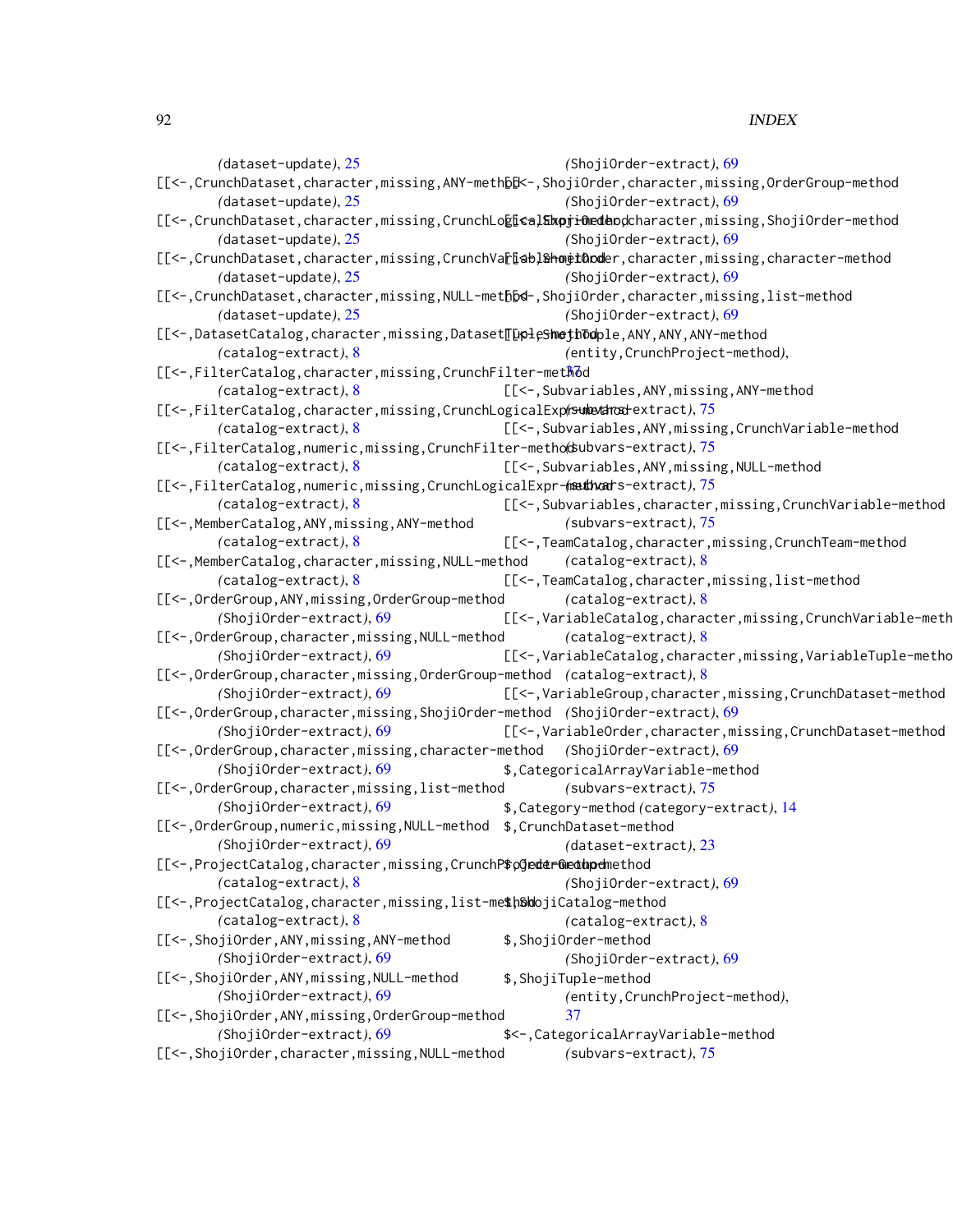#### INDEX  $\sim$  93

\$<-,Category-method *(*category-extract*)*, [14](#page-13-0) \$<-,CrunchDataset-method *(*dataset-update*)*, [25](#page-24-0) \$<-,OrderGroup-method *(*ShojiOrder-extract*)*, [69](#page-68-0) \$<-,ShojiCatalog-method *(*catalog-extract*)*, [8](#page-7-0) \$<-,ShojiOrder-method *(*ShojiOrder-extract*)*, [69](#page-68-0) \$<-,ShojiTuple-method *(*entity,CrunchProject-method*)*, [37](#page-36-0) %in%,CategoricalVariable,character-method *(*expressions*)*, [40](#page-39-0) %in%,CategoricalVariable,factor-method *(*expressions*)*, [40](#page-39-0) %in%,CategoricalVariable,numeric-method *(*expressions*)*, [40](#page-39-0) %in%,DatetimeVariable,Date-method *(*expressions*)*, [40](#page-39-0) %in%,DatetimeVariable,POSIXt-method *(*expressions*)*, [40](#page-39-0) %in%,DatetimeVariable,character-method *(*expressions*)*, [40](#page-39-0) %in%,NumericVariable,numeric-method *(*expressions*)*, [40](#page-39-0) %in%,TextVariable,character-method *(*expressions*)*, [40](#page-39-0) addSubvariable, [4](#page-3-0) addVariables, [5](#page-4-0) alias,CrunchVariable-method *(*describe*)*, [32](#page-31-0) alias<- *(*describe*)*, [32](#page-31-0) alias<-,CrunchVariable-method *(*describe*)*, [32](#page-31-0) aliases *(*names,BatchCatalog-method*)*, [58](#page-57-1) aliases,Subvariables-method *(*names,BatchCatalog-method*)*, [58](#page-57-1) aliases,VariableCatalog-method *(*names,BatchCatalog-method*)*, [58](#page-57-1) aliases<- *(*names,BatchCatalog-method*)*, [58](#page-57-1) aliases<-,Subvariables-method *(*names,BatchCatalog-method*)*, [58](#page-57-1) aliases<-,VariableCatalog-method *(*names,BatchCatalog-method*)*, [58](#page-57-1) allVariables *(*dataset-variables*)*, [27](#page-26-0)

allVariables,CrunchDataset-method *(*dataset-variables*)*, [27](#page-26-0) allVariables<- *(*dataset-variables*)*, [27](#page-26-0) allVariables<-,CrunchDataset,VariableCatalog-method *(*dataset-variables*)*, [27](#page-26-0) appendDataset, [5](#page-4-0) archive *(*is.archived,DatasetCatalog-method*)*, [49](#page-48-0) archive-and-publish *(*is.archived,DatasetCatalog-method*)*, [49](#page-48-0) as.data.frame.CrunchDataFrame *(*dataset-to-R*)*, [25](#page-24-0) as.data.frame.CrunchDataset *(*dataset-to-R*)*, [25](#page-24-0) as.environment,CrunchDataset-method, [6](#page-5-0) as.vector,CrunchExpr-method, [6](#page-5-0) as.vector,CrunchVariable-method *(*as.vector,CrunchExpr-method*)*, [6](#page-5-0)

batches, [7](#page-6-0) bin *(*expressions*)*, [40](#page-39-0)

# c, *[7](#page-6-0)*

c-categories, [7](#page-6-0) c.Categories *(*c-categories*)*, [7](#page-6-0) c.Category *(*c-categories*)*, [7](#page-6-0) catalog-extract, [8](#page-7-0) catalog-length, [11](#page-10-0) catalogToDataFrame, [12](#page-11-0) CategoricalArrayVariable *(*CrunchVariable-class*)*, [21](#page-20-0) CategoricalArrayVariable-class *(*CrunchVariable-class*)*, [21](#page-20-0) CategoricalVariable *(*CrunchVariable-class*)*, [21](#page-20-0) CategoricalVariable-class *(*CrunchVariable-class*)*, [21](#page-20-0) Categories, *[7](#page-6-0)*, *[33,](#page-32-0) [34](#page-33-0)*, *[60](#page-59-0)* Categories *(*Categories-class*)*, [12](#page-11-0) categories *(*var-categories*)*, [82](#page-81-0) categories,CategoricalArrayVariable-method *(*var-categories*)*, [82](#page-81-0) categories,CategoricalVariable-method *(*var-categories*)*, [82](#page-81-0) categories,CrunchVariable-method *(*var-categories*)*, [82](#page-81-0)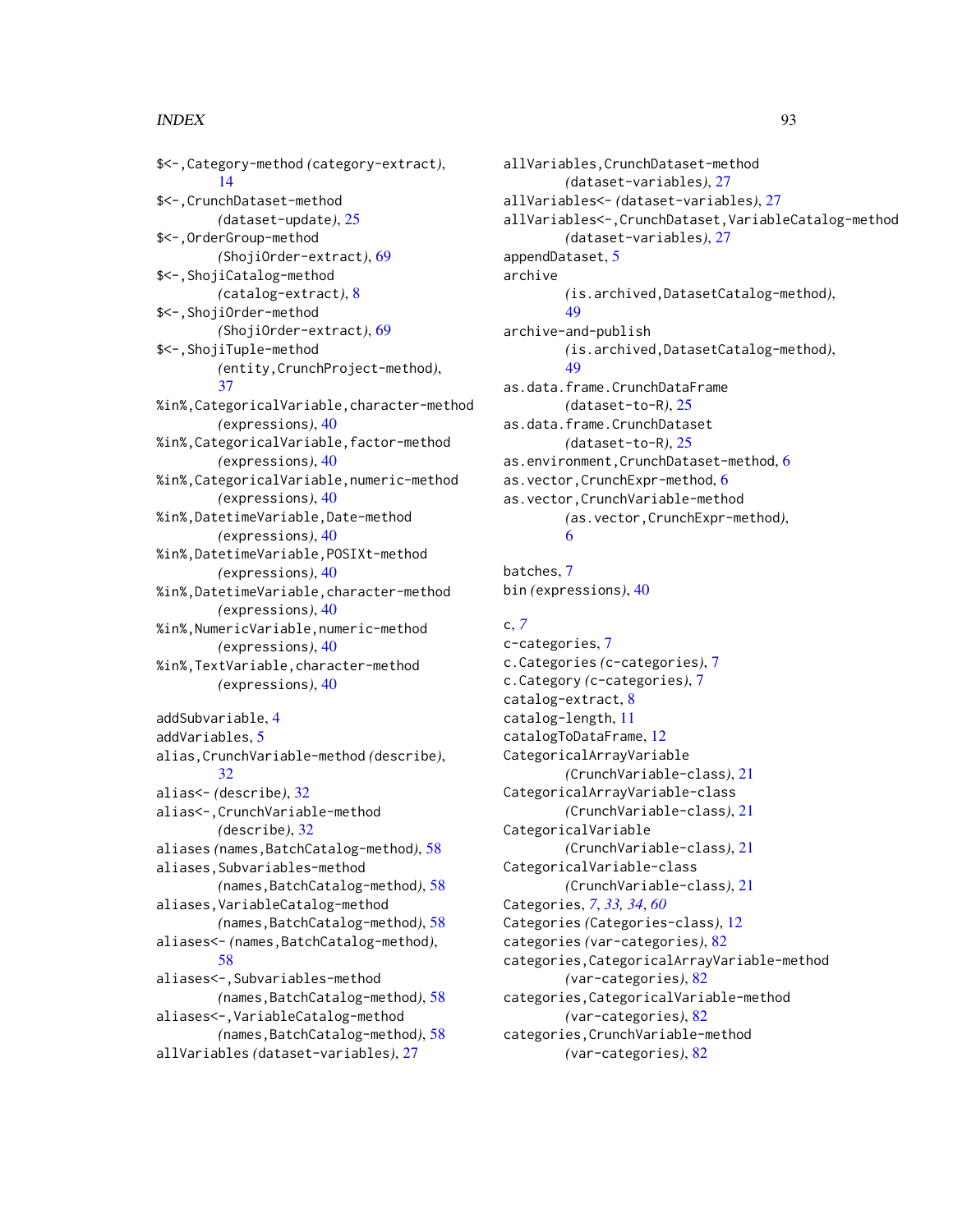```
categories,VariableEntity-method
       (var-categories), 82
Categories-class, 12
categories<- (var-categories), 82
categories<-,CategoricalArrayVariable,ANY-metHata.frame,l2
       (var-categories), 82
24
       (var-categories), 82
25
       (var-categories), 82
27
       (var-categories), 82
categories<-,CategoricalVariable,ANY-method
       (var-categories), 82
categories<-,CategoricalVariable,Categories-method
DatasetOrder-class, 27
       (var-categories), 82
categories<-,CategoricalVariable,character-method
datasets<- (datasets), 28
       (var-categories), 82
categories<-,CategoricalVariable,numeric-method
       (var-categories), 82
categories<-,CrunchVariable,ANY-method
       (var-categories), 82
Category (Categories-class), 12
Category-class (Categories-class), 12
category-extract, 14
cleanseBatches, 5, 14
combine, 15
compareDatasets, 16
consent, 17, 29, 31
ContextManager, 17, 17, 78, 88
contextManager, 88
contextManager (ContextManager), 17
copy (copyVariable), 18
copyVariable, 18
crDELETE (http-methods), 47
createDataset, 60–62
crGET (http-methods), 47
crPATCH (http-methods), 47
crPOST (http-methods), 47
crPUT (http-methods), 47
crtabs, 19
crunch, 19
crunch-package (crunch), 19
crunch-uni, 20
crunchAPI, 47
CrunchDataset, 62
CrunchDataset (CrunchDataset-class), 21
CrunchDataset-class, 21
                                            CrunchVariable-class, 21
                                            cube-computing, 21
                                            cube-methods, 22
                                            dataset-extract, 23
                                            dataset-to-R, 25
                                            dataset-variables, 27
                                            DatasetGroup-class
                                                    (DatasetOrder-class), 27
                                            DatasetOrder (DatasetOrder-class), 27
                                            28
                                            DatetimeVariable
                                                    (CrunchVariable-class), 21
                                            DatetimeVariable-class
                                                    (CrunchVariable-class), 21
                                            delete, 29, 30, 38
                                            delete,ANY-method (delete), 29
                                            delete,CategoricalArrayVariable-method
                                                    (delete), 29
                                            delete,CrunchDataset-method (delete), 29
                                            delete,CrunchProject-method (delete), 29
                                            delete,CrunchTeam-method (delete), 29
                                            delete,CrunchVariable-method (delete),
                                                    29delete,DatasetTuple-method
                                                    (entity,CrunchProject-method),
                                                    37
                                            delete,ShojiObject-method (delete), 29
                                            delete,ShojiTuple-method
                                                    (entity,CrunchProject-method),
                                                    37
                                            deleteDataset, 29, 30
                                            deleteSubvariable, 75
                                            deleteSubvariable (deleteSubvariables),
                                                    30
                                            deleteSubvariables, 30
                                            deleteVariable (deleteVariables), 31
                                            deleteVariables, 31
                                            describe, 32
                                            describe-catalog
                                                    (names,BatchCatalog-method), 58
                                            describe-category, 33
                                            description (describe), 32
```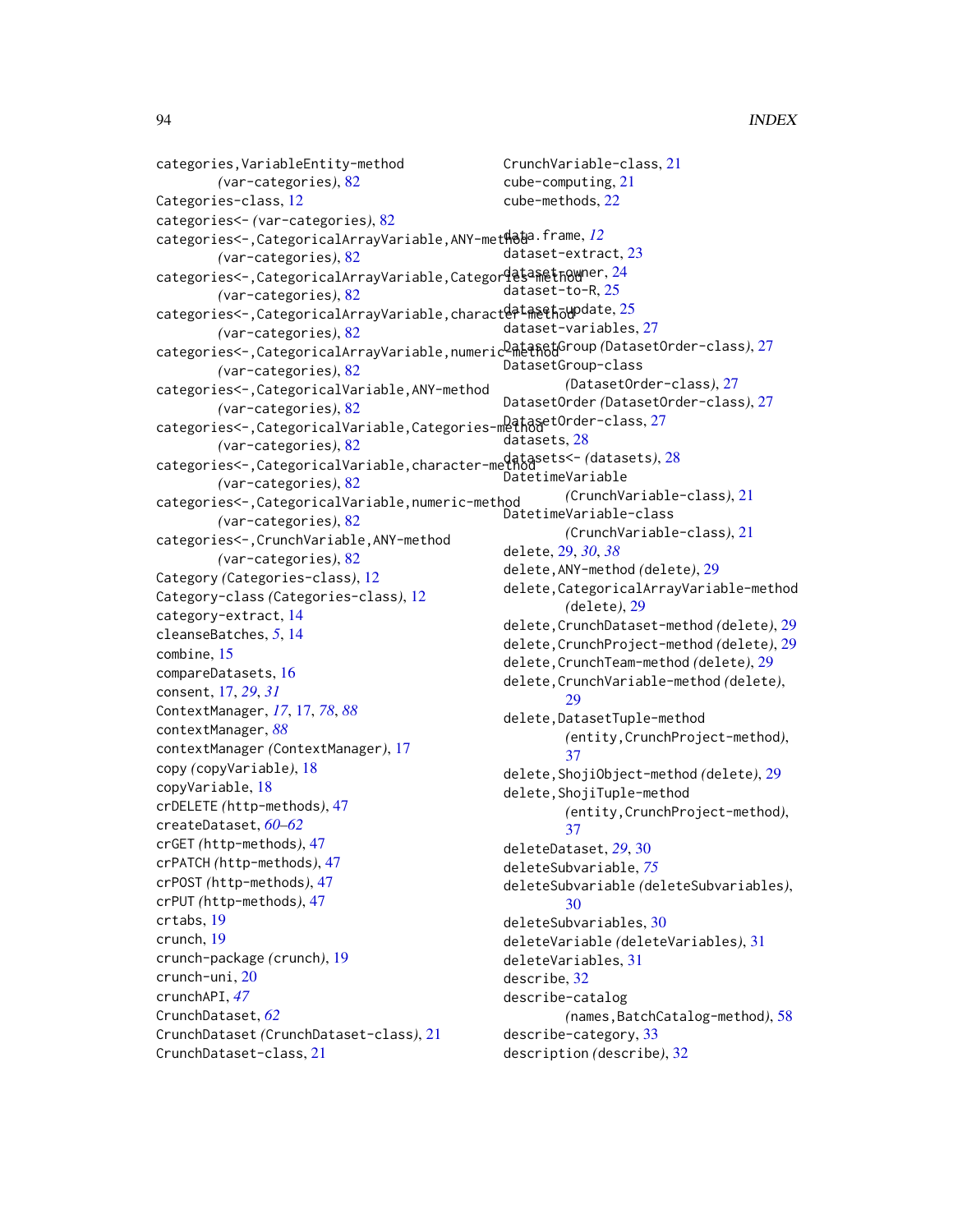## INDEX 95

description,CrunchDataset-method *(*describe*)*, [32](#page-31-0) description,CrunchVariable-method *(*describe*)*, [32](#page-31-0) description<- *(*describe*)*, [32](#page-31-0) description<-,CrunchDataset-method *(*describe*)*, [32](#page-31-0) description<-,CrunchVariable-method *(*describe*)*, [32](#page-31-0) descriptions *(*names,BatchCatalog-method*)*, [58](#page-57-1) descriptions,VariableCatalog-method *(*names,BatchCatalog-method*)*, [58](#page-57-1) descriptions,VersionCatalog-method *(*names,BatchCatalog-method*)*, [58](#page-57-1) descriptions<- *(*names,BatchCatalog-method*)*, [58](#page-57-1) descriptions<-,VariableCatalog-method *(*names,BatchCatalog-method*)*, [58](#page-57-1) dichotomize, *[34](#page-33-0)*, [34](#page-33-0) dichotomize,CategoricalArrayVariable,ANY-method *(*dichotomize*)*, [34](#page-33-0) dichotomize,CategoricalVariable,ANY-method *(*dichotomize*)*, [34](#page-33-0) dichotomize,Categories,character-method *(*dichotomize*)*, [34](#page-33-0) dichotomize,Categories,logical-method *(*dichotomize*)*, [34](#page-33-0) dichotomize,Categories,numeric-method *(*dichotomize*)*, [34](#page-33-0) dim, *[36](#page-35-0)* dim,CrunchDataset-method *(*dim-dataset*)*, [36](#page-35-0) dim,CubeDims-method *(*cube-methods*)*, [22](#page-21-0) dim-dataset, [36](#page-35-0) dimnames,CubeDims-method *(*cube-methods*)*, [22](#page-21-0) dropRows, [36](#page-35-0) duplicates *(*ShojiOrder-slots*)*, [72](#page-71-0) duplicates,OrderGroup-method *(*ShojiOrder-slots*)*, [72](#page-71-0) duplicates,ShojiOrder-method *(*ShojiOrder-slots*)*, [72](#page-71-0) duplicates,VariableCatalog-method *(*ShojiOrder-slots*)*, [72](#page-71-0) duplicates<- *(*ShojiOrder-slots*)*, [72](#page-71-0) duplicates<-,OrderGroup,logical-method *(*ShojiOrder-slots*)*, [72](#page-71-0)

duplicates<-,ShojiOrder,logical-method *(*ShojiOrder-slots*)*, [72](#page-71-0) duplicates<-,VariableCatalog,logical-method *(*ShojiOrder-slots*)*, [72](#page-71-0) emails *(*names,BatchCatalog-method*)*, [58](#page-57-1) emails,ShojiCatalog-method *(*names,BatchCatalog-method*)*, [58](#page-57-1) endDate *(*describe*)*, [32](#page-31-0) endDate,CrunchDataset-method *(*describe*)*, [32](#page-31-0) endDate<- *(*describe*)*, [32](#page-31-0) endDate<-,CrunchDataset-method *(*describe*)*, [32](#page-31-0) entities *(*ShojiOrder-slots*)*, [72](#page-71-0) entities,list-method *(*ShojiOrder-slots*)*, [72](#page-71-0) entities,OrderGroup-method *(*ShojiOrder-slots*)*, [72](#page-71-0) entities,ShojiOrder-method *(*ShojiOrder-slots*)*, [72](#page-71-0) entities<- *(*ShojiOrder-slots*)*, [72](#page-71-0) entities<-,OrderGroup-method *(*ShojiOrder-slots*)*, [72](#page-71-0) entities<-,ShojiOrder-method *(*ShojiOrder-slots*)*, [72](#page-71-0) entity *(*entity,CrunchProject-method*)*, [37](#page-36-0) entity,CrunchProject-method, [37](#page-36-0) entity,CrunchVariable-method *(*entity,CrunchProject-method*)*, [37](#page-36-0) entity,DatasetTuple-method *(*entity,CrunchProject-method*)*, [37](#page-36-0) entity,VariableTuple-method *(*entity,CrunchProject-method*)*, [37](#page-36-0) exclusion, *[37](#page-36-0)*, [38](#page-37-0) exclusion<- *(*exclusion*)*, [38](#page-37-0) exportDataset, [39](#page-38-0) expressions, [40](#page-39-0) extendDataset, [41](#page-40-0) filter-catalog, [42](#page-41-0) filter-methods, [43](#page-42-0) filters *(*filter-catalog*)*, [42](#page-41-0) filters,CrunchDataset-method *(*filter-catalog*)*, [42](#page-41-0) filters<- *(*filter-catalog*)*, [42](#page-41-0)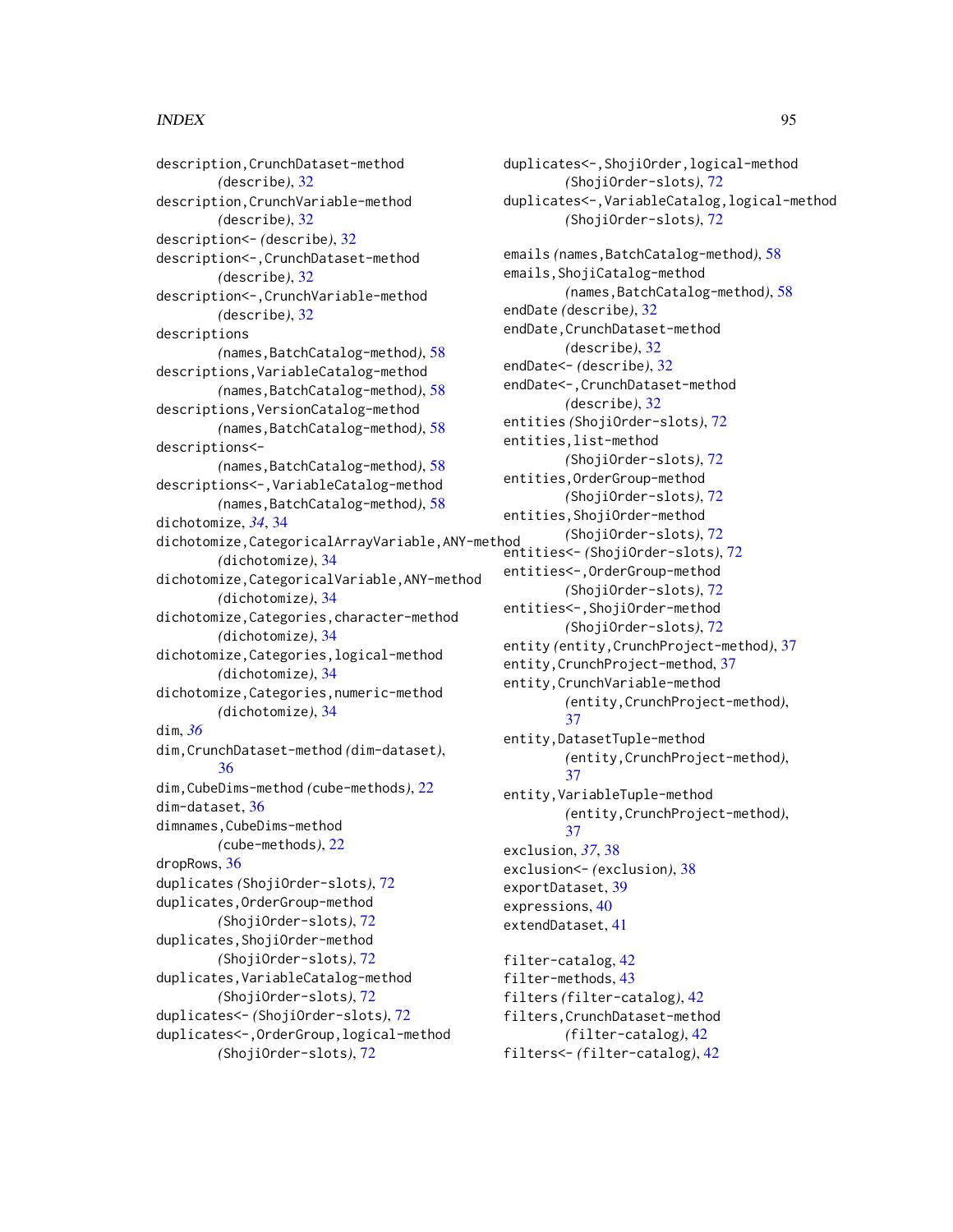filters<-,CrunchDataset-method *(*filter-catalog*)*, [42](#page-41-0) forkDataset, [43](#page-42-0)

getAccountUserCatalog, [44](#page-43-0) getTeams, [44,](#page-43-0) *[57](#page-56-0)* grep, *[31](#page-30-0)*, *[47](#page-46-0)* grouped, [45,](#page-44-1) *[73](#page-72-0)*

hiddenVariables, [45](#page-44-1) hiddenVariables<- *(*hideVariables*)*, [46](#page-45-0) hide, *[29](#page-28-0)*, *[31](#page-30-0)*, [46,](#page-45-0) *[47](#page-46-0)* hide,CrunchVariable-method *(*hide*)*, [46](#page-45-0) hide,VariableCatalog-method *(*hide*)*, [46](#page-45-0) hideVariables, [46](#page-45-0) http-methods, [47](#page-46-0)

icon *(*project-icon*)*, [64](#page-63-0) icon<- *(*project-icon*)*, [64](#page-63-0) id *(*describe-category*)*, [33](#page-32-0) id,Category-method *(*describe-category*)*, [33](#page-32-0) id,CrunchDataset-method *(*describe*)*, [32](#page-31-0) ids *(*Categories-class*)*, [12](#page-11-0) ids,Categories-method *(*Categories-class*)*, [12](#page-11-0) ids<- *(*Categories-class*)*, [12](#page-11-0) ids<-,Categories-method *(*Categories-class*)*, [12](#page-11-0) index, [48](#page-47-0) index,ShojiCatalog-method *(*index*)*, [48](#page-47-0) index<- *(*index*)*, [48](#page-47-0) index<-,ShojiCatalog-method *(*index*)*, [48](#page-47-0) is-na-categories, [48](#page-47-0) is.archived *(*is.archived,DatasetCatalog-method*)*, [49](#page-48-0) is.archived,CrunchDataset-method *(*is.archived,DatasetCatalog-method*)*, [49](#page-48-0) is.archived,DatasetCatalog-method, [49](#page-48-0) is.archived<- *(*is.archived,DatasetCatalog-method*)*, [49](#page-48-0) is.archived<-,CrunchDataset,logical-method *(*is.archived,DatasetCatalog-method*)*, [49](#page-48-0) is.archived<-,DatasetCatalog,logical-method

*(*is.archived,DatasetCatalog-method*)*, [49](#page-48-0)

is.Array *(*is.dataset*)*, [50](#page-49-0) is.CA *(*is.dataset*)*, [50](#page-49-0) is.Categorical *(*is.dataset*)*, [50](#page-49-0) is.CategoricalArray *(*is.dataset*)*, [50](#page-49-0) is.dataset, [50](#page-49-0) is.Datetime *(*is.dataset*)*, [50](#page-49-0) is.dichotomized *(*dichotomize*)*, [34](#page-33-0) is.dichotomized,Categories-method *(*dichotomize*)*, [34](#page-33-0) is.draft *(*is.archived,DatasetCatalog-method*)*, [49](#page-48-0) is.draft,CrunchDataset-method *(*is.archived,DatasetCatalog-method*)*, [49](#page-48-0) is.draft,DatasetCatalog-method *(*is.archived,DatasetCatalog-method*)*, [49](#page-48-0) is.draft<- *(*is.archived,DatasetCatalog-method*)*, [49](#page-48-0) is.draft<-,CrunchDataset,logical-method *(*is.archived,DatasetCatalog-method*)*, [49](#page-48-0) is.draft<-,DatasetCatalog,logical-method *(*is.archived,DatasetCatalog-method*)*, [49](#page-48-0) is.editor, [51](#page-50-0) is.editor,MemberCatalog-method *(*is.editor*)*, [51](#page-50-0) is.editor,PermissionCatalog-method *(*is.editor*)*, [51](#page-50-0) is.editor,PermissionTuple-method *(*is.editor*)*, [51](#page-50-0) is.editor<- *(*is.editor*)*, [51](#page-50-0) is.editor<-,MemberCatalog,logical-method *(*is.editor*)*, [51](#page-50-0) is.MR *(*is.dataset*)*, [50](#page-49-0) is.Multiple *(*is.dataset*)*, [50](#page-49-0) is.MultipleResponse *(*is.dataset*)*, [50](#page-49-0) is.na,Categories-method *(*is-na-categories*)*, [48](#page-47-0) is.na,Category-method *(*is-na-categories*)*, [48](#page-47-0) is.na,CrunchVariable-method *(*expressions*)*, [40](#page-39-0) is.na,CubeDims-method *(*cube-methods*)*, [22](#page-21-0) is.na<-,Categories,character-method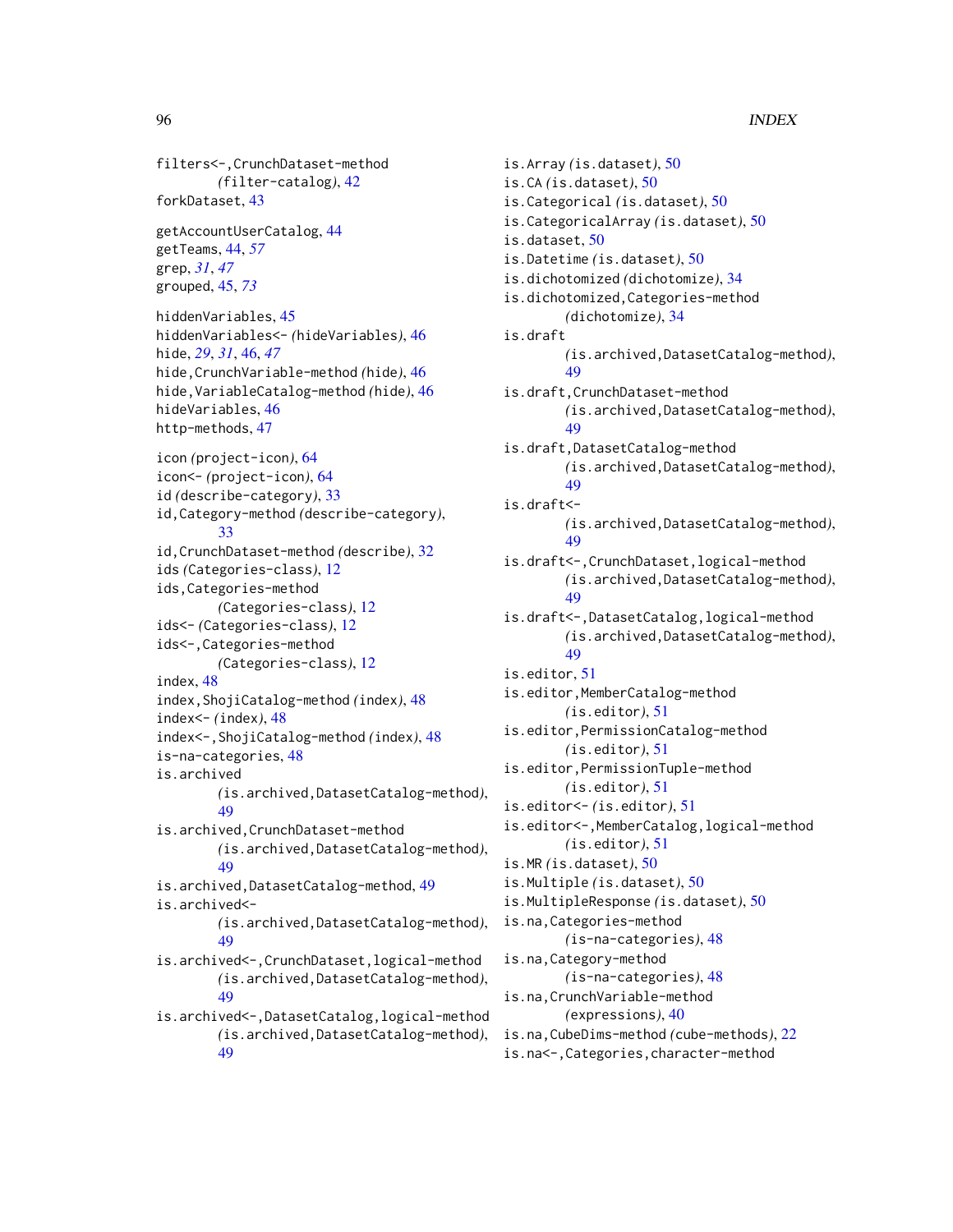## INDEX  $\sim$  97

*(*is-na-categories*)*, [48](#page-47-0) is.na<-,Categories,logical-method *(*is-na-categories*)*, [48](#page-47-0) is.na<-,Category,logical-method *(*is-na-categories*)*, [48](#page-47-0) is.na<-,CrunchVariable,ANY-method *(*variable-update*)*, [83](#page-82-0) is.Numeric *(*is.dataset*)*, [50](#page-49-0) is.public *(*filter-methods*)*, [43](#page-42-0) is.public,CrunchFilter-method *(*filter-methods*)*, [43](#page-42-0) is.public<- *(*filter-methods*)*, [43](#page-42-0) is.public<-,CrunchFilter-method *(*filter-methods*)*, [43](#page-42-0) is.published *(*is.archived,DatasetCatalog-method*)*, [49](#page-48-0) is.published,CrunchDataset-method *(*is.archived,DatasetCatalog-method*)*, [49](#page-48-0) is.published,DatasetCatalog-method *(*is.archived,DatasetCatalog-method*)*, [49](#page-48-0) is.published<- *(*is.archived,DatasetCatalog-method*)*, [49](#page-48-0) is.published<-,CrunchDataset,logical-method *(*is.archived,DatasetCatalog-method*)*, [49](#page-48-0) is.published<-,DatasetCatalog,logical-method *(*is.archived,DatasetCatalog-method*)*, [49](#page-48-0) is.selected *(*describe-category*)*, [33](#page-32-0) is.selected,Category-method *(*describe-category*)*, [33](#page-32-0) is.shoji *(*is.dataset*)*, [50](#page-49-0) is.Text *(*is.dataset*)*, [50](#page-49-0) is.variable *(*is.dataset*)*, [50](#page-49-0) jsonprep *(*tojson-crunch*)*, [78](#page-77-1) jsonprep,ANY-method *(*tojson-crunch*)*, [78](#page-77-1) jsonprep,Categories-method *(*tojson-crunch*)*, [78](#page-77-1) jsonprep,list-method *(*tojson-crunch*)*, [78](#page-77-1) jsonprep,OrderGroup-method *(*tojson-crunch*)*, [78](#page-77-1) jsonprep,ShojiOrder-method *(*tojson-crunch*)*, [78](#page-77-1)

length,ShojiCatalog-method *(*catalog-length*)*, [11](#page-10-0) length,ShojiOrder-method *(*ShojiOrder-length*)*, [71](#page-70-0) listDatasets, *[30](#page-29-1)*, [52](#page-51-0) lm, *[25](#page-24-0)* loadDataset, *[52](#page-51-0)*, [53](#page-52-0) lock, [53](#page-52-0) login, [54](#page-53-0) logout, [54](#page-53-0) makeArray, [55](#page-54-0) makeMR *(*makeArray*)*, [55](#page-54-0) margin.table, *[21,](#page-20-0) [22](#page-21-0)* margin.table *(*cube-computing*)*, [21](#page-20-0) margin.table,CrunchCube-method *(*cube-computing*)*, [21](#page-20-0) match, *[41](#page-40-0)* max, *[21](#page-20-0)* max *(*crunch-uni*)*, [20](#page-19-0) max,CrunchVariable-method *(*crunch-uni*)*, [20](#page-19-0) max,DatetimeVariable-method *(*crunch-uni*)*, [20](#page-19-0) max,NumericVariable-method *(*crunch-uni*)*, [20](#page-19-0) me, [56](#page-55-0) mean, *[21](#page-20-0)* mean *(*crunch-uni*)*, [20](#page-19-0) mean,CrunchVariable-method *(*crunch-uni*)*, [20](#page-19-0) mean,NumericVariable-method *(*crunch-uni*)*, [20](#page-19-0) median, *[21](#page-20-0)* median *(*crunch-uni*)*, [20](#page-19-0) median,CrunchVariable-method *(*crunch-uni*)*, [20](#page-19-0) median,NumericVariable-method *(*crunch-uni*)*, [20](#page-19-0) members *(*members<-,CrunchTeam,MemberCatalog-method*)*, [56](#page-55-0) members,CrunchProject-method *(*members<-,CrunchTeam,MemberCatalog-method*)*, [56](#page-55-0) members,CrunchTeam-method *(*members<-,CrunchTeam,MemberCatalog-method*)*, [56](#page-55-0)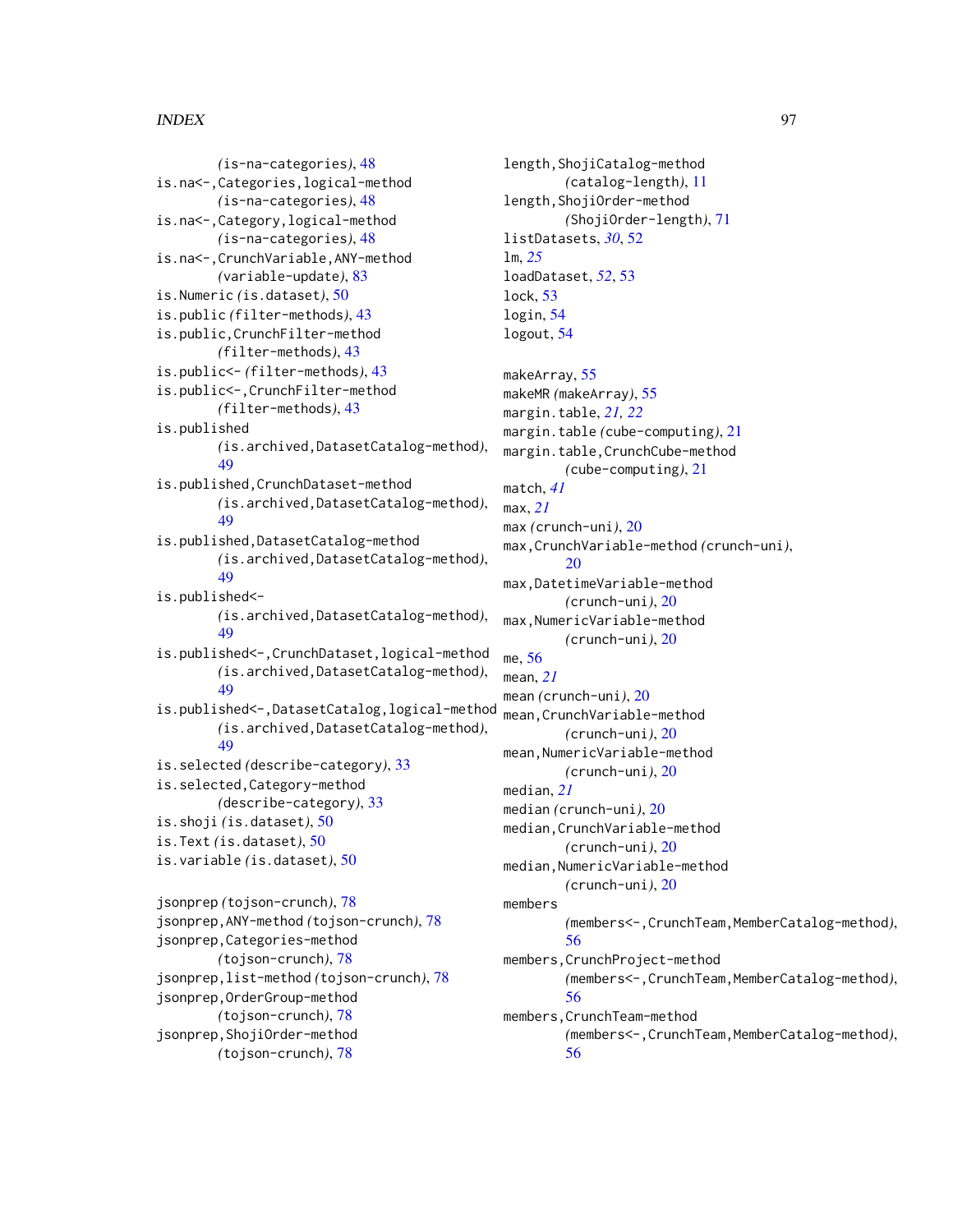members<- *(*members<-,CrunchTeam,MemberCatalog-method*)*, [32](#page-31-0) [56](#page-55-0) members<-,CrunchProject,character-method *(*members<-,CrunchTeam,MemberCatalog-method*)*, name<-,NULL-method *(*describe-category*)*, [56](#page-55-0) members<-,CrunchProject,MemberCatalog-method name<-,OrderGroup-method *(*members<-,CrunchTeam,MemberCatalog-method*)*, *(*ShojiOrder-slots*)*, [72](#page-71-0) [56](#page-55-0) members<-,CrunchTeam,character-method *(*members<-,CrunchTeam,MemberCatalog-method*)*, [37](#page-36-0) [56](#page-55-0) members<-,CrunchTeam,MemberCatalog-method, [56](#page-55-0) merge, *[41](#page-40-0)* merge.CrunchDataset *(*extendDataset*)*, [41](#page-40-0) mergeFork, [57](#page-56-0) min, *[21](#page-20-0)* min *(*crunch-uni*)*, [20](#page-19-0) min,CrunchVariable-method *(*crunch-uni*)*, [20](#page-19-0) min,DatetimeVariable-method *(*crunch-uni*)*, [20](#page-19-0) min,NumericVariable-method *(*crunch-uni*)*, [20](#page-19-0) MultipleResponseVariable *(*CrunchVariable-class*)*, [21](#page-20-0) MultipleResponseVariable-class *(*CrunchVariable-class*)*, [21](#page-20-0) na-omit-categories, [58](#page-57-1) na.omit,Categories-method *(*na-omit-categories*)*, [58](#page-57-1) name *(*describe*)*, [32](#page-31-0) name,Category-method *(*describe-category*)*, [33](#page-32-0) name,CrunchDataset-method *(*describe*)*, [32](#page-31-0) name,CrunchVariable-method *(*describe*)*, [32](#page-31-0) name,OrderGroup-method *(*ShojiOrder-slots*)*, [72](#page-71-0) name,ShojiObject-method *(*describe*)*, [32](#page-31-0) name,ShojiTuple-method *(*entity,CrunchProject-method*)*, [37](#page-36-0) name<- *(*describe*)*, [32](#page-31-0) name<-,Category-method *(*describe-category*)*, [33](#page-32-0) name<-,CrunchDataset-method *(*describe*)*, name<-,CrunchVariable-method *(*describe*)*, [32](#page-31-0) [33](#page-32-0) name<-,ShojiTuple-method *(*entity,CrunchProject-method*)*, names, *[60](#page-59-0)* names, BatchCatalog-method, [58](#page-57-1) names,CategoricalArrayVariable-method *(*names,BatchCatalog-method*)*, [58](#page-57-1) names,Categories-method *(*Categories-class*)*, [12](#page-11-0) names,CrunchDataset-method *(*names,BatchCatalog-method*)*, [58](#page-57-1) names,OrderGroup-method *(*ShojiOrder-slots*)*, [72](#page-71-0) names,ShojiCatalog-method *(*names,BatchCatalog-method*)*, [58](#page-57-1) names,ShojiOrder-method *(*ShojiOrder-slots*)*, [72](#page-71-0) names,VersionCatalog-method *(*names,BatchCatalog-method*)*, [58](#page-57-1) names<-,Categories-method *(*Categories-class*)*, [12](#page-11-0) names<-,ShojiCatalog-method *(*names,BatchCatalog-method*)*, [58](#page-57-1) names<-,ShojiOrder-method *(*ShojiOrder-slots*)*, [72](#page-71-0) ncol,CrunchDataset-method *(*dim-dataset*)*, [36](#page-35-0) newDataset, [60,](#page-59-0) *[61,](#page-60-0) [62](#page-61-0)* newDatasetByColumn, *[61](#page-60-0)*, [61,](#page-60-0) *[62](#page-61-0)* newDatasetByCSV, *[61](#page-60-0)*, [61](#page-60-0) newDatasetFromFile, [62](#page-61-0) notes *(*describe*)*, [32](#page-31-0) notes,CrunchDataset-method *(*describe*)*, [32](#page-31-0) notes,CrunchVariable-method *(*describe*)*, [32](#page-31-0) notes,VariableCatalog-method *(*names,BatchCatalog-method*)*, [58](#page-57-1) notes<- *(*describe*)*, [32](#page-31-0) notes<-,CrunchDataset-method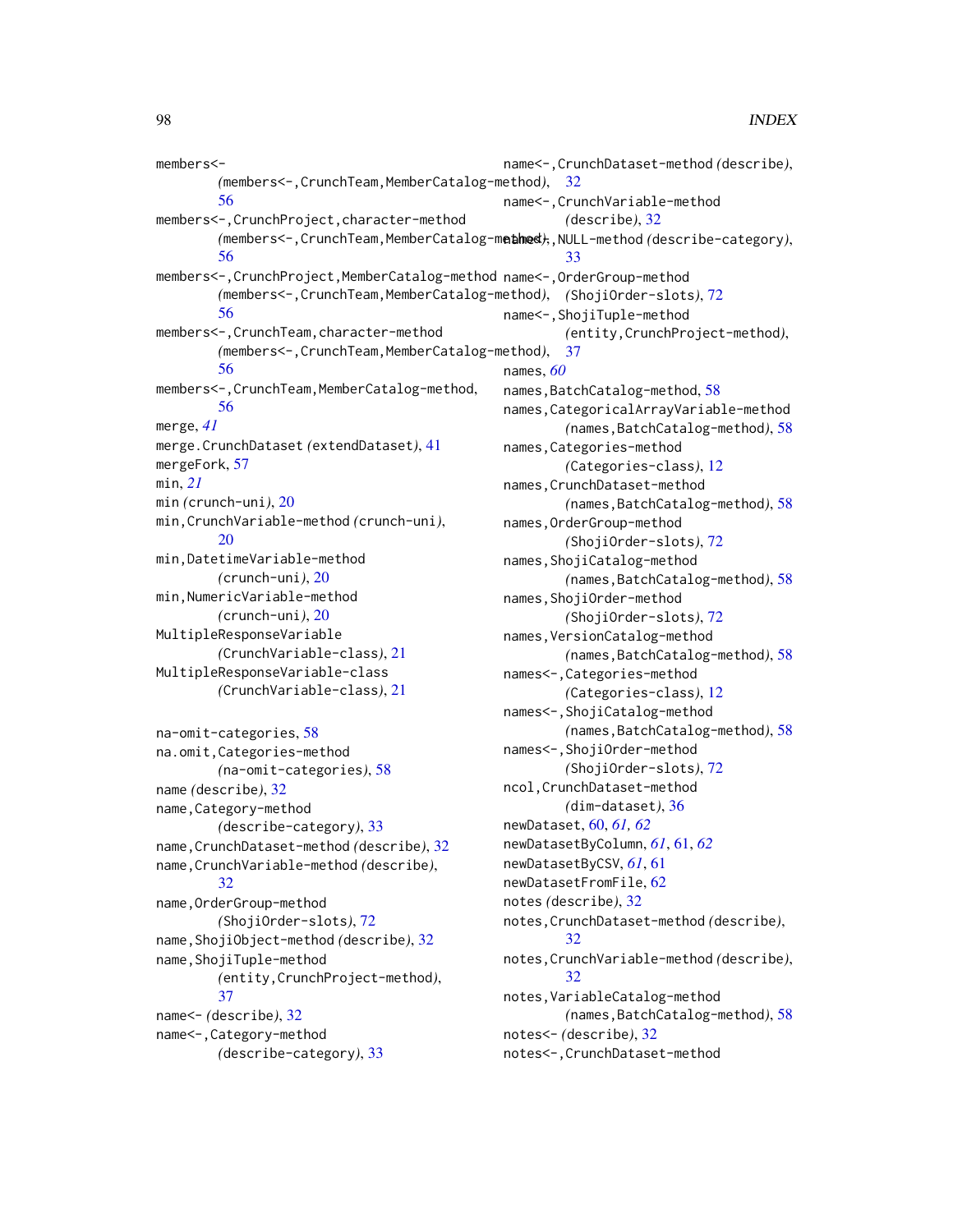## INDEX 99

*(*describe*)*, [32](#page-31-0) notes<-,CrunchVariable-method *(*describe*)*, [32](#page-31-0) notes<-,VariableCatalog-method *(*names,BatchCatalog-method*)*, [58](#page-57-1) NumericVariable *(*CrunchVariable-class*)*, [21](#page-20-0) NumericVariable-class *(*CrunchVariable-class*)*, [21](#page-20-0) ordering, [62](#page-61-0) ordering,CrunchDataset-method *(*ordering*)*, [62](#page-61-0) ordering,DatasetCatalog-method *(*ordering*)*, [62](#page-61-0) ordering,VariableCatalog-method *(*ordering*)*, [62](#page-61-0) ordering<- *(*ordering*)*, [62](#page-61-0) ordering<-,CrunchDataset-method *(*ordering*)*, [62](#page-61-0) ordering<-,DatasetCatalog-method *(*ordering*)*, [62](#page-61-0) ordering<-,VariableCatalog-method *(*ordering*)*, [62](#page-61-0) owner *(*dataset-owner*)*, [24](#page-23-0) owner,CrunchDataset-method *(*dataset-owner*)*, [24](#page-23-0) owner<- *(*dataset-owner*)*, [24](#page-23-0) owner<-,CrunchDataset-method *(*dataset-owner*)*, [24](#page-23-0) ownerNames *(*owners*)*, [63](#page-62-0) owners, [63](#page-62-0) permissions, [64](#page-63-0) permissions,CrunchDataset-method *(*permissions*)*, [64](#page-63-0) project-icon, [64](#page-63-0) projects, [65](#page-64-1)

prop.table, *[21,](#page-20-0) [22](#page-21-0)* prop.table *(*cube-computing*)*, [21](#page-20-0) prop.table,CrunchCube-method *(*cube-computing*)*, [21](#page-20-0) publish *(*is.archived,DatasetCatalog-method*)*, [49](#page-48-0) refresh, [65,](#page-64-1) *[81](#page-80-0)*

refresh,CrunchDataset-method *(*refresh*)*, [65](#page-64-1)

refresh,CrunchVariable-method *(*refresh*)*, [65](#page-64-1) refresh,ShojiObject-method *(*refresh*)*, [65](#page-64-1) refresh,ShojiTuple-method *(*entity,CrunchProject-method*)*, [37](#page-36-0) restoreVersion, [66,](#page-65-1) *[67](#page-66-1)*, *[87](#page-86-0)* rollup *(*expressions*)*, [40](#page-39-0) round, *[22](#page-21-0)* round,CrunchCube-method *(*cube-computing*)*, [21](#page-20-0) saveVersion, *[66](#page-65-1)*, [67,](#page-66-1) *[87](#page-86-0)* sd, *[21](#page-20-0)* sd *(*crunch-uni*)*, [20](#page-19-0) sd,CrunchVariable-method *(*crunch-uni*)*, [20](#page-19-0) sd,NumericVariable-method *(*crunch-uni*)*, [20](#page-19-0) self, [67](#page-66-1) self,CrunchVariable-method *(*self*)*, [67](#page-66-1) self,ShojiObject-method *(*self*)*, [67](#page-66-1) self,ShojiTuple-method *(*entity,CrunchProject-method*)*, [37](#page-36-0) session, [68](#page-67-1) share, [68,](#page-67-1) *[81](#page-80-0)* ShojiObject *(*ShojiObject-class*)*, [69](#page-68-0) ShojiObject-class, [69](#page-68-0) ShojiOrder-extract, [69](#page-68-0) ShojiOrder-length, [71](#page-70-0) ShojiOrder-slots, [72](#page-71-0) show, *[74](#page-73-0)* show,Categories-method *(*show-crunch*)*, [73](#page-72-0) show,Category-method *(*show-crunch*)*, [73](#page-72-0) show,CrunchCube-method *(*show-crunch*)*, [73](#page-72-0) show,CrunchExpr-method *(*show-crunch*)*, [73](#page-72-0) show,CrunchLogicalExpr-method *(*show-crunch*)*, [73](#page-72-0) show,CrunchVariable-method *(*show-crunch*)*, [73](#page-72-0) show,ShojiCatalog-method *(*show-crunch*)*, [73](#page-72-0) show,ShojiObject-method *(*show-crunch*)*, [73](#page-72-0) show-crunch, [73](#page-72-0) startDate *(*describe*)*, [32](#page-31-0) startDate,CrunchDataset-method *(*describe*)*, [32](#page-31-0)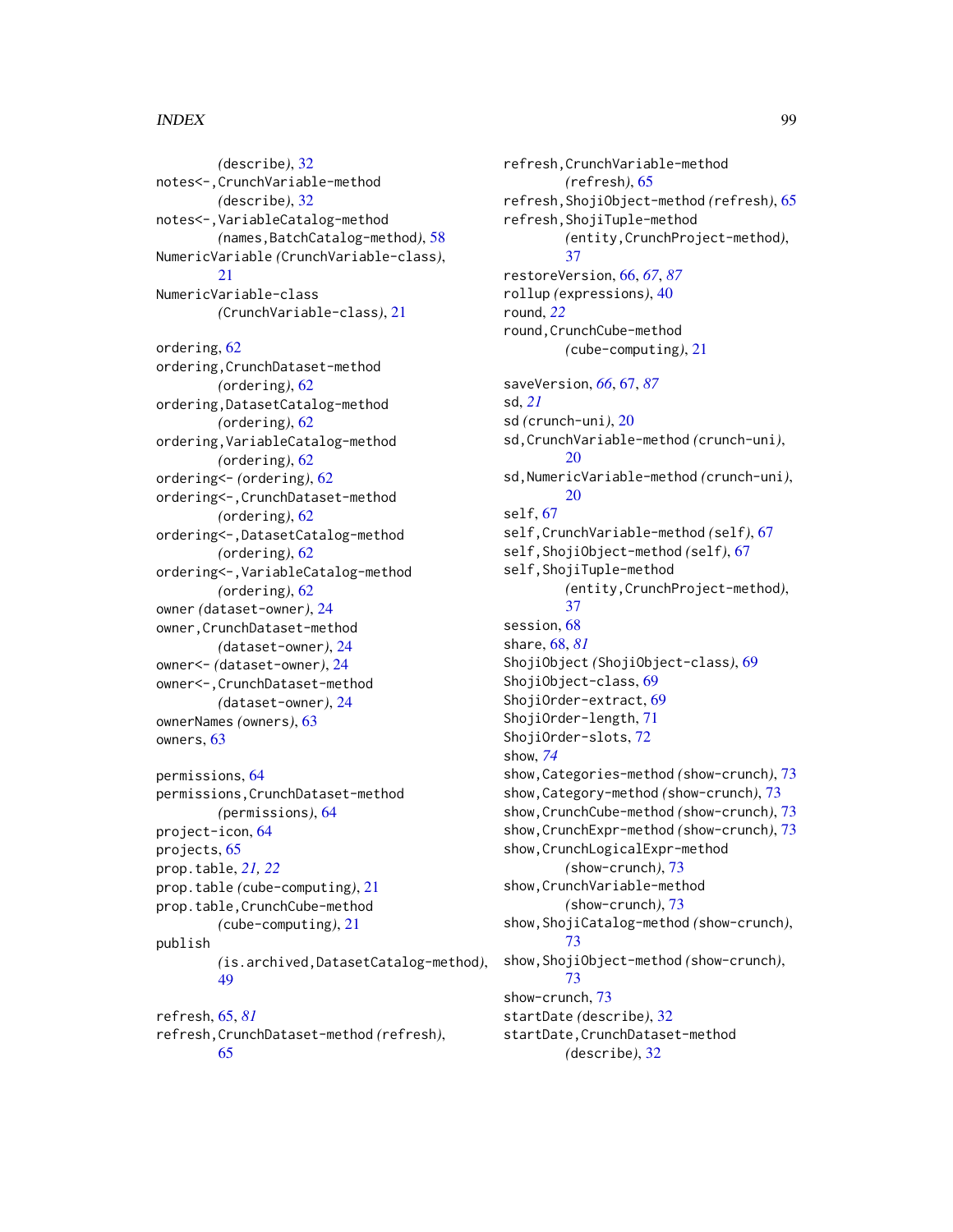```
startDate<- (describe), 32
startDate<-,CrunchDataset-method
        (describe), 32
subset,CrunchDataset-method
        (dataset-extract), 23
Subvariables, 58, 60
Subvariables (Subvariables-class), 74
subvariables (Subvariables-class), 74
subvariables,CategoricalArrayVariable-method
type,CrunchVariable-method (type), 80
        (Subvariables-class), 74
subvariables,VariableTuple-method
        (Subvariables-class), 74
Subvariables-class, 74
subvariables<- (Subvariables-class), 74
58
        (Subvariables-class), 74
subvariables<-,CategoricalArrayVariable,Subvariables-method
(names,BatchCatalog-method), 58
        (Subvariables-class), 74
subvars-extract, 75
table, 19, 77, 77
teams, 44
teams
        (members<-,CrunchTeam,MemberCatalog-method),
(dichotomize), 34
        56
temp.option (temp.options), 78
temp.options, 78
TextVariable (CrunchVariable-class), 21
TextVariable-class
        (CrunchVariable-class), 21
timestamps (names,BatchCatalog-method),
        58
timestamps,VersionCatalog-method
        (names,BatchCatalog-method), 58
toJSON, 78, 79
toJSON (tojson-crunch), 78
tojson-crunch, 78
toVariable, 79, 85
toVariable,character-method
        (toVariable), 79
toVariable,CrunchExpr-method
        (toVariable), 79
toVariable,Date-method (toVariable), 79
toVariable,factor-method (toVariable),
        79
toVariable,logical-method (toVariable),
        79
toVariable,numeric-method (toVariable),
        79
                                              toVariable,POSIXt-method (toVariable),
                                                      79
                                              toVariable,VariableDefinition-method
                                                      (toVariable), 79
                                              tuple-methods
                                                      (entity,CrunchProject-method),
                                                      37
                                              type, 80
                                              type,ShojiTuple-method
                                                      (entity,CrunchProject-method),
                                                      37
                                              type<- (type), 80
                                              type<-,CrunchVariable-method (type), 80
                                              types,VariableCatalog-method
                                              unbind, 81
                                              undichotomize (dichotomize), 34
                                              undichotomize,CategoricalArrayVariable-method
                                                      (dichotomize), 34
                                              undichotomize,CategoricalVariable-method
                                              undichotomize,Categories-method
                                                      (dichotomize), 34
                                              ungrouped (grouped), 45
                                              unhide (hide), 46
                                              unhide,CrunchVariable-method (hide), 46
                                              unhide,VariableCatalog-method (hide), 46
                                              unhideVariables (hideVariables), 46
                                              unlock (lock), 53
                                              unshare, 68, 81
                                              updateDatasetList, 82
                                              value (describe-category), 33
                                              value,Category-method
                                                      (describe-category), 33
                                              value<- (describe-category), 33
                                              value<-,Category-method
                                                      (describe-category), 33
                                              values (Categories-class), 12
                                              values,Categories-method
                                                      (Categories-class), 12
                                              values<- (Categories-class), 12
                                              values<-,Categories-method
                                                      (Categories-class), 12
                                              var-categories, 82
                                              VarDef (VariableDefinition), 85
```